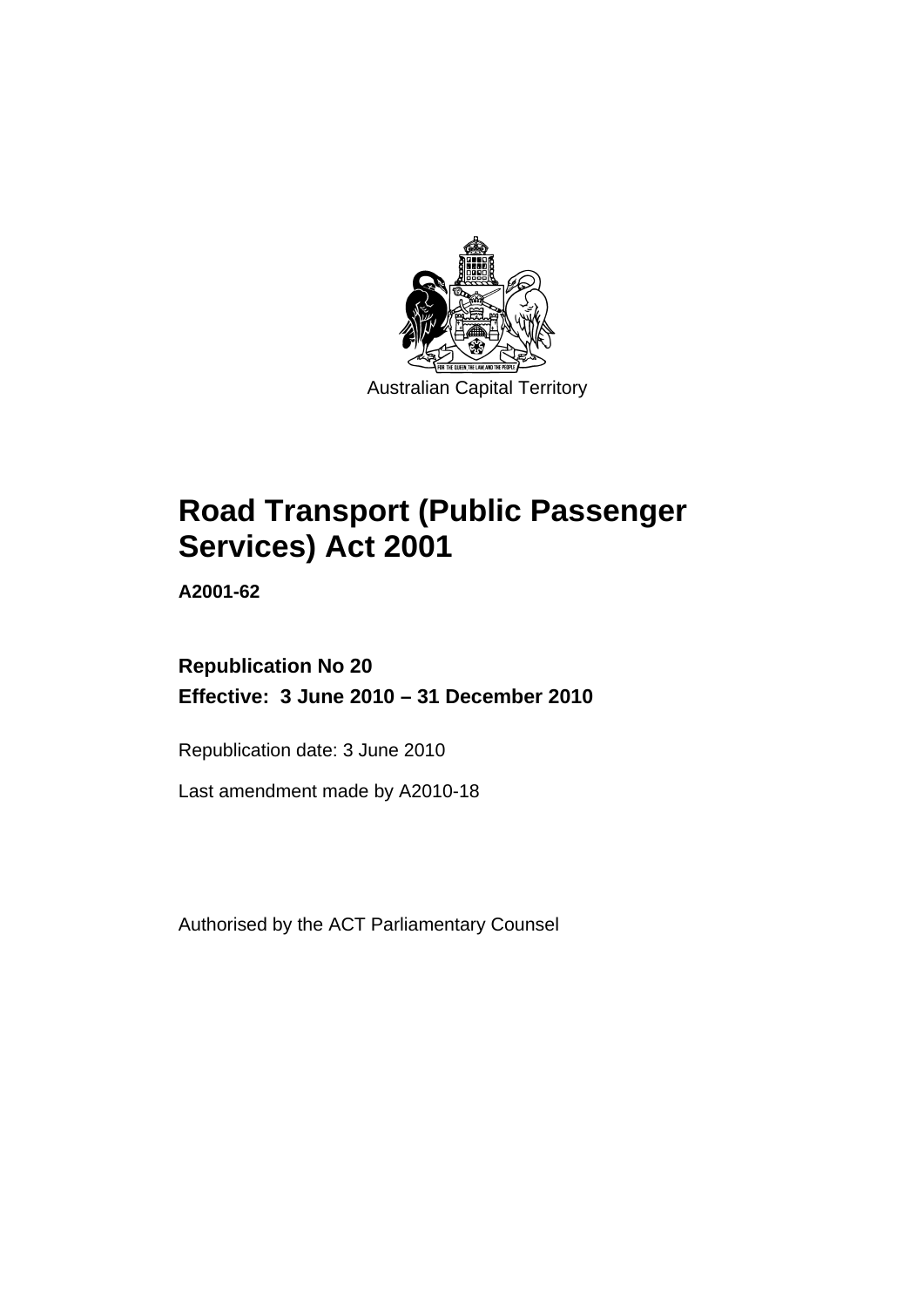#### **About this republication**

#### **The republished law**

This is a republication of the *Road Transport (Public Passenger Services) Act 2001* (including any amendment made under the *Legislation Act 2001*, part 11.3 (Editorial changes)) as in force on 3 June 2010*.* It also includes any amendment, repeal or expiry affecting the republished law to 3 June 2010.

The legislation history and amendment history of the republished law are set out in endnotes 3 and 4.

#### **Kinds of republications**

The Parliamentary Counsel's Office prepares 2 kinds of republications of ACT laws (see the ACT legislation register at www.legislation.act.gov.au):

- authorised republications to which the *Legislation Act 2001* applies
- unauthorised republications.

The status of this republication appears on the bottom of each page.

#### **Editorial changes**

The *Legislation Act 2001*, part 11.3 authorises the Parliamentary Counsel to make editorial amendments and other changes of a formal nature when preparing a law for republication. Editorial changes do not change the effect of the law, but have effect as if they had been made by an Act commencing on the republication date (see *Legislation Act 2001*, s 115 and s 117). The changes are made if the Parliamentary Counsel considers they are desirable to bring the law into line, or more closely into line, with current legislative drafting practice.

This republication does not include amendments made under part 11.3 (see endnote 1).

#### **Uncommenced provisions and amendments**

If a provision of the republished law has not commenced or is affected by an uncommenced amendment, the symbol  $\mathbf{U}$  appears immediately before the provision heading. The text of the uncommenced provision  $\overline{or}$  amendment appears only in the last endnote.

#### **Modifications**

If a provision of the republished law is affected by a current modification, the symbol  $\mathbf{M}$ appears immediately before the provision heading. The text of the modifying provision appears in the endnotes. For the legal status of modifications, see *Legislation Act 2001*, section 95.

#### **Penalties**

At the republication date, the value of a penalty unit for an offence against this law is \$110 for an individual and \$550 for a corporation (see *Legislation Act 2001*, s 133).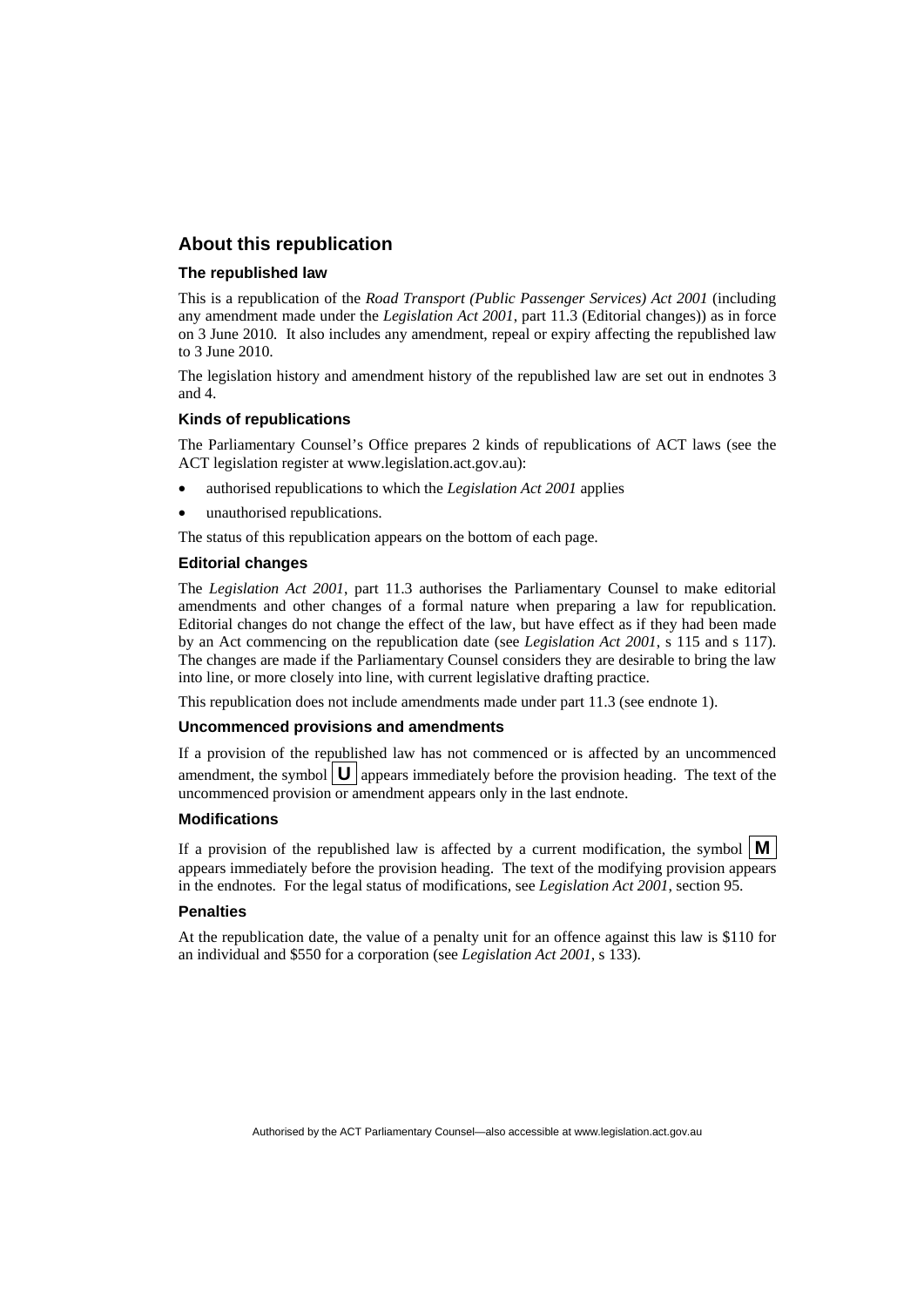

# **[Road Transport \(Public Passenger](#page-10-0)  [Services\) Act 2001](#page-10-0)**

# **Contents**

| Part 1                      | <b>Preliminary</b>                                                                            |            |  |
|-----------------------------|-----------------------------------------------------------------------------------------------|------------|--|
|                             | Name of Act                                                                                   | 2          |  |
| 2                           | Objects<br>2                                                                                  |            |  |
| 3                           | 3<br>Dictionary                                                                               |            |  |
| 4                           | <b>Notes</b>                                                                                  | 3          |  |
| 4А                          | Offences against Act-application of Criminal Code etc                                         | 3          |  |
| 5                           | Functions of road transport authority<br>4                                                    |            |  |
| 6                           | Registers of accredited people, demand responsive service<br>authorisations and licences<br>5 |            |  |
| 7                           | Security and disclosure of information in registers                                           | 6          |  |
| 8                           | Trade Practices Act authorisation                                                             | 6          |  |
| 9                           | Combinations of accreditations, authorisations and licences                                   | 6          |  |
| 10                          | What is a public passenger service?                                                           |            |  |
| R <sub>20</sub><br>03/06/10 | Road Transport (Public Passenger Services) Act 2001<br>Effective: 03/06/10-31/12/10           | contents 1 |  |

Page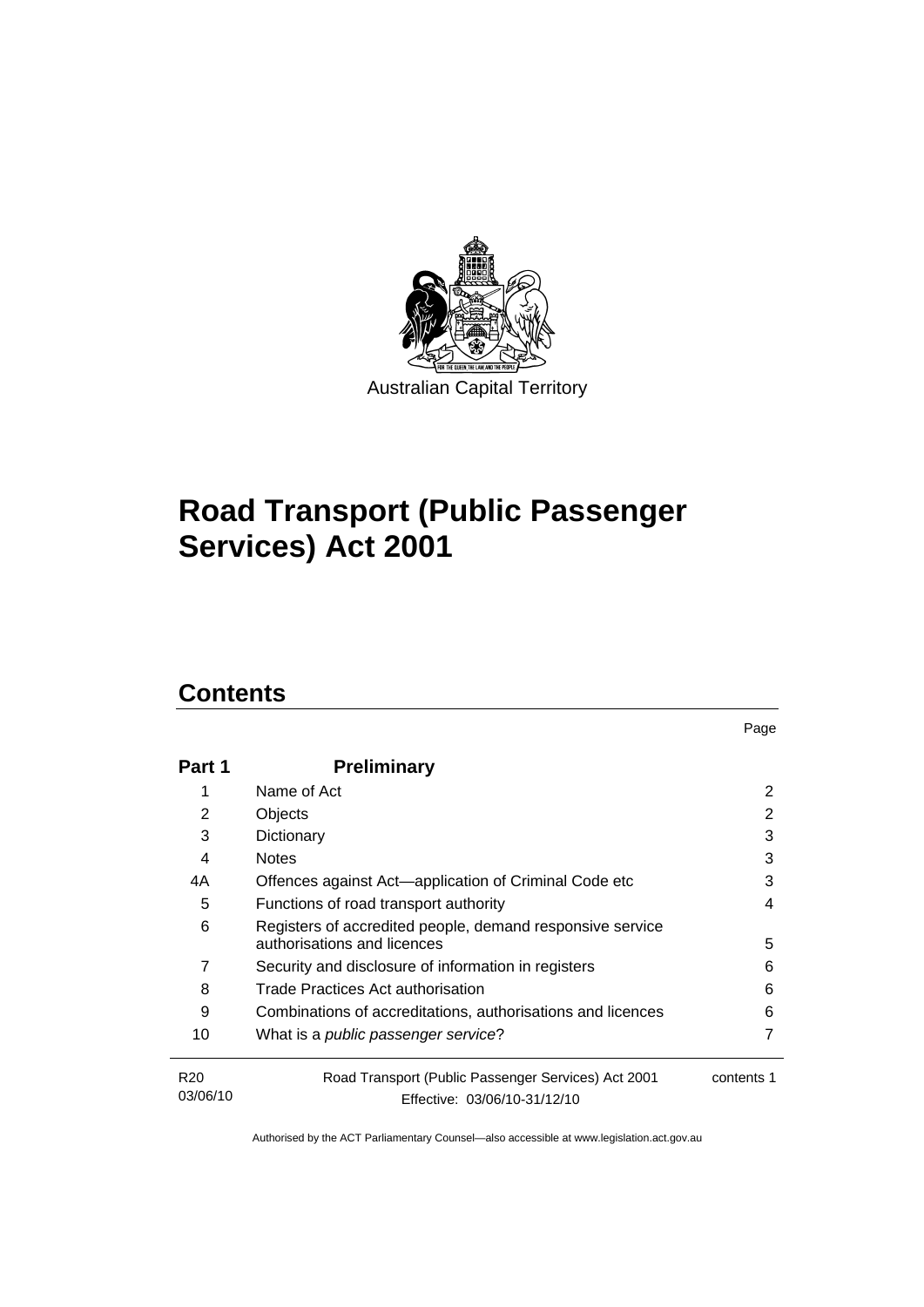#### **Contents**

|                     |                                                                                     | Page                        |  |  |
|---------------------|-------------------------------------------------------------------------------------|-----------------------------|--|--|
| Part 2              | <b>Bus services</b>                                                                 |                             |  |  |
| <b>Division 2.1</b> | <b>Basic concepts</b>                                                               |                             |  |  |
| 10A                 | Meaning of bus and public bus                                                       | 8                           |  |  |
| 11                  | Meaning of bus service                                                              |                             |  |  |
| 12                  | What is a regular route service?                                                    |                             |  |  |
| 13                  | What is a tour and charter service?                                                 | 8                           |  |  |
| 14                  | What is a long-distance service?                                                    | 8                           |  |  |
| <b>Division 2.2</b> | <b>Accreditation of bus service operators</b>                                       |                             |  |  |
| 15                  | Bus operators-purposes of accreditation                                             | 9                           |  |  |
| 16                  | Regulations about accreditation system                                              | 9                           |  |  |
| Division 2.3        | Service contracts for regular route services                                        |                             |  |  |
| 17                  | Service contracts-regular route services                                            | 11                          |  |  |
| <b>Division 2.4</b> | Entitlement to operate certain bus services                                         |                             |  |  |
| 18                  | Entitlement to operate regular route services                                       | 12                          |  |  |
| 19                  | Entitlement to operate tour and charter services                                    | 13                          |  |  |
| 19A                 | 13<br>Territory's entitlement to operate bus service                                |                             |  |  |
| 20                  | Unaccredited operators not to operate certain bus services                          | 13                          |  |  |
| 21                  | Pretending to be an accredited bus service operator                                 |                             |  |  |
| 22                  | Operators of regular route services to hold service contracts                       | 14                          |  |  |
| <b>Division 2.5</b> | <b>Regulation of bus services</b>                                                   |                             |  |  |
| 23                  | Regular route services-power to determine maximum fares                             | 15                          |  |  |
| 24                  | Regulations about operation of bus services by accredited people                    | 15                          |  |  |
| 25                  | Regulations about operation of public buses                                         | 16                          |  |  |
| 26                  | Regulations about bus drivers                                                       | 17                          |  |  |
| 27                  | Regulations about conduct of passengers                                             | 17                          |  |  |
| Part 3              | <b>Taxi networks</b>                                                                |                             |  |  |
| <b>Division 3.1</b> | <b>Basic concepts</b>                                                               |                             |  |  |
| 28                  | Meaning of taxi network                                                             | 19                          |  |  |
| 29                  | Meaning of taxi booking service                                                     | 19                          |  |  |
| <b>Division 3.2</b> | Accreditation of taxi network providers                                             |                             |  |  |
| 30                  | Taxi network providers-purposes of accreditation                                    | 19                          |  |  |
| contents 2          | Road Transport (Public Passenger Services) Act 2001<br>Effective: 03/06/10-31/12/10 | R <sub>20</sub><br>03/06/10 |  |  |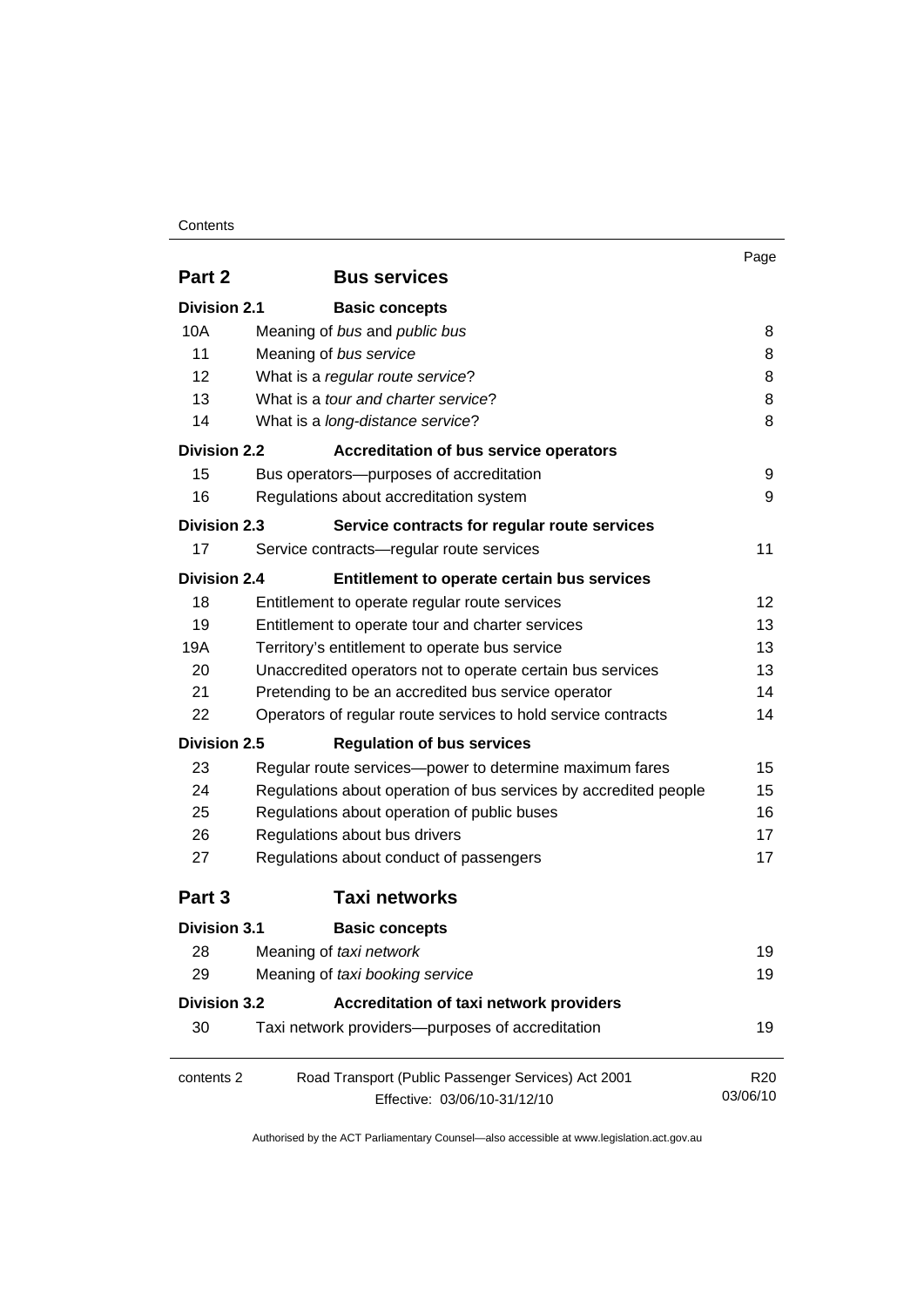|                             |                                                                   | Contents   |
|-----------------------------|-------------------------------------------------------------------|------------|
| 31                          | Taxi network providers-regulations about accreditation system     | Page<br>20 |
|                             |                                                                   |            |
| <b>Division 3.3</b>         | Entitlement to operate taxi networks                              |            |
| 32                          | Entitlement to operate taxi networks                              | 21         |
| 33                          | Operating taxi network without entitlement                        | 21         |
| 34                          | Pretending to be an accredited taxi network provider              | 21         |
| Division 3.4                | <b>Regulation of taxi networks</b>                                |            |
| 35                          | Regulations about operation of taxi networks by accredited people | 22         |
| 36                          | Regulations about operation of taxi networks                      | 23         |
| Part 4                      | <b>Licensing of taxi vehicles</b>                                 |            |
| <b>Division 4.1</b>         | <b>Basic concepts</b>                                             |            |
| 37                          | Meaning of taxi licence                                           | 25         |
| 38                          | Meaning of restricted taxi licence                                | 25         |
| <b>Division 4.2</b>         | <b>Taxi licences</b>                                              |            |
| 39                          | Maximum numbers of taxi licences                                  | 25         |
| 40                          | Issue of taxi licences                                            | 25         |
| 41                          | Transferability of taxi licences                                  | 26         |
| 42                          | Use of vehicles as taxis                                          | 26         |
| 43                          | Pretending vehicles are licensed taxis                            | 27         |
| 44                          | Regulations about taxi licences                                   | 27         |
| Part 5                      | <b>Taxi services</b>                                              |            |
| <b>Division 5.1</b>         | <b>Basic concepts</b>                                             |            |
| 45                          | Meaning of taxi                                                   | 29         |
| 46                          | Meaning of restricted taxi                                        | 29         |
| 47                          | Meaning of taxi service                                           | 29         |
| 48                          | Meaning of restricted taxi service                                | 29         |
| <b>Division 5.2</b>         | <b>Accreditation of taxi service operators</b>                    |            |
| 49                          | Taxi service operators--purposes of accreditation                 | 30         |
| 50                          | Taxi service operators-regulations about accreditation system     | 30         |
| <b>Division 5.3</b>         | Entitlement to operate taxi services                              |            |
| 51                          | Entitlement to operate taxi services                              | 32         |
| R <sub>20</sub><br>03/06/10 | Road Transport (Public Passenger Services) Act 2001               | contents 3 |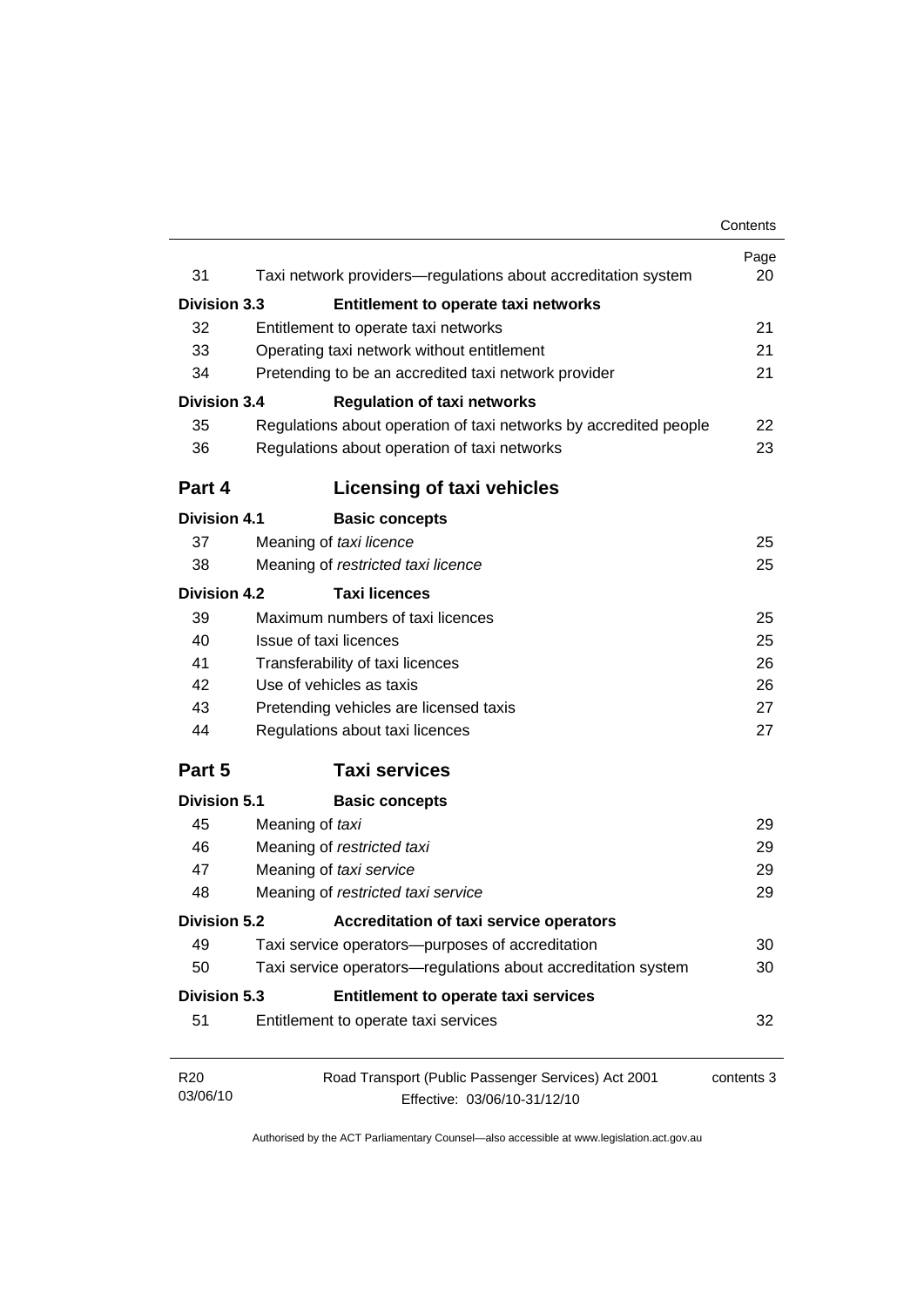|                     |                                                                   | Page            |  |
|---------------------|-------------------------------------------------------------------|-----------------|--|
| 52                  | Unaccredited operators not to operate taxi services               |                 |  |
| 53                  | Pretending to be an accredited taxi service operator              |                 |  |
| 54                  | Taxi service operators to be affiliated with taxi network         |                 |  |
| 55                  | Pretending to be affiliated with taxi network                     |                 |  |
| <b>Division 5.4</b> | <b>Regulation of taxi services</b>                                |                 |  |
| 56                  | Regulations about operation of taxi services by accredited people | 33              |  |
| 57                  | Regulations about operation of taxis                              | 35              |  |
| 58                  | Regulations about taxi drivers                                    |                 |  |
| 59                  | Regulations about conduct of taxi passengers                      |                 |  |
| 60                  | Power to determine maximum taxi fares                             |                 |  |
| Part 6              | Licensing of hire cars                                            |                 |  |
| Division 6.1        | <b>Basic concepts</b>                                             |                 |  |
| 61                  | Meaning of hire car licence                                       | 38              |  |
| 62                  | Meaning of restricted hire car licence                            |                 |  |
| Division 6.2        | <b>Hire car licences</b>                                          |                 |  |
| 63                  | Transferability of hire car licences                              | 38              |  |
| 64                  | Use of vehicles as hire cars                                      |                 |  |
| 65                  | Pretending vehicles are licensed hire cars                        |                 |  |
| 66                  | Regulations about hire car licences                               |                 |  |
| Part 7              | <b>Hire car services</b>                                          |                 |  |
| <b>Division 7.1</b> | <b>Basic concepts</b>                                             |                 |  |
| 67                  | Meaning of hire car                                               | 42              |  |
| 68                  | Meaning of restricted hire car                                    | 42              |  |
| 69                  | Meaning of hire car service                                       |                 |  |
| 70                  | Meaning of restricted hire car service                            | 43              |  |
| <b>Division 7.2</b> | Accreditation of hire car service operators                       |                 |  |
| 71                  | Hire car service operators-purposes of accreditation              | 43              |  |
| 72                  | Hire car service operators—regulations about accreditation system | 43              |  |
| <b>Division 7.3</b> | Entitlement to operate hire car services                          |                 |  |
| 73                  | Entitlement to operate hire car services                          | 45              |  |
| contents 4          | Road Transport (Public Passenger Services) Act 2001               | R <sub>20</sub> |  |
|                     | Effective: 03/06/10-31/12/10                                      | 03/06/10        |  |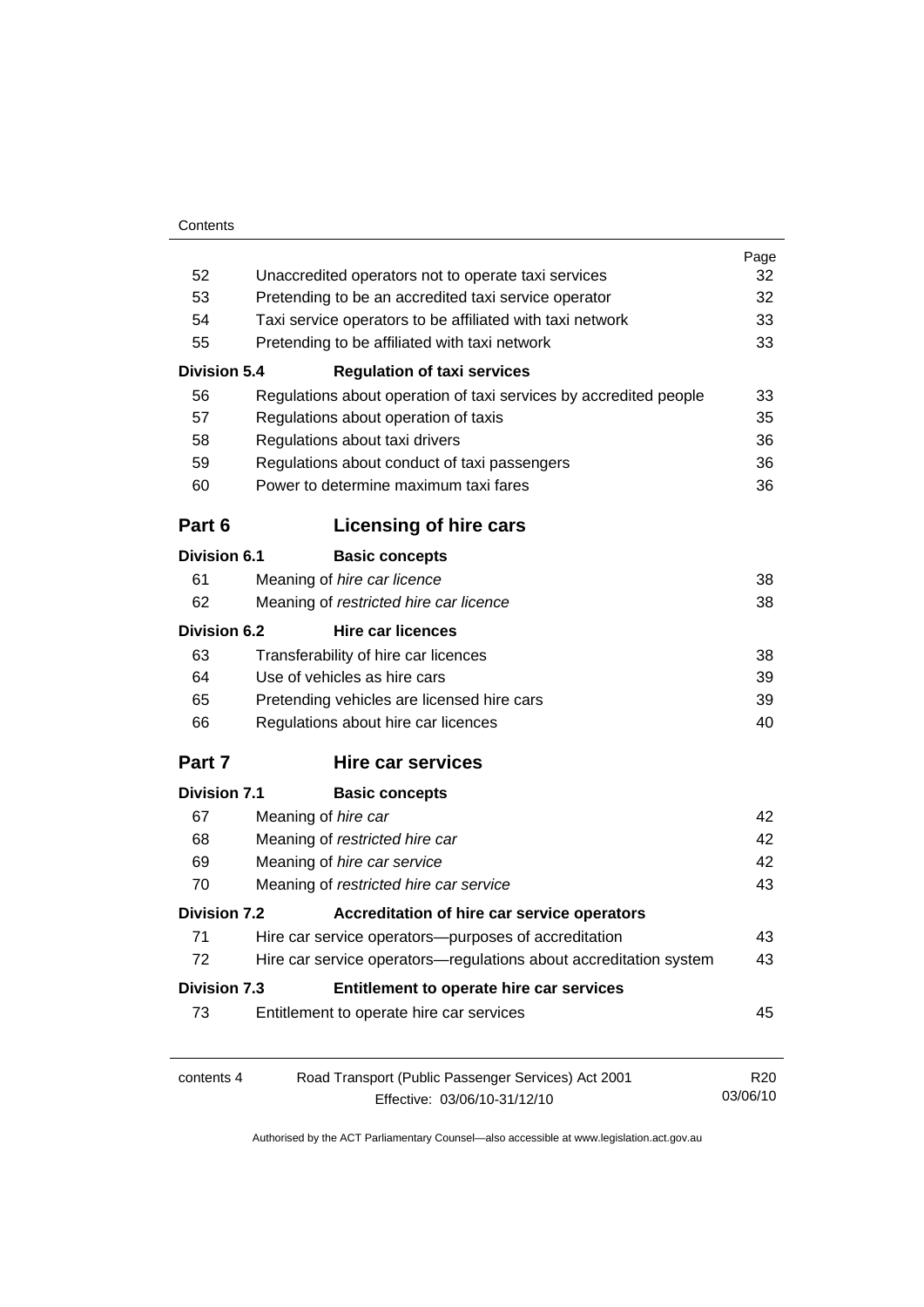|                                                                 |                                                                               | Page       |
|-----------------------------------------------------------------|-------------------------------------------------------------------------------|------------|
| 74                                                              | Unaccredited operators not to operate hire car services                       | 45         |
| 75                                                              | Pretending to be an accredited hire car service operator                      | 46         |
| <b>Division 7.4</b>                                             | <b>Regulation of hire car services</b>                                        |            |
| 76                                                              | Regulations about operation of hire car services by accredited people         | 46         |
| 77                                                              | Regulations about operation of hire cars                                      | 47         |
| 78                                                              | Regulations about hire car drivers                                            | 48         |
| 79                                                              | Regulations about conduct of hire car passengers                              | 49         |
| Part 8                                                          | <b>Demand responsive services</b>                                             |            |
| <b>Division 8.1</b>                                             | <b>Basic concepts</b>                                                         |            |
| 80                                                              | Meaning of demand responsive service                                          | 50         |
| 81                                                              | Meaning of demand responsive service vehicle                                  | 50         |
| <b>Division 8.2</b>                                             | Authorisations to operate demand responsive services                          |            |
| 82                                                              | Demand responsive service authorisations                                      | 50         |
| 82A                                                             | Territory's entitlement to operate demand responsive service                  | 51         |
| 83                                                              | Demand responsive services-guidelines for giving authorisations               | 51         |
| 84                                                              | Demand responsive services-regulations about authorisations                   | 52         |
| 85                                                              | Use of vehicles for demand responsive services                                | 53         |
| 86<br>Representing vehicle as demand responsive service vehicle |                                                                               | 53         |
| <b>Division 8.3</b>                                             | Accreditation of demand responsive service operators                          |            |
| 87                                                              | Demand responsive service operators-purposes of accreditation                 | 54         |
| 88                                                              | Demand responsive service operators-regulations about<br>accreditation system |            |
| <b>Division 8.4</b>                                             | Service contracts for demand responsive services                              |            |
| 89                                                              | Service contracts-demand responsive services                                  | 55         |
| <b>Division 8.5</b>                                             | Entitlement to operate demand responsive services                             |            |
| 90                                                              | Entitlement to operate demand responsive services                             | 57         |
| 91                                                              | Operating demand responsive service without entitlement                       | 58         |
| 92                                                              | Representing entitlement to operate demand responsive service                 | 58         |
| <b>Division 8.6</b>                                             | <b>Regulation of demand responsive services</b>                               |            |
| 93                                                              | Demand responsive services-minimum fares                                      | 59         |
| 94                                                              | Regulations about operation of demand responsive services                     | 59         |
| R <sub>20</sub>                                                 | Road Transport (Public Passenger Services) Act 2001                           | contents 5 |
| 03/06/10                                                        | Effective: 03/06/10-31/12/10                                                  |            |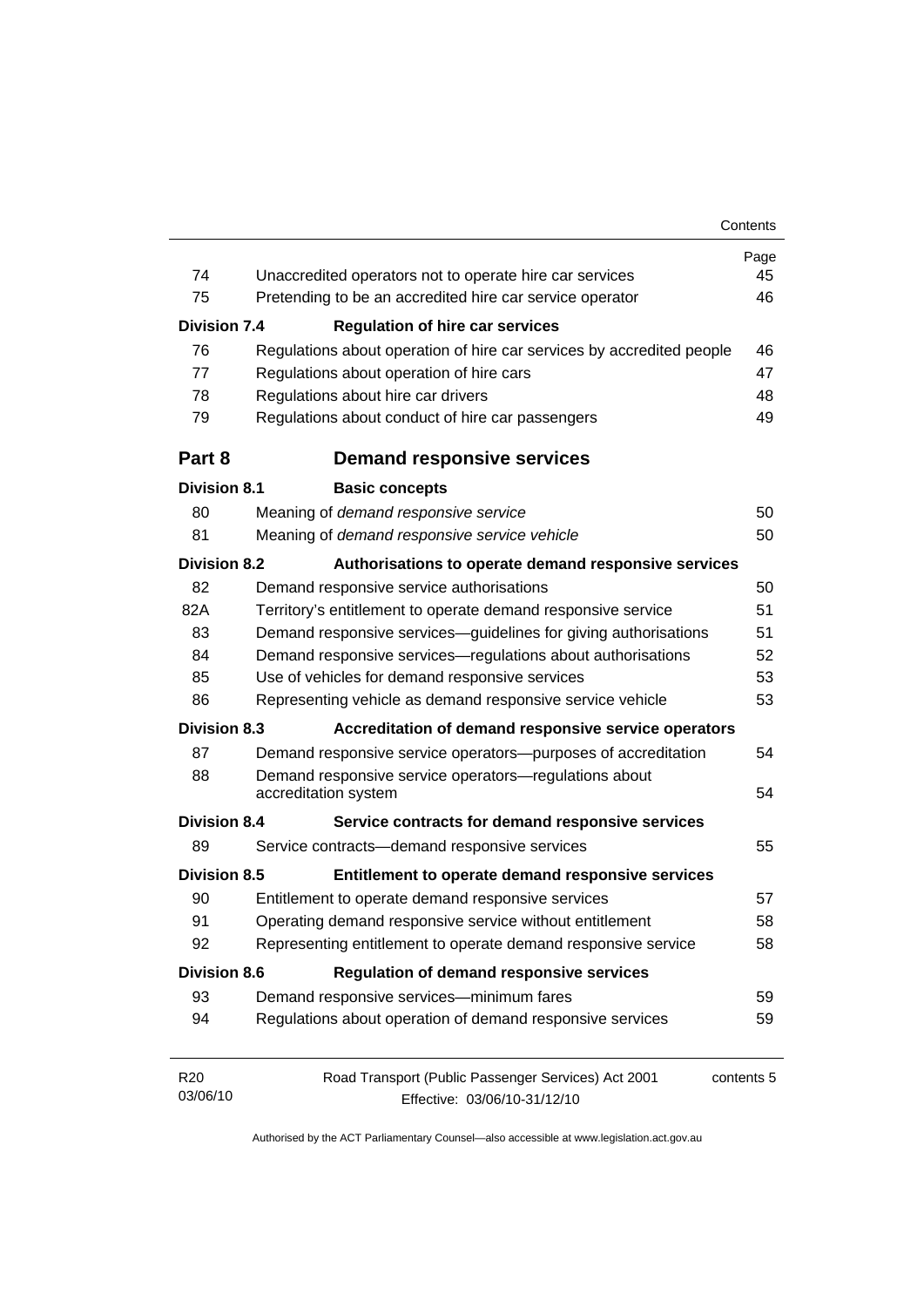| 95                | Regulations about operation of demand responsive service vehicles                                                                                  | Page<br>61                  |
|-------------------|----------------------------------------------------------------------------------------------------------------------------------------------------|-----------------------------|
| 96                | Regulations about demand responsive service vehicle drivers                                                                                        | 62                          |
| 97                | Regulations about conduct of demand responsive vehicle passengers                                                                                  |                             |
| Part 8A           | Additional public passenger vehicle                                                                                                                |                             |
| 110               | insurance<br>Definitions-pt 8A                                                                                                                     | 64                          |
| 111               |                                                                                                                                                    | 64                          |
| 112               | Public passenger vehicle insurance compulsory<br>Police officer or authorised person may require evidence of public<br>passenger vehicle insurance |                             |
| Part 9            | <b>Enforcement</b>                                                                                                                                 |                             |
| 115               | Purpose of powers under pt 9                                                                                                                       | 66                          |
| 116               | Power to require records or information                                                                                                            | 66                          |
| 117               | Power to inspect maintenance facilities                                                                                                            | 67                          |
| 118               | Power to inspect and test vehicles                                                                                                                 | 68                          |
| 119               | Power to require vehicles or equipment to be inspected and tested                                                                                  | 70                          |
| 120               | Attachment and removal of noncompliance notices                                                                                                    |                             |
| 121               | Police officer or authorised person-power to require name and<br>address etc                                                                       | 72                          |
| Part 10           | <b>Miscellaneous</b>                                                                                                                               |                             |
| 125               | Unauthorised public passenger services                                                                                                             | 73                          |
| 126               | Regulation-making power                                                                                                                            | 74                          |
| 127               | Minister may exempt vehicles and people from Act                                                                                                   | 75                          |
| 128               | Regulations may exempt vehicles and people from Act                                                                                                | 75                          |
| 129               | References to Motor Traffic Act, Traffic Act etc                                                                                                   |                             |
| <b>Dictionary</b> |                                                                                                                                                    | 77                          |
| <b>Endnotes</b>   |                                                                                                                                                    |                             |
| 1                 | About the endnotes                                                                                                                                 | 82                          |
| $\overline{2}$    | Abbreviation key                                                                                                                                   | 82                          |
| 3                 | Legislation history                                                                                                                                | 83                          |
| contents 6        | Road Transport (Public Passenger Services) Act 2001<br>Effective: 03/06/10-31/12/10                                                                | R <sub>20</sub><br>03/06/10 |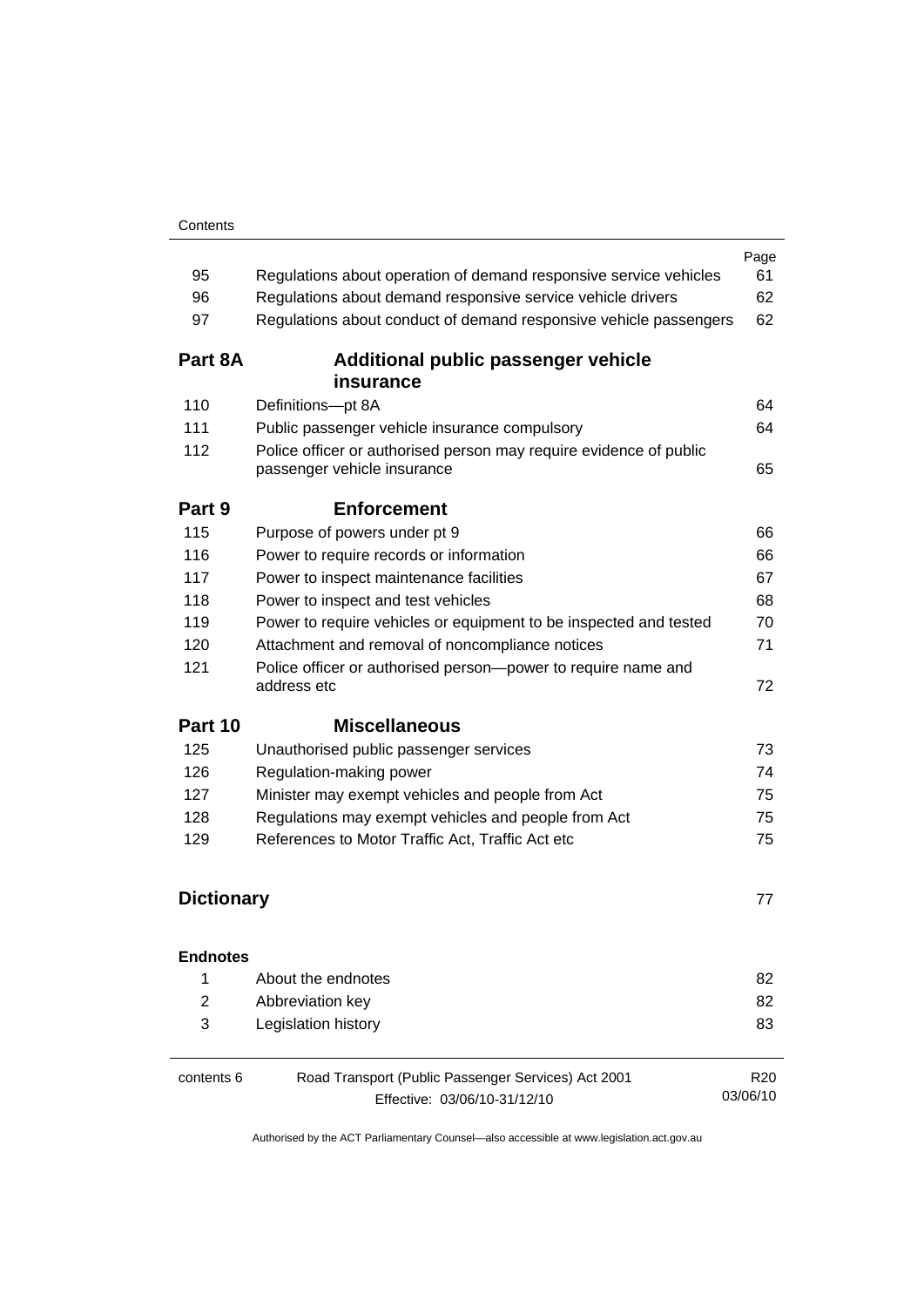|   |                        | Contents |
|---|------------------------|----------|
|   |                        | Page     |
| 4 | Amendment history      | 86       |
| 5 | Earlier republications | 107      |
| 6 | Renumbered provisions  | 109      |

R20 03/06/10 contents 7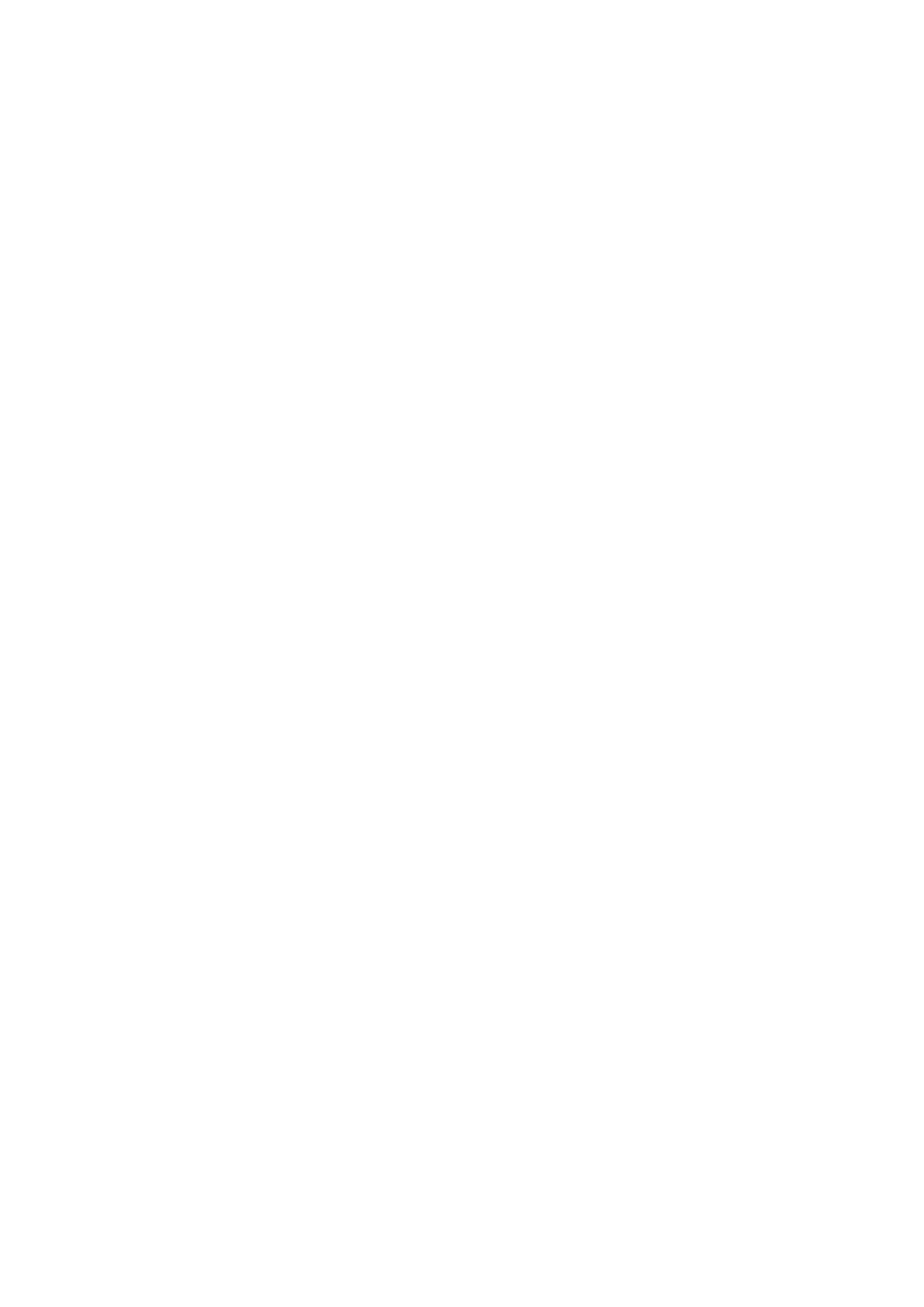<span id="page-10-0"></span>

# **Road Transport (Public Passenger Services) Act 2001**

An Act to regulate public transport services, and for other purposes

R20 03/06/10

Ī

Road Transport (Public Passenger Services) Act 2001 Effective: 03/06/10-31/12/10

page 1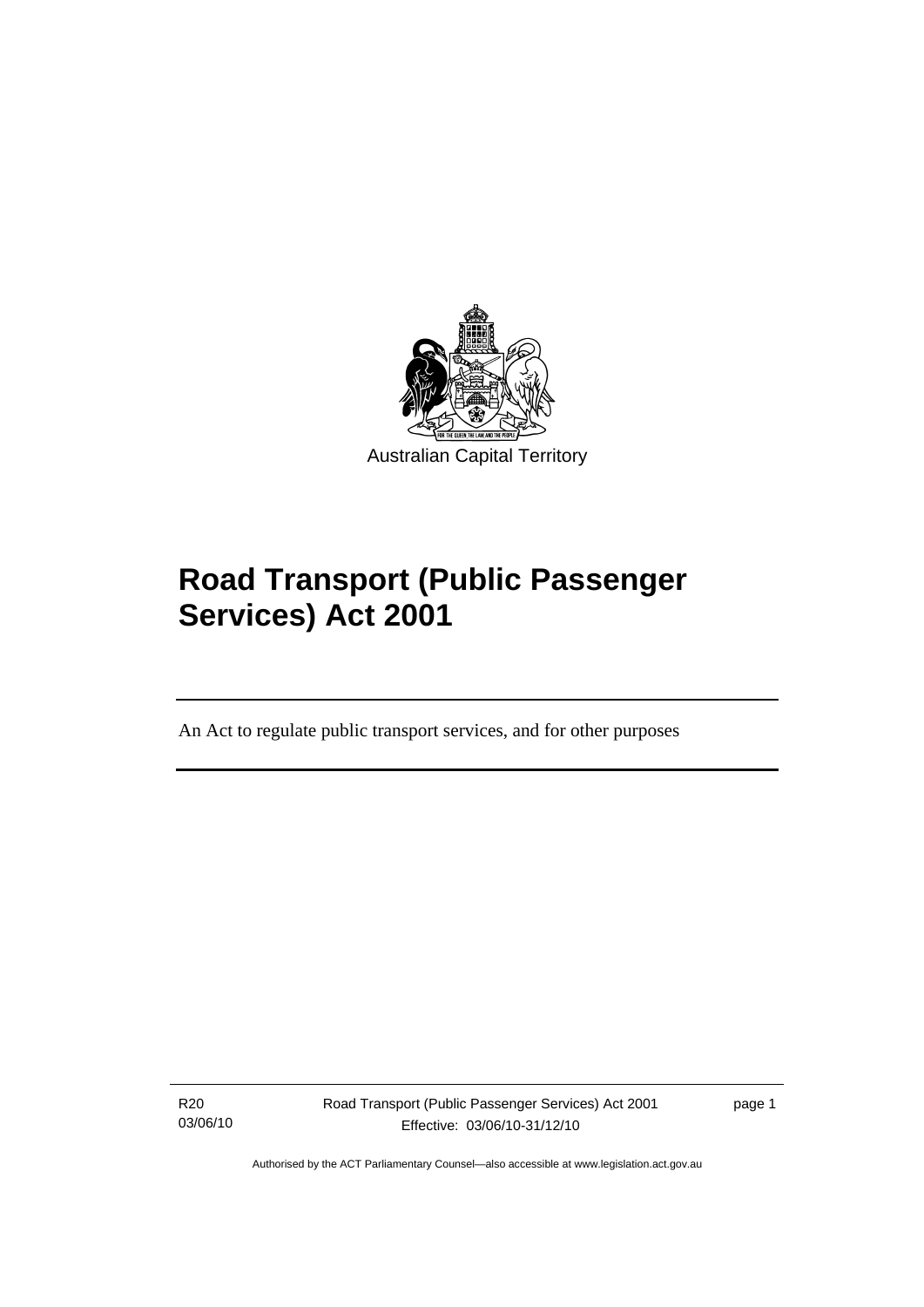#### <span id="page-11-0"></span>Part 1 **Preliminary**

Section 1

# **Part 1** Preliminary

#### **1 Name of Act**

This Act is the *Road Transport (Public Passenger Services) Act 2001.* 

- *Note 1* This Act is part of the road transport legislation. See the *Road Transport (General) Act 1999* for various provisions about the administration and enforcement of the road transport legislation generally.
- *Note 2* Other road transport legislation includes the following:
	- *Road Transport (Alcohol and Drugs) Act 1977*
	- *Road Transport (Driver Licensing) Act 1999*
	- *Road Transport (General) Act 1999*
	- *Road Transport (Mass, Dimensions and Loading) Act 2009*
	- *Road Transport (Safety and Traffic Management) Act 1999*
	- *Road Transport (Third-Party Insurance) Act 2008*
	- *Road Transport (Vehicle Registration) Act 1999*.
- *Note 3* A reference to an Act includes a reference to the statutory instruments made or in force under the Act, including any regulation (see Legislation Act, s 104).

#### **2 Objects**

The objects of this Act include—

- (a) to provide for the accreditation of the operators of public passenger services and taxi networks that operate in or partly in the ACT; and
- (b) to provide for the licensing of vehicles used as taxis and hire cars in or partly in the ACT; and

R20 03/06/10

Authorised by the ACT Parliamentary Counsel—also accessible at www.legislation.act.gov.au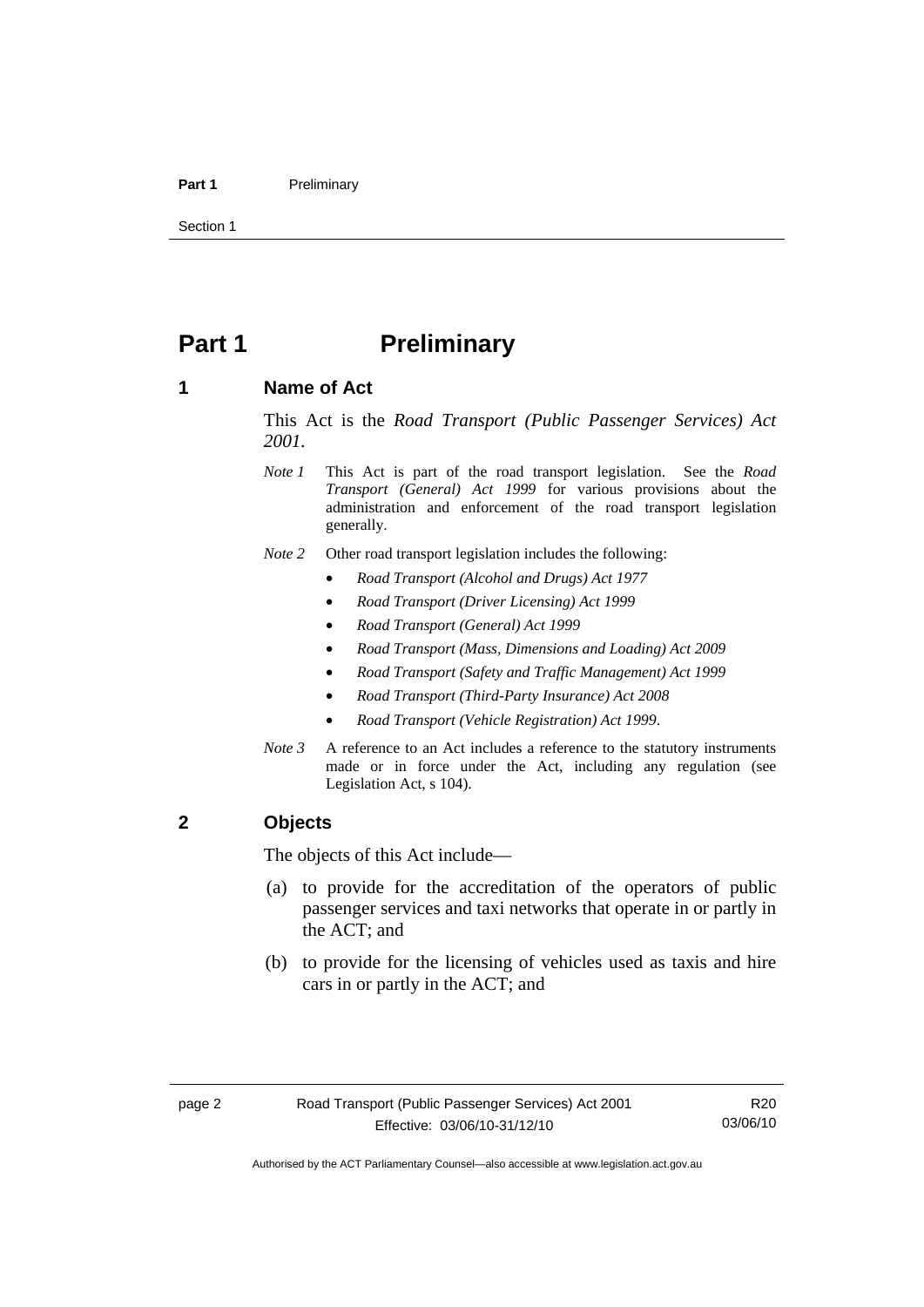<span id="page-12-0"></span> (c) to encourage public passenger services that meet the reasonable expectations of the community for safe, reliable and efficient public passenger services.

#### **3 Dictionary**

The dictionary at the end of this Act is part of this Act.

*Note 1* The dictionary at the end of this Act defines certain terms used in this Act, and includes references (*signpost definitions*) to other terms defined elsewhere in this Act or in the road transport legislation.

> For example, the signpost definition '*bus service*—see section 11' means that the term 'bus service' is defined in section 11 of this Act.

*Note* 2 A definition in the dictionary (including a signpost definition) applies to the entire Act unless the definition, or another provision of the Act, provides otherwise or the contrary intention otherwise appears (see Legislation Act, s  $155$  and s  $156$  (1)).

#### **4 Notes**

A note included in this Act is explanatory and is not part of this Act.

*Note* See the Legislation Act, s 127 (1), (4) and (5) for the legal status of notes.

#### **4A Offences against Act—application of Criminal Code etc**

Other legislation applies in relation to offences against this Act.

*Note 1 Criminal Code*

The Criminal Code, ch 2 applies to the following offences against this Act (see Code, pt 2.1):

- s 33 (Operating taxi network without entitlement)
- s 54 (Taxi service operators to be affiliated with taxi network)
- s 64 (Use of vehicles as hire cars)
- s 65 (Pretending vehicles are licensed hire cars)
- s 74 (Unaccredited operators not to operate hire car services)
- s 75 (Pretending to be an accredited hire car service operator)
- s 85 (Use of vehicles for demand responsive services)

R20 03/06/10 Road Transport (Public Passenger Services) Act 2001 Effective: 03/06/10-31/12/10

page 3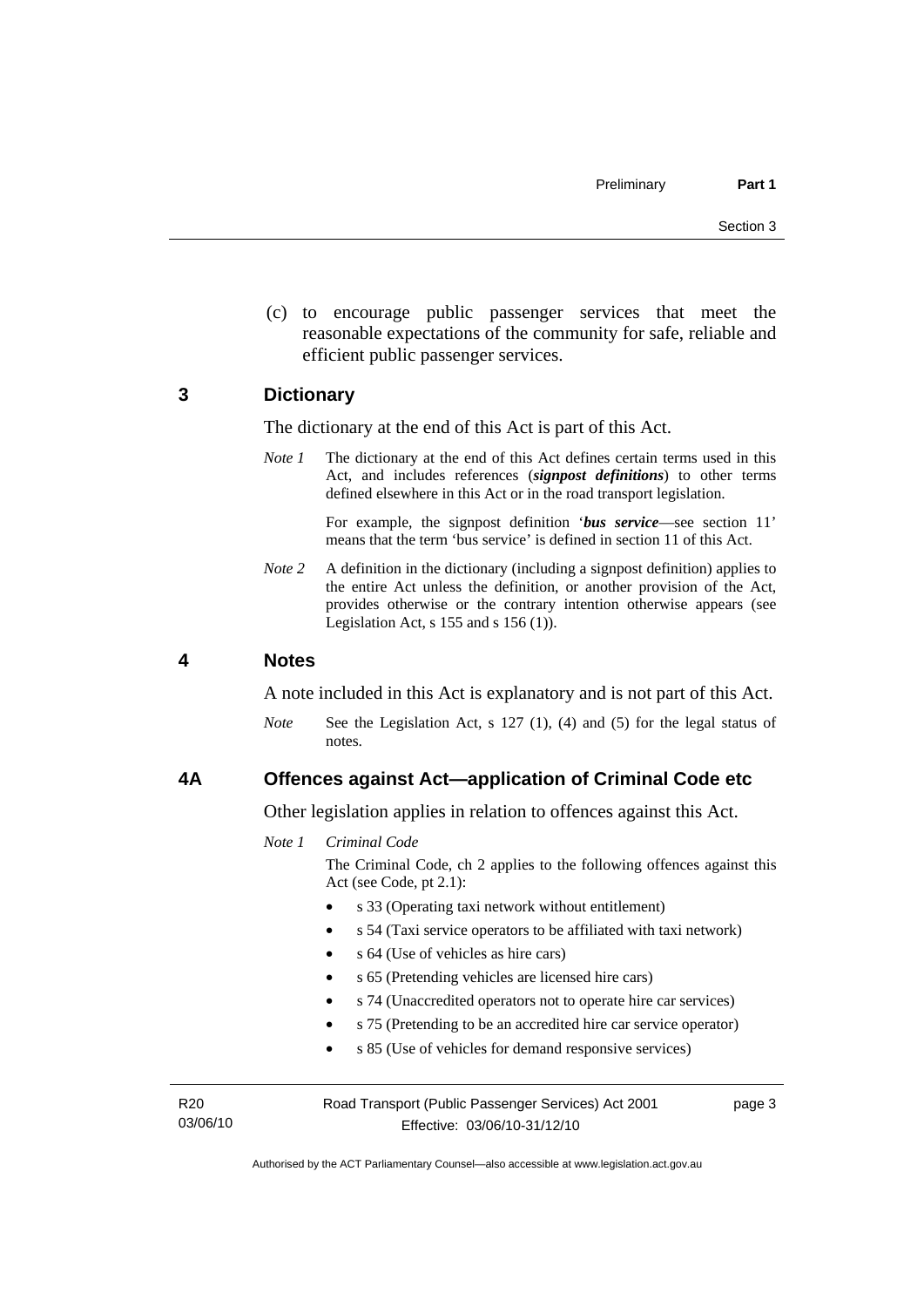<span id="page-13-0"></span>Section 5

- s 86 (Pretending vehicle is demand responsive service vehicle)
- s 91 (Operating demand responsive service without entitlement)
- s 92 (Pretending to be entitled to operate demand responsive service)
- a provision of pt 9 (Enforcement)
- s 125 (Unauthorised public passenger services).

The chapter sets out the general principles of criminal responsibility (including burdens of proof and general defences), and defines terms used for offences to which the Code applies (eg *conduct*, *intention*, *recklessness* and *strict liability*).

*Note 2 Penalty units* 

The Legislation Act, s 133 deals with the meaning of offence penalties that are expressed in penalty units.

#### **5 Functions of road transport authority**

The functions of the road transport authority under this Act are—

- (a) to administer the accreditation schemes established under this Act for the accreditation of the operators of public passenger services and taxi networks; and
- (b) to administer the licensing schemes established under this Act for the licensing of taxis and hire cars; and
- (c) to administer demand responsive service authorisations given under this Act; and
- (d) to keep registers of accreditations given, and licences issued, under this Act; and
- (e) to keep a register of demand responsive service authorisations given under this Act; and
- (f) to provide information about accredited and licensed people, and authorised demand responsive service operators, in accordance with this Act and other laws in force in the ACT; and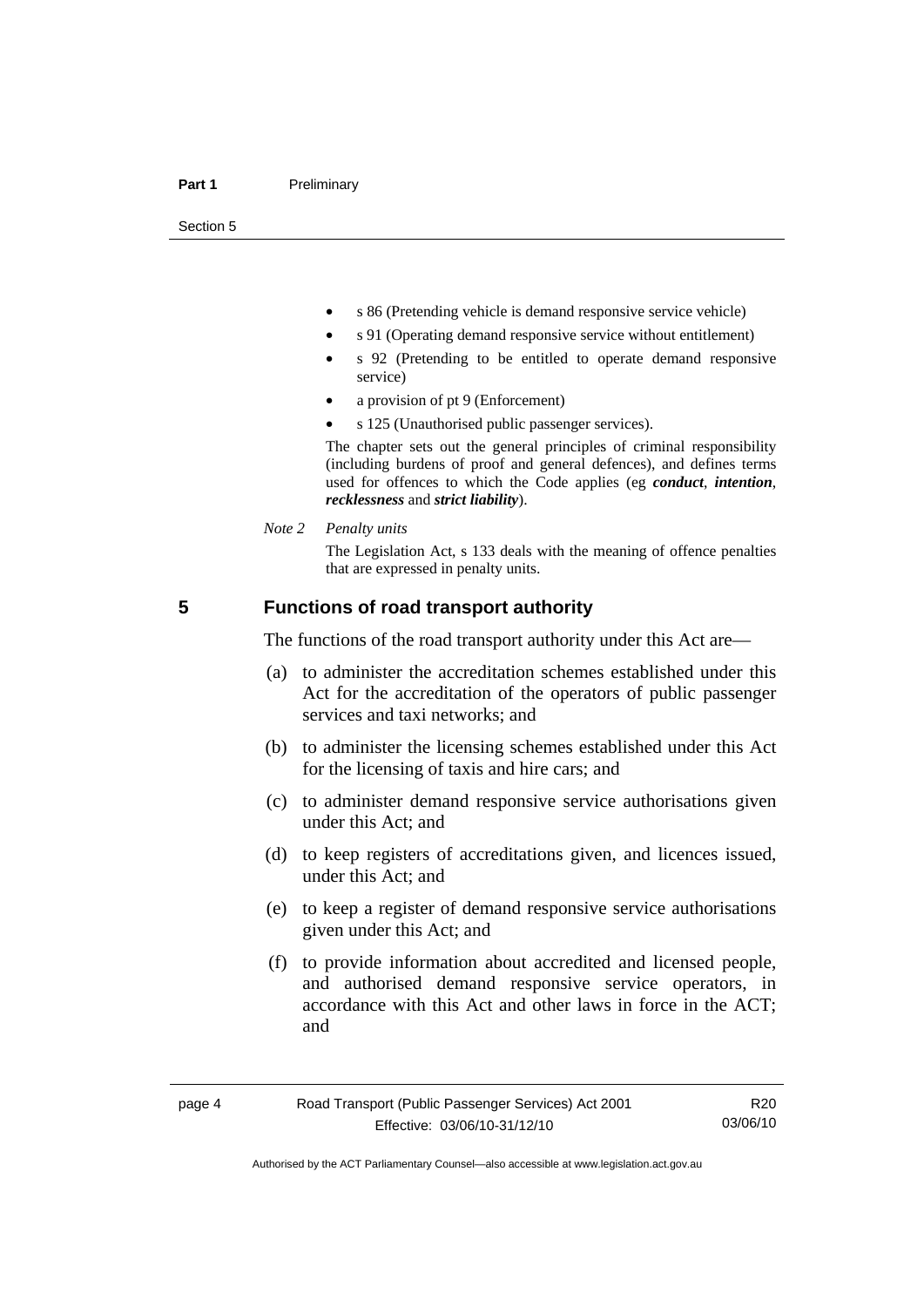<span id="page-14-0"></span> (g) to exercise any other functions given to the authority under this Act.

#### **6 Registers of accredited people, demand responsive service authorisations and licences**

 (1) A register under this Act may include information given to the road transport authority or the Minister under this Act and any other information the authority considers appropriate.

*Note* Section 5 (c) and (ca) requires registers for the following to be kept:

- accredited bus service operators
- accredited demand responsive service operators
- accredited hire car operators
- accredited taxi network providers
- accredited taxi service operators
- demand responsive service authorisations
- hire car licences
- restricted hire car licences
- restricted taxi licences
- taxi licences.
- (2) A register may be kept in the form of, or as part of, 1 or more computer databases or in any other form the road transport authority considers appropriate.
- (3) The road transport authority may correct any mistake, error or omission in a register subject to the requirements (if any) prescribed by regulation.
- (4) This section does not limit the functions of the road transport authority in relation to a register.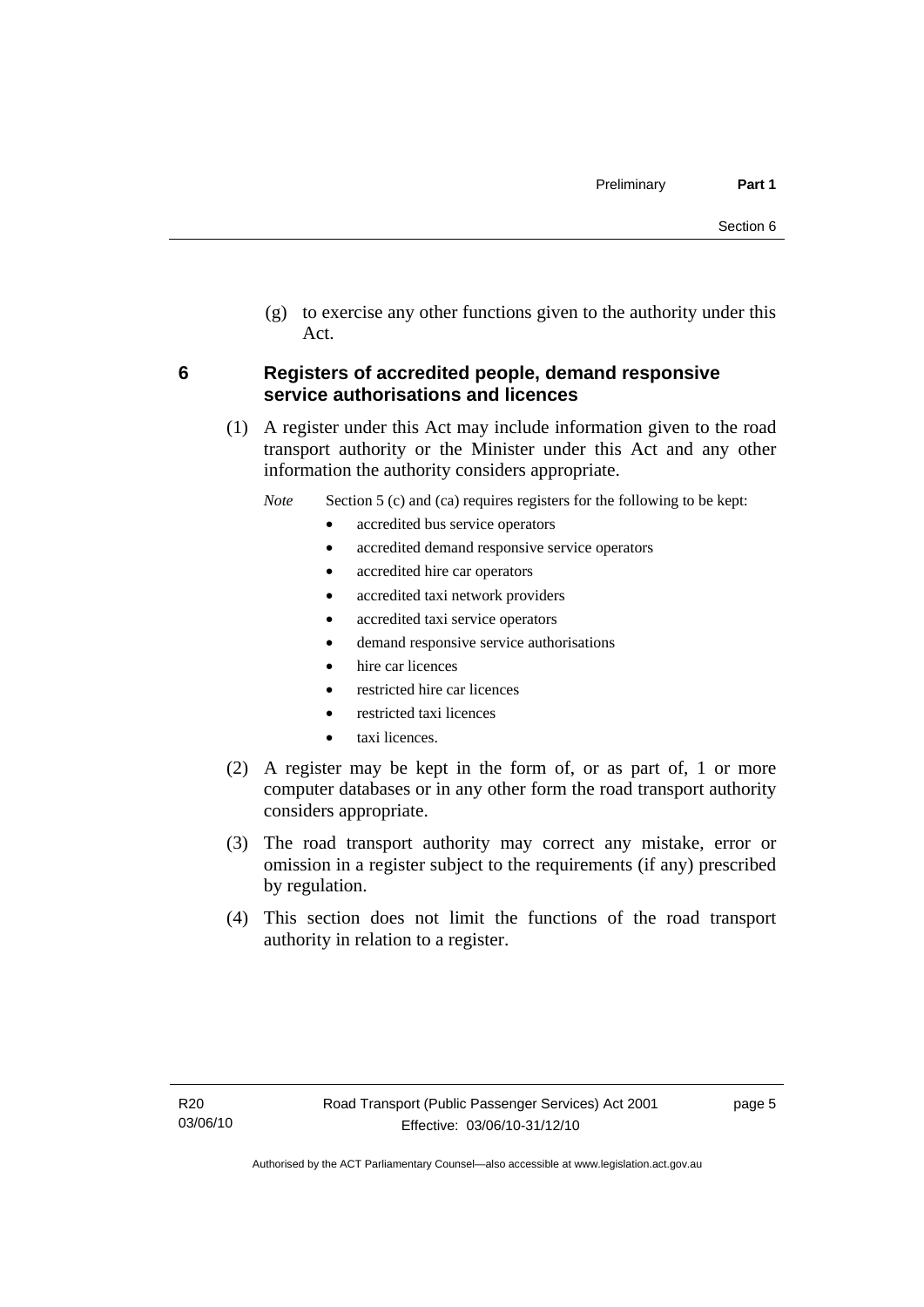#### <span id="page-15-0"></span>**7 Security and disclosure of information in registers**

The road transport authority must ensure that information in a register under this Act is kept securely and disclosed only in accordance with this Act or another law in force in the ACT.

- *Note 1* The Information Privacy Principles apply to the road transport authority. Principle 4 states requirements about the storage and security of personal information and principle 11 states when personal information may be disclosed by an agency (see *Privacy Act 1988* (Cwlth), s 14).
- *Note 2* Access to the register may be sought under the *Freedom of Information Act 1989* (which also provides that certain information is exempt from disclosure).

#### **8 Trade Practices Act authorisation**

For the *Trade Practices Act 1974* (Cwlth) and the Competition Code of the Australian Capital Territory, the following are authorised by this Act:

- (a) everything done under this Act;
- (b) all service contracts made under this Act;
- (c) everything done under a service contract, or a provision of a service contract, authorised by this Act.
- *Note 1* For the Competition Code of the Australian Capital Territory, see the *Competition Policy Reform Act 1996*, s 5 and s 10.
- *Note 2* A reference to an Act includes a reference to statutory instruments made or in force under the Act, including regulations (see Legislation Act, s 104).

#### **9 Combinations of accreditations, authorisations and licences**

This Act does not prevent a person from holding any combination of accreditations, authorisations and licences under this Act.

R20 03/06/10

Authorised by the ACT Parliamentary Counsel—also accessible at www.legislation.act.gov.au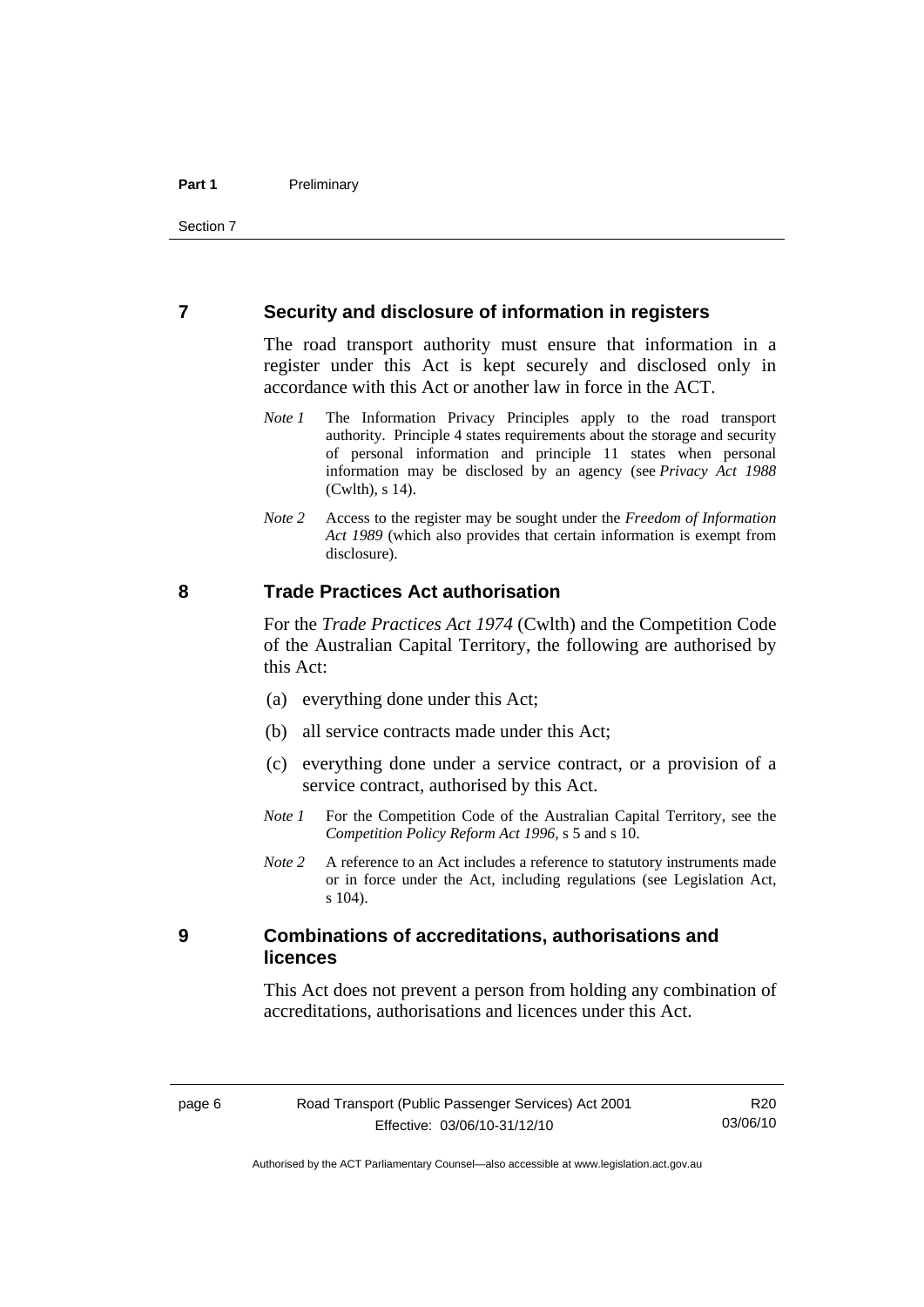### <span id="page-16-0"></span>**10 What is a** *public passenger service***?**

A *public passenger service* is a service for the transport of passengers for a fare or other consideration by public passenger vehicles along a road or road related area.

R20 03/06/10 Road Transport (Public Passenger Services) Act 2001 Effective: 03/06/10-31/12/10

page 7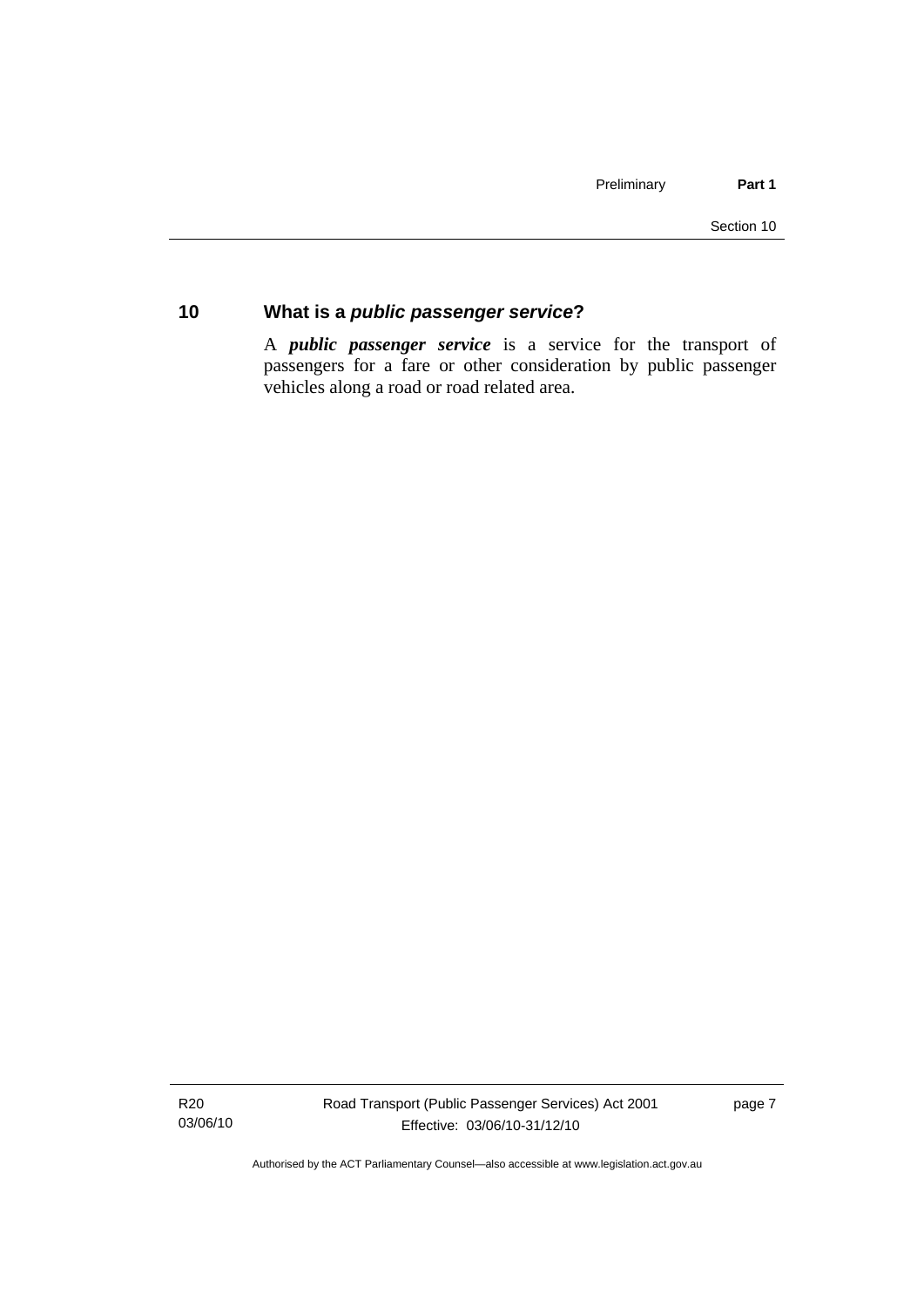<span id="page-17-0"></span>**Part 2** Bus services<br> **Division 2.1** Basic concer **Division 2.1** Basic concepts Section 10A

# **Part 2 Bus services**

# **Division 2.1 Basic concepts**

#### **10A Meaning of** *bus* **and** *public bus*

In this Act:

*bus* means a motor vehicle built mainly to carry people that seats over 9 adults (including the driver).

*public bus* means a bus used to provide a bus service.

#### **11 Meaning of** *bus service*

A *bus service* is a public passenger service (other than a demand responsive service) operated using buses.

#### **12 What is a** *regular route service***?**

A bus service is a *regular route service* if it is conducted according to regular routes and timetables, but does not include—

- (a) a bus service designed mainly to transport tourists; or
- (b) a long-distance service.

#### **13 What is a** *tour and charter service***?**

A bus service is a *tour and charter service* if the bus service is not a regular route service or a long-distance service.

#### **14 What is a** *long-distance service***?**

A bus service is a *long-distance service* if—

- (a) it is conducted according to regular routes and timetables; and
- (b) each passenger travels at least 40km.

| page 8 | Road <sup>®</sup> |  |
|--------|-------------------|--|
|        |                   |  |

Authorised by the ACT Parliamentary Counsel—also accessible at www.legislation.act.gov.au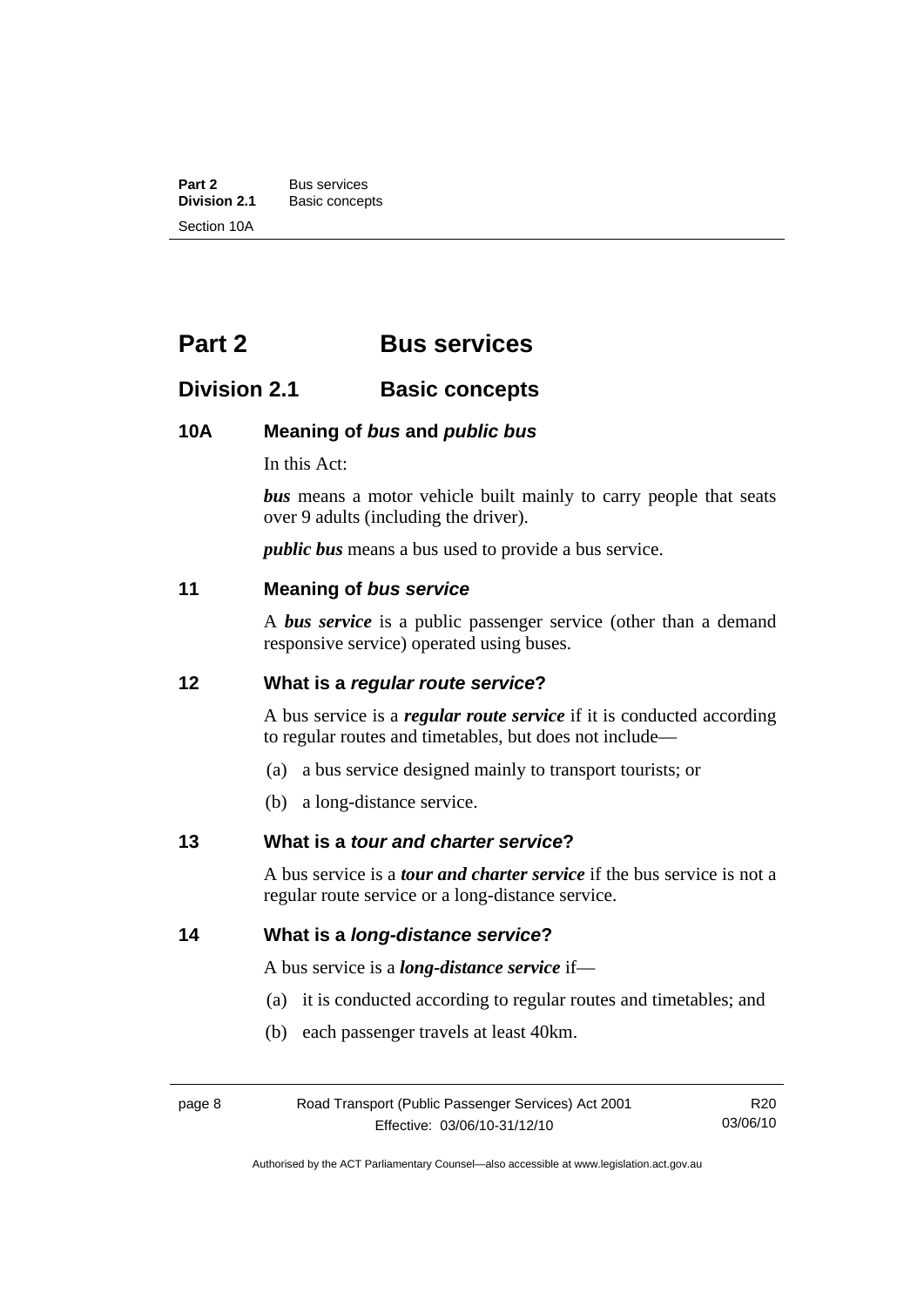# <span id="page-18-0"></span>**Division 2.2 Accreditation of bus service operators**

#### **15 Bus operators—purposes of accreditation**

The purpose of accreditation under the regulations to operate a bus service is to ensure that—

- (a) the accredited person has the financial capacity to meet the service standards for the service; and
- (b) the accredited person, and each person who is concerned with, or takes part in, the management of the service, are suitable people to operate the service; and
- (c) the accredited person, and each person who is concerned with, or takes part in, the management of the service, have demonstrated the capacity to comply with the relevant regulations and, in particular, the regulations about—
	- (i) the safety of passengers and the public; and
	- (ii) the maintenance of public buses.

#### **16 Regulations about accreditation system**

- (1) A regulation may provide a system for the accreditation of operators of bus services, including, for example—
	- (a) the kinds of accreditations; and
	- (b) the bus services that a person who holds a kind of accreditation is entitled to operate; and
	- (c) the conditions of accreditations; and
	- (d) matters relating to the giving, refusal or surrender of accreditations; and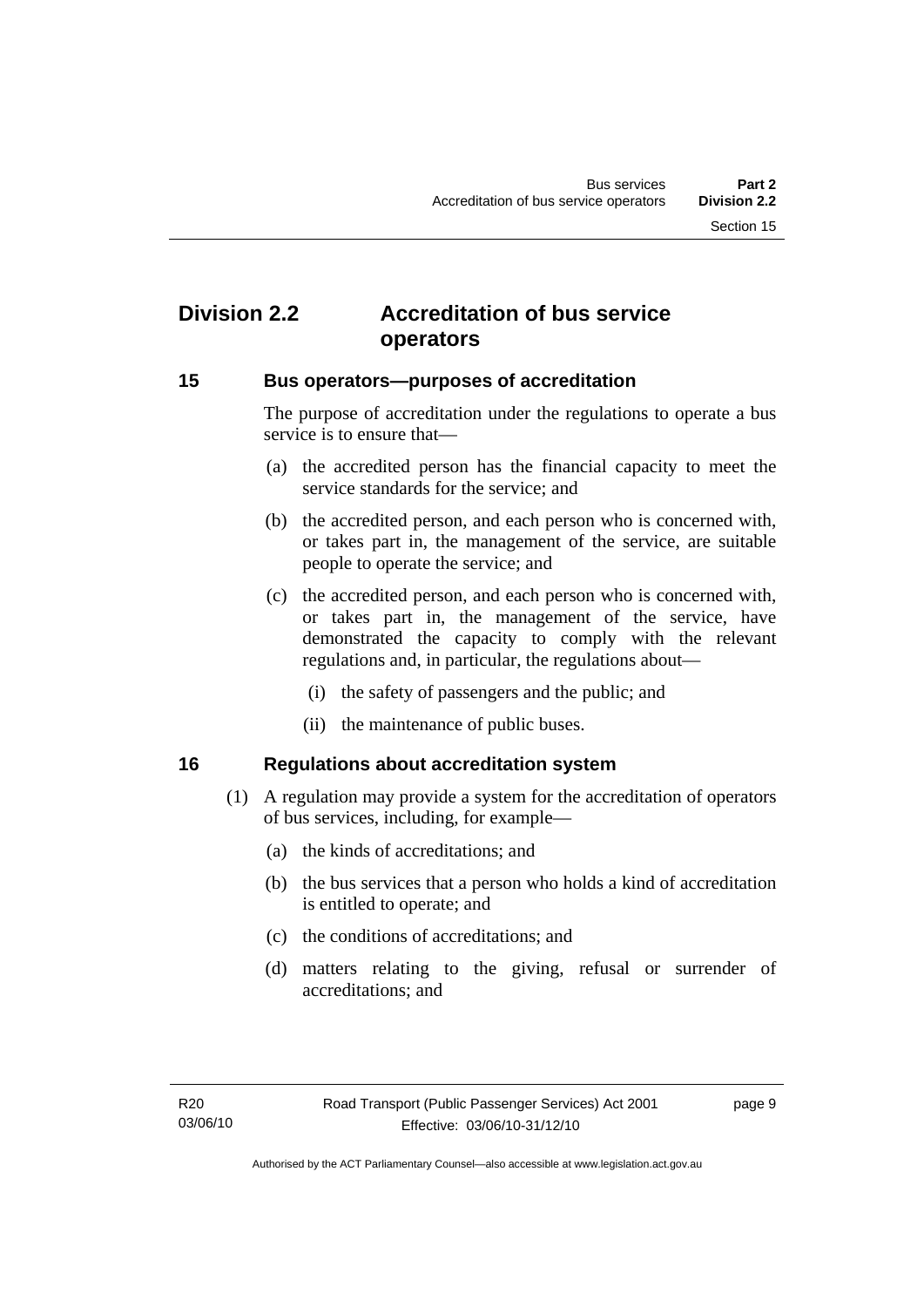- (e) the action that may be taken in relation to accreditations in circumstances prescribed by regulation, including—
	- (i) the suspension or cancellation of an accreditation; and
	- (ii) the imposition of a condition on, or the amendment of a condition of, an accreditation; and
	- (iii) an order that an accredited person pay to the Territory an amount of not more than—
		- (A) for an individual—\$5 000; or
		- (B) for a corporation—\$25 000; and
	- (iv) the reprimanding of an accredited person.
- *Note* An example is part of the Act, is not exhaustive and may extend, but does not limit, the meaning of the provision in which it appears (see Legislation Act, s 126 and s 132).
- (2) A regulation may make provision in relation to the accreditation of people to operate bus services, including, for example—
	- (a) requirements about the suitability of the applicant and each person who will be concerned with, or take part in, the management of the services; and
	- (b) capacity to meet service standards; and
	- (c) financial viability.
- (3) For subsection (1) (a), the regulations must provide for the accreditation of people to operate the following kinds of bus services:
	- (a) regular route services;
	- (b) tour and charter services.
- (4) However, this section does not require the regulations to provide an accreditation system for all kinds of bus services.

Authorised by the ACT Parliamentary Counsel—also accessible at www.legislation.act.gov.au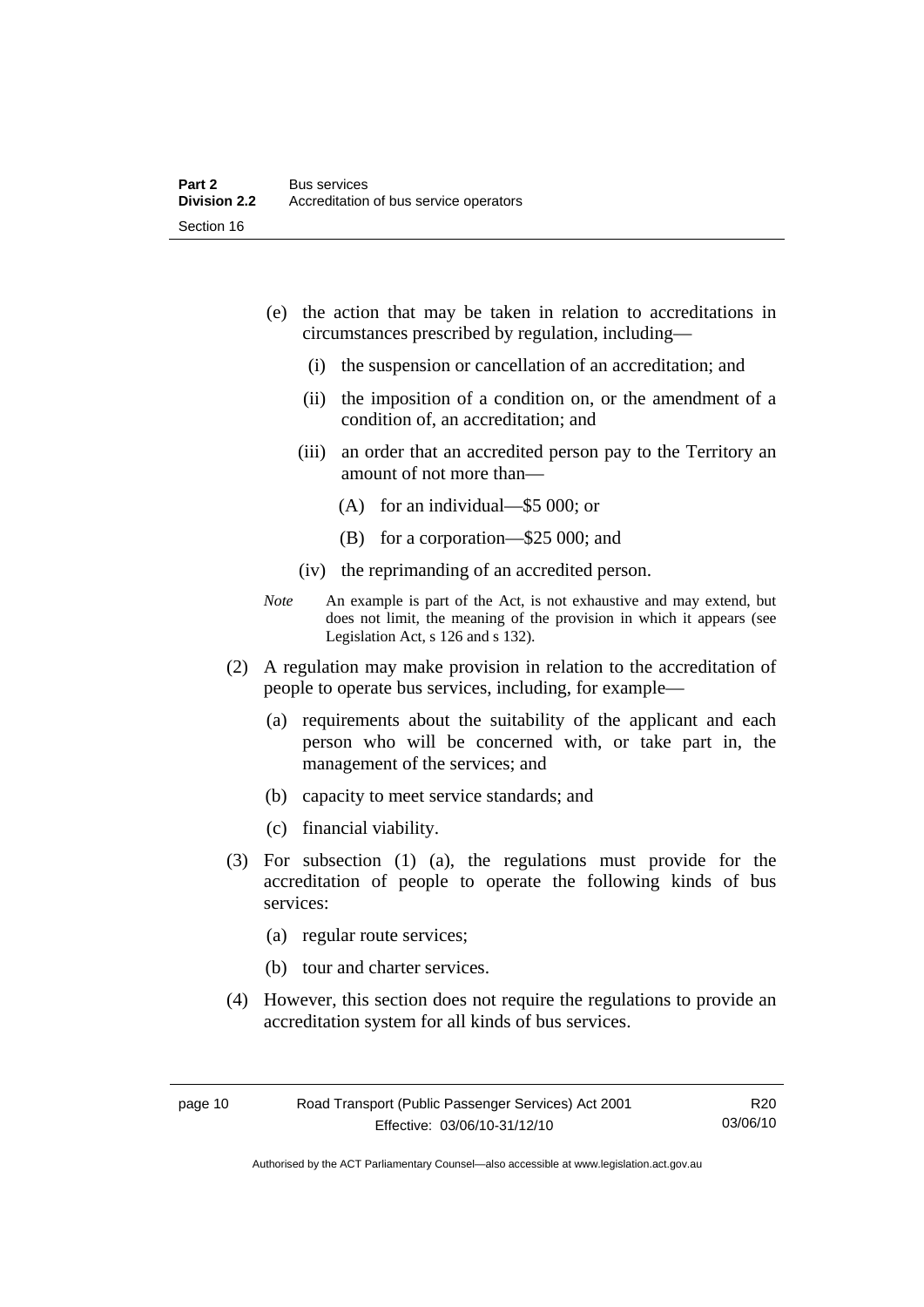# <span id="page-20-0"></span>**Division 2.3 Service contracts for regular route services**

#### **17 Service contracts—regular route services**

- (1) The road transport authority may, on behalf of the Territory, enter into a contract (a *service contract*) for the operation of a regular route service with a person accredited to operate regular route services.
- (2) A service contract must state whether the right given under the contract to operate a route is an exclusive right to operate the route or a stated part of the route.
- (3) A service contract may make provision in relation to the operation of a regular route service and the administration of the contract, including, for example—
	- (a) service requirements under the contract; and
	- (b) the transfer, suspension, cancellation and surrender of the contract; and
	- (c) the fees (if any) payable under the contract; and
	- (d) the adjustment of payments and refunds in relation to any contract fees; and
	- (e) financial or other penalties for breaches of the contract; and
	- (f) the records (including accounts) to be made and kept, how they are to be made and kept, and their inspection; and
	- (g) the provision of information and reports to the road transport authority about the regular route service and the verification of the information and reports; and
	- (h) the publication and the collection of fares payable by passengers; and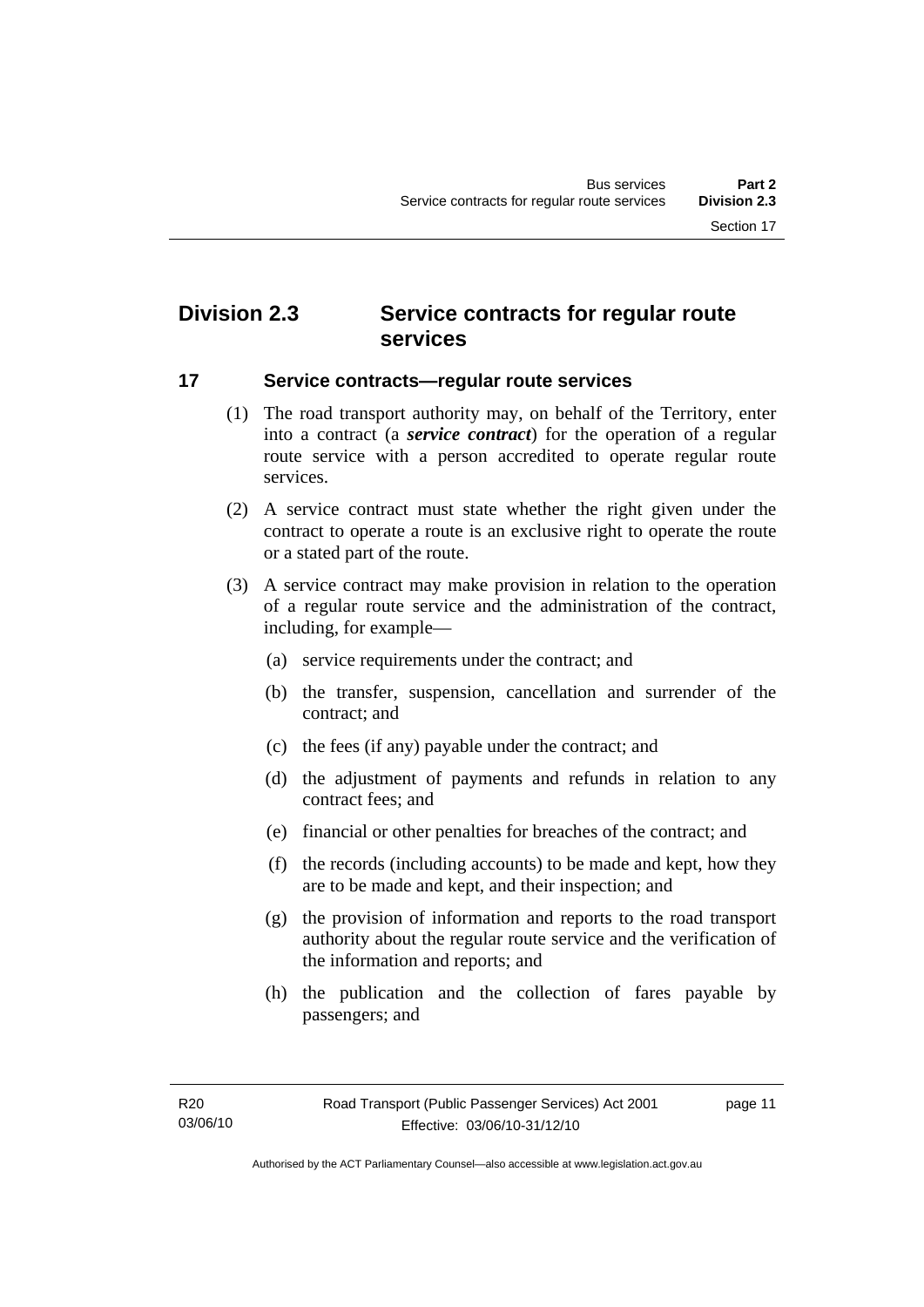- <span id="page-21-0"></span> (i) the sale of tickets and the conditions under which tickets must be sold; and
- (j) free or reduced fares for travel; and
- (k) the issue and acceptance of free or concession passes.
- *Note* An example is part of the Act, is not exhaustive and may extend, but does not limit, the meaning of the provision in which it appears (see Legislation Act, s 126 and s 132).
- (4) Subsection (3) does not limit the matters about which a service contract may make provision.

## **Division 2.4 Entitlement to operate certain bus services**

#### **18 Entitlement to operate regular route services**

- (1) A person is entitled to operate a regular route service, in or partly in the ACT, if—
	- (a) the person is accredited under the regulations to operate regular route services; and
	- (b) the person holds a service contract for the service.
- (2) However, the Territory is entitled to operate a regular route service whether or not the Territory—
	- (a) is accredited under the regulations to operate regular route services; or
	- (b) holds a service contract for the service.
- (3) If the Territory operates a regular route service, part 2 (Bus services) applies in relation to the Territory's operation of the service as if—
	- (a) the Territory were accredited to operate the service; and
	- (b) the Territory held a service contract for the service; and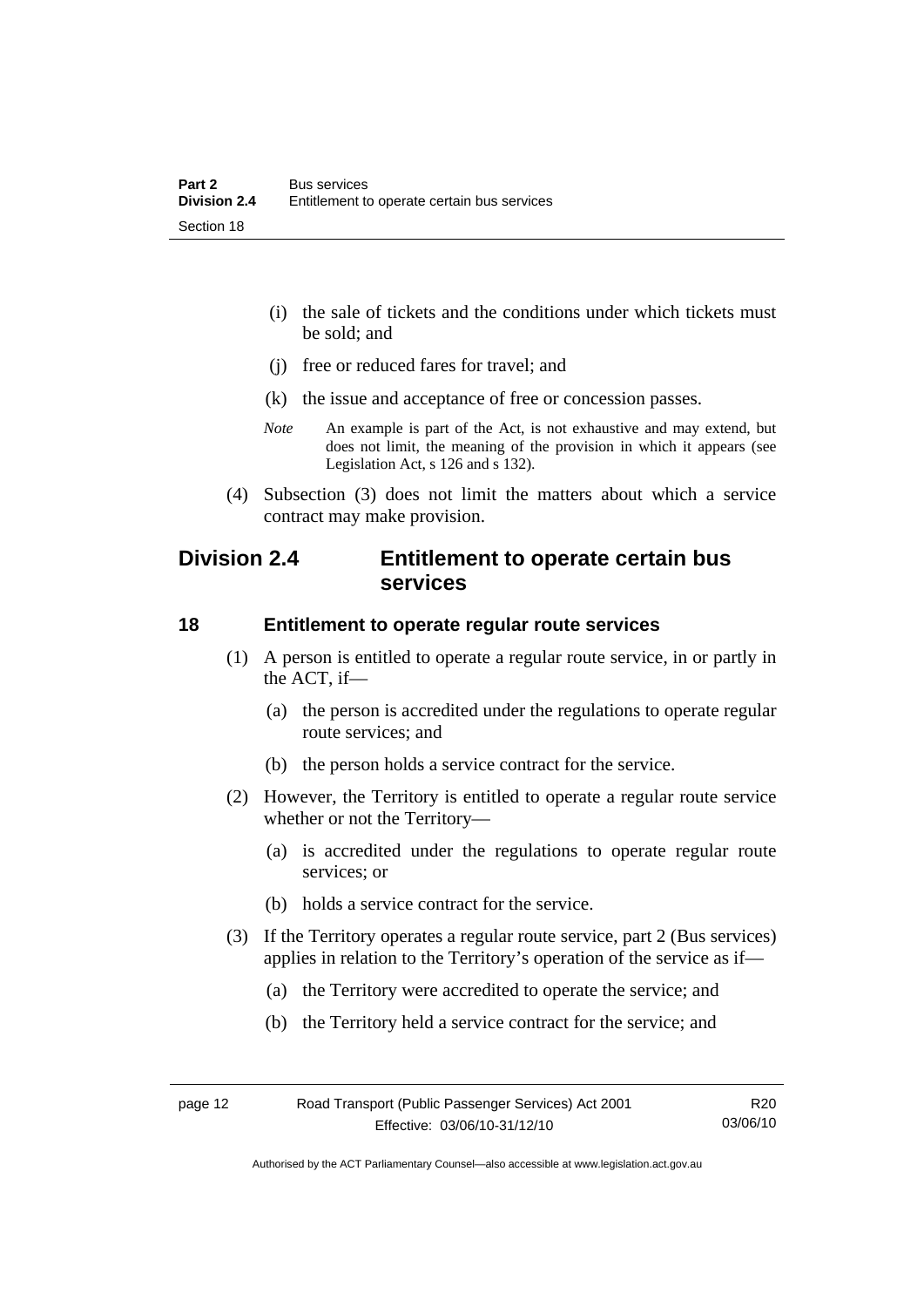<span id="page-22-0"></span> (c) all necessary changes, and any changes prescribed by regulation, were made.

#### **19 Entitlement to operate tour and charter services**

- (1) A person is entitled to operate a tour and charter service, in or partly in the ACT, if the person is accredited under the regulations to operate tour and charter services.
- (2) However, the Territory is entitled to operate a tour and charter service, whether or not the Territory is accredited under the regulations to operate tour and charter services.
- (3) If the Territory operates a tour and charter service, part 2 (Bus services) applies in relation to the Territory's operation of the service as if—
	- (a) the Territory were accredited to operate the service; and
	- (b) the Territory held a service contract for the service; and
	- (c) all necessary changes, and any changes prescribed by regulation, were made.

#### **19A Territory's entitlement to operate bus service**

If the Territory operates a bus service, the territory may operate the service under a name prescribed by regulation.

#### **20 Unaccredited operators not to operate certain bus services**

 (1) A person must not operate, in or partly in the ACT, a regular route service unless the person is accredited under the regulations to operate regular route services.

Maximum penalty: 50 penalty units.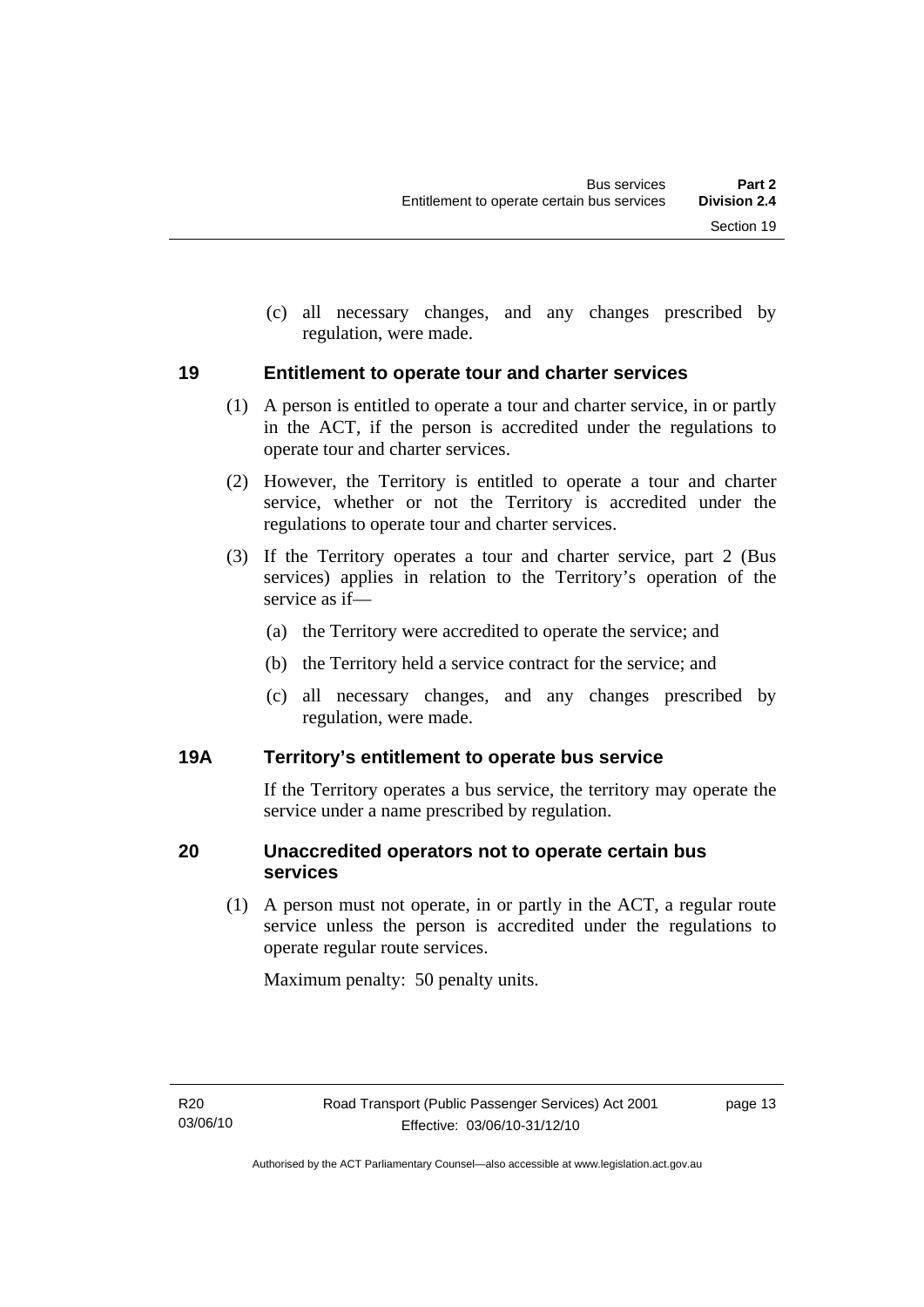<span id="page-23-0"></span> (2) A person must not operate, in or partly in the ACT, a tour and charter service unless the person is accredited under the regulations to operate tour and charter services.

Maximum penalty: 50 penalty units.

 (3) This section does not apply to the operation of a bus service by the Territory.

#### **21 Pretending to be an accredited bus service operator**

A person must not pretend to be accredited under the regulations to operate a bus service.

Maximum penalty: 30 penalty units.

#### **22 Operators of regular route services to hold service contracts**

 (1) A person must not operate, in or partly in the ACT, a regular route service unless the person holds a service contract for the service.

Maximum penalty: 50 penalty units.

- (2) However, if a regular route service is discontinued because of a variation or termination of a service contract, the road transport authority may make arrangements with an appropriately accredited person to operate a temporary regular route service to replace the discontinued service even though the person does not hold a service contract for the replacement service.
- (3) This section does not apply to the operation of a regular route service by the Territory.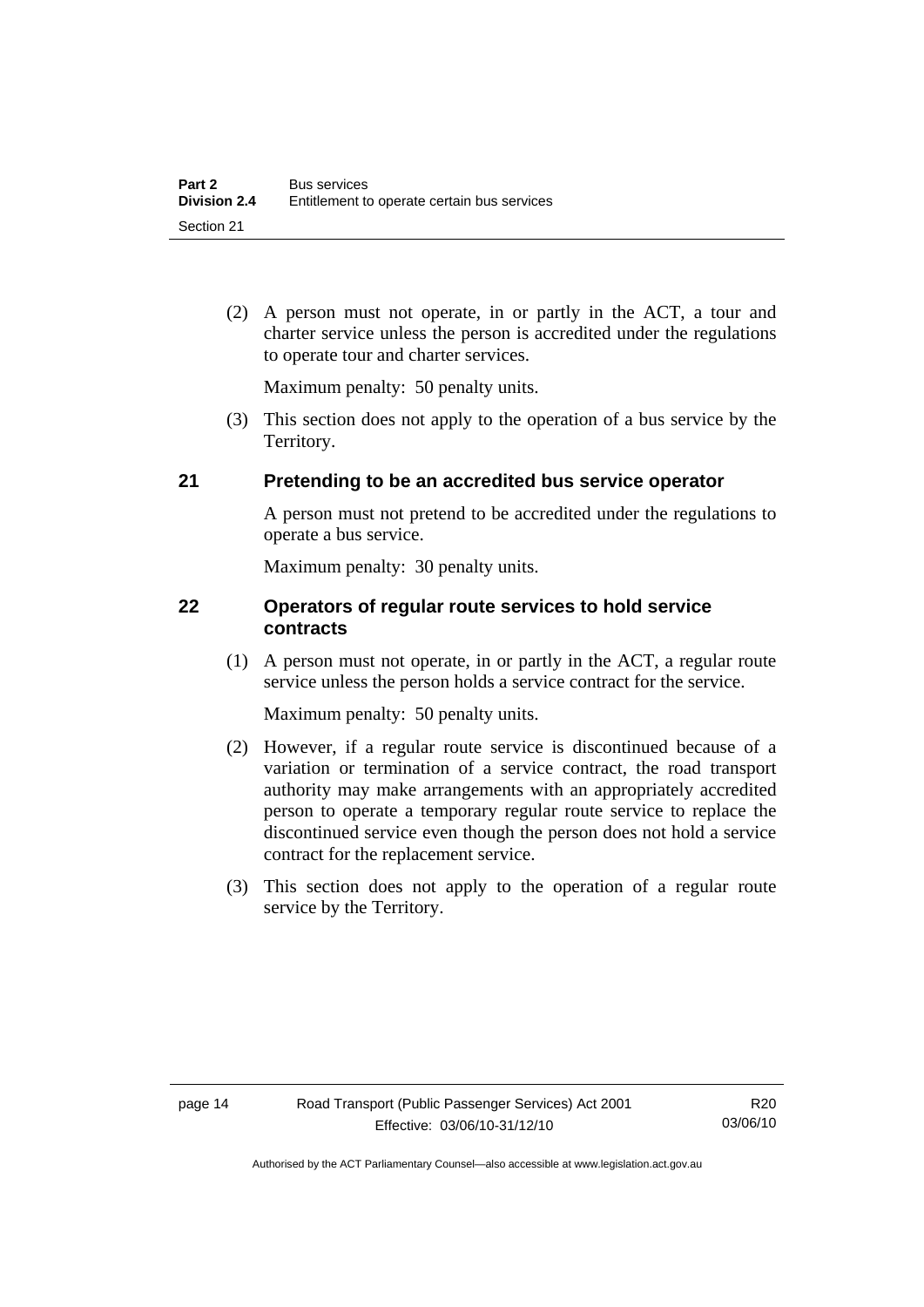# <span id="page-24-0"></span>**Division 2.5 Regulation of bus services**

#### **23 Regular route services—power to determine maximum fares**

- (1) The Minister may determine maximum fares, and ways of calculating maximum fares, payable by passengers on regular route services.
- (2) A determination is a disallowable instrument.
	- *Note* A disallowable instrument must be notified and presented to the Legislative Assembly, under the Legislation Act.

#### **24 Regulations about operation of bus services by accredited people**

A regulation may make provision in relation to the operation of bus services by accredited bus service operators, including, for example—

- (a) the conduct of bus services, including, for example—
	- (i) the safety of passengers (including, for example, by the use of particular kinds of security devices) and the public; and
	- (ii) the qualifications, training and experience of bus drivers and other people providing services on behalf of accredited bus service operators; and
	- (iii) maximum driving times and minimum rest times of bus drivers; and
	- (iv) insurance; and
	- (v) the issue of tickets; and
	- (vi) customer complaints and inquiries; and
- (b) the preparation and publication of, and compliance with, timetables for regular route services; and

R20 03/06/10 Road Transport (Public Passenger Services) Act 2001 Effective: 03/06/10-31/12/10 page 15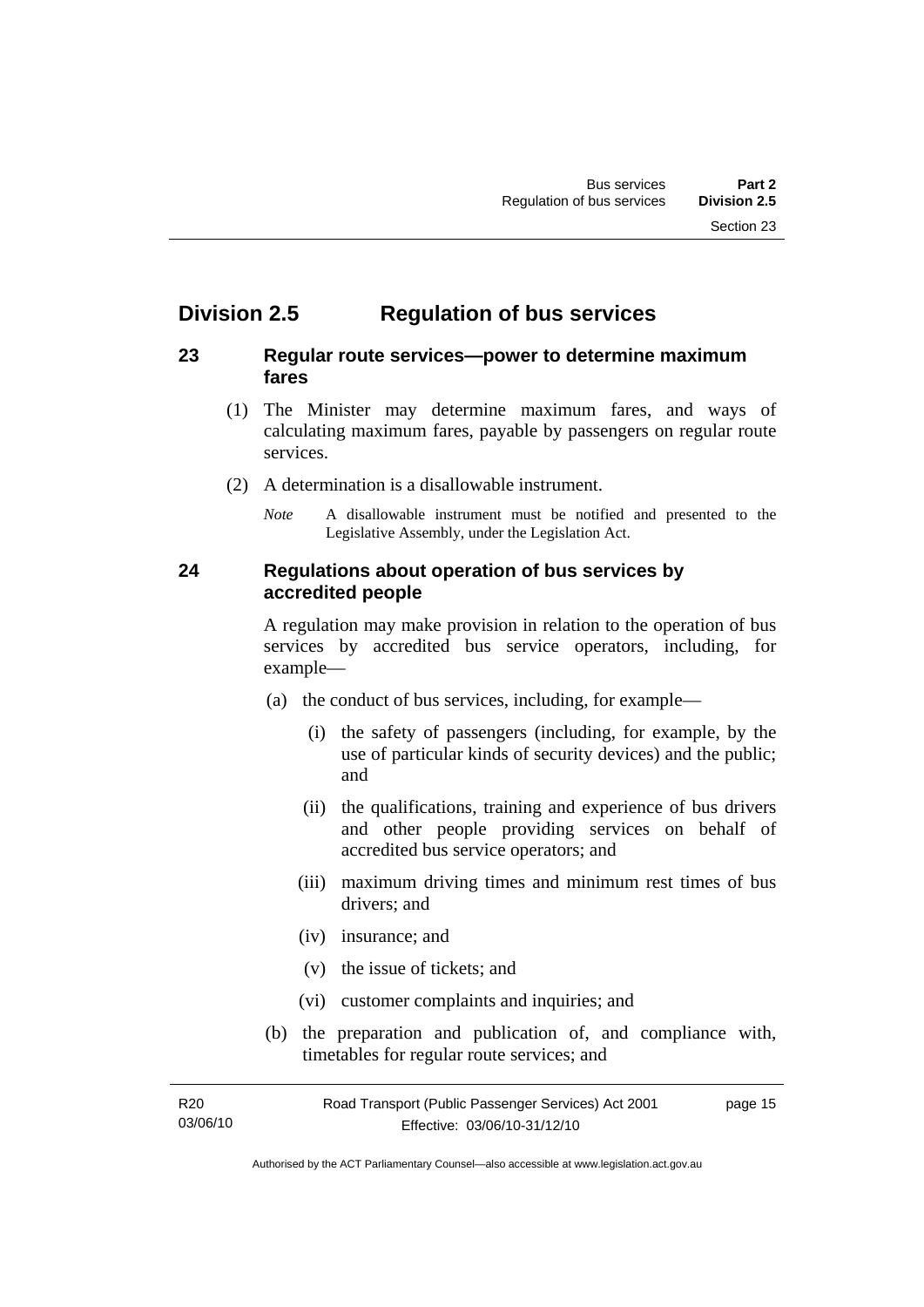- <span id="page-25-0"></span> (c) the obligations of drivers of public buses and other people providing services on behalf of accredited bus service operators; and
- (d) the requirements that public buses, and their equipment and fittings (internal and external), must comply with; and
- (e) the maintenance and cleaning of public buses; and
- (f) maintenance, parking and other facilities for public buses; and
- (g) the making and keeping of records and their inspection; and
- (h) the auditing of records and systems; and
- (i) requirements for display of accreditation numbers on advertisements for the service; and
- (j) the provision of information and reports to the road transport authority.
- *Note* An example is part of the Act, is not exhaustive and may extend, but does not limit, the meaning of the provision in which it appears (see Legislation Act, s 126 and s 132).

#### **25 Regulations about operation of public buses**

A regulation may make provision in relation to the operation of public buses, including, for example—

- (a) the regulation or prohibition of the use of public buses on certain roads or road related areas; and
- (b) the picking-up and dropping-off of passengers and other matters relating to the transport of passengers; and
- (c) the records to be made and kept by, how they are to be made and kept, and their inspection; and
- (d) the transport of passengers' luggage or other goods, and animals; and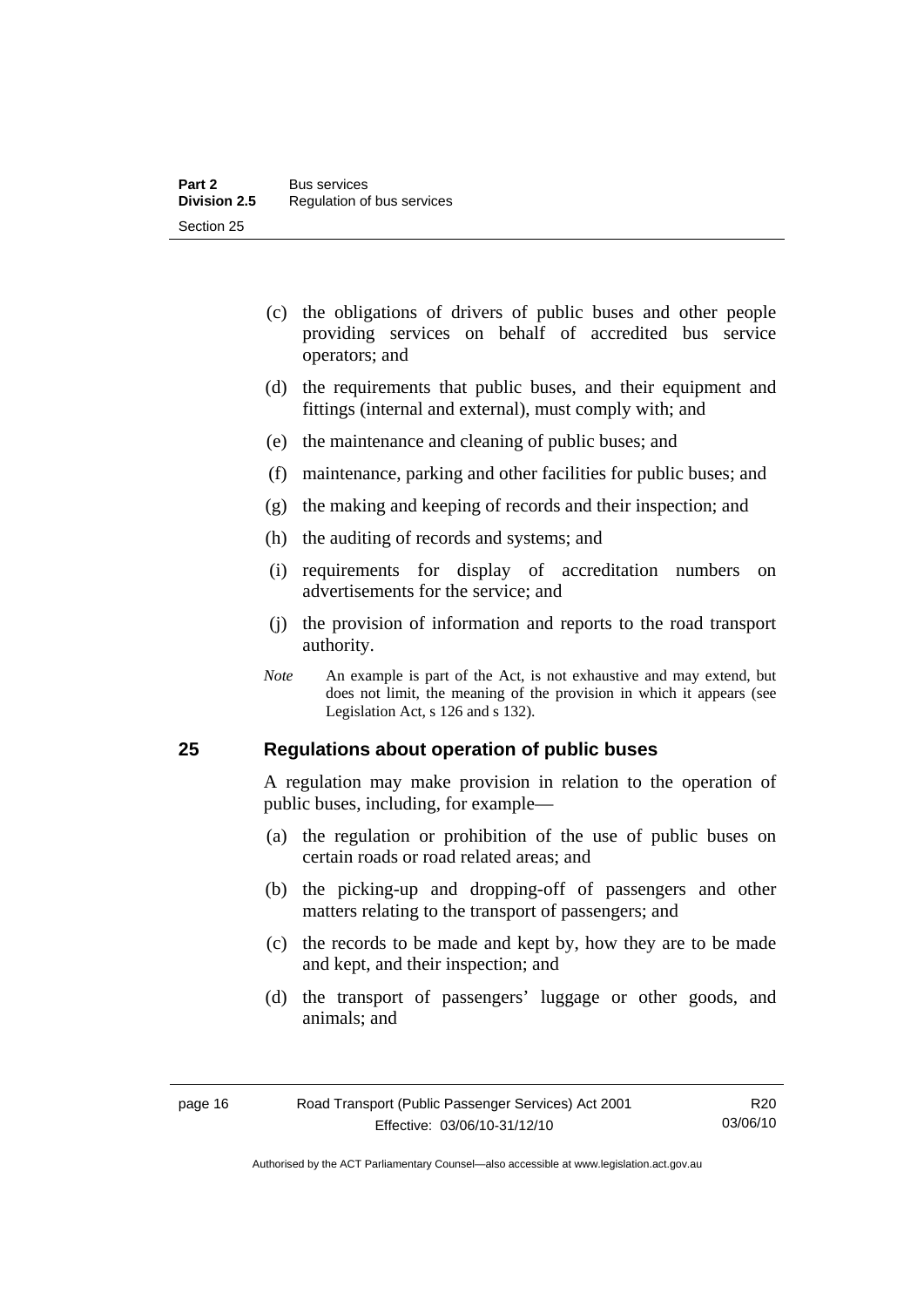- <span id="page-26-0"></span> (e) the regulation or prohibition of the transport of passengers standing in or on any part of a public bus; and
- (f) the maximum speed of public buses; and
- (g) the prohibition of anyone from soliciting for passengers or for a hiring; and
- (h) the design, equipment and fittings (internal or external) of public buses; and
- (i) the sections, terminal points and bus stops on bus routes; and
- (j) the regulation or prohibition of notices, signs and advertisements inside or on the outside of public buses.
- *Note* An example is part of the Act, is not exhaustive and may extend, but does not limit, the meaning of the provision in which it appears (see Legislation Act, s 126 and s 132).

#### **26 Regulations about bus drivers**

A regulation may make provision in relation to drivers of public buses, including, for example—

- (a) the powers, duties and conduct of drivers; and
- (b) how drivers must dress.
- *Note* An example is part of the Act, is not exhaustive and may extend, but does not limit, the meaning of the provision in which it appears (see Legislation Act, s 126 and s 132).

#### **27 Regulations about conduct of passengers**

A regulation may make provision in relation to the conduct of passengers on public buses, including, for example—

(a) the regulation or prohibition of eating and drinking; and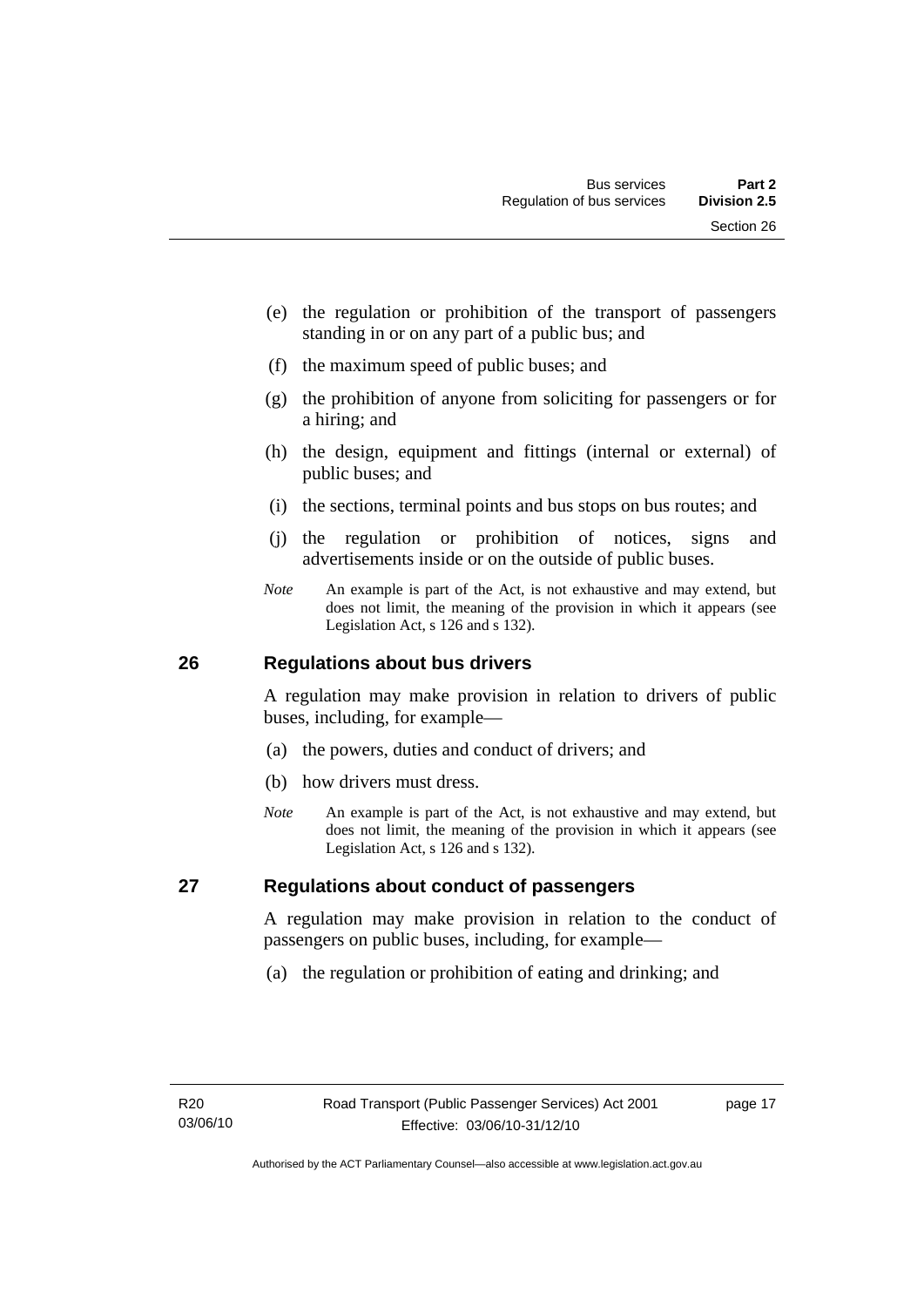- (b) the authority of public bus drivers, police officers and authorised people to direct people contravening a regulation to leave a bus and to remove them if they fail to leave.
- *Note* An example is part of the Act, is not exhaustive and may extend, but does not limit, the meaning of the provision in which it appears (see Legislation Act, s 126 and s 132).

page 18 Road Transport (Public Passenger Services) Act 2001 Effective: 03/06/10-31/12/10

R20 03/06/10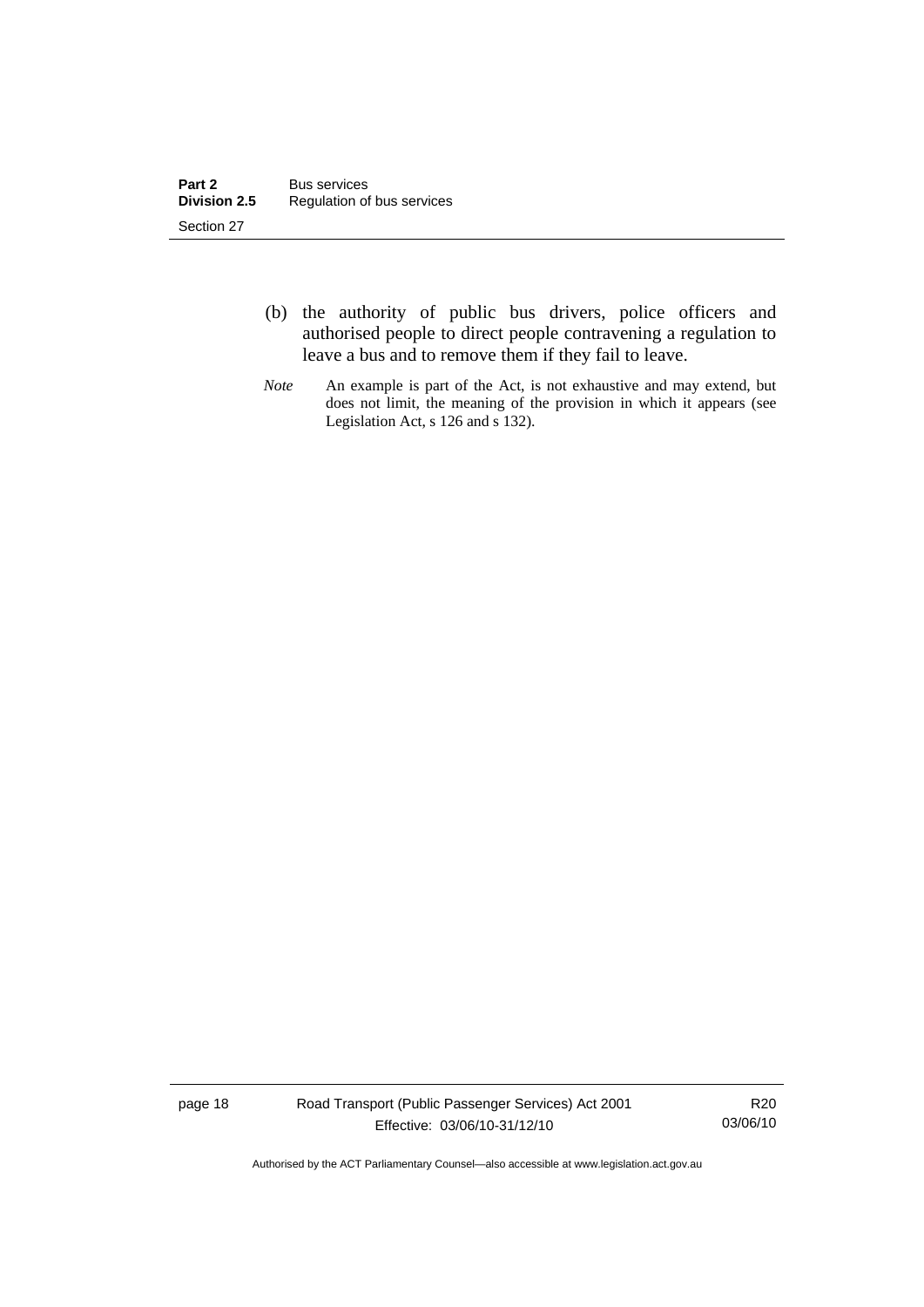Section 28

# <span id="page-28-0"></span>**Division 3.1 Basic concepts**

#### **28 Meaning of** *taxi network*

A *taxi network* is an entity that provides taxi related services to affiliated accredited taxi service operators, including providing (directly or through another entity) a taxi booking service for the network.

#### **29 Meaning of** *taxi booking service*

A *taxi booking service* is a service provided by or for an accredited taxi network provider that—

- (a) accepts bookings for taxis from people; and
- (b) sends messages about bookings to taxi drivers by electromagnetic energy to equipment in taxis that can receive such messages.

# **Division 3.2 Accreditation of taxi network providers**

#### **30 Taxi network providers—purposes of accreditation**

The purpose of accreditation under the regulations to operate a taxi network is to ensure that—

- (a) the accredited person has the financial capacity to meet the service standards for the network; and
- (b) the accredited person, and each person who is concerned with, or takes part in, the management of the network, are suitable people to operate the network; and

page 19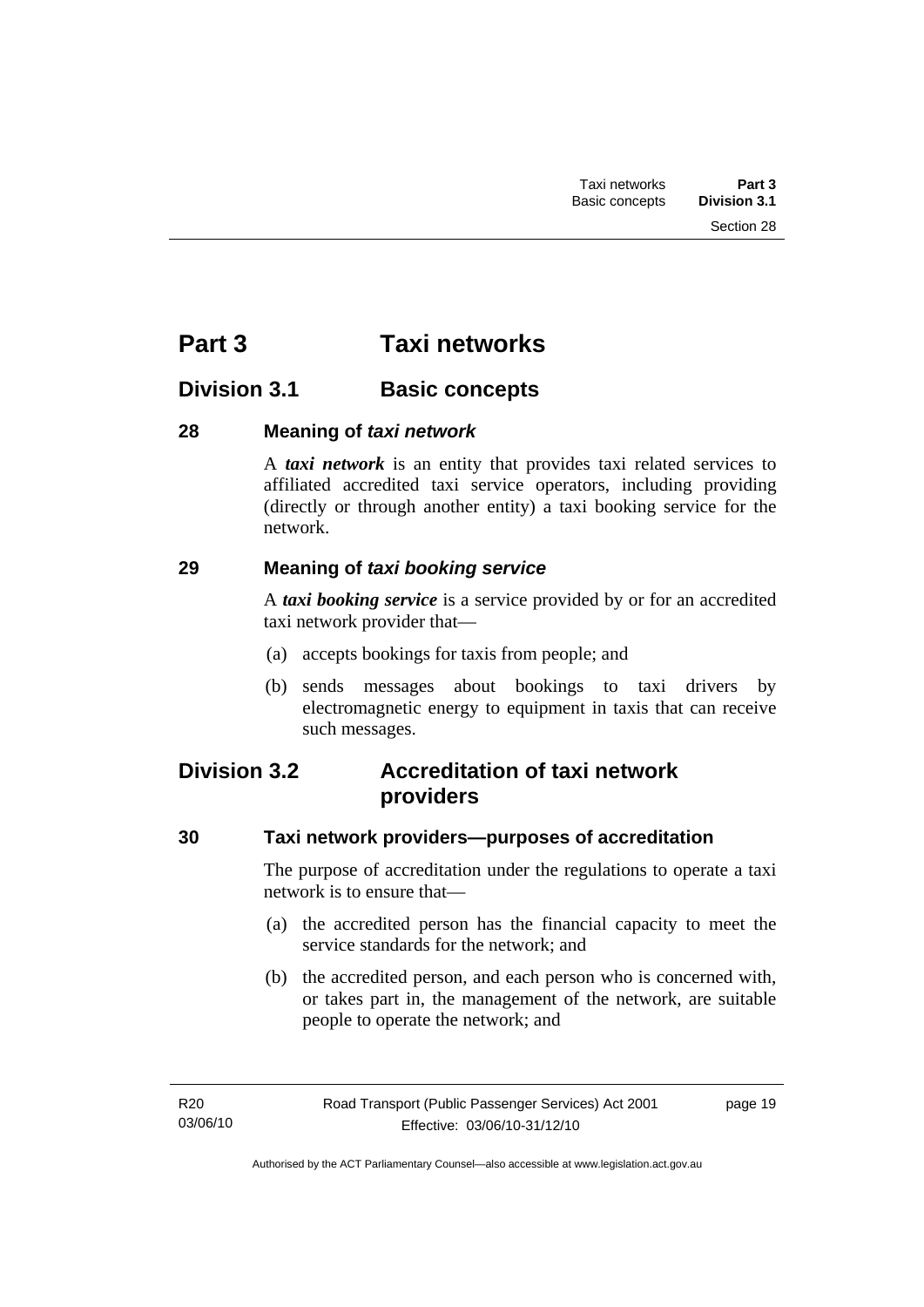- <span id="page-29-0"></span> (c) the accredited person, and each person who is concerned with, or takes part in, the management of the network, have demonstrated the capacity to comply with the relevant regulations and, in particular, the regulations about—
	- (i) the operation of the network; and
	- (ii) the supervision and monitoring of affiliated accredited taxi service operators and drivers of taxis operated by affiliated accredited taxi service operators.

#### **31 Taxi network providers—regulations about accreditation system**

- (1) A regulation may provide a system for the accreditation of people to operate taxi networks, including, for example—
	- (a) the conditions of an accreditation; and
	- (b) matters relating to the giving, refusal or surrender of an accreditation; and
	- (c) the action that may be taken in relation to an accredited person in circumstances prescribed by regulation, including—
		- (i) the suspension or cancellation of an accreditation; and
		- (ii) the imposition of a condition on, or the amendment of a condition of, an accreditation; and
		- (iii) an order that an accredited person pay to the Territory an amount of not more than—
			- (A) for an individual—\$5 000; or
			- (B) for a corporation—\$25 000; and
		- (iv) the reprimanding of an accredited person.
- (2) A regulation may make provision in relation to the accreditation of people to operate taxi networks, including, for example—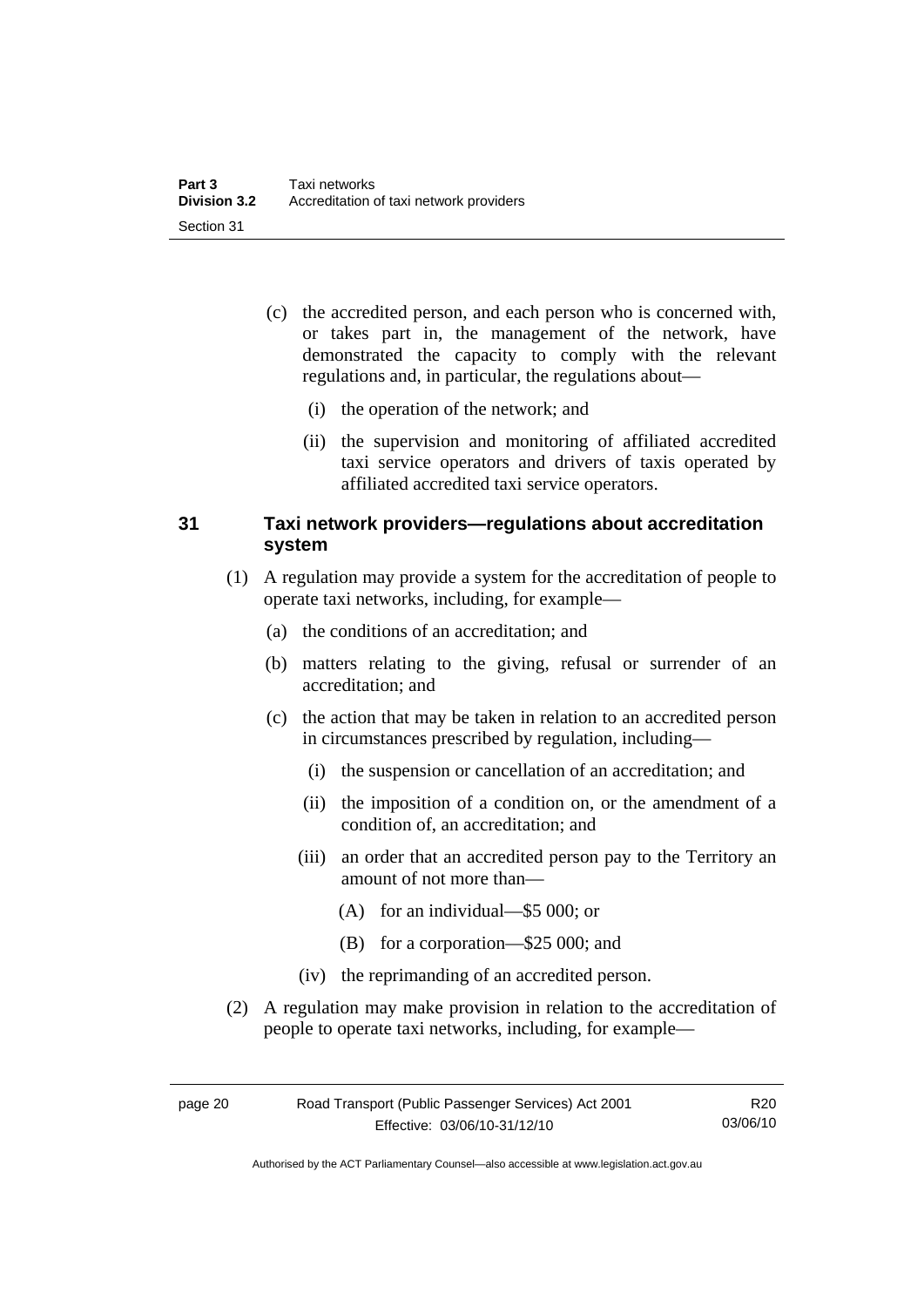- <span id="page-30-0"></span> (a) requirements about the suitability of the applicant and each person who will be concerned with, or take part in, the management of the network; and
- (b) capacity to meet service standards; and
- (c) financial viability.
- *Note* An example is part of the Act, is not exhaustive and may extend, but does not limit, the meaning of the provision in which it appears (see Legislation Act, s 126 and s 132).

# **Division 3.3 Entitlement to operate taxi networks**

#### **32 Entitlement to operate taxi networks**

A person is entitled to operate a taxi network, in or partly in the ACT, if the person is accredited under the regulations to operate a taxi network.

#### **33 Operating taxi network without entitlement**

- (1) A person commits an offence if—
	- (a) the person operates, in or partly in the ACT, a taxi network; and
	- (b) the person is not accredited under the regulation to operate a taxi network.

Maximum penalty: 50 penalty units.

(2) An offence against this section is a strict liability offence.

#### **34 Pretending to be an accredited taxi network provider**

A person must not pretend to be accredited under the regulations to operate a taxi network.

Maximum penalty: 30 penalty units.

page 21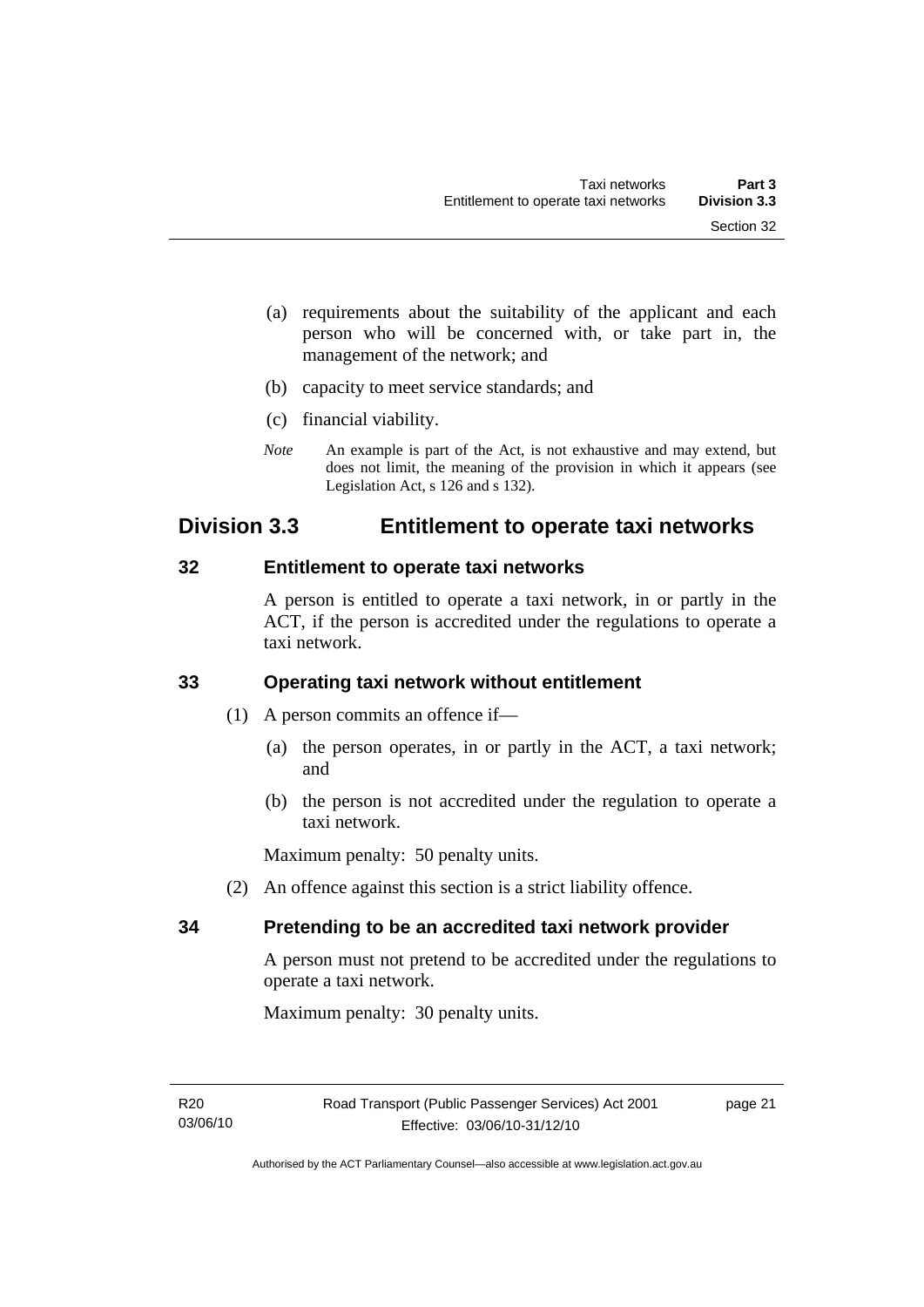# <span id="page-31-0"></span>**Division 3.4 Regulation of taxi networks**

#### **35 Regulations about operation of taxi networks by accredited people**

A regulation may make provision in relation to the operation of taxi networks by accredited people, including, for example—

- (a) the affiliation of accredited taxi service operators with networks; and
- (b) network rules for affiliated accredited taxi service operators and drivers of taxis operated by affiliated accredited taxi service operators; and
- (c) the specifications for equipment operated by or for networks for sending messages (including messages sent through a taxi booking service) to taxi drivers; and
- (d) the specifications for taximeters; and
- (e) the circumstances in which networks must accept applications for affiliation from, and maintain affiliation with, accredited taxi service operators; and
- (f) the operation of, and service standards for, taxi booking services operated by or for networks (including, for example, service standards about when a booking must be transferred to another taxi or a taxi booking service for another taxi network); and
- (g) the numbers and kinds of taxis, and the numbers of taxis with particular equipment (including, for example, baby capsules), operated by affiliated accredited taxi service operators that are to be available at particular times and places; and
- (h) directions that networks may give to affiliated accredited taxi service operators and drivers of taxis operated by affiliated accredited taxi service operators; and

Authorised by the ACT Parliamentary Counsel—also accessible at www.legislation.act.gov.au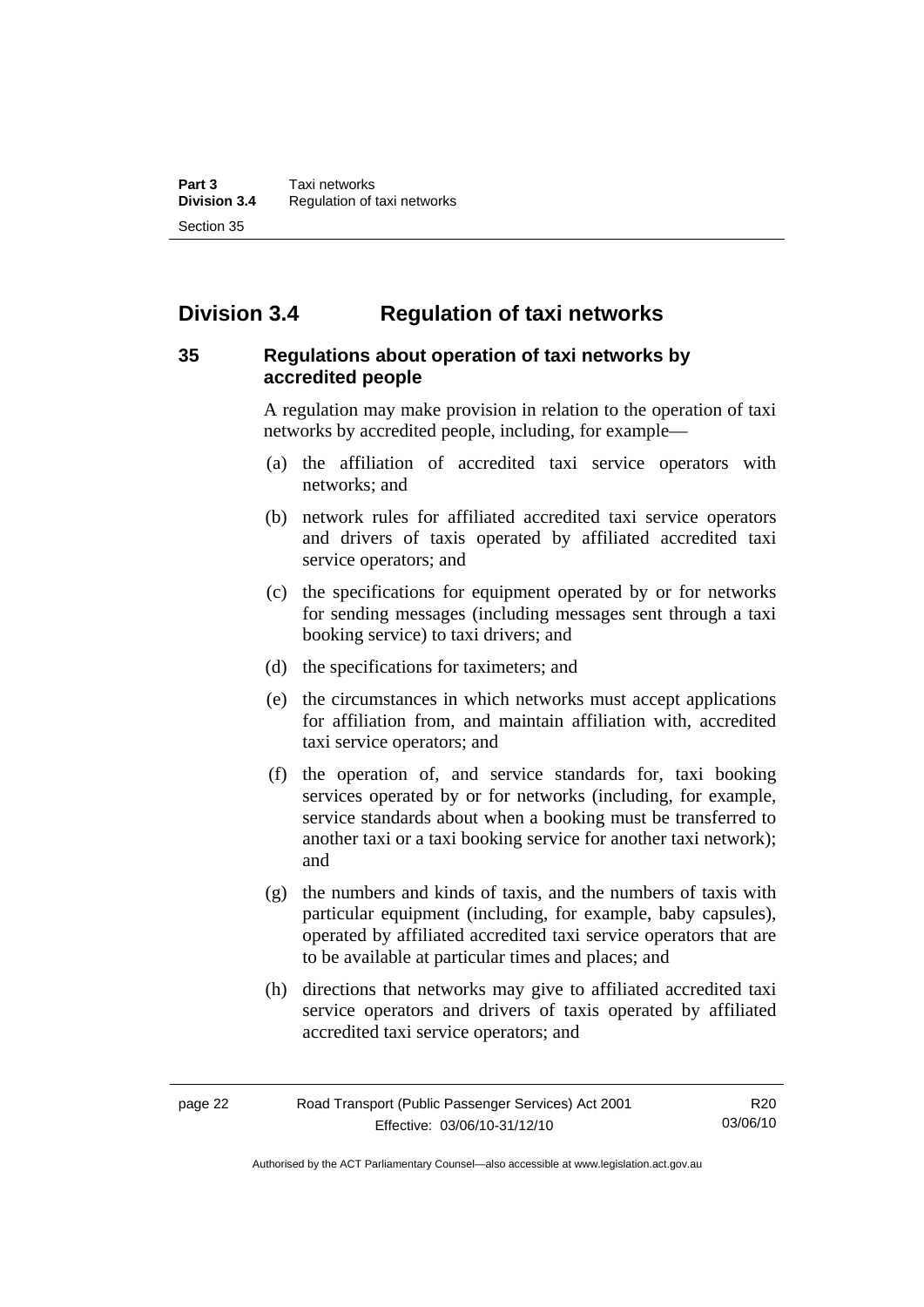- <span id="page-32-0"></span> (i) the supervision and monitoring of affiliated accredited taxi service operators, and drivers of taxis operated by affiliated accredited taxi service operators, for compliance with network service standards and other requirements and the responsibilities of networks in relation to a failure to comply with the standards: and
- (j) the management of particular kinds of taxis (including, for example, taxis with wheelchair access) and taxi services; and
- (k) customer complaints and inquiries; and
- (l) the making and keeping of records and their inspection; and
- (m) the auditing of records and systems; and
- (n) the provision of information and reports to the road transport authority.
- *Note* An example is part of the Act, is not exhaustive and may extend, but does not limit, the meaning of the provision in which it appears (see Legislation Act, s 126 and s 132).

#### **36 Regulations about operation of taxi networks**

A regulation may make provision in relation to the obligations that an accredited taxi network provider must ensure that affiliated accredited taxi service operators, and drivers of taxis operated by affiliated accredited taxi service operators, must comply with, including, for example—

- (a) service standards for booked taxis; and
- (b) the safety of drivers and passengers (including, for example, particular kinds of security devices); and
- (c) the qualifications, training and experience of affiliated accredited taxi service operators, taxi drivers and other people providing services on behalf of networks; and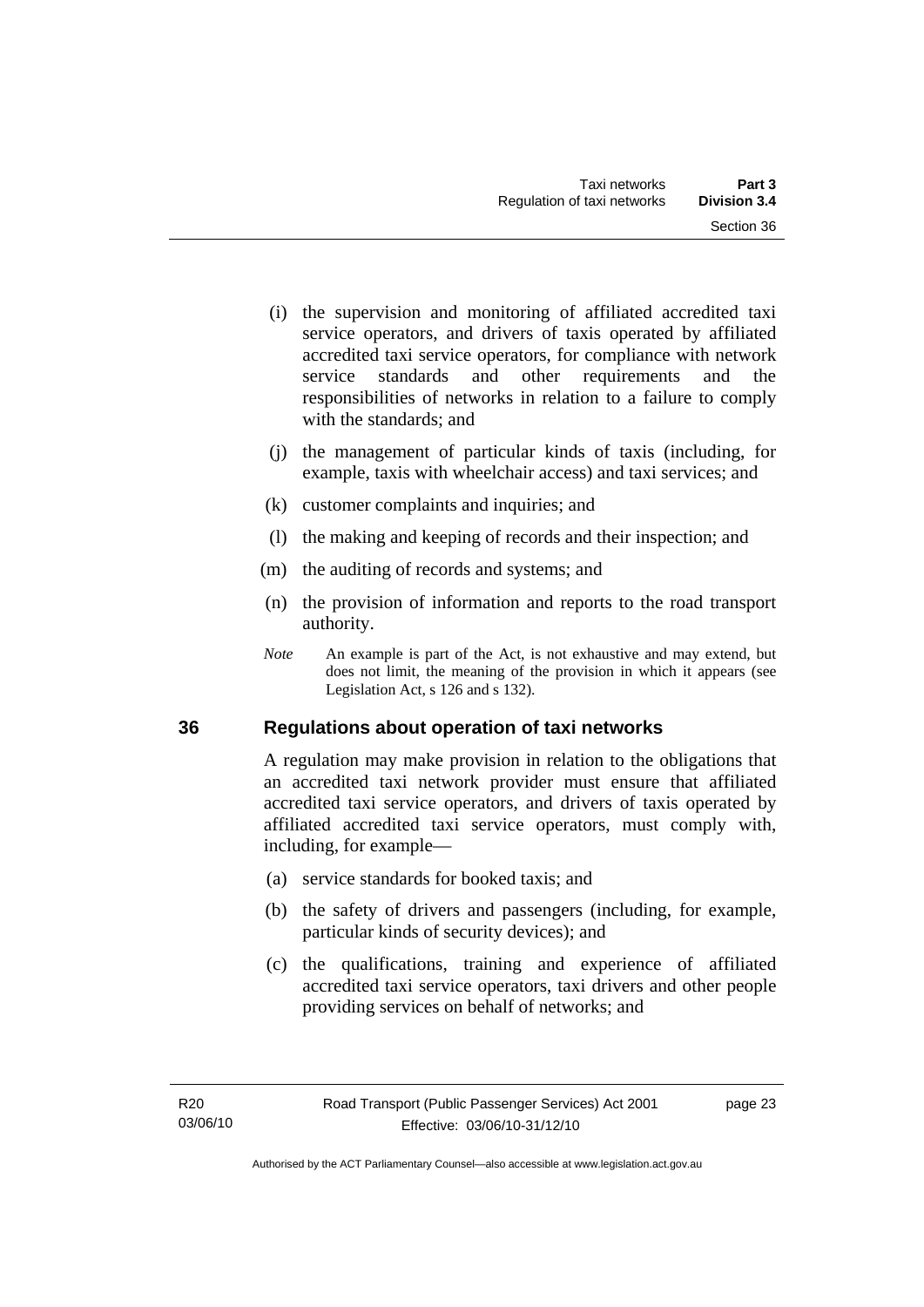- (d) the operation of equipment for sending messages between a network (including messages sent through a taxi booking service) and taxi drivers; and
- (e) the maintenance and cleaning of taxis.
- *Note* An example is part of the Act, is not exhaustive and may extend, but does not limit, the meaning of the provision in which it appears (see Legislation Act, s 126 and s 132).

page 24 Road Transport (Public Passenger Services) Act 2001 Effective: 03/06/10-31/12/10

R20 03/06/10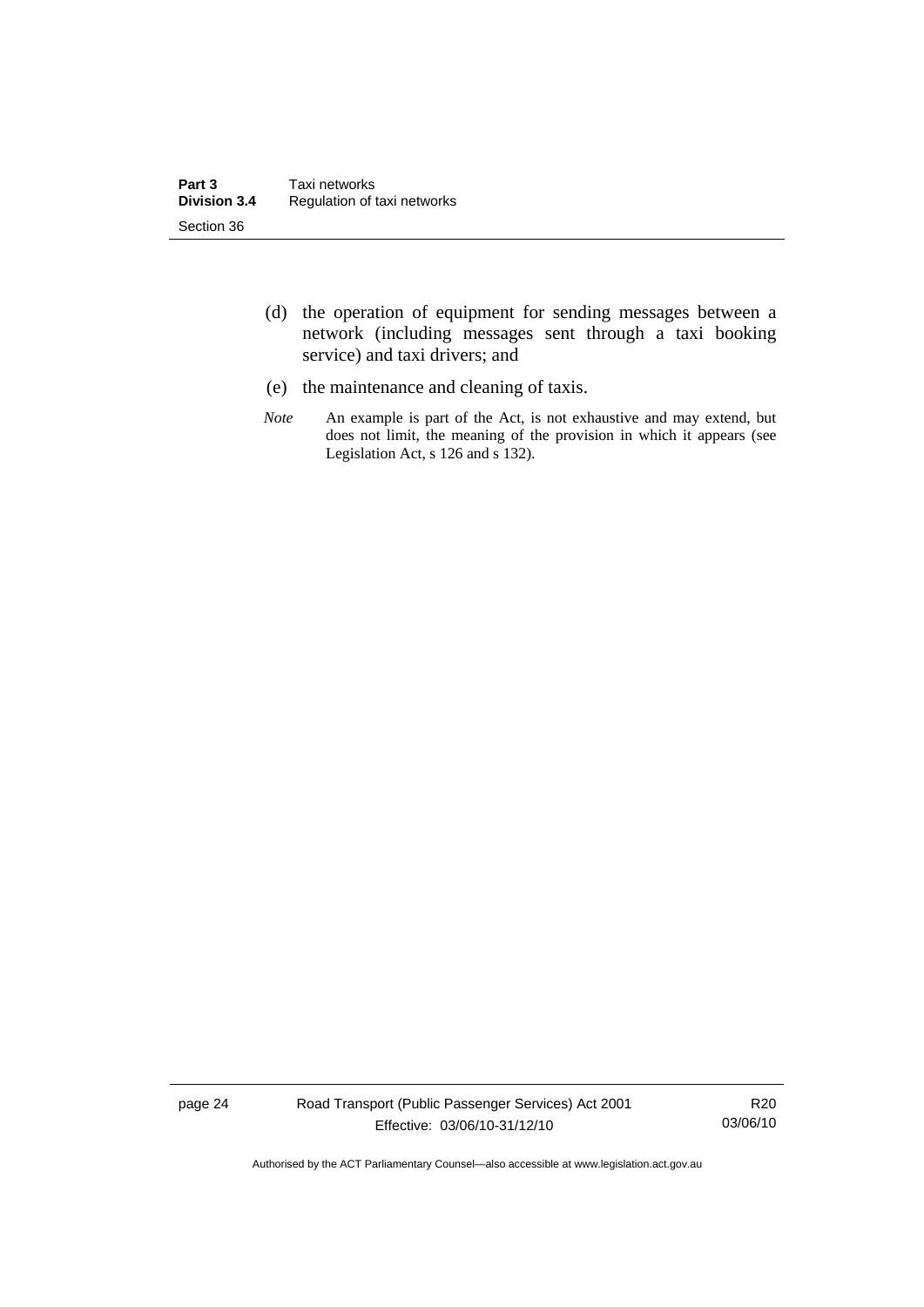# <span id="page-34-0"></span>**Part 4 Licensing of taxi vehicles**

# **Division 4.1 Basic concepts**

#### **37 Meaning of** *taxi licence*

A *taxi licence* is a licence issued under the regulations to use a vehicle as a taxi, and includes a restricted taxi licence.

*Note* References to *taxi licence* include a *restricted taxi licence* unless the contrary intention otherwise appears (see Legislation Act, s 155).

#### **38 Meaning of** *restricted taxi licence*

A *restricted taxi licence* is a licence issued under the regulations to use a vehicle as a restricted taxi.

# **Division 4.2 Taxi licences**

### **39 Maximum numbers of taxi licences**

- (1) The Minister may, in writing, determine the number of taxi licences or restricted taxi licences.
- (2) A determination is a notifiable instrument.

*Note* A notifiable instrument must be notified under the Legislation Act.

### **40 Issue of taxi licences**

The road transport authority must not issue a taxi licence or a restricted taxi licence if the number of taxi licences or restricted taxi licences (as appropriate) would exceed the relevant number determined by the Minister.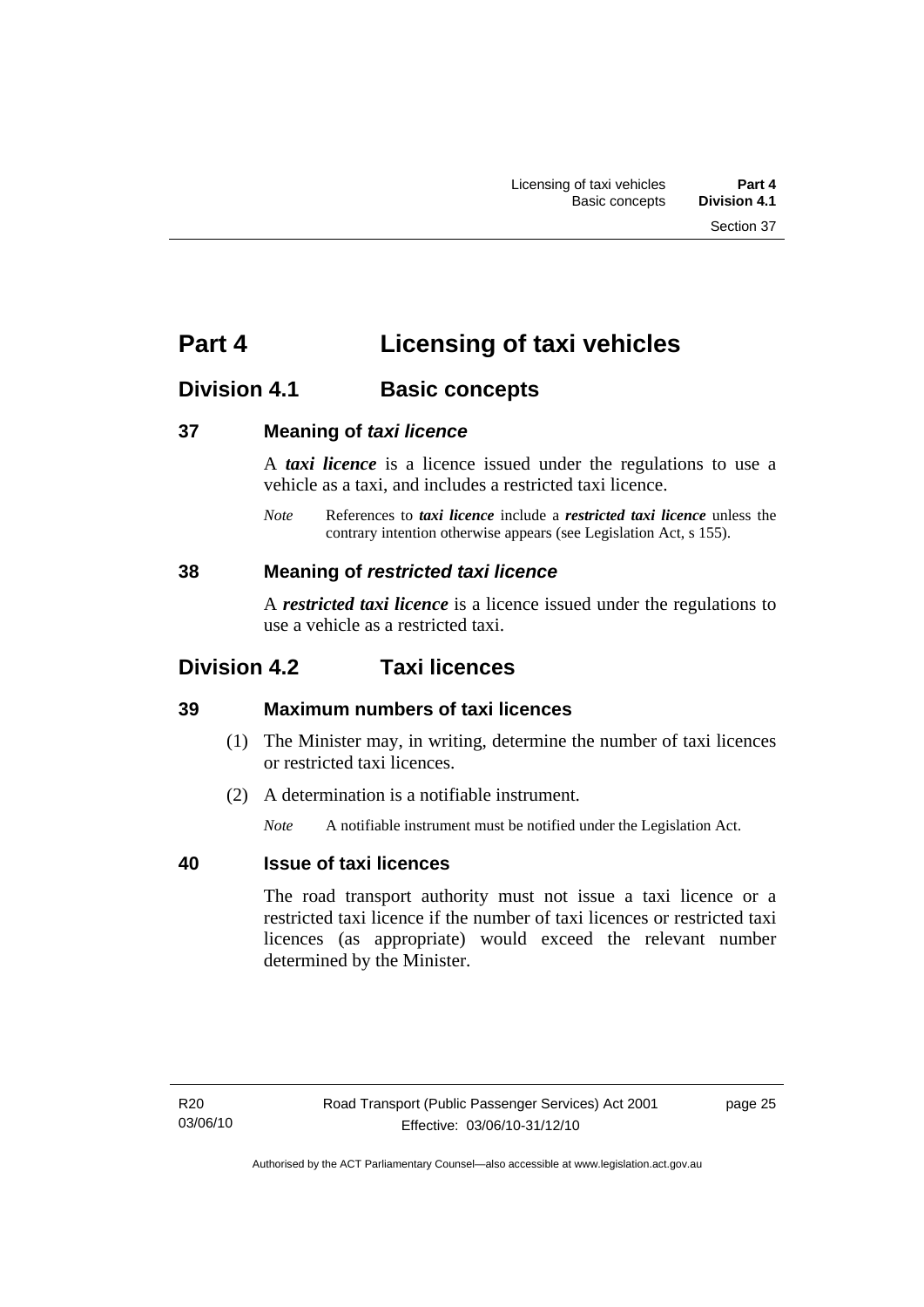#### <span id="page-35-0"></span>**41 Transferability of taxi licences**

- (1) A taxi licence (other than a restricted taxi licence) issued before the commencement of the *Road Transport Legislation Amendment Act 2006* (the *amendment Act*) is transferable.
- (2) A taxi licence (other than a restricted taxi licence) issued after the commencement of the amendment Act may be issued as a transferable or non-transferable taxi licence.
- (3) If the holder of a taxi licence mentioned in subsection (1), or of a taxi licence issued as a transferable taxi licence, asks the road transport authority to transfer the licence to someone else, the authority must transfer the licence to the person.
- (4) The following taxi licences are not transferable:
	- (a) a taxi licence issued as a non-transferable taxi licence;
	- (b) a restricted taxi licence.
- (5) A taxi licence mentioned in subsection (4) that is issued after the commencement of the amendment Act is issued subject to the condition that the licence-holder must not transfer the licence to anyone else.

#### **Example of transfer of licence**

The licence-holder hiring the licence to someone else.

*Note* An example is part of the Act, is not exhaustive and may extend, but does not limit, the meaning of the provision in which it appears (see Legislation Act, s 126 and s 132).

#### **42 Use of vehicles as taxis**

 (1) A person must not use a vehicle as a taxi (other than a restricted taxi) unless the vehicle is licensed under the regulations as a taxi.

Maximum penalty: 50 penalty units.

Authorised by the ACT Parliamentary Counsel—also accessible at www.legislation.act.gov.au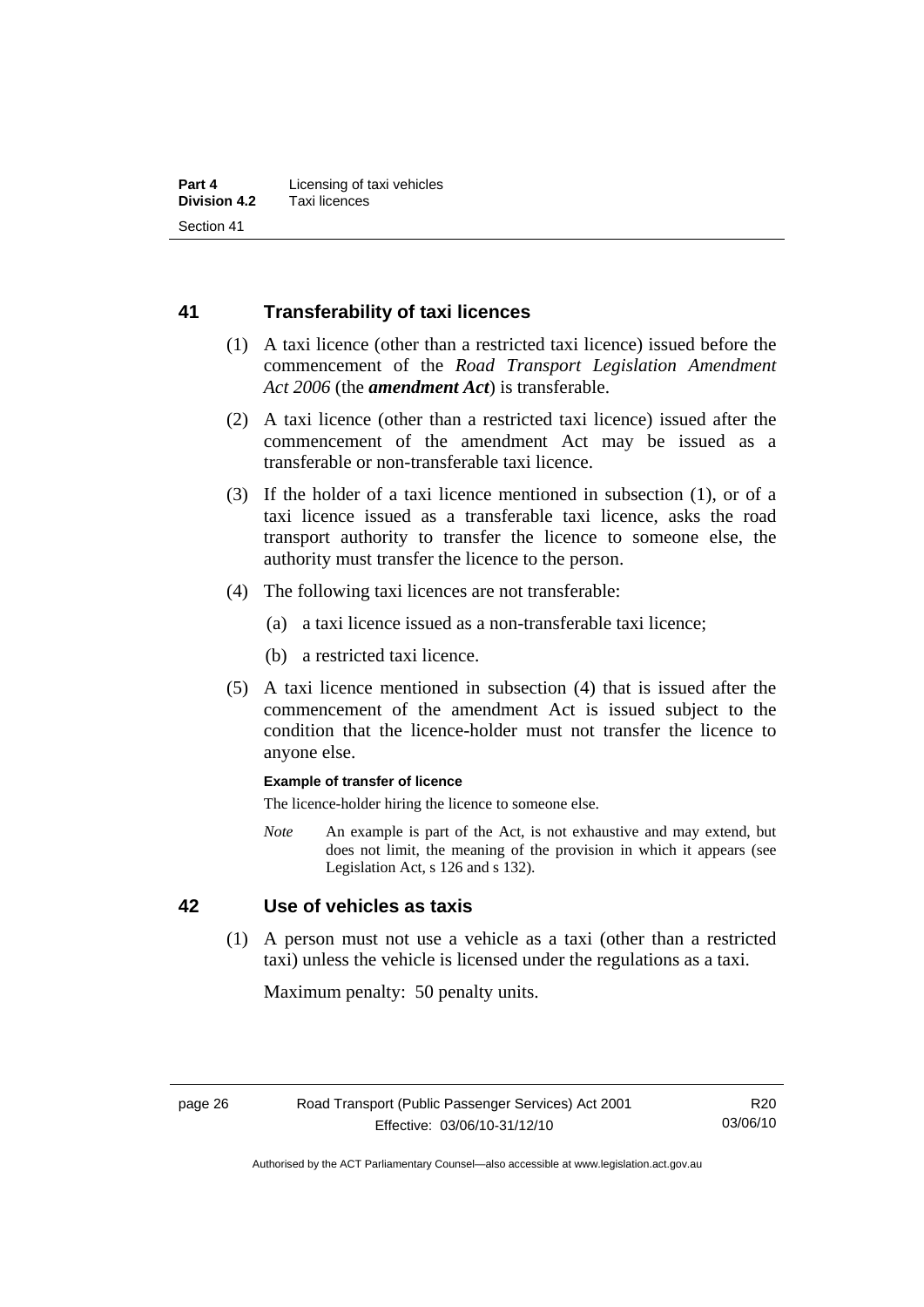(2) A person must not use a vehicle as a restricted taxi unless the vehicle is licensed under the regulations as a restricted taxi.

Maximum penalty: 50 penalty units.

- (3) This section does not apply to a person in relation to the hiring of a vehicle used by the person if—
	- (a) the vehicle is licensed as a taxi under the law of another jurisdiction; and
	- (b) the hiring begins in that jurisdiction and is completed in the ACT.
- (4) This section also does not apply to a person who is using a substitute vehicle as a licensed taxi in accordance with the regulations.

#### **43 Pretending vehicles are licensed taxis**

 (1) A person must not pretend that a vehicle is licensed under the regulations as a taxi (other than a restricted taxi).

Maximum penalty: 30 penalty units.

 (2) A person must not pretend that a vehicle is licensed under the regulations as a restricted taxi.

Maximum penalty: 30 penalty units.

#### **44 Regulations about taxi licences**

- (1) A regulation may provide a system for the licensing of taxis and restricted taxis, including, for example—
	- (a) matters relating to the giving, refusal or surrender of licences; and
	- (b) the term (if any) of taxi licences; and
	- (c) the conditions of licences; and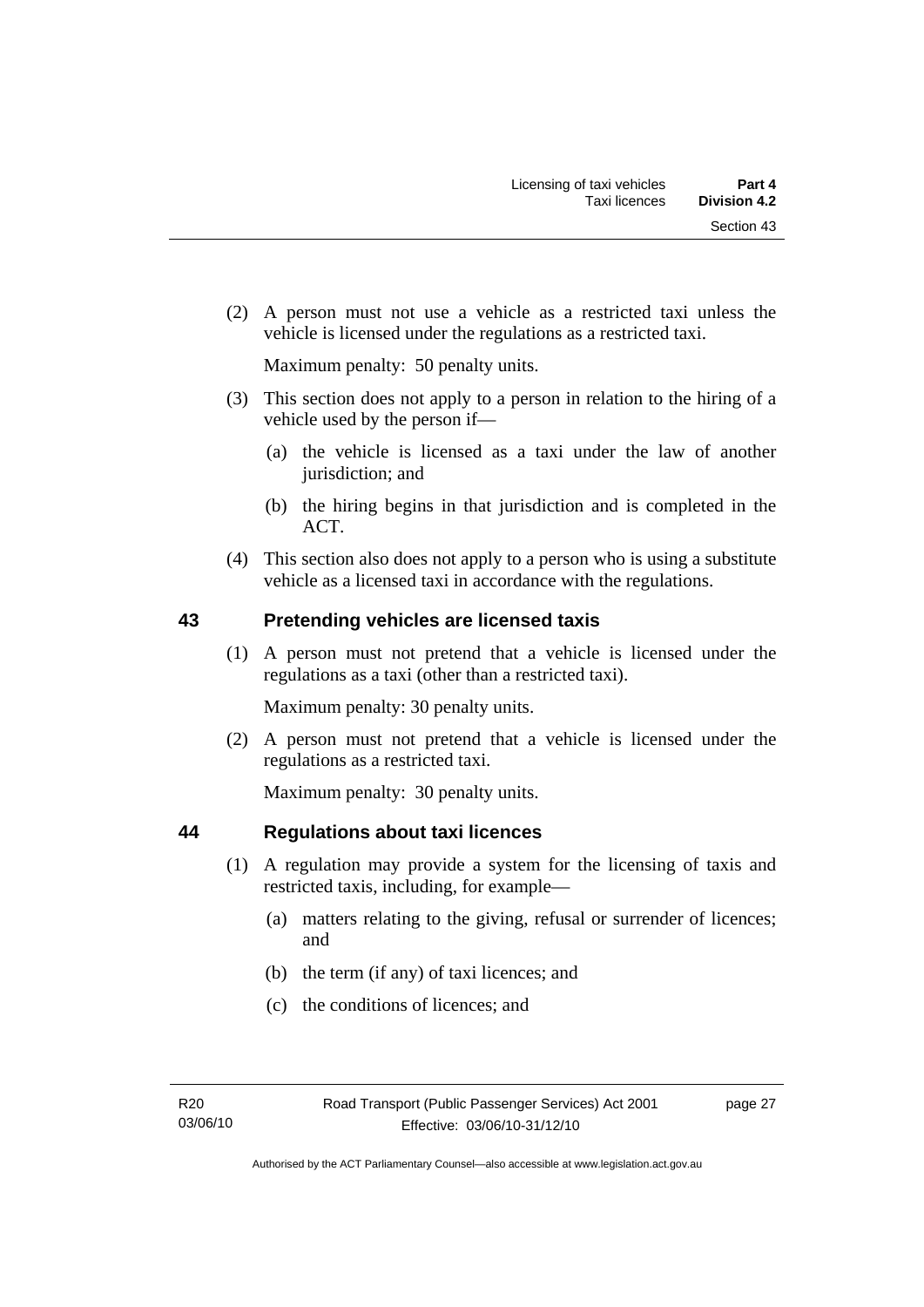- (d) the circumstances in which a substitute vehicle may be used as a licensed taxi; and
- (e) the action that may be taken in relation to licences in circumstances prescribed by regulation, including—
	- (i) the suspension or cancellation of a licence; and
	- (ii) the imposition of a condition on, or the amendment of a condition of, a licence; and
	- (iii) an order that the holder of a licence pay to the Territory an amount of not more than—
		- (A) for an individual—\$5 000; or
		- (B) for a corporation—\$25 000; and
	- (iv) the reprimanding of the holder of a licence.

#### **Examples of conditions for restricted taxi licences—s (1) (c)**

- 1 how the vehicle to which the restricted taxi licence relates must be equipped
- 2 the kinds of restricted taxi services that may be operated using the vehicle
- *Note* An example is part of the Act, is not exhaustive and may extend, but does not limit, the meaning of the provision in which it appears (see Legislation Act, s 126 and s 132).
- (2) The regulations may place different requirements on the person to whom a taxi licence (other than a restricted taxi licence) is issued and a person to whom the licence is hired.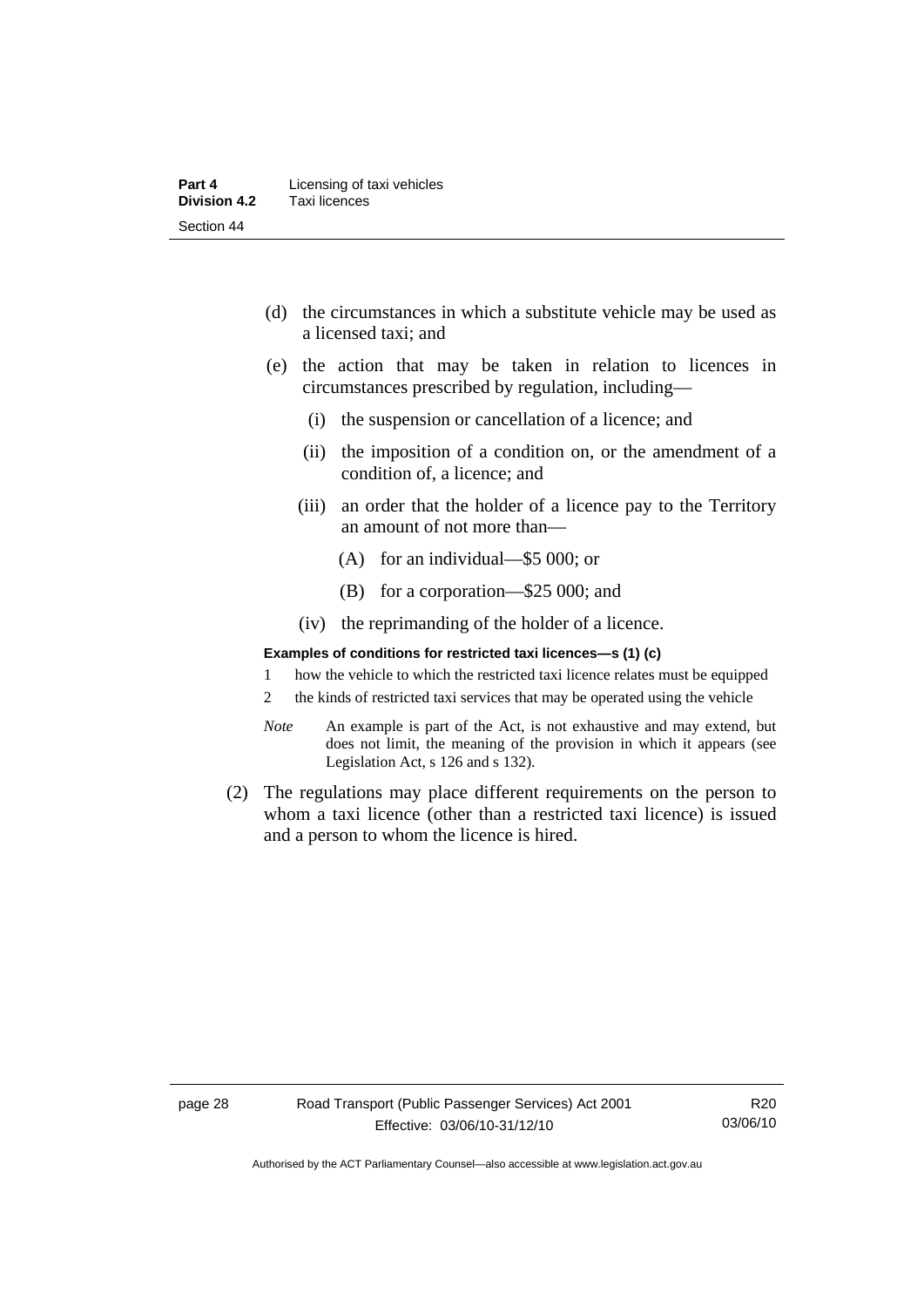# **Part 5 Taxi services**

# **Division 5.1 Basic concepts**

## **45 Meaning of** *taxi*

A *taxi* is a vehicle (other than a bus or demand responsive service vehicle) that stands or plies for hire for the transport of passengers along a road or road related area, and includes a restricted taxi.

*Note* References to *taxi* include a *restricted taxi* unless the contrary intention otherwise appears (see Legislation Act, s 155).

## **46 Meaning of** *restricted taxi*

A *restricted taxi* is a vehicle (other than a bus or demand responsive service vehicle) that stands or plies for hire for the transport of passengers along a road or road related area and that is licensed under the regulations as a restricted taxi.

## **47 Meaning of** *taxi service*

A *taxi service* is a public passenger service operated using 1 or more taxis (including restricted taxis).

# **48 Meaning of** *restricted taxi service*

A *restricted taxi service* is a public passenger service operated using only 1 or more restricted taxis.

#### **Examples of kinds of restricted taxi services**

- 1 a service that must give priority to the transport of people with disabilities
- 2 a service with no requirement to give priority to the transport of people with disabilities
- *Note* An example is part of the Act, is not exhaustive and may extend, but does not limit, the meaning of the provision in which it appears (see Legislation Act, s 126 and s 132).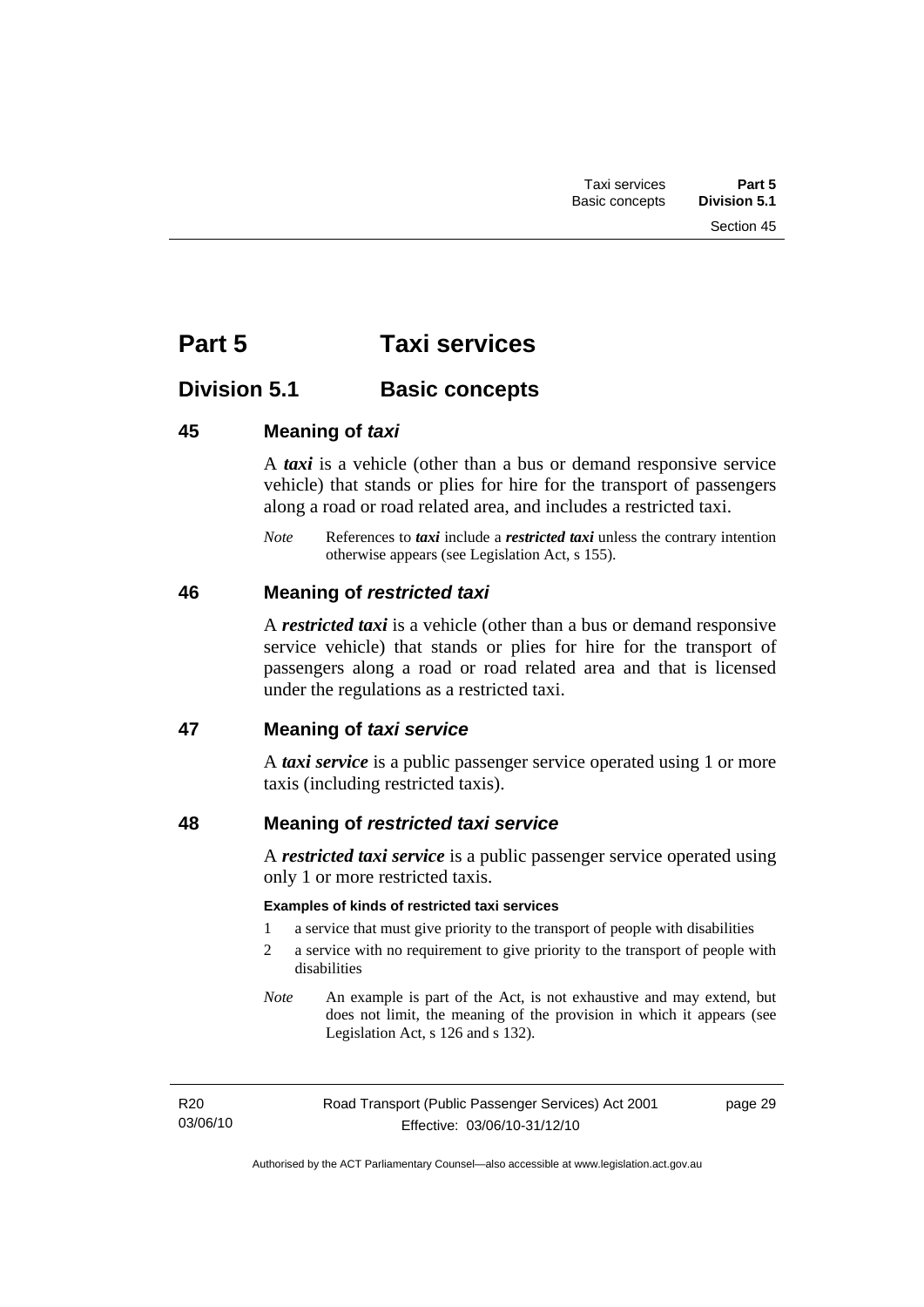# **Division 5.2 Accreditation of taxi service operators**

#### **49 Taxi service operators—purposes of accreditation**

The purpose of accreditation under the regulations to operate a taxi service is to ensure that—

- (a) the accredited person has the financial capacity to meet the service standards for the service; and
- (b) the accredited person, and each person who is concerned with, or takes part in, the management of the service, are suitable people to operate the service; and
- (c) the accredited person, and each person who is concerned with, or takes part in, the management of the service, have demonstrated the capacity to comply with the relevant regulations and, in particular, the regulations about—
	- (i) the safety of passengers and the public; and
	- (ii) the maintenance of taxis.

#### **50 Taxi service operators—regulations about accreditation system**

- (1) A regulation may provide a system for the accreditation of people to operate taxi services, including, for example—
	- (a) the kinds of accreditations; and
	- (b) the kinds of taxis and taxi services that a person who holds a particular kind of accreditation is entitled to operate; and
	- (c) the conditions of accreditations; and
	- (d) matters relating to the giving, refusal or surrender of accreditations; and
	- (e) the action that may be taken in relation to an accredited person in circumstances prescribed by regulation, including—

| page 30 | Road Transport (Public Passenger Services) Act 2001 |          |
|---------|-----------------------------------------------------|----------|
|         | Effective: 03/06/10-31/12/10                        | 03/06/10 |

Authorised by the ACT Parliamentary Counsel—also accessible at www.legislation.act.gov.au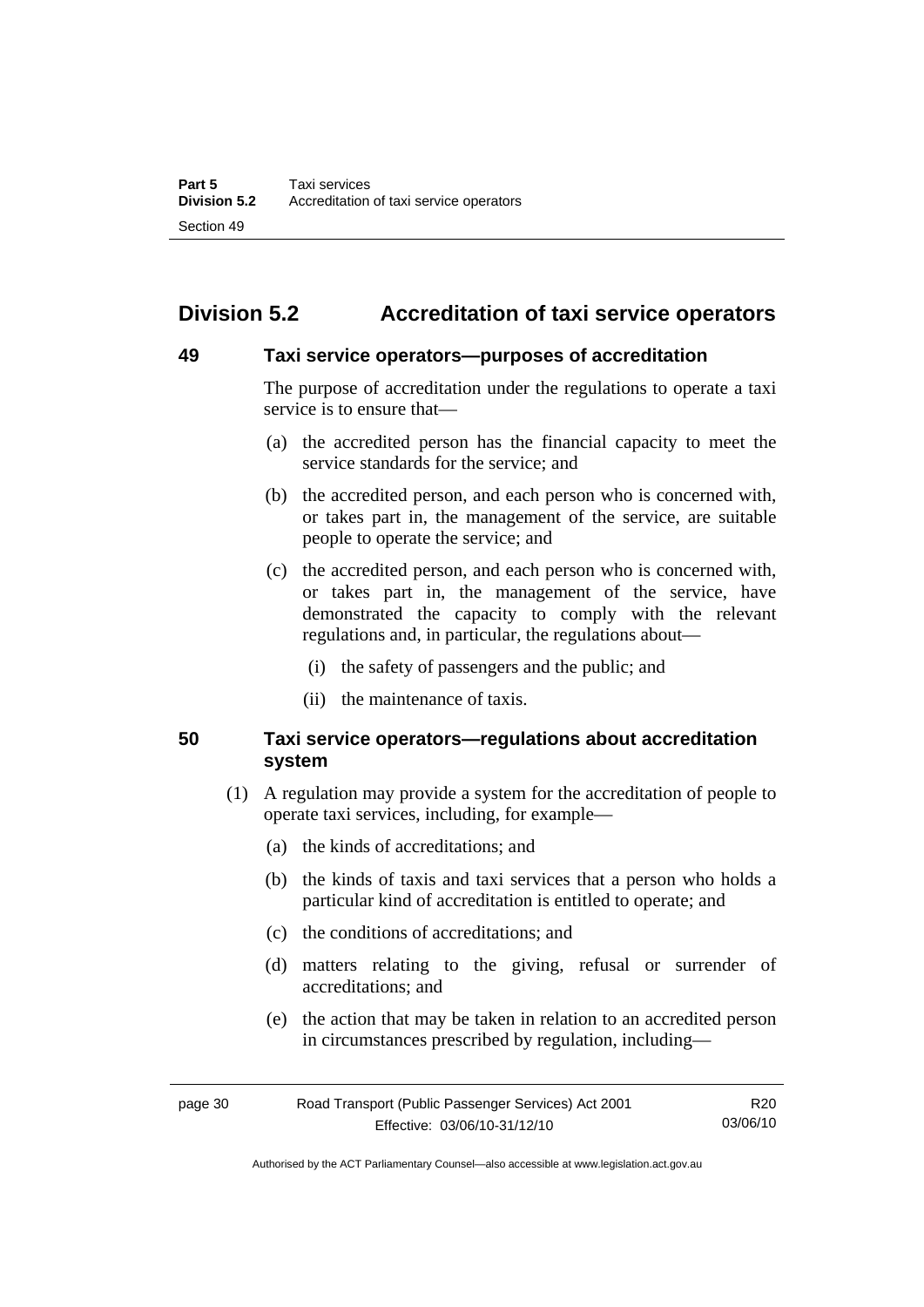- (i) the suspension or cancellation of an accreditation; and
- (ii) the imposition of a condition on, or the amendment of a condition of, an accreditation; and
- (iii) an order that an accredited person pay to the Territory an amount of not more than—
	- (A) for an individual—\$5 000; or
	- (B) for a corporation—\$25 000; and
- (iv) the reprimanding of an accredited person.
- *Note* An example is part of the Act, is not exhaustive and may extend, but does not limit, the meaning of the provision in which it appears (see Legislation Act, s 126 and s 132).
- (2) The regulations may make provision in relation to the accreditation of people to operate taxi services, including, for example—
	- (a) requirements about the suitability of the applicant and each person who will be concerned with, or take part in, the management of the service; and
	- (b) capacity to meet service standards; and
	- (c) financial viability.
- (3) For subsection (1) (a), the regulations must provide for the accreditation of people to operate—
	- (a) a taxi service (other than a restricted taxi service); and
	- (b) a restricted taxi service.
	- *Note* For examples of kinds of restricted taxi services, see s 48.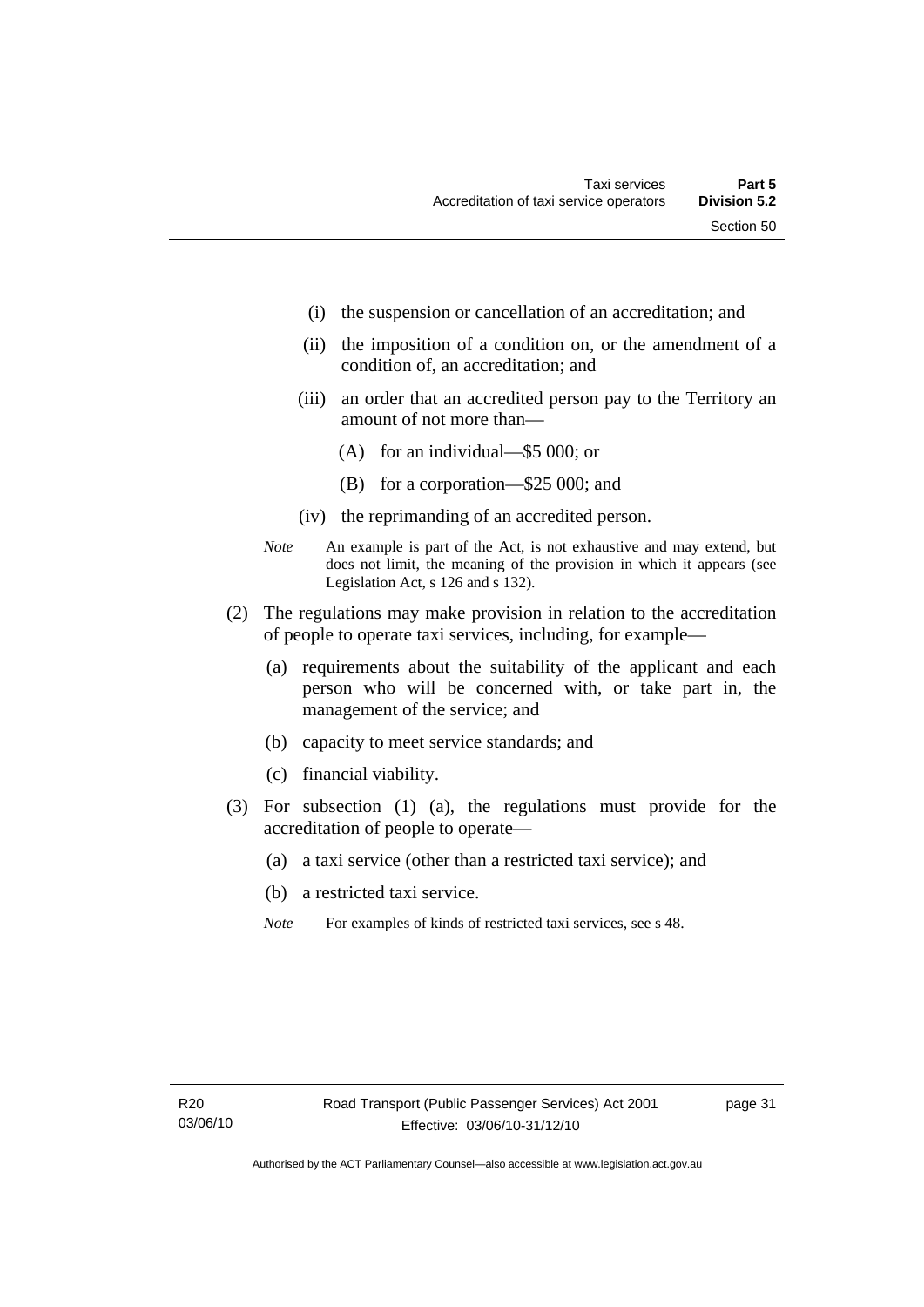# **Division 5.3 Entitlement to operate taxi services**

#### **51 Entitlement to operate taxi services**

A person is entitled to operate a particular kind of taxi service, in or partly in the ACT, if—

- (a) the person is accredited under the regulations to operate a taxi service of that kind; and
- (b) the vehicles used to operate the service are licensed under the regulations as taxis for that kind of taxi service; and
- (c) the person is affiliated with an accredited taxi network provider.

#### **52 Unaccredited operators not to operate taxi services**

 (1) A person must not operate, in or partly in the ACT, a taxi service of a particular kind unless the person is accredited under the regulations to operate the taxi service of that kind.

Maximum penalty: 50 penalty units.

- (2) This section does not apply to a person in relation to the hiring of a taxi operated by the person if—
	- (a) the person is authorised to operate a taxi service under the law of another jurisdiction; and
	- (b) the hiring begins in that jurisdiction and is completed in the ACT.

#### **53 Pretending to be an accredited taxi service operator**

 (1) A person must not pretend to be accredited under the regulations to operate a taxi service.

Maximum penalty: 30 penalty units.

Authorised by the ACT Parliamentary Counsel—also accessible at www.legislation.act.gov.au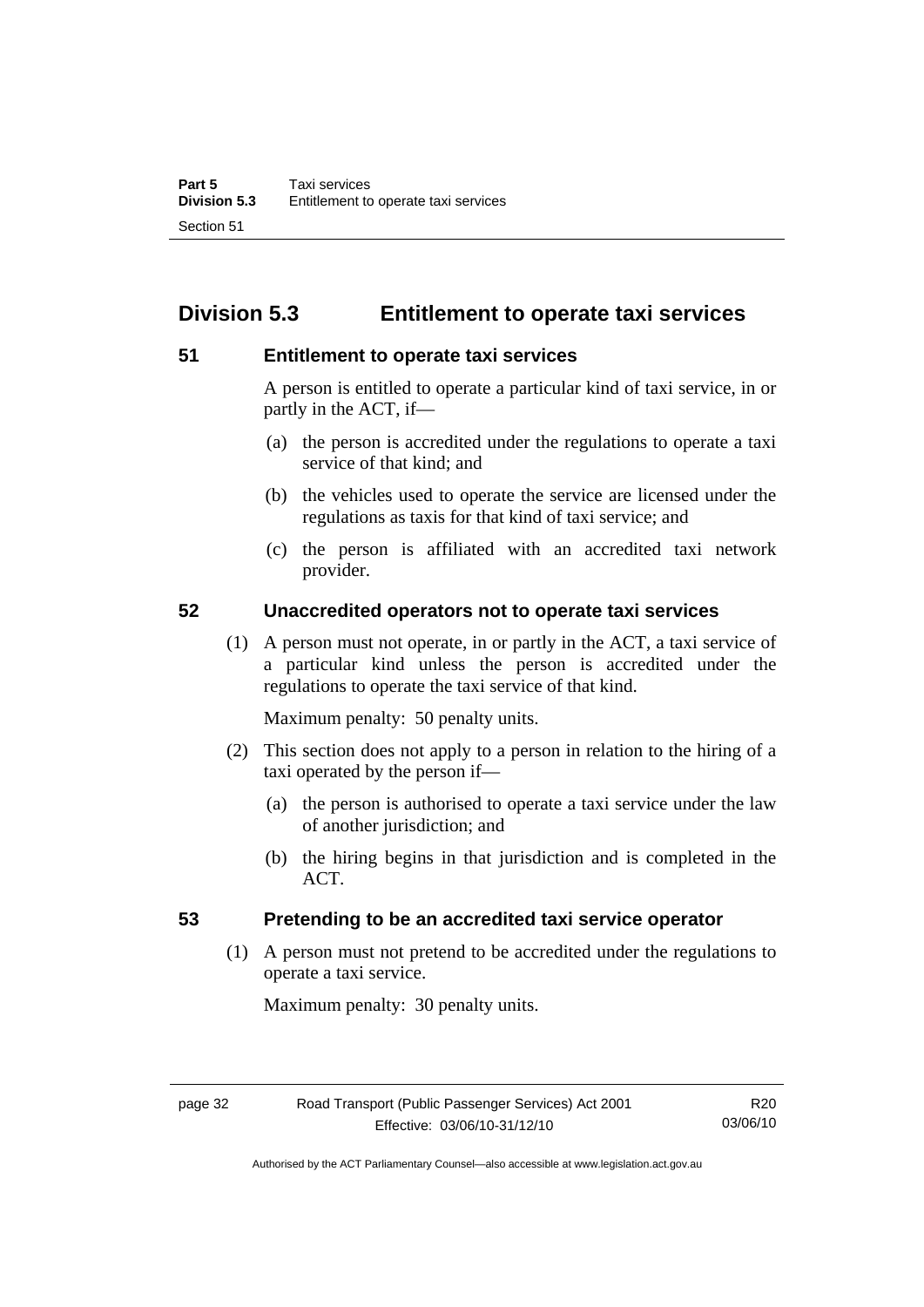(2) A person must not pretend to be accredited under the regulations to operate a particular kind of taxi service.

Maximum penalty: 30 penalty units.

## **54 Taxi service operators to be affiliated with taxi network**

- (1) The accredited operator of a taxi service commits an offence if—
	- (a) the operator operates a taxi service; and
	- (b) the operator is not affiliated with an accredited taxi network provider.

Maximum penalty: 50 penalty units.

(2) An offence against this section is a strict liability offence.

#### **55 Pretending to be affiliated with taxi network**

A person must not pretend to be affiliated with an accredited taxi network provider.

Maximum penalty: 30 penalty units.

# **Division 5.4 Regulation of taxi services**

## **56 Regulations about operation of taxi services by accredited people**

A regulation may make provision in relation to the operation of taxi services by accredited taxi service operators, including, for example—

 (a) the specifications for, and operation of, equipment in taxis operated by accredited taxi service operators to receive messages from the accredited taxi network provider with which the operator is affiliated and for taximeters; and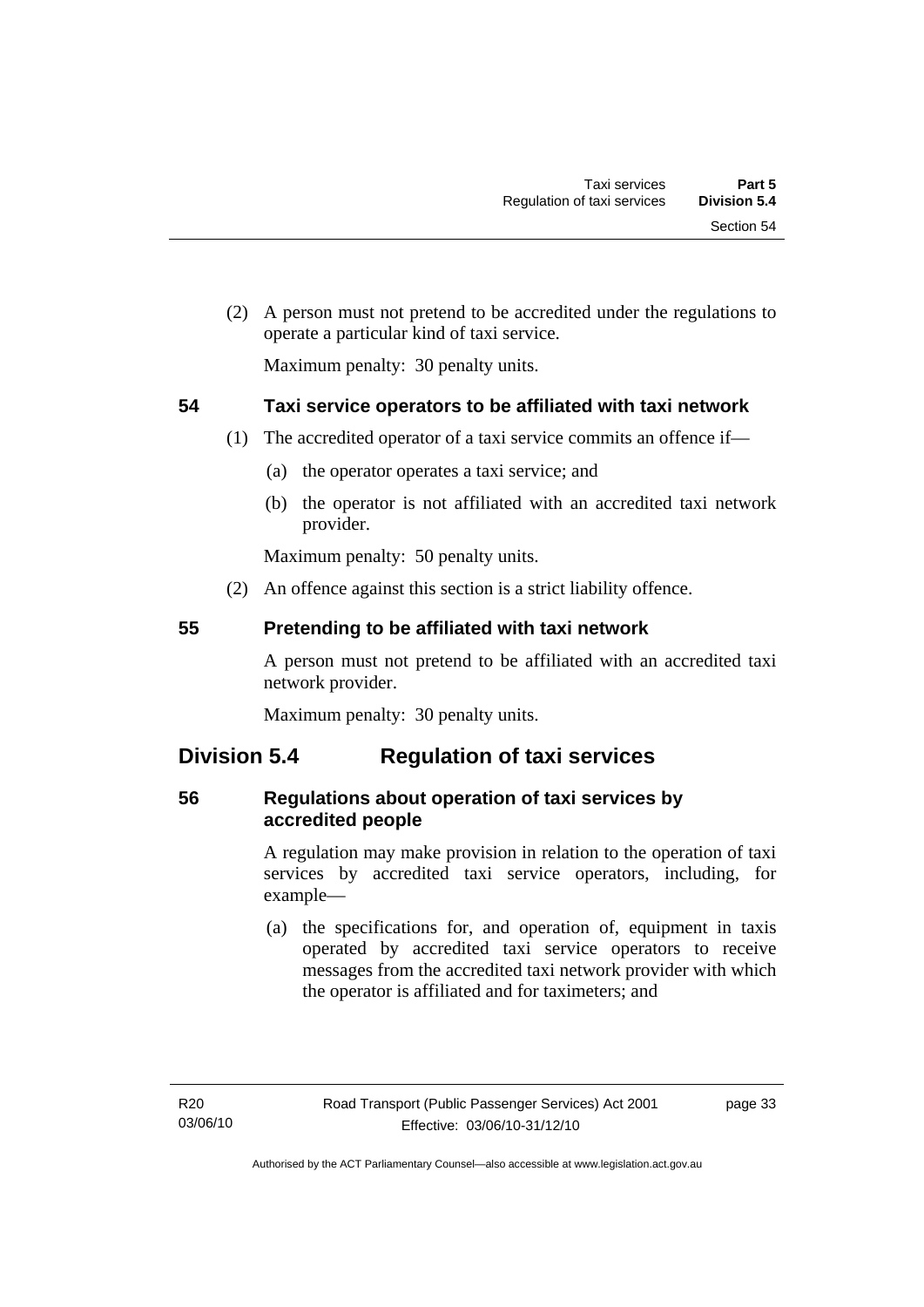- (b) compliance with the requirements of the accredited taxi network provider with which an accredited taxi service operator is affiliated; and
- (c) the supervision and monitoring of drivers of taxis for compliance with the service standards and other requirements of the operator's affiliated taxi network provider and the responsibilities of the operator in relation to a failure to comply with the standards; and
- (d) the safety of passengers (including, for example, by the use of particular kinds of security devices) and the public; and
- (e) the qualifications, training and experience of accredited taxi service operators and taxi drivers (including, for example, in relation to particular kinds of taxi services); and
- (f) maximum driving times and minimum rest times of taxi drivers; and
- (g) insurance; and
- (h) customer complaints and inquiries; and
	- *Note* For the vehicle age limitations on the registration of a motor vehicle as a taxi, see the *Road Transport (Vehicle Registration) Regulation 2000*, s 32B.
- (i) lost property; and
- (j) the obligations of accredited taxi network providers and taxi drivers and other people providing services to or on behalf of accredited taxi service operators; and
- (k) the operation of particular kinds of taxis (including, for example, taxis with wheelchair access) and taxi services; and
- (l) the requirements that taxis, and their equipment and fittings (internal and external) (including, for example, baby capsules), must comply with; and
- (m) the maintenance and cleaning of taxis; and

| page 34 | Road Transport (Public Passenger Services) Act 2001 |          |
|---------|-----------------------------------------------------|----------|
|         | Effective: 03/06/10-31/12/10                        | 03/06/10 |

Authorised by the ACT Parliamentary Counsel—also accessible at www.legislation.act.gov.au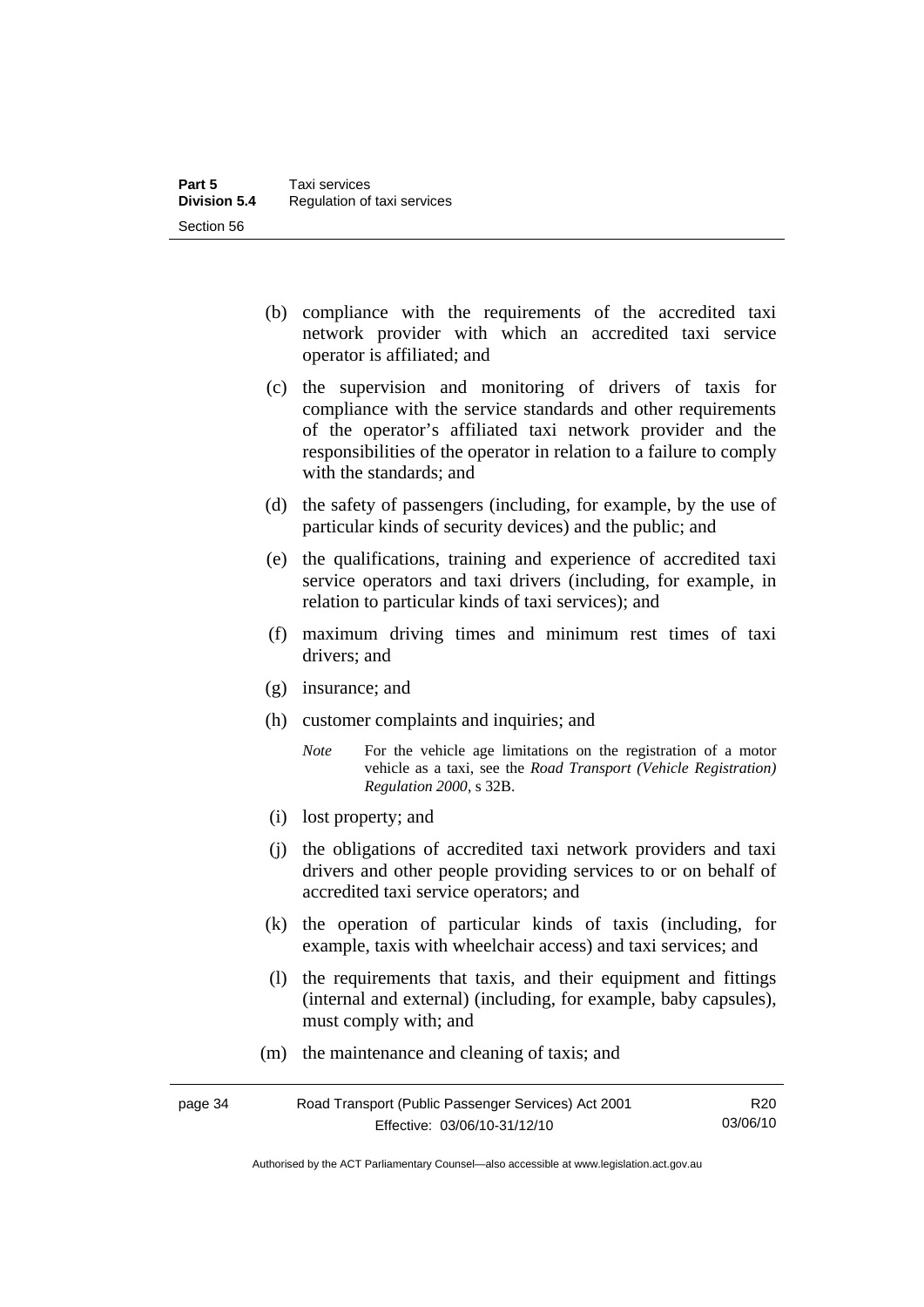- (n) the making and keeping of records and their inspection; and
- (o) the auditing of records and systems; and
- (p) the provision of information and reports to the road transport authority.
- *Note* An example is part of the Act, is not exhaustive and may extend, but does not limit, the meaning of the provision in which it appears (see Legislation Act, s 126 and s 132).

#### **57 Regulations about operation of taxis**

A regulation may make provision in relation to the operation of taxis, including, for example—

- (a) the solicitation of passengers or hirings; and
- (b) the hiring of vehicles and the payment of fares; and
- (c) the picking-up and dropping-off of passengers and other matters relating to the transport of passengers; and
- (d) the transport of passengers' luggage or other goods, and animals; and
- (e) the regulation or prohibition of the use of vehicles on certain roads or road related areas; and
- (f) the maximum speed of a vehicle; and
- (g) the design, equipment and fittings (internal or external) of vehicles; and
- (h) the regulation or prohibition of notices, signs and advertisements inside or on the outside of vehicles; and
- (i) the records to be made and kept by drivers, how they are to be made and kept, and their inspection; and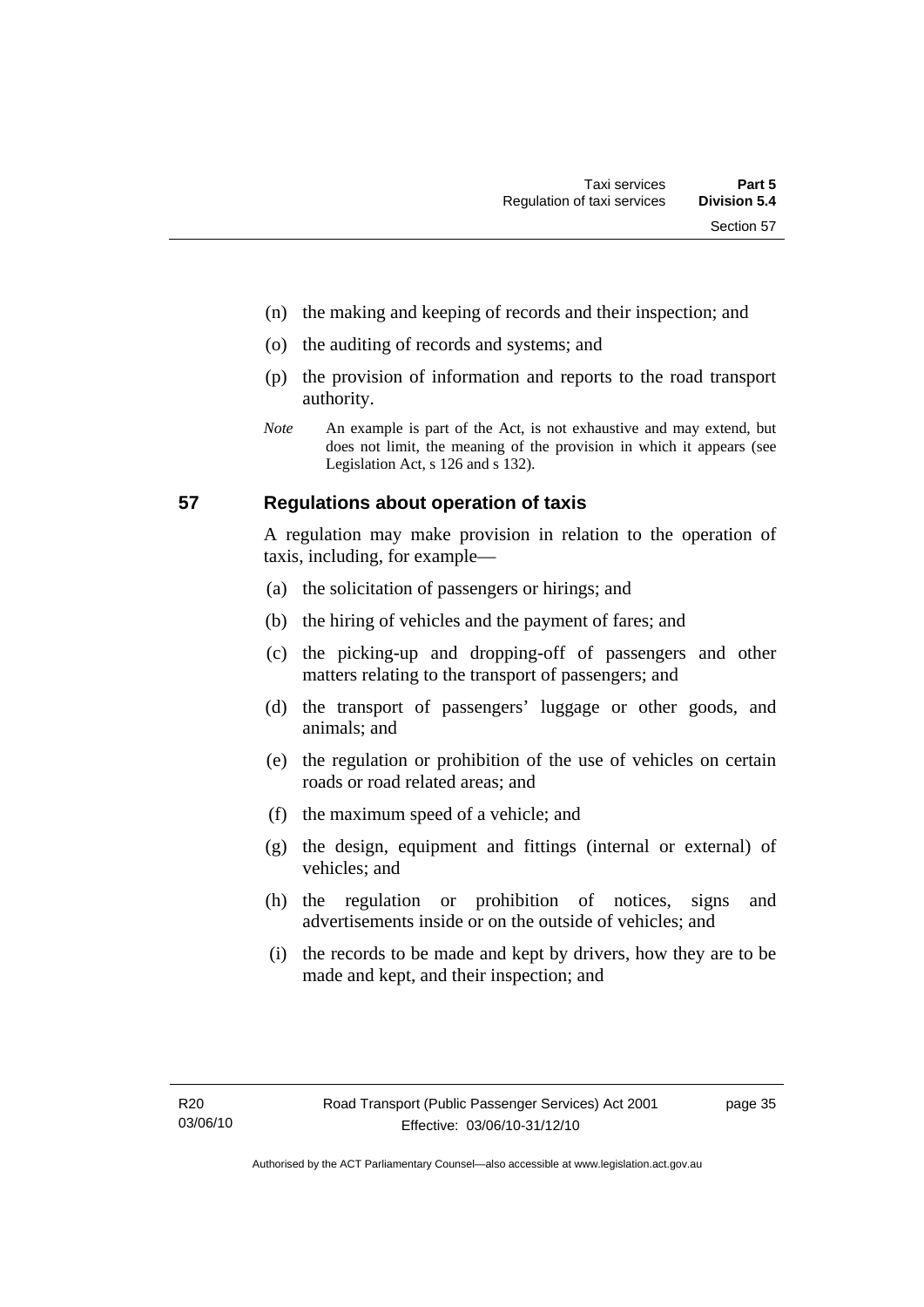- (j) the provision, use and operation of taxi zones.
- *Note* An example is part of the Act, is not exhaustive and may extend, but does not limit, the meaning of the provision in which it appears (see Legislation Act, s 126 and s 132).

**58 Regulations about taxi drivers** 

A regulation may make provision in relation to taxi drivers, including, for example—

- (a) the powers, duties and conduct of taxi drivers; and
- (b) the training of drivers; and
- (c) how taxi drivers must dress.
- *Note 1* For the licensing of people to drive taxis, see the *Road Transport (Driver Licensing) Regulation 2000*.
- *Note 2* An example is part of the Act, is not exhaustive and may extend, but does not limit, the meaning of the provision in which it appears (see Legislation Act, s 126 and s 132).

**59 Regulations about conduct of taxi passengers** 

A regulation may make provision in relation to the conduct of passengers being carried by taxis, including, for example—

- (a) the regulation or prohibition of eating and drinking; and
- (b) the authority of taxi drivers, police officers and authorised people to direct people contravening a regulation to leave a taxi and to remove them if they fail to leave.

#### **60 Power to determine maximum taxi fares**

- (1) The Minister may, in writing, determine maximum fares, and ways of calculating maximum fares, relating to hiring or using a taxi.
- (2) A determination is a disallowable instrument.
	- *Note* A disallowable instrument must be notified, and presented to the Legislative Assembly, under the Legislation Act.

| page 36 | Road Transport (Public Passenger Services) Act 2001 |          |
|---------|-----------------------------------------------------|----------|
|         | Effective: 03/06/10-31/12/10                        | 03/06/10 |

Authorised by the ACT Parliamentary Counsel—also accessible at www.legislation.act.gov.au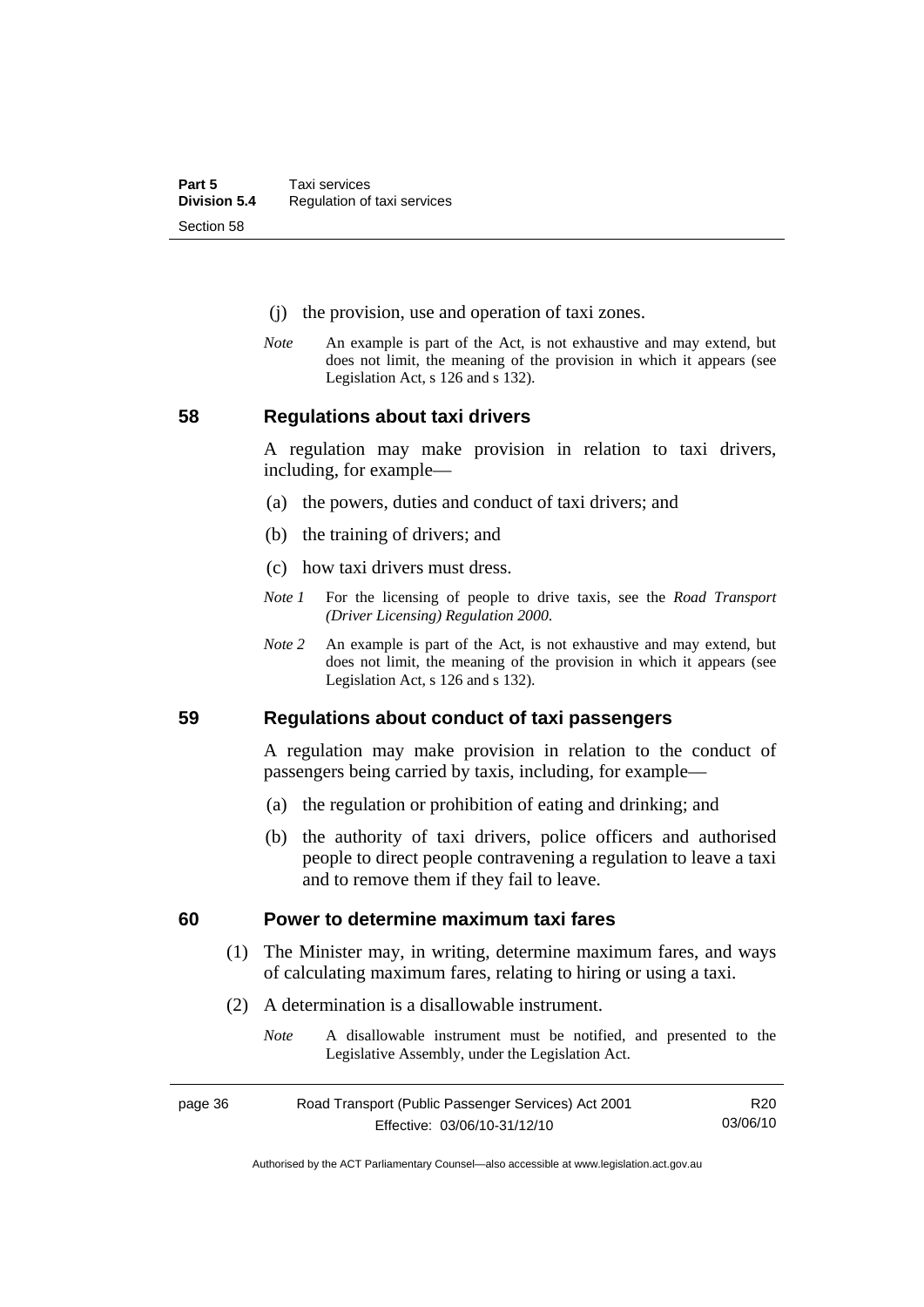- (3) This section does not require the Minister to determine maximum fares for hiring or using a taxi.
	- *Note* The Independent Competition and Regulatory Commission may give price directions for regulated industries, see the *Independent Competition and Regulatory Commission Act 1997*, s 20.
- (4) In this section:

*fare* includes a charge relating to hiring or using a taxi.

R20 03/06/10 page 37

Authorised by the ACT Parliamentary Counsel—also accessible at www.legislation.act.gov.au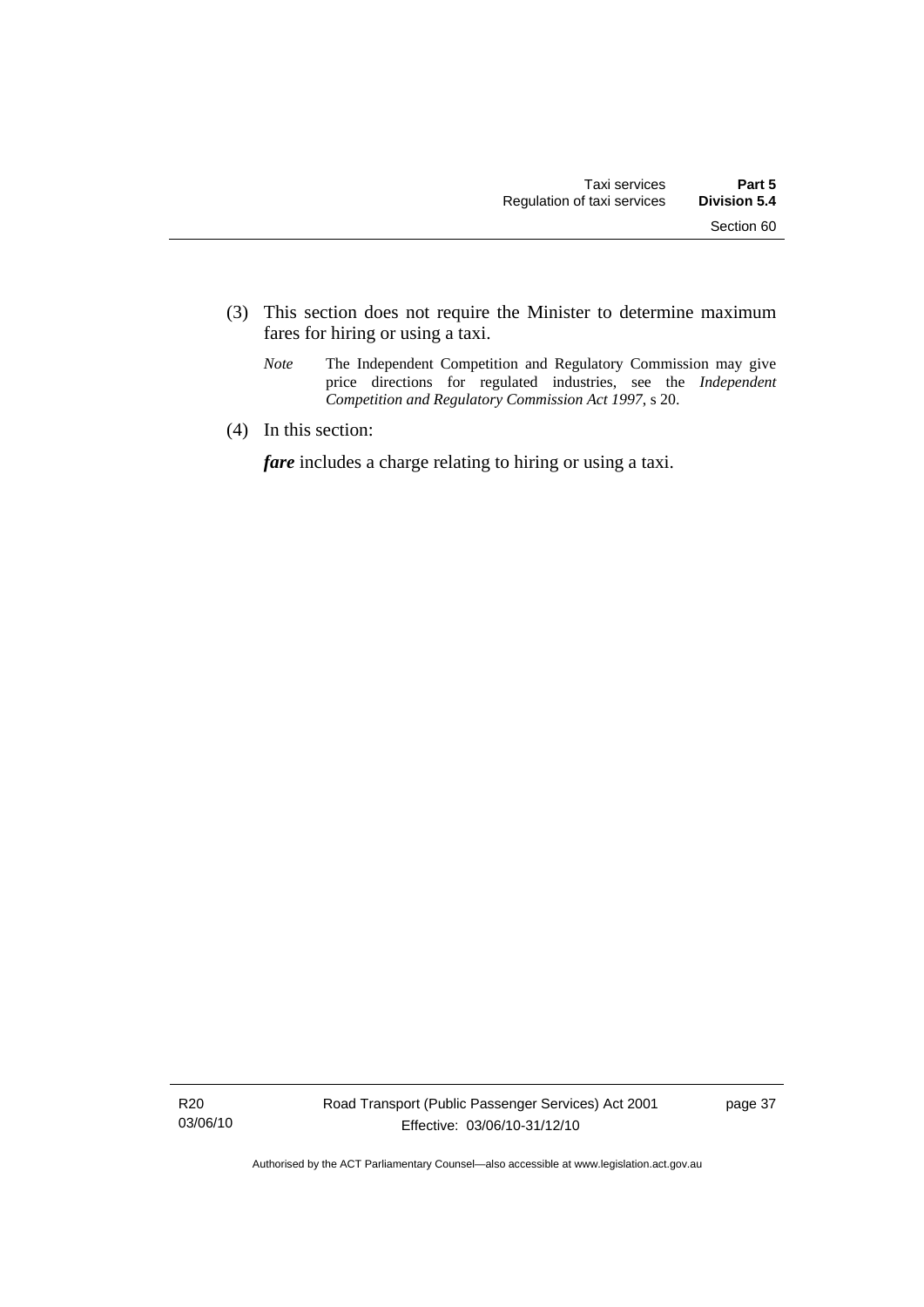**Part 6 Licensing of hire cars**<br>**Division 6.1 Basic concepts Division 6.1** Basic concepts Section 61

# **Part 6 Licensing of hire cars**

# **Division 6.1 Basic concepts**

#### **61 Meaning of** *hire car licence*

A *hire car licence* is a licence issued under the regulations to use a vehicle as a hire car, and includes a restricted hire car licence.

*Note* References to *hire car licence* include a *restricted hire car licence* unless the contrary intention otherwise appears (see Legislation Act, s 155).

#### **62 Meaning of** *restricted hire car licence*

A *restricted hire car licence* is a licence issued under the regulations to use a vehicle as a restricted hire car.

# **Division 6.2 Hire car licences**

#### **63 Transferability of hire car licences**

 (1) A hire car licence (other than a restricted hire car licence) issued before the commencement of this section is transferable.

#### **Examples of how licence might be transferred**

- 1 hiring the licence to someone else
- 2 selling the licence to someone else
- *Note* An example is part of the Act, is not exhaustive and may extend, but does not limit, the meaning of the provision in which it appears (see Legislation Act, s 126 and s 132).
- (2) A hire car licence issued after the commencement of this section is not transferable.
- (3) A restricted hire car licence is not transferable.

Authorised by the ACT Parliamentary Counsel—also accessible at www.legislation.act.gov.au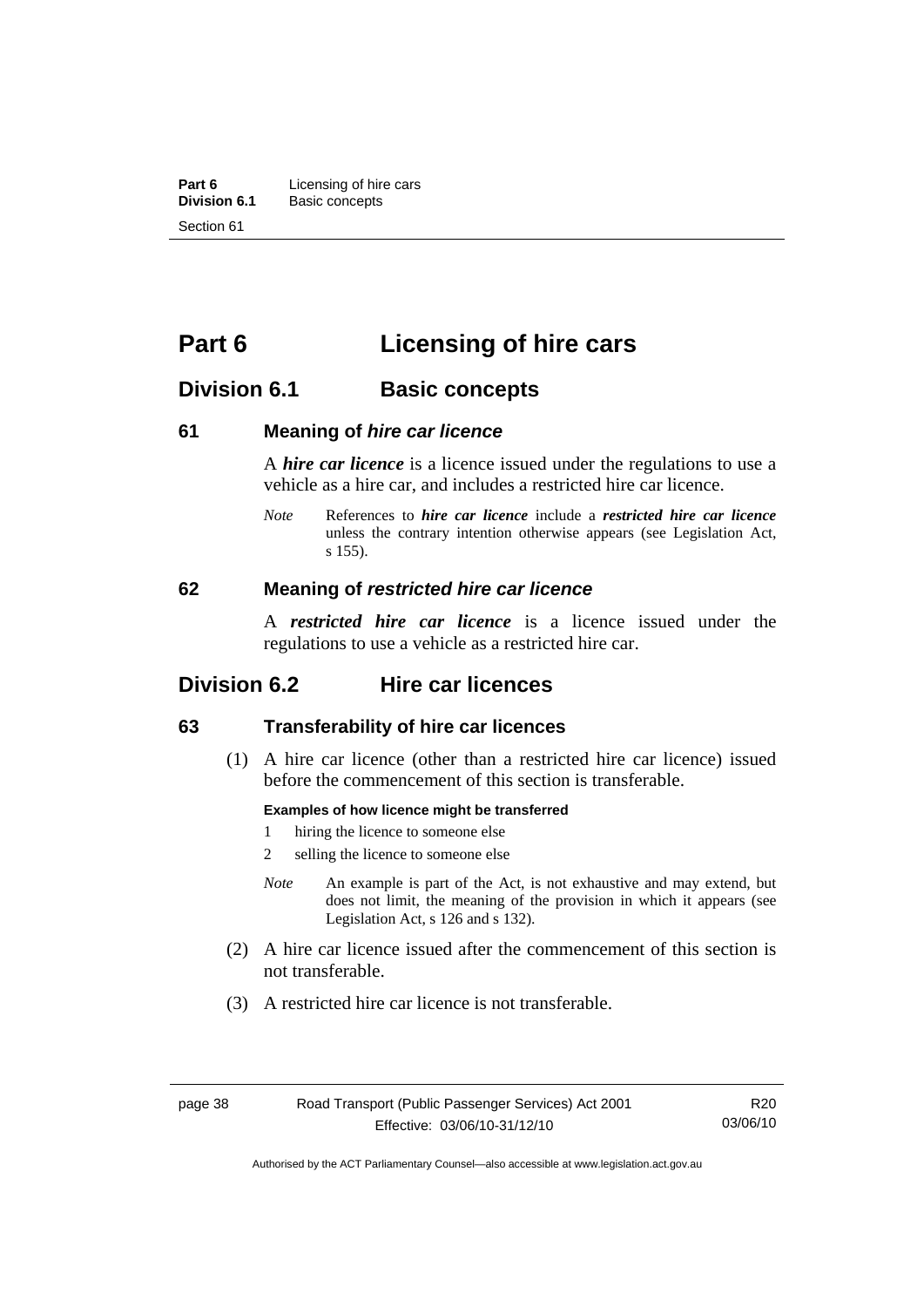(4) If the holder of a transferable hire car licence asks the road transport authority to transfer the licence to someone else, the authority must transfer the licence to the person.

#### **64 Use of vehicles as hire cars**

 (1) A person must not use a vehicle as a hire car (other than a restricted hire car) unless the vehicle is licensed under the regulations as a hire car.

Maximum penalty: 50 penalty units.

 (2) A person must not use a vehicle as a restricted hire car unless the vehicle is licensed under the regulations as a restricted hire car.

Maximum penalty: 50 penalty units.

- (3) This section does not apply to a person in relation to the hiring of a vehicle used by the person if—
	- (a) the vehicle is licensed as a hire car under the law of another jurisdiction; and
	- (b) the hiring begins in that jurisdiction and is completed in the ACT.
- (4) This section also does not apply to a person who is using a substitute vehicle as a licensed hire car in accordance with the regulations.
- (5) An offence against this section is a strict liability offence.

#### **65 Pretending vehicles are licensed hire cars**

 (1) A person must not pretend that a vehicle is licensed under the regulations as a hire car (other than a restricted hire car).

Maximum penalty: 30 penalty units.

 (2) A person must not pretend that a vehicle is licensed under the regulations as a restricted hire car.

Maximum penalty: 30 penalty units.

R20 03/06/10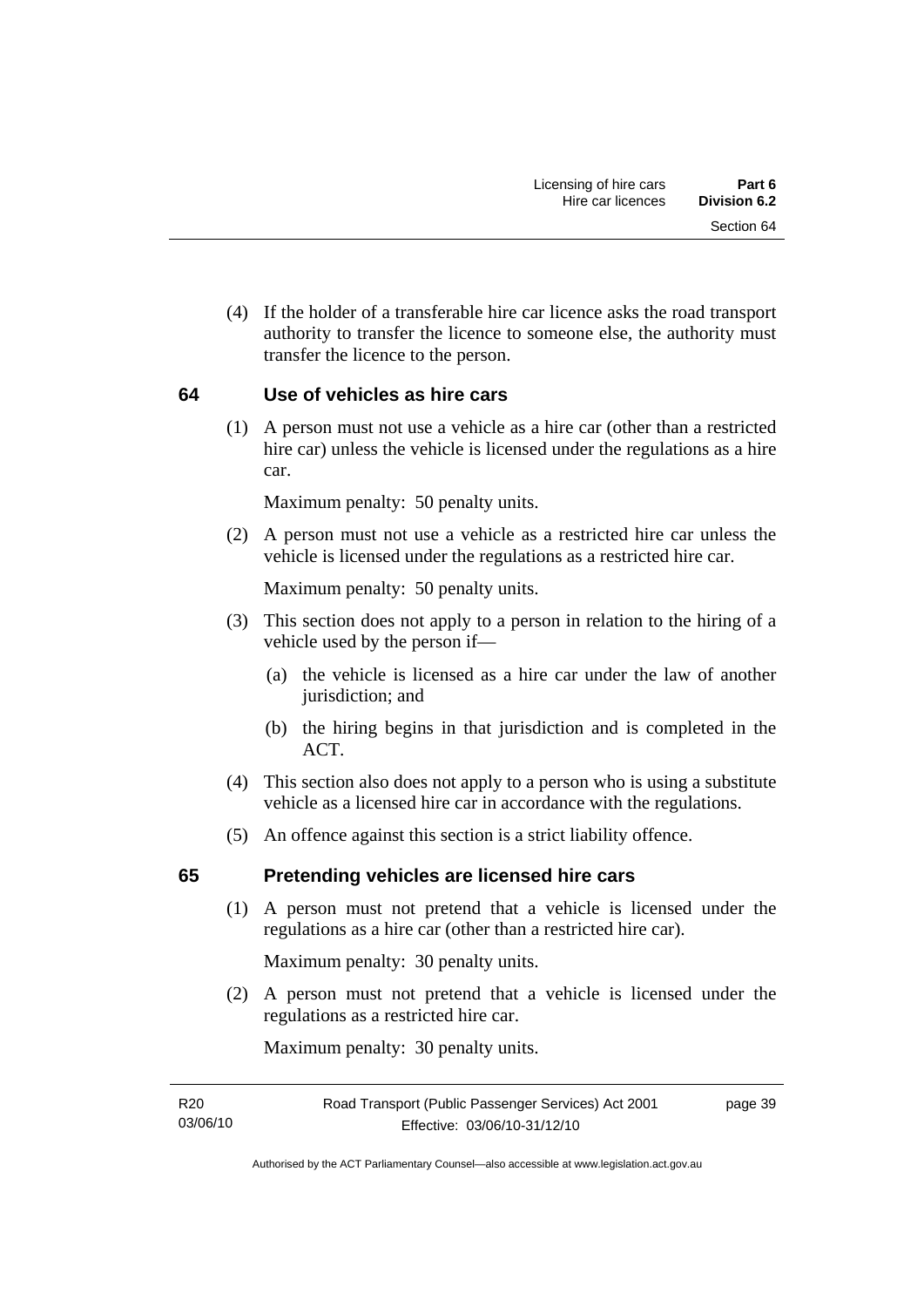| Part 6       | Licensing of hire cars |
|--------------|------------------------|
| Division 6.2 | Hire car licences      |
| Section 66   |                        |

(3) An offence against this section is a strict liability offence.

#### **66 Regulations about hire car licences**

- (1) A regulation may provide a system for the licensing of hire cars and restricted hire cars, including, for example—
	- (a) matters in relation to the giving, refusal or surrender of licences; and
	- (b) the term of restricted hire car licences; and
	- (c) the conditions of licences; and
	- (d) the circumstances in which a substitute vehicle may be used as a licensed hire car; and
	- (e) the action that may be taken in relation to licences in circumstances prescribed by regulation, including, for example—
		- (i) the suspension or cancellation of a licence; and
		- (ii) the imposition of a condition on, or the amendment of a condition of, a licence; and
		- (iii) an order that the holder of a licence pay to the Territory an amount of not more than—
			- (A) for an individual—\$5 000; or
			- (B) for a corporation—\$25 000; and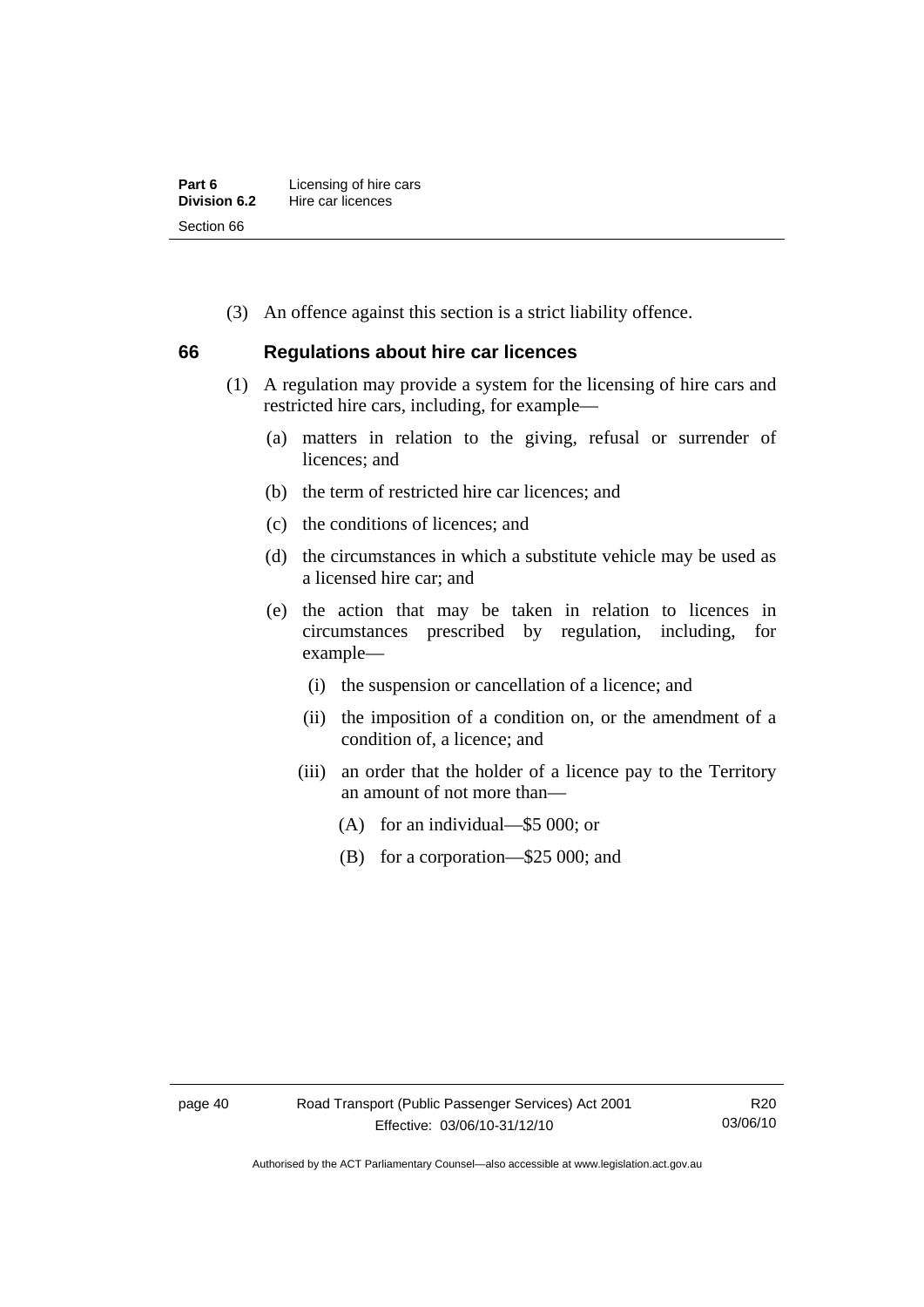(iv) the reprimanding of the holder of a licence.

#### **Examples of conditions for restricted hire car licences—s (1) (c)**

- 1 how the vehicle to which the restricted hire car licence relates must be equipped
- 2 the kinds of restricted hire car services that may be operated using the vehicle
- *Note* An example is part of the Act, is not exhaustive and may extend, but does not limit, the meaning of the provision in which it appears (see Legislation Act, s 126 and s 132).
- (2) The regulations may place different requirements on the person to whom a hire car licence (other than a restricted hire car licence) is issued and a person to whom the licence is hired.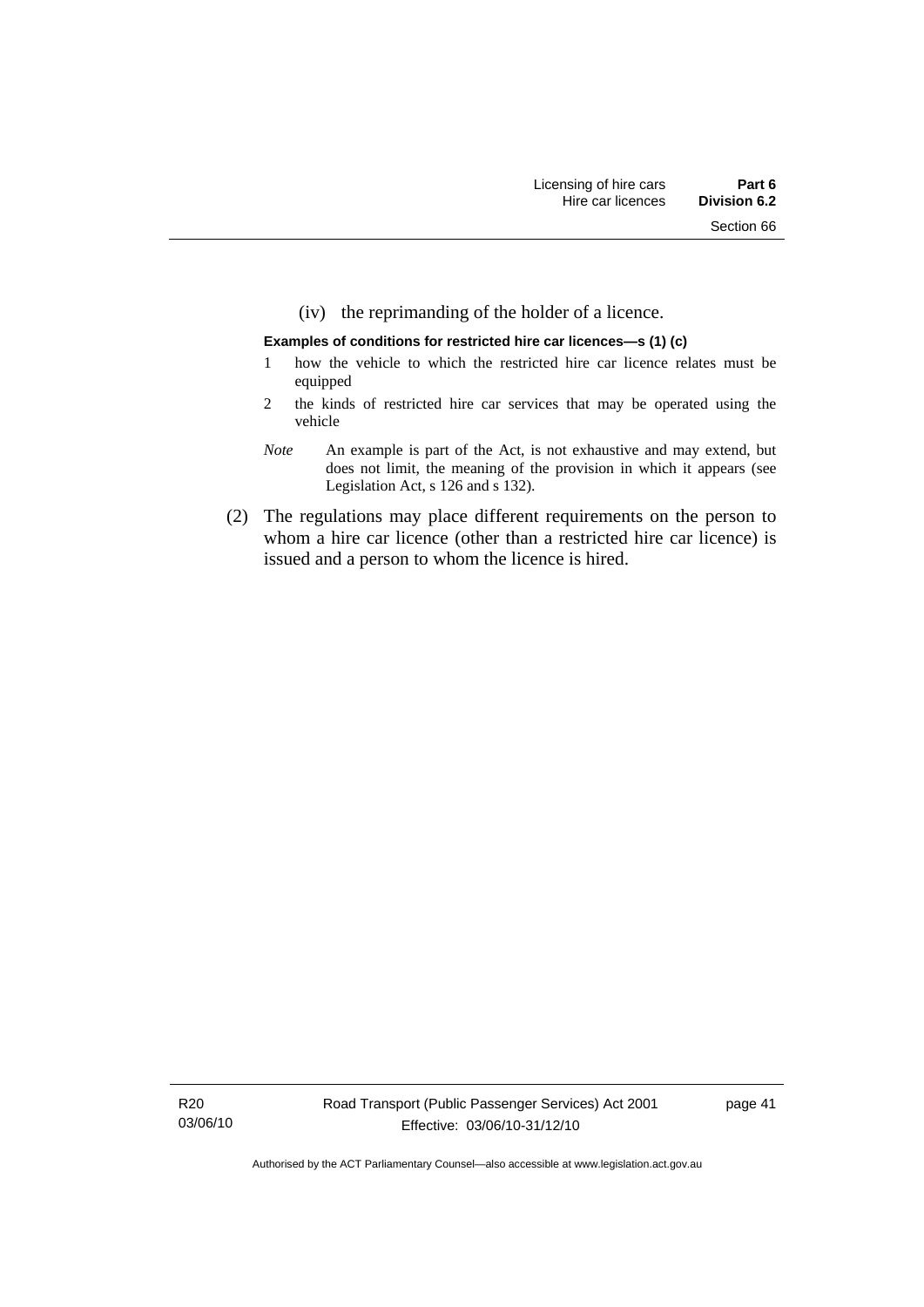**Part 7 Hire car services**<br>**Division 7.1 Basic concepts Division 7.1** Basic concepts Section 67

# **Part 7 Hire car services**

# **Division 7.1 Basic concepts**

#### **67 Meaning of** *hire car*

A *hire car* is a vehicle (other than a bus, taxi or demand responsive service vehicle) that—

- (a) is used, or is intended to be used, for the transport of passengers under a contract; and
- (b) does not stand or ply for hire for the transport of passengers along a road or road related area;

and includes a restricted hire car.

*Note* References to *hire car* include a *restricted hire car* unless the contrary intention otherwise appears (see Legislation Act, s 155).

#### **68 Meaning of** *restricted hire car*

A *restricted hire car* is a vehicle (other than a bus, taxi or demand responsive service vehicle) that—

- (a) is used, or is intended to be used, for the transport of passengers under a contract; and
- (b) does not stand or ply for hire for the transport of passengers along a road or road related area; and
- (c) is licensed under the regulations as a restricted hire car.

#### **69 Meaning of** *hire car service*

A *hire car service* is a public passenger service operated using 1 or more hire cars (including restricted hire cars).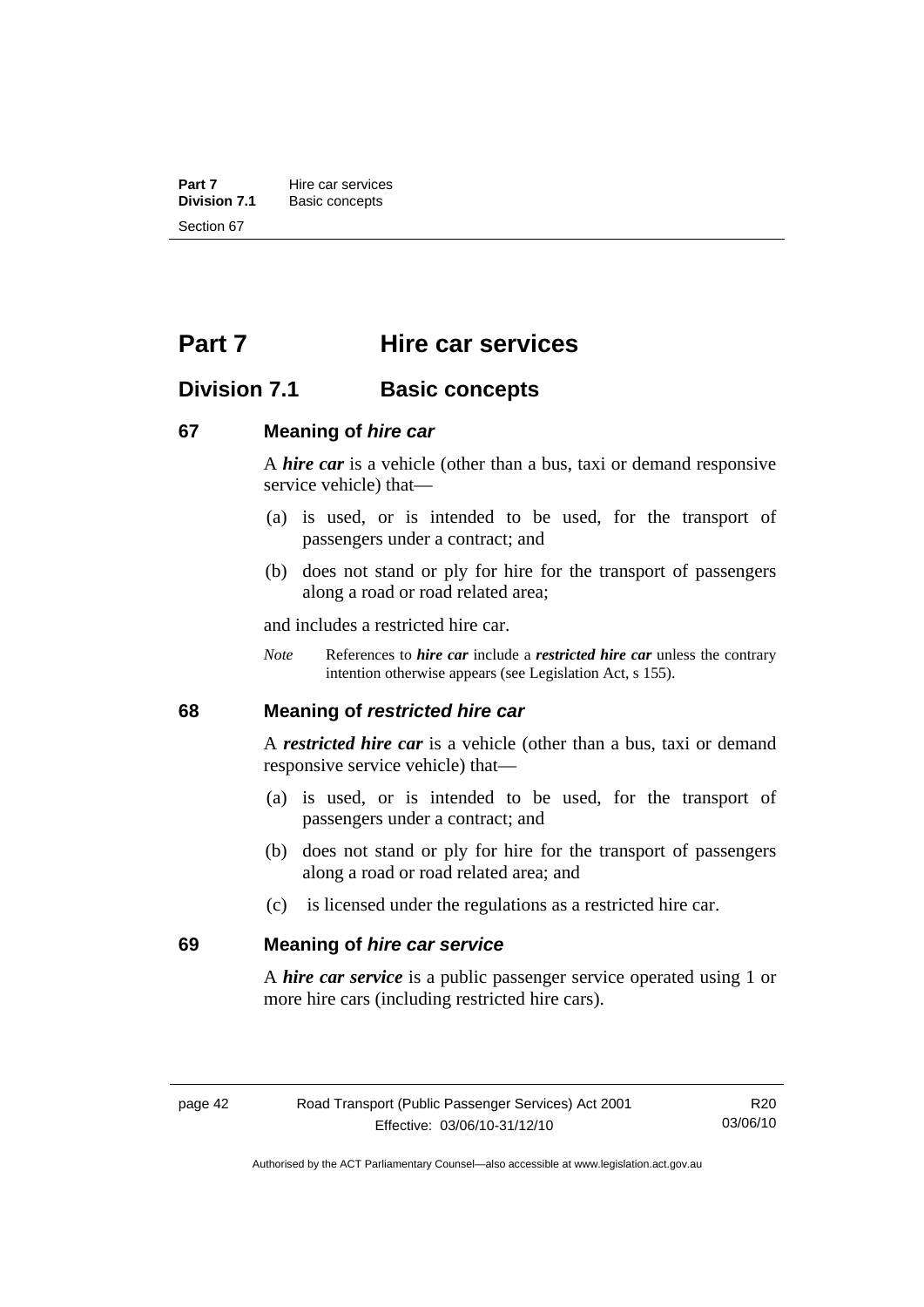#### **70 Meaning of** *restricted hire car service*

A *restricted hire car service* is a public passenger service operated using only 1 or more restricted hire cars.

#### **Example of a restricted hire car service**

a pre-booked public passenger service that provides transport to weddings and school formals

*Note* An example is part of the Act, is not exhaustive and may extend, but does not limit, the meaning of the provision in which it appears (see Legislation Act, s 126 and s 132).

# **Division 7.2 Accreditation of hire car service operators**

#### **71 Hire car service operators—purposes of accreditation**

The purpose of accreditation under the regulations to operate a hire car service is to ensure that—

- (a) each person, including the accredited person, who is concerned with, or takes part in, the management of the service, is a suitable person to operate the service; and
- (b) each person, including the accredited person, who is concerned with, or takes part in, the management of the service, has demonstrated the capacity to comply with the relevant regulations and, in particular, the regulations about—
	- (i) the safety of passengers and the public; and
	- (ii) the maintenance of hire cars.

#### **72 Hire car service operators—regulations about accreditation system**

 (1) A regulation may provide a system for the accreditation of people to operate hire car services, including, for example—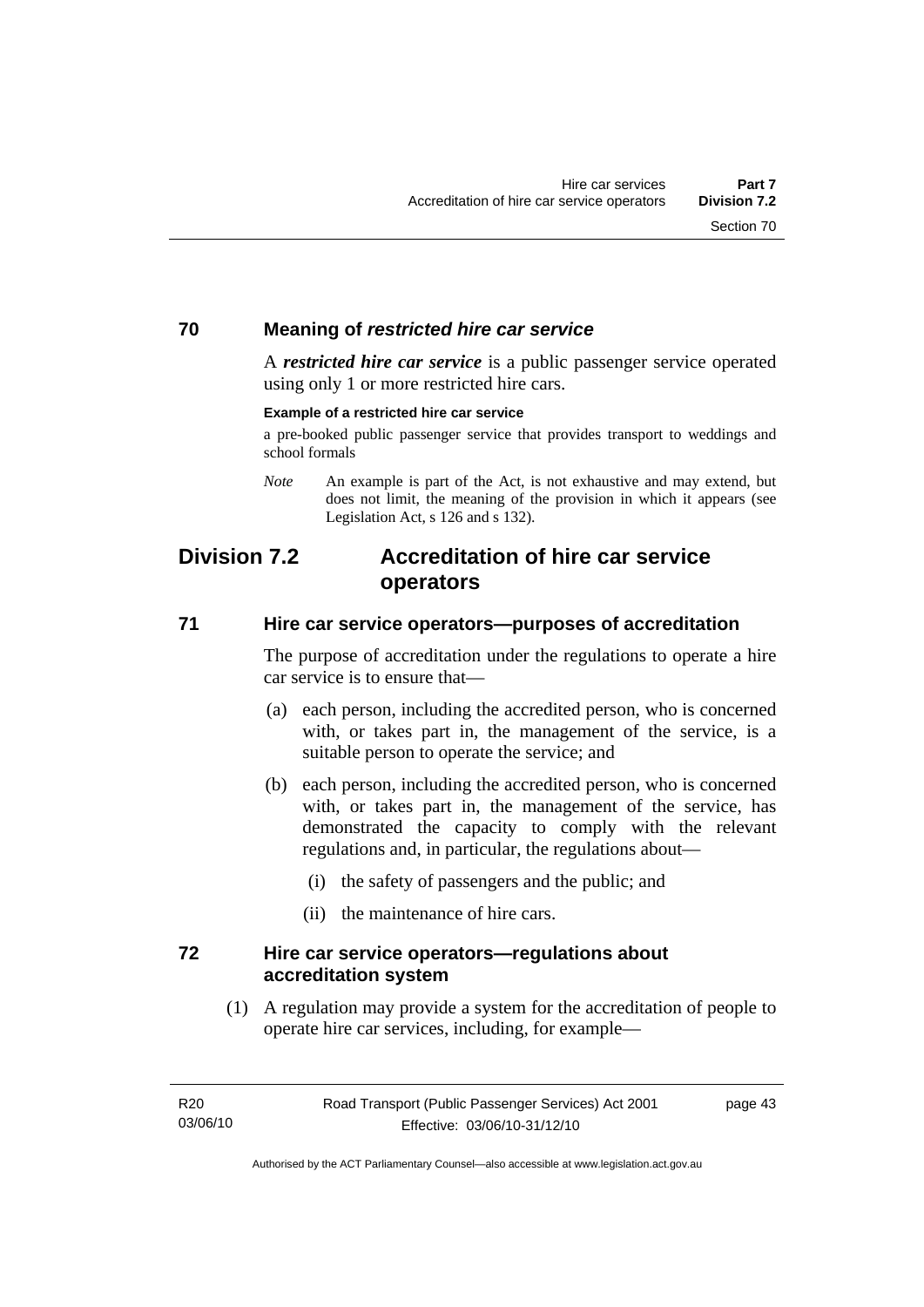- (a) the kinds of accreditations; and
- (b) the kinds of hire cars and hire car services that a person who holds a particular kind of accreditation is entitled to operate; and
- (c) the conditions of accreditations; and
- (d) matters in relation to the giving, refusal or surrender of accreditations; and
- (e) the action that may be taken in relation to an accredited person in circumstances prescribed by regulation, including, for example—
	- (i) the suspension or cancellation of an accreditation; and
	- (ii) the imposition of a condition on, or the amendment of a condition of, an accreditation; and
	- (iii) an order that an accredited person pay to the Territory an amount of not more than—
		- (A) for an individual—\$5 000; or
		- (B) for a corporation—\$25 000; and
	- (iv) the reprimanding of an accredited person.
- *Note* An example is part of the Act, is not exhaustive and may extend, but does not limit, the meaning of the provision in which it appears (see Legislation Act, s 126 and s 132).
- (2) The regulations may make provision in relation to the accreditation of people to operate hire car services, including, for example—
	- (a) requirements about the suitability of the applicant and each person who will be concerned with, or take part in, the management of the service; and
	- (b) capacity to meet service standards.

Authorised by the ACT Parliamentary Counsel—also accessible at www.legislation.act.gov.au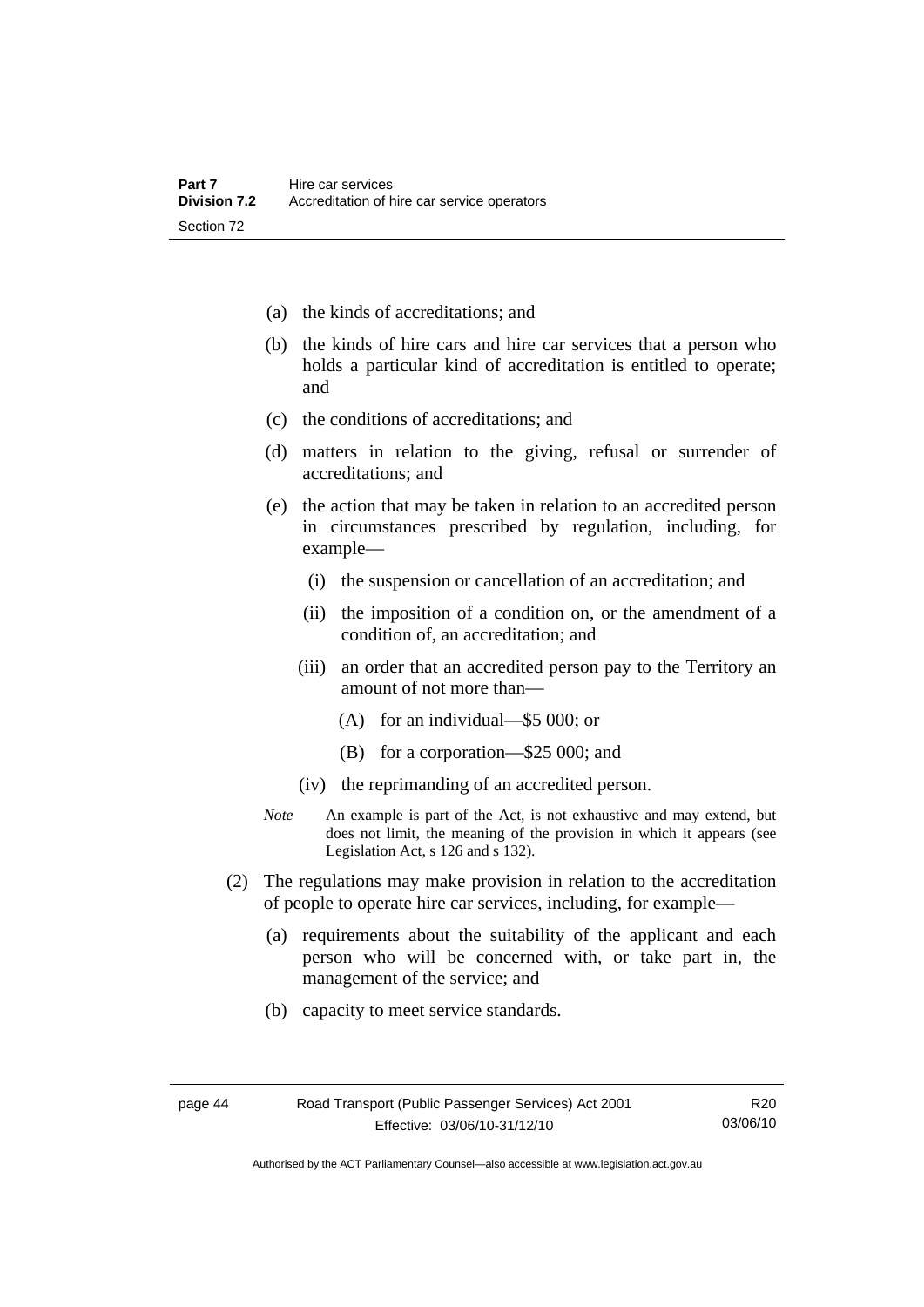(3) For subsection (1) (a), the regulations must provide for the accreditation of people to operate—

- (a) a hire car service (other than a restricted hire car service); and
- (b) a restricted hire car service.
- *Note* For examples of kinds of restricted hire car services, see s 70.

# **Division 7.3 Entitlement to operate hire car services**

#### **73 Entitlement to operate hire car services**

A person is entitled to operate a particular kind of hire car service, in or partly in the ACT, if—

- (a) the person is accredited under the regulations to operate a hire car service of that kind; and
- (b) the vehicles used to operate the service are licensed under the regulations as hire cars for that kind of hire car service.

## **74 Unaccredited operators not to operate hire car services**

 (1) A person must not operate, in or partly in the ACT, a hire car service of a particular kind unless the person is accredited under the regulations to operate a hire car service of that kind.

Maximum penalty: 50 penalty units.

- (2) This section does not apply to a person in relation to the hiring of a hire car operated by the person if—
	- (a) the person is authorised to operate a hire car service under the law of another jurisdiction; and
	- (b) the hiring begins in that jurisdiction and is completed in the ACT; and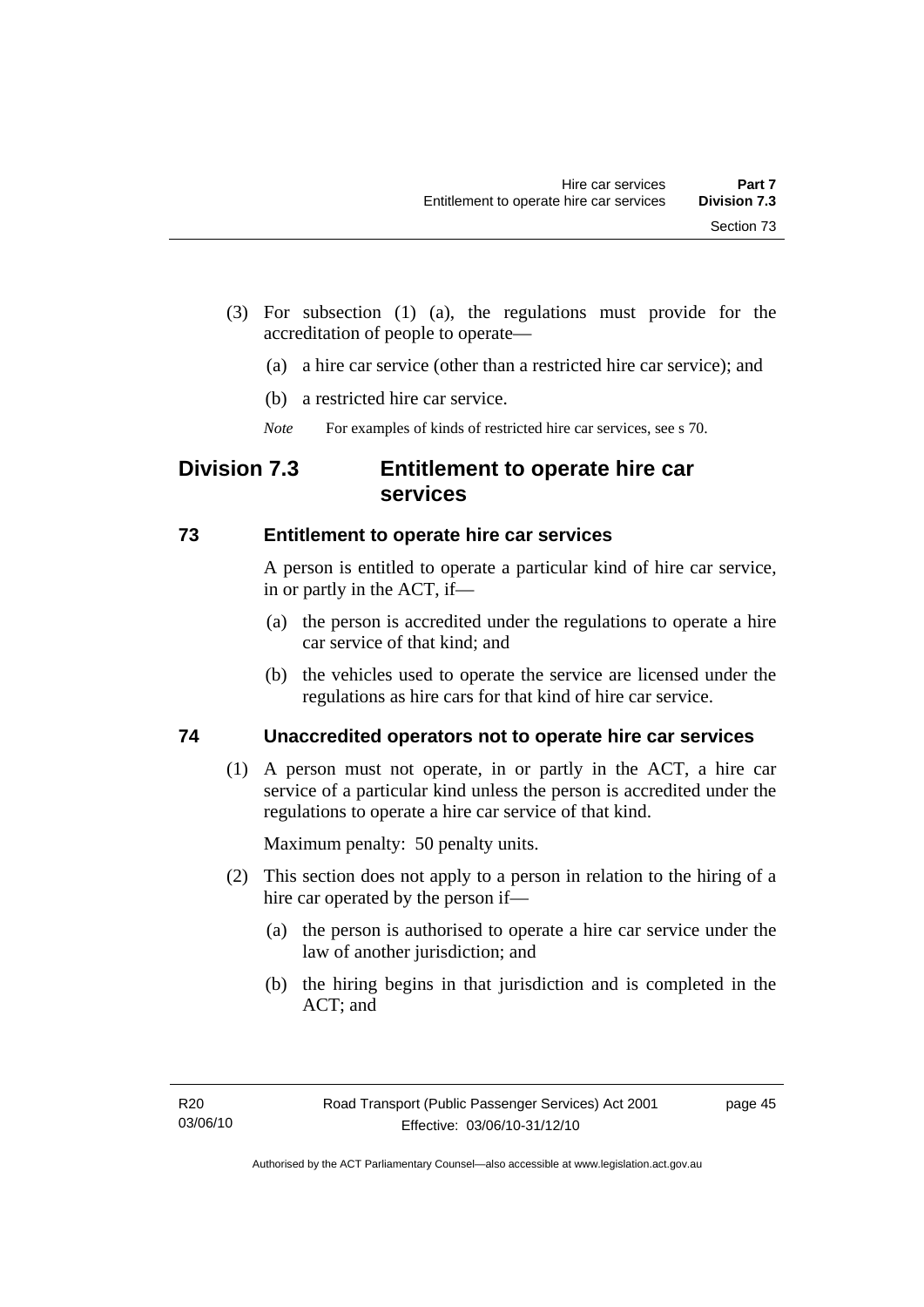- (c) the hiring is of a kind that the person is authorised to operate under the law of that jurisdiction.
- (3) An offence against this section is a strict liability offence.

#### **75 Pretending to be an accredited hire car service operator**

 (1) A person must not pretend to be accredited under the regulations to operate a hire car service.

Maximum penalty: 30 penalty units.

 (2) A person must not pretend to be accredited under the regulations to operate a particular kind of hire car service.

Maximum penalty: 30 penalty units.

(3) An offence against this section is a strict liability offence.

# **Division 7.4 Regulation of hire car services**

#### **76 Regulations about operation of hire car services by accredited people**

A regulation may make provision in relation to the operation of hire car services by accredited hire car service operators, including, for example—

- (a) the supervision and monitoring of drivers of hire cars for compliance with the service standards and the responsibilities of the operator in relation to a failure to comply with the standards; and
- (b) the safety of passengers (including, for example, by the use of particular kinds of security devices) and the public; and
- (c) the qualifications, training and experience of accredited hire car service operators and hire car drivers (including, for example, in relation to particular kinds of hire car services); and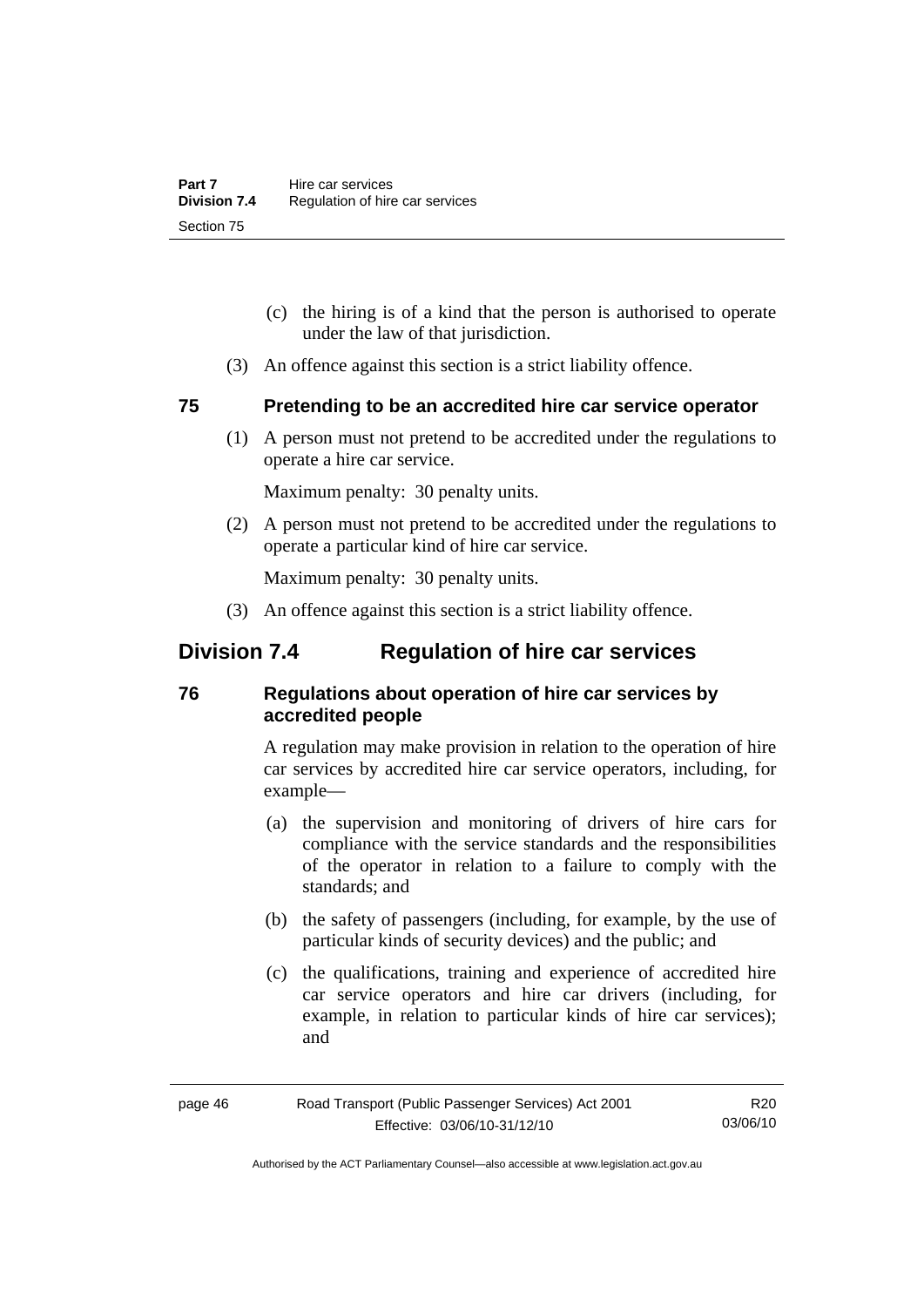Section 77

- (d) maximum driving times and minimum rest times of hire car drivers; and
- (e) insurance; and
- (f) customer complaints and inquiries; and
- (g) lost property; and
- (h) the operation of particular kinds of hire cars and hire car services; and
- (i) the requirements that hire cars, and their equipment and fittings (internal and external) (including, for example, baby capsules), must comply with; and
- (j) the maintenance and cleaning of hire cars; and
- (k) the making and keeping of records and their inspection; and
- (l) the auditing of records and systems; and
- (m) the display of licences; and
- (n) requirements for display of accreditation numbers on advertisements for the service; and
- (o) the provision of information and reports to the road transport authority.
- *Note* An example is part of the Act, is not exhaustive and may extend, but does not limit, the meaning of the provision in which it appears (see Legislation Act, s 126 and s 132).

## **77 Regulations about operation of hire cars**

A regulation may make provision in relation to the operation of hire cars, including, for example—

- (a) the solicitation of passengers or hirings; and
- (b) the hiring of vehicles; and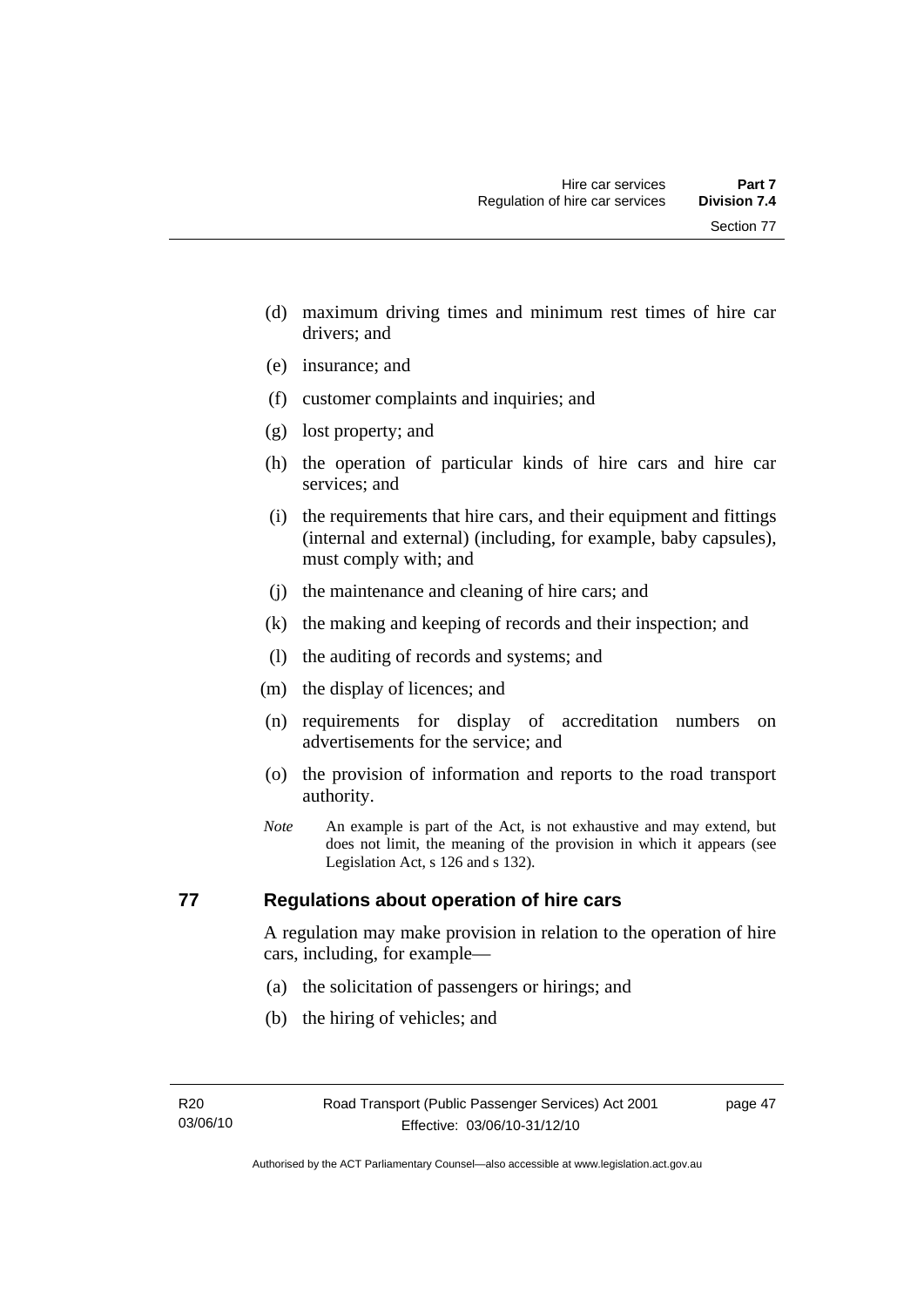- (c) the picking-up and dropping-off of passengers and other matters relating to the transport of passengers; and
- (d) the transport of passengers' luggage or other goods, and animals; and
- (e) the regulation or prohibition of the use of vehicles on certain roads or road related areas; and
- (f) the maximum speed of a vehicle; and
- (g) the design, equipment and fittings (internal or external) of vehicles; and
- (h) the regulation or prohibition of notices, signs and advertisements inside or on the outside of vehicles; and
- (i) the records to be made and kept, how they are to be made and kept, and their inspection; and
- (j) approval of uniforms or industry codes of practice for dress standards.
- *Note* An example is part of the Act, is not exhaustive and may extend, but does not limit, the meaning of the provision in which it appears (see Legislation Act, s 126 and s 132).

#### **78 Regulations about hire car drivers**

A regulation may make provision in relation to hire car drivers, including, for example—

- (a) the powers, duties and conduct of hire car drivers; and
- (b) the training of drivers; and
- (c) how hire car drivers must dress.
- *Note 1* For the licensing of people to drive hire cars, see the *Road Transport (Driver Licensing) Regulation 2000*.
- *Note 2* An example is part of the Act, is not exhaustive and may extend, but does not limit, the meaning of the provision in which it appears (see Legislation Act, s 126 and s 132).

| page 48 | Road Transport (Public Passenger Services) Act 2001 |          |
|---------|-----------------------------------------------------|----------|
|         | Effective: 03/06/10-31/12/10                        | 03/06/10 |

Authorised by the ACT Parliamentary Counsel—also accessible at www.legislation.act.gov.au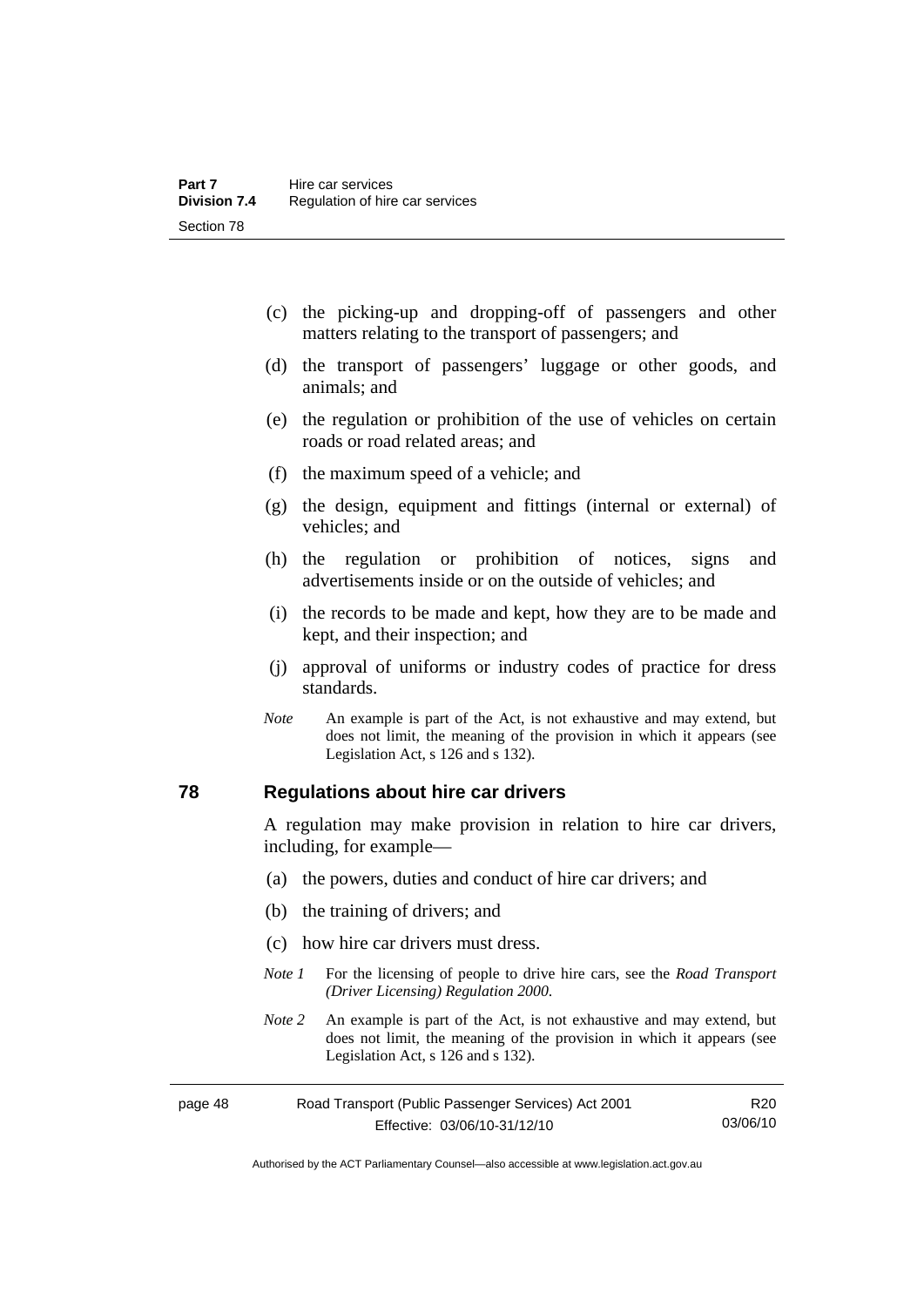#### **79 Regulations about conduct of hire car passengers**

A regulation may make provision in relation to the conduct of passengers being carried by hire cars, including, for example the authority of hire car drivers, police officers and authorised people to direct people contravening a regulation to leave a hire car and to remove them if they fail to leave.

*Note* An example is part of the Act, is not exhaustive and may extend, but does not limit, the meaning of the provision in which it appears (see Legislation Act, s 126 and s 132).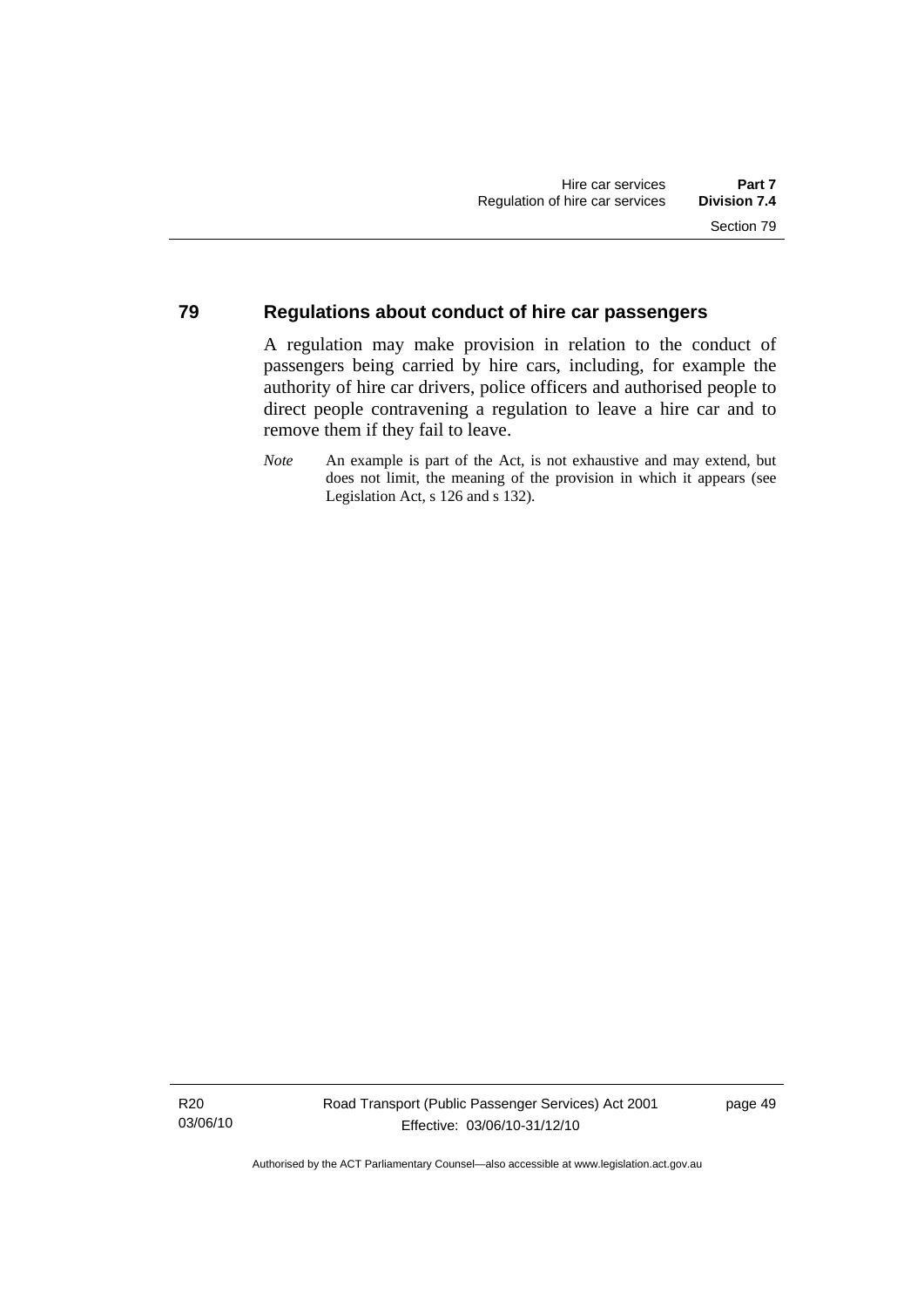# **Part 8 Demand responsive services**

# **Division 8.1 Basic concepts**

#### **80 Meaning of** *demand responsive service*

A *demand responsive service* is a public passenger service that a person may operate under an authorisation given for this part.

#### **81 Meaning of** *demand responsive service vehicle*

A *demand responsive service vehicle* is a motor vehicle used, in accordance with a demand responsive service authorisation, to operate the demand responsive service.

# **Division 8.2 Authorisations to operate demand responsive services**

#### **82 Demand responsive service authorisations**

- (1) The Minister must have regard to the guidelines approved under section 83 in deciding whether to give a person an authorisation to operate a demand responsive service.
- (2) A demand responsive service authorisation may exempt a person or vehicle from this Act (or a stated provision of this Act).
	- *Note* A reference to an Act includes a reference to the statutory instruments made or in force under the Act, including any regulation (see Legislation Act, s 104).
- (3) An authorisation is a disallowable instrument.
	- *Note* A disallowable instrument must be notified, and presented to the Legislative Assembly, under the Legislation Act.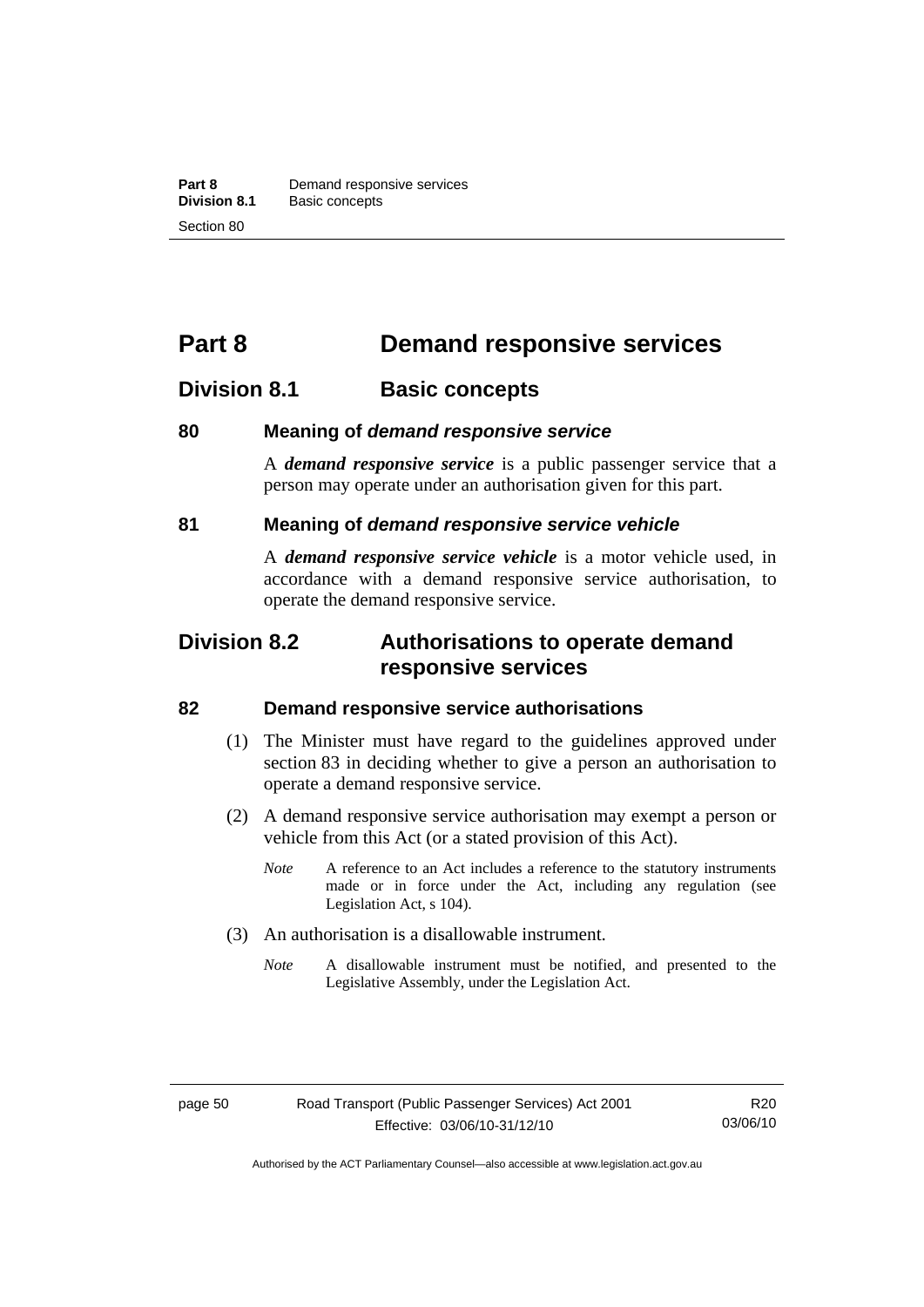#### **82A Territory's entitlement to operate demand responsive service**

If the Territory operates a demand responsive service, the Territory may operate the service under a name prescribed by regulation.

#### **83 Demand responsive services—guidelines for giving authorisations**

- (1) The Minister may approve guidelines for the giving of authorisations to operate demand responsive services.
- (2) The guidelines may make provision in relation to—
	- (a) the kinds of public passenger services that may be operated under demand responsive service authorisations, including, for example, matters in relation to—
		- (i) hours of operation; and
		- (ii) routes and areas of operation; and
		- (iii) kinds of passengers that may be transported; and
		- (iv) accessing of services by passengers; and
	- (b) the kinds of vehicles that may be used to operate demand responsive services.
	- *Note* An example is part of the Act, is not exhaustive and may extend, but does not limit, the meaning of the provision in which it appears (see Legislation Act, s 126 and s 132).
- (3) The guidelines must provide that the Minister must not give a person an authorisation for a demand responsive service if the operation of the service will have an adverse impact on the viability of an existing regular route service.
- (4) Approved guidelines are a disallowable instrument.
	- *Note* A disallowable instrument must be notified, and presented to the Legislative Assembly, under the Legislation Act.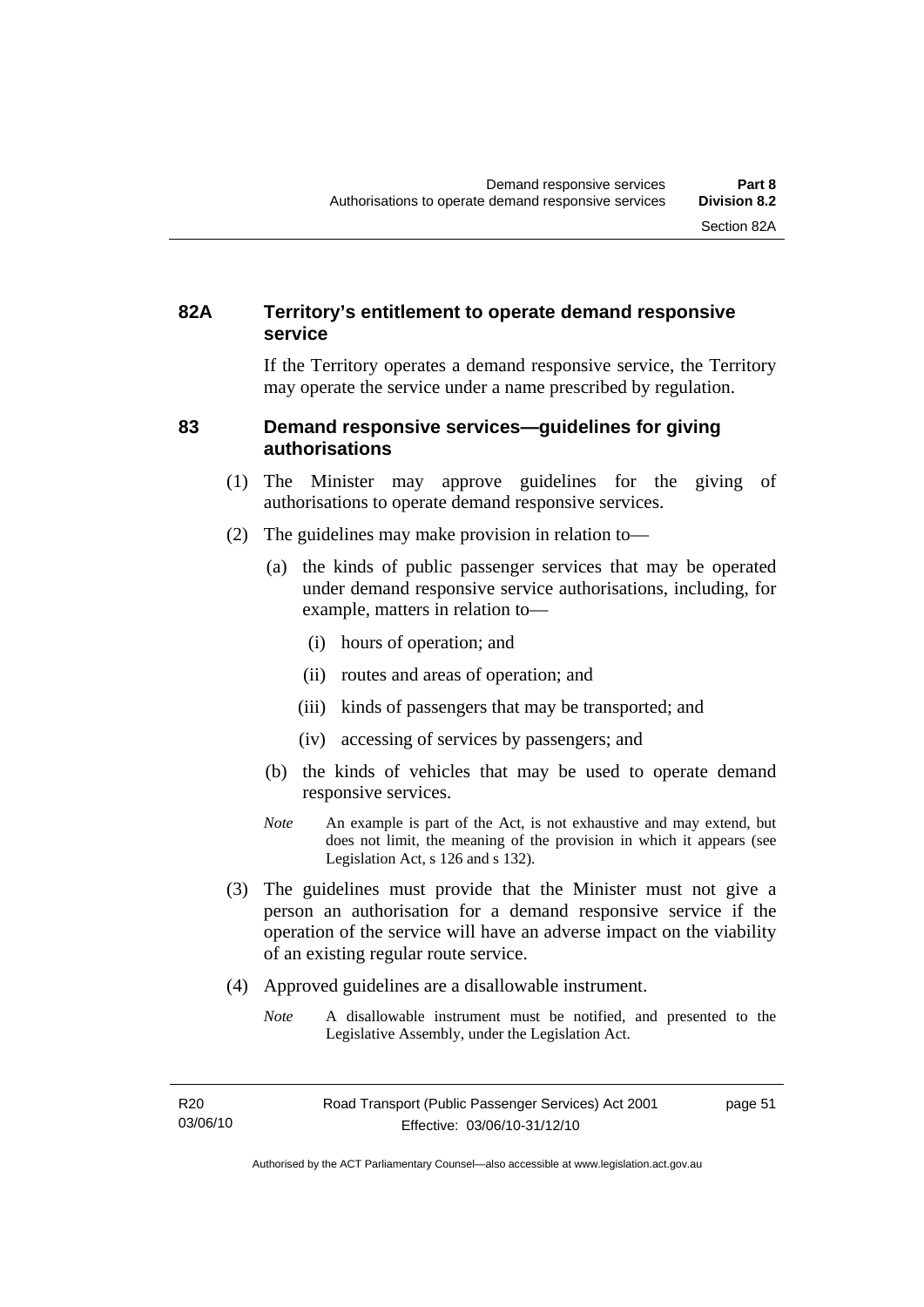#### **84 Demand responsive services—regulations about authorisations**

A regulation may make provision in relation to authorisations to operate demand responsive services, including, for example—

- (a) the term of authorisations; and
- (b) the conditions of authorisations; and
- (c) matters relating to the giving, refusal or surrender of an authorisation; and
- (d) the action that may be taken in relation to an authorised demand responsive service operator in circumstances prescribed by regulation, including—
	- (i) the suspension or cancellation of an authorisation; and
	- (ii) the imposition of a condition on, or the amendment of a condition of, an authorisation; and
	- (iii) an order that an authorised demand responsive service operator pay to the Territory an amount of not more than—
		- (A) for an individual—\$5 000; or
		- (B) for a corporation—\$25 000; and
	- (iv) the reprimanding of an authorised demand responsive service operator.
- *Note* An example is part of the Act, is not exhaustive and may extend, but does not limit, the meaning of the provision in which it appears (see Legislation Act, s 126 and s 132).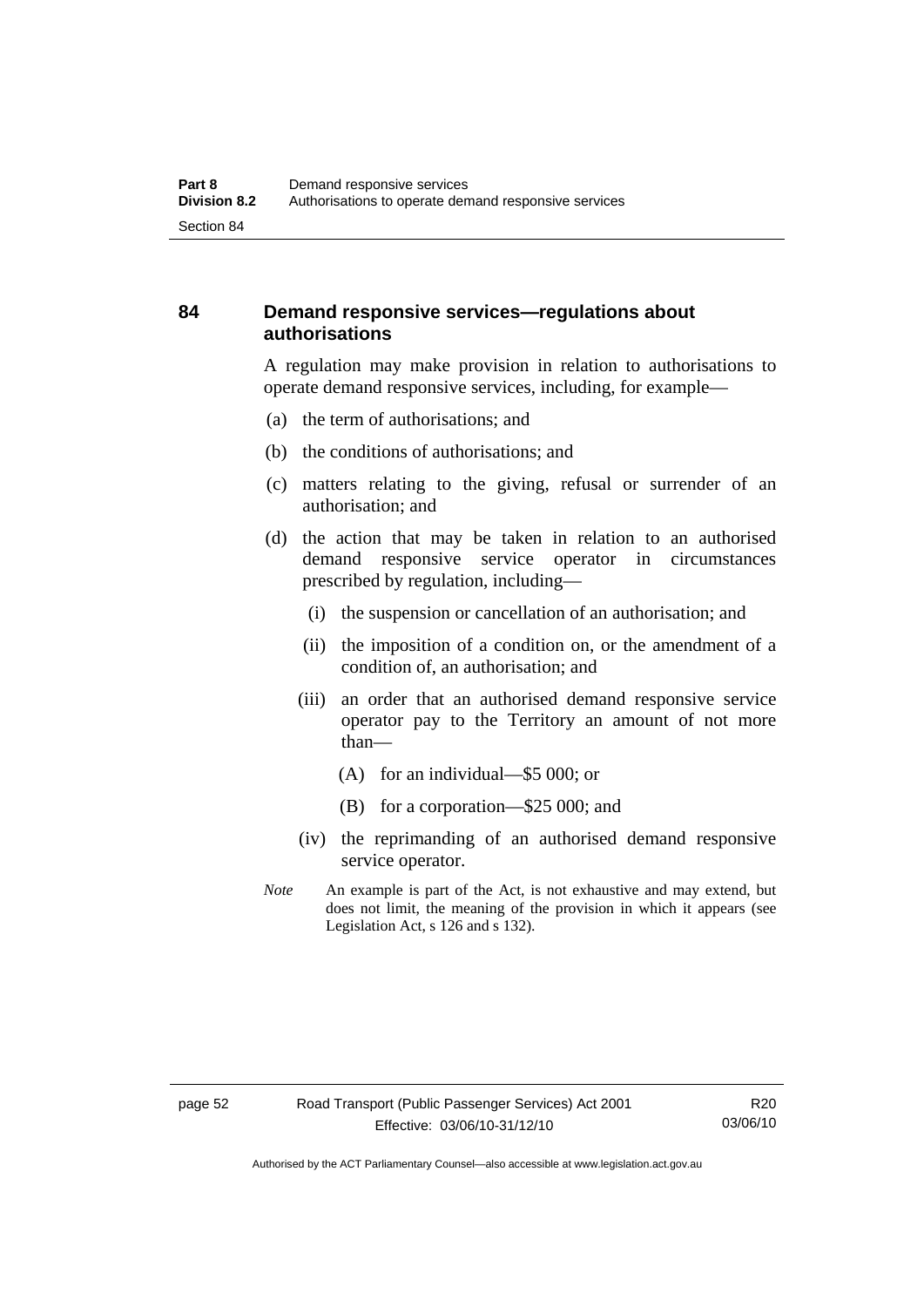#### **85 Use of vehicles for demand responsive services**

- (1) An authorised demand responsive service operator commits an offence if—
	- (a) the operator uses a vehicle to operate a demand responsive service; and
	- (b) the operator is not authorised by the demand responsive service authorisation for the service to use the vehicle to operate the service.

Maximum penalty: 50 penalty units.

(2) An offence against this section is a strict liability offence.

#### **86 Representing vehicle as demand responsive service vehicle**

- (1) A person commits an offence if—
	- (a) the person represents a vehicle to be a demand responsive service vehicle; and
	- (b) the person is reckless about whether the person's conduct represents the vehicle to be a demand responsive service vehicle; and
	- (c) the vehicle is not a demand responsive service vehicle.

Maximum penalty: 30 penalty units.

(2) Strict liability applies to subsection (1) (c).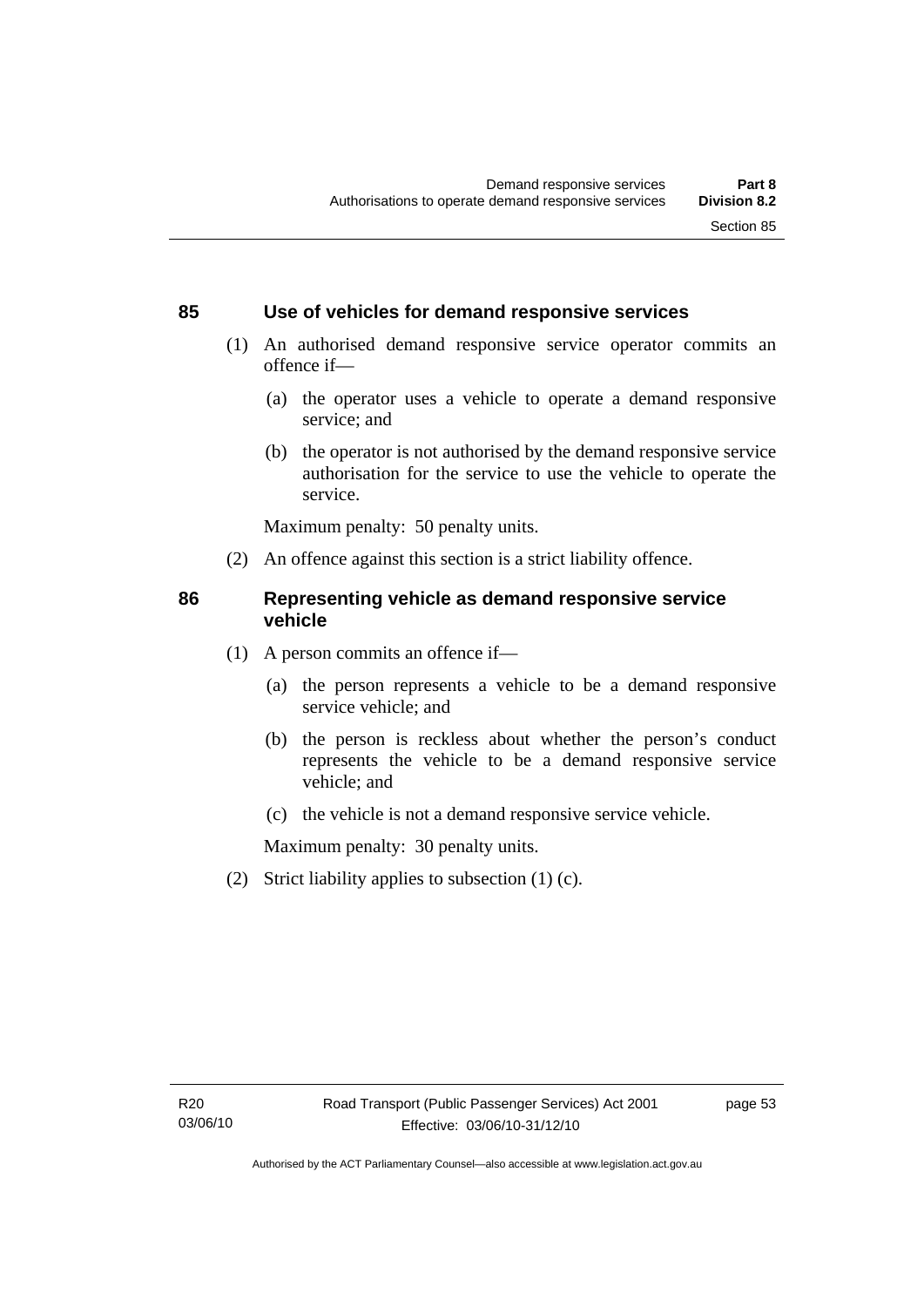# **Division 8.3 Accreditation of demand responsive service operators**

#### **87 Demand responsive service operators—purposes of accreditation**

The purpose of accreditation under the regulations to operate a demand responsive service is to ensure that—

- (a) the accredited person has the financial capacity to meet the service standards for the service; and
- (b) the accredited person, and each person who is concerned with, or takes part in, the management of the service, are suitable people to operate the service; and
- (c) the accredited person, and each person who is concerned with, or takes part in, the management of the service, have demonstrated the capacity to comply with the relevant regulations and, in particular, regulations about—
	- (i) the safety of passengers and the public; and
	- (ii) the maintenance of demand responsive service vehicles.

#### **88 Demand responsive service operators—regulations about accreditation system**

- (1) The regulations may provide a system for the accreditation of people to operate demand responsive services, including, for example—
	- (a) the kinds of accreditations; and
	- (b) the conditions of accreditations; and
	- (c) matters relating to the giving, refusal or surrender of accreditations; and
	- (d) the action that may be taken in relation to an accredited person in circumstances prescribed by regulation, including—

| page 54 | Road Transport (Public Passenger Services) Act 2001 |          |
|---------|-----------------------------------------------------|----------|
|         | Effective: 03/06/10-31/12/10                        | 03/06/10 |

Authorised by the ACT Parliamentary Counsel—also accessible at www.legislation.act.gov.au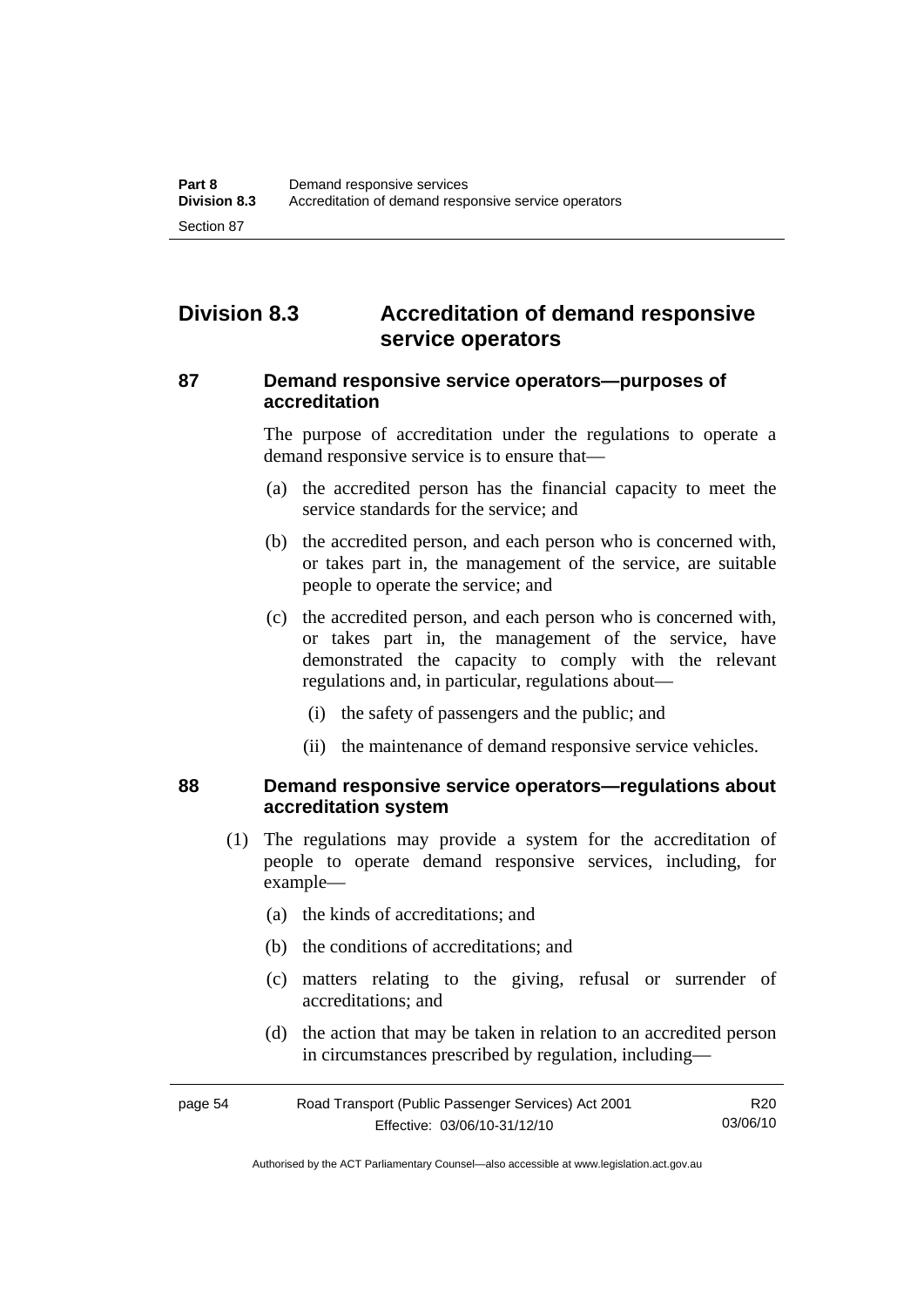- (i) the suspension or cancellation of an accreditation; and
- (ii) the imposition of a condition on, or the amendment of a condition of, an accreditation; and
- (iii) an order that an accredited person pay to the Territory an amount of not more than—
	- (A) for an individual—\$5 000; or
	- (B) for a corporation—\$25 000; and
- (iv) the reprimanding of an accredited person.
- *Note* An example is part of the Act, is not exhaustive and may extend, but does not limit, the meaning of the provision in which it appears (see Legislation Act, s 126 and s 132).
- (2) The regulations may make provision in relation to the accreditation of people to operate demand responsive services, including, for example—
	- (a) requirements about the suitability of the applicant and each person who will be concerned with, or take part in, the management of the service; and
	- (b) capacity to meet service standards; and
	- (c) financial viability.

# **Division 8.4 Service contracts for demand responsive services**

#### **89 Service contracts—demand responsive services**

- (1) The road transport authority may, on behalf of the Territory, enter into a contract (a *service contract*) for the operation of a demand responsive service with an authorised demand responsive service operator.
- (2) A service contract must state whether the right given under the contract to operate a demand responsive service is an exclusive right

Authorised by the ACT Parliamentary Counsel—also accessible at www.legislation.act.gov.au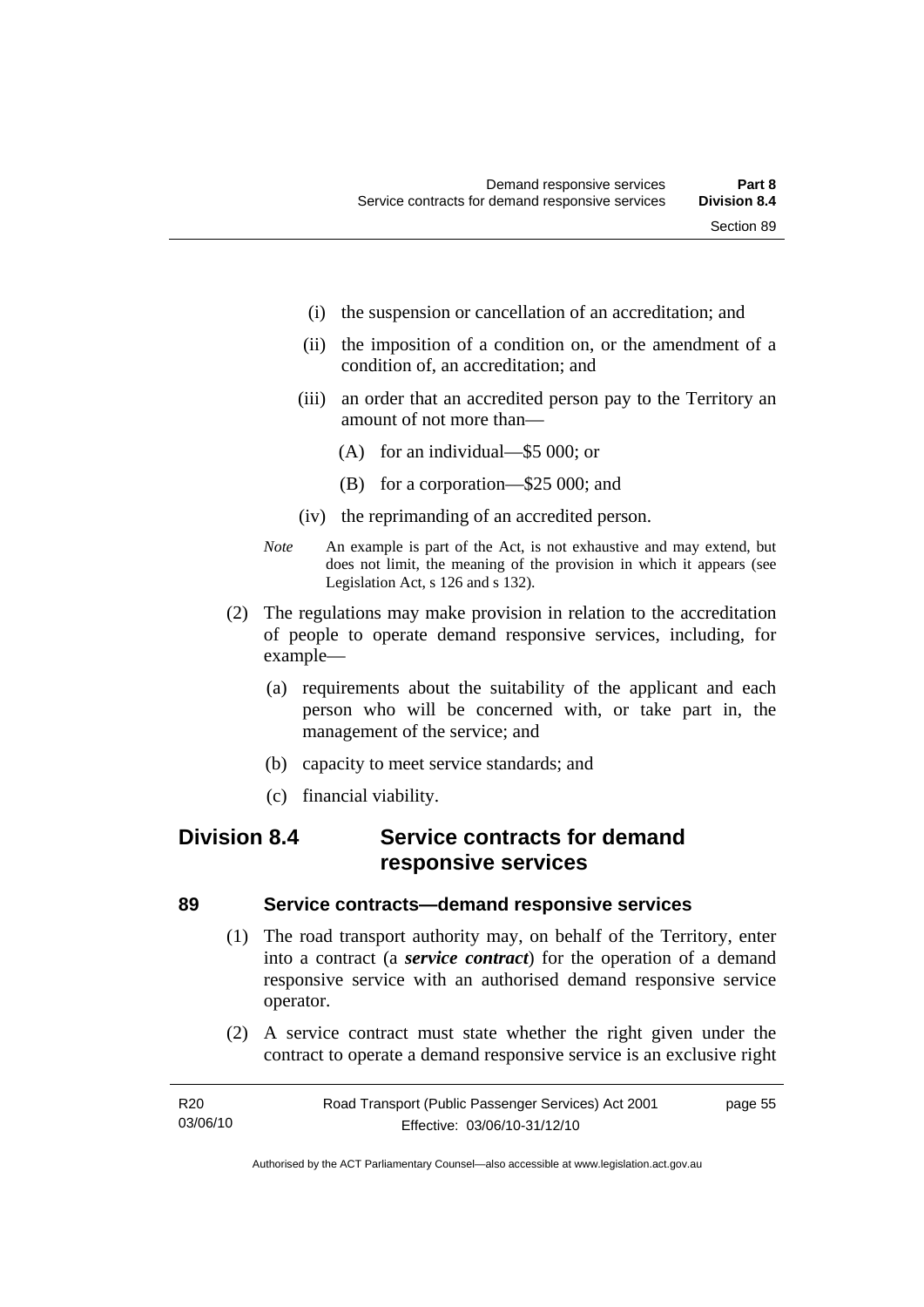to operate a demand responsive service, or a demand responsive service operated in a particular way, along a particular route or in a particular area.

- (3) A service contract may make provision in relation to the operation of a demand responsive service and the administration of the contract, including, for example—
	- (a) service requirements under the contract; and
	- (b) the availability and use of booking services for the service; and
	- (c) the transfer, suspension, cancellation and surrender of the contract; and
	- (d) the fees (if any) payable under the contract; and
	- (e) the adjustment of payments and refunds in relation to any contract fees; and
	- (f) financial or other penalties for breaches of the contract; and
	- (g) the records (including accounts) to be made and kept, how they are to be made and kept, and their inspection; and
	- (h) the provision of information and reports to the road transport authority about the demand responsive service and the verification of the information and reports; and
	- (i) the publication and the collection of fares payable by passengers; and
	- (j) the sale of tickets and the conditions under which tickets must be sold.
	- (k) free or reduced fares for travel; and
	- (l) the issue and acceptance of free or concession passes.
	- *Note* An example is part of the Act, is not exhaustive and may extend, but does not limit, the meaning of the provision in which it appears (see Legislation Act, s 126 and s 132).

Authorised by the ACT Parliamentary Counsel—also accessible at www.legislation.act.gov.au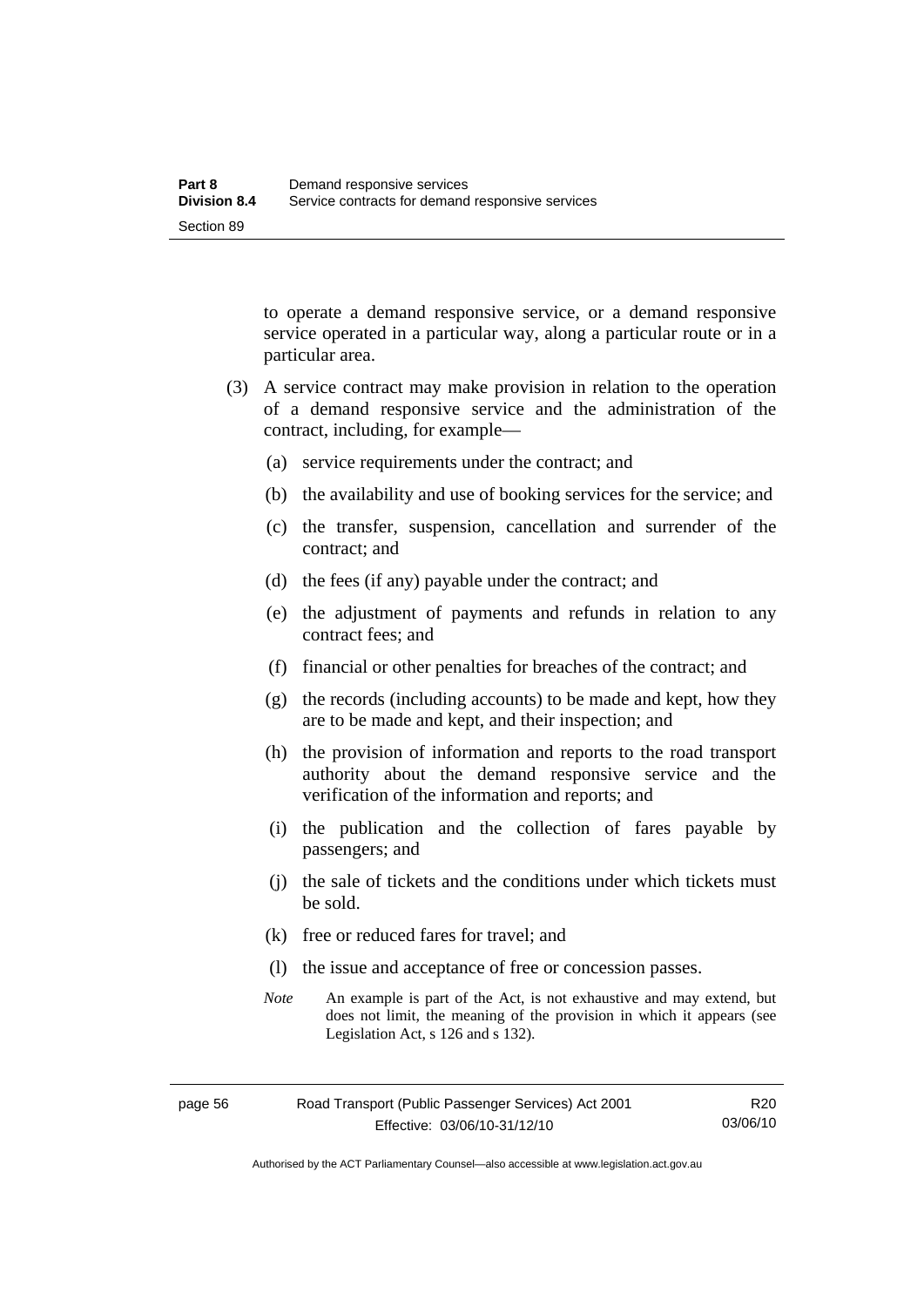(4) Subsection (3) does not limit the matters about which a service contract may make provision.

# **Division 8.5 Entitlement to operate demand responsive services**

#### **90 Entitlement to operate demand responsive services**

- (1) A person is entitled to operate a demand responsive service, in or partly in the ACT, if the person—
	- (a) holds an authorisation to operate the service; and
	- (b) holds a service contract for the service; and
	- (c) is an accredited demand responsive service operator.
- (2) However, the Territory is entitled to operate a demand responsive service, whether or not the Territory—
	- (a) holds an authorisation to operate the service; or
	- (b) holds a service contract for the service; or
	- (c) is an accredited demand responsive service operator.
- (3) If the Territory operates a demand responsive service, part 8 (Demand responsive services) applies in relation to the Territory's operation of the service as if—
	- (a) the Territory held an authorisation to operate the service; and
	- (b) the Territory held a service contract for the service; and
	- (c) the Territory were accredited to operate the service; and
	- (d) all necessary changes, and any changes prescribed by regulation, were made.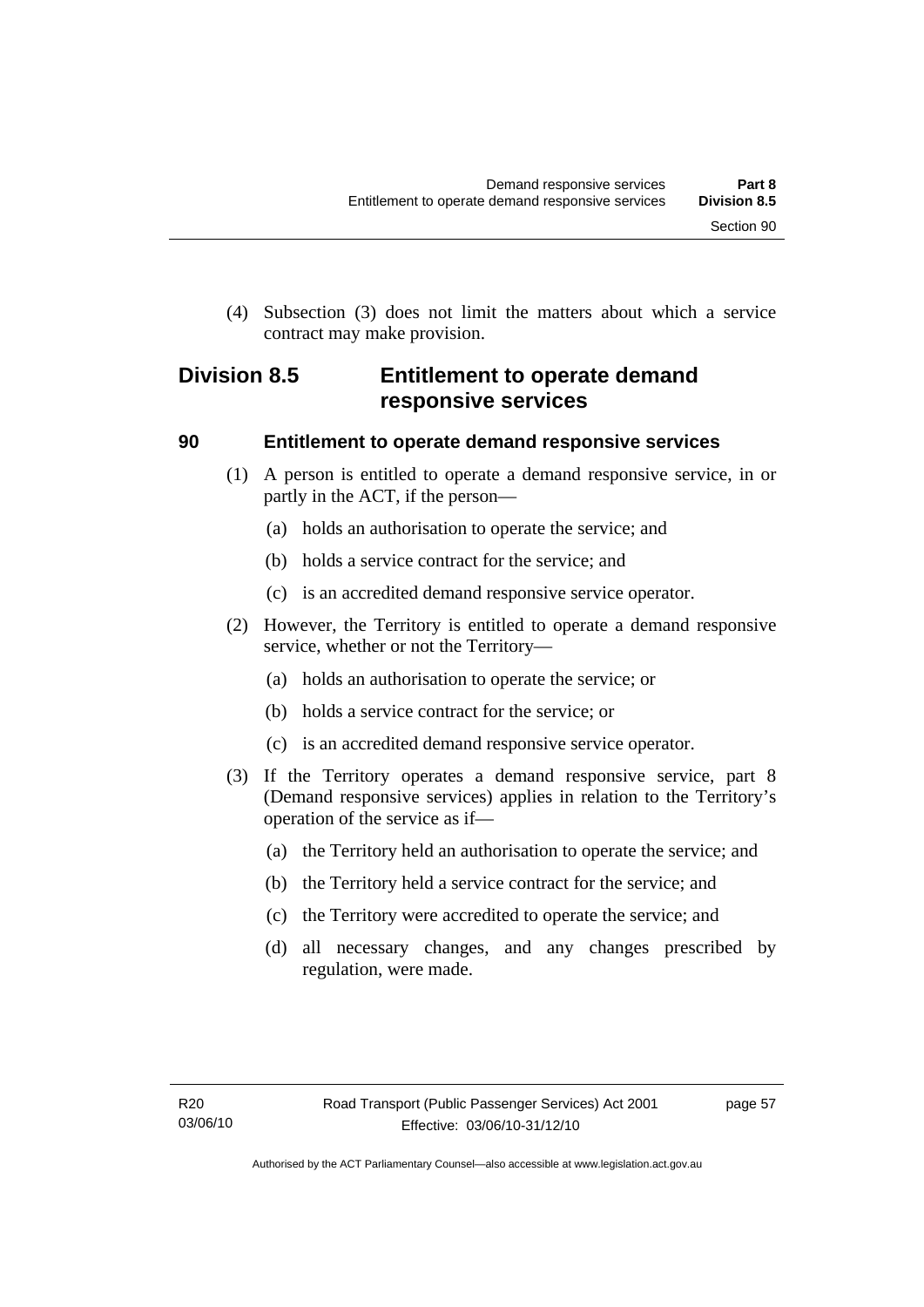### **91 Operating demand responsive service without entitlement**

- (1) A person commits an offence if—
	- (a) the person operates, in or partly in the ACT, a demand responsive service; and
	- (b) the person is not entitled under section 90 to operate the service.

Maximum penalty: 50 penalty units.

- (2) An offence against this section is a strict liability offence.
- (3) However, section 90 (b) does not apply in relation to the person if—
	- (a) a demand responsive service is discontinued because of a variation or termination of a service contract; and
	- (b) the road transport authority has made arrangements with the person, to operate a temporary demand responsive service without a service contract, to replace the discontinued service.
- (4) Also, this section does not apply to the operation of a demand responsive service by the Territory.

#### **92 Representing entitlement to operate demand responsive service**

- (1) A person commits an offence if—
	- (a) the person represents that the person is entitled to operate a demand responsive service; and
	- (b) the person is reckless about whether the person's conduct represents that the person is entitled to operate a demand responsive service; and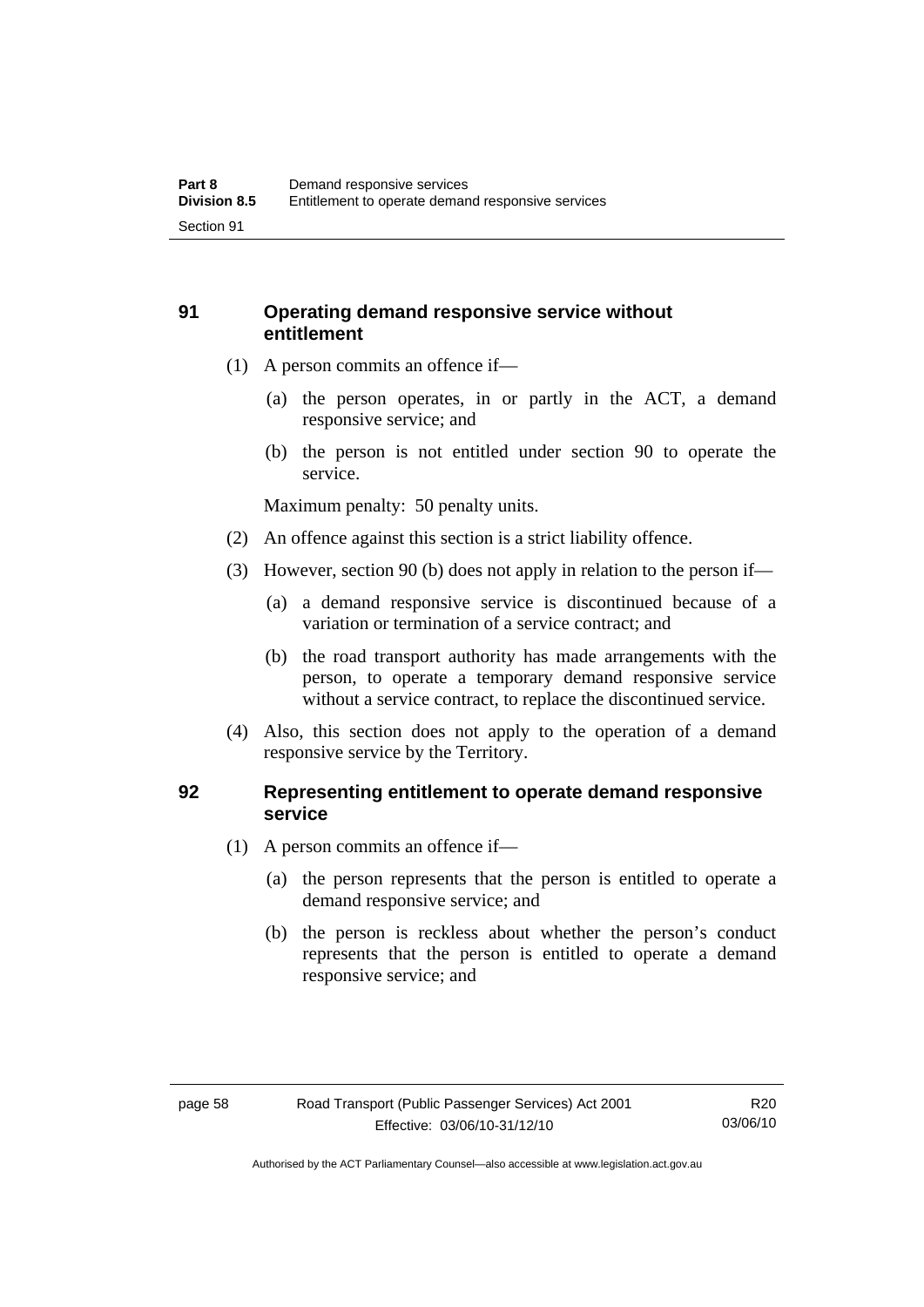(c) the person is not entitled to operate a demand responsive service.

Maximum penalty: 30 penalty units.

(2) Strict liability applies to subsection (1) (c).

*Note* For the entitlement of a person to operate a demand responsive service, see s 90.

# **Division 8.6 Regulation of demand responsive services**

#### **93 Demand responsive services—minimum fares**

- (1) The Minister must determine minimum fares, or ways of calculating minimum fares, payable by passengers for a demand responsive service.
- (2) A determination is a disallowable instrument.
	- *Note* A disallowable instrument must be notified, and presented to the Legislative Assembly, under the Legislation Act.

#### **94 Regulations about operation of demand responsive services**

A regulation may make provision in relation to the operation of demand responsive services by authorised demand responsive service operators, including, for example—

- (a) the conduct of demand responsive services, including, for example—
	- (i) the supervision and monitoring of drivers of demand responsive service vehicles for compliance with the service standards and the responsibilities of the operator in relation to a failure to comply with the standards; and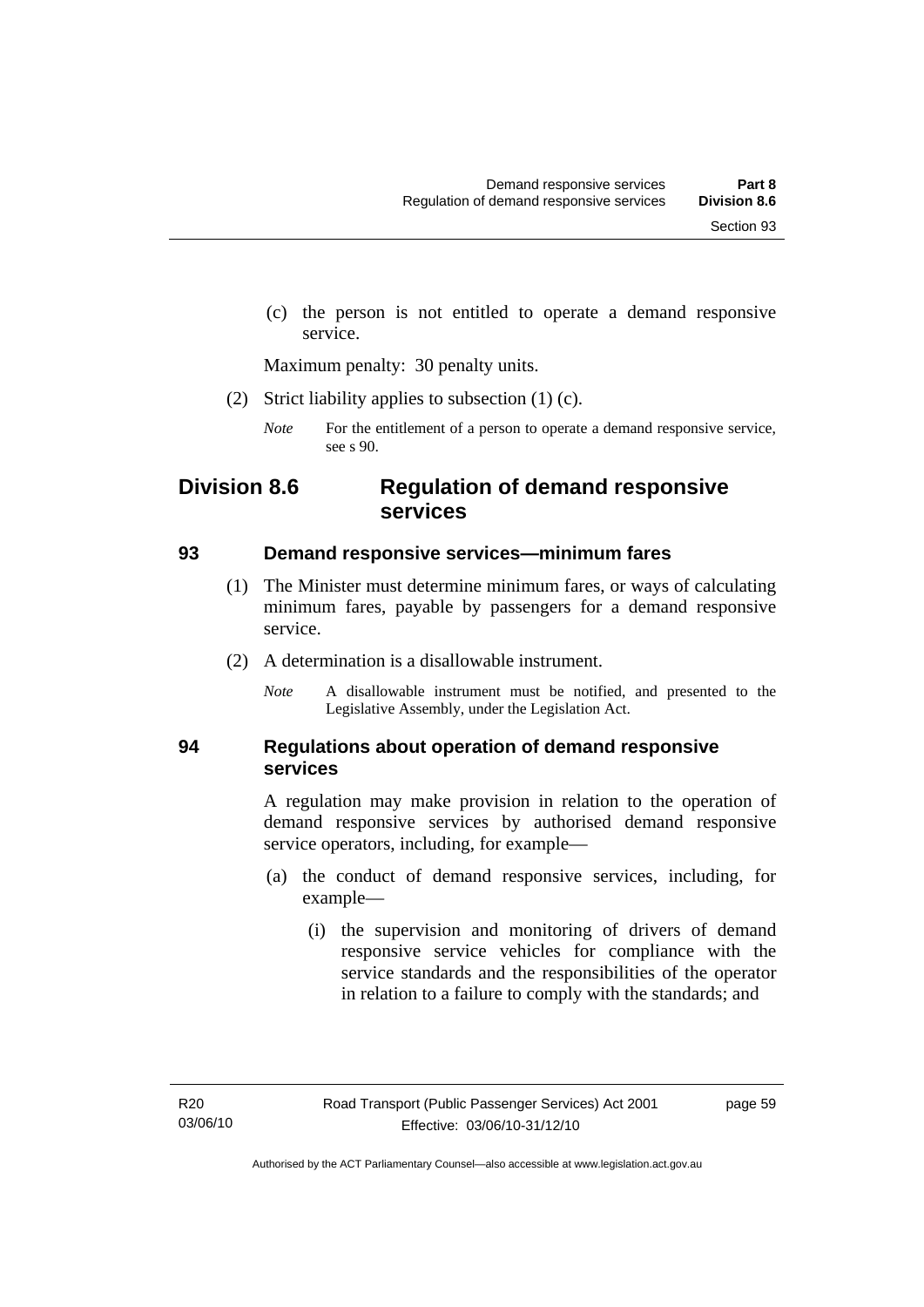- (ii) the safety of passengers (including, for example, by the use of particular kinds of security devices) and the public; and
- (iii) the qualifications, training and experience of demand responsive service vehicle drivers and other people providing services on behalf of authorised demand responsive service operators; and
- (iv) maximum driving times and minimum rest times of demand responsive service vehicle drivers; and
- (v) insurance; and
- (vi) if appropriate, the issue of tickets; and
- (vii) customer complaints and inquiries; and
- (viii) lost property; and
- (b) the preparation and publication of service information for demand responsive services, including timetables (if any) and compliance with any timetables; and
- (c) the obligations of drivers of demand responsive service vehicles and other people providing services on behalf of authorised demand responsive service operators; and
- (d) the requirements that demand responsive service vehicles, and their equipment and fittings (internal and external), must comply with; and
- (e) the maintenance and cleaning of demand responsive service vehicles; and
- (f) maintenance, parking and other facilities for demand responsive service vehicles; and
- (g) the making and keeping of records and their inspection; and
- (h) the auditing of records and systems; and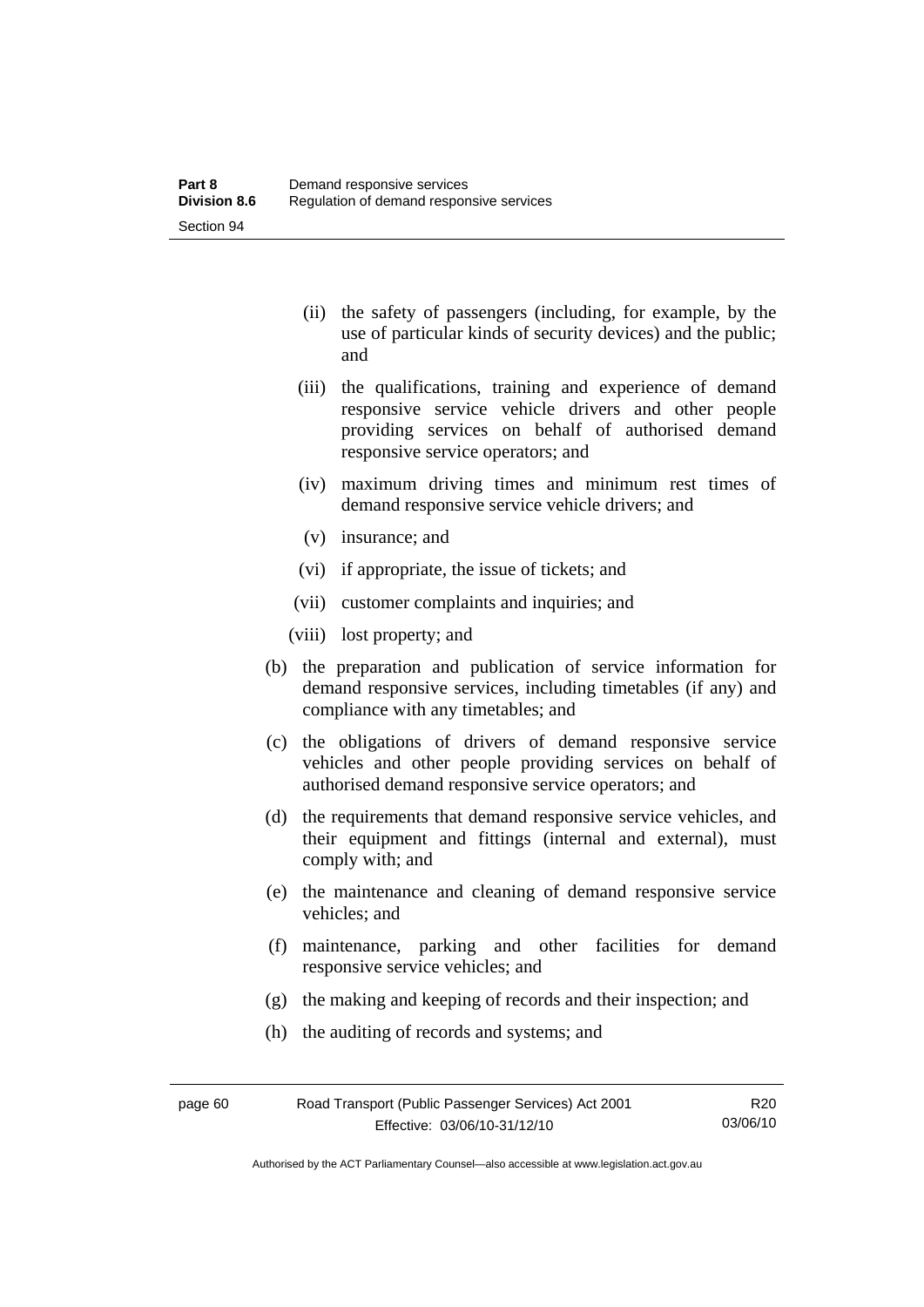- (i) requirements for display of authorisation numbers on advertisements for the service; and
- (j) the provision of information and reports to the road transport authority.
- *Note* An example is part of the Act, is not exhaustive and may extend, but does not limit, the meaning of the provision in which it appears (see Legislation Act, s 126 and s 132).

#### **95 Regulations about operation of demand responsive service vehicles**

A regulation may make provision in relation to the operation of demand responsive service vehicles, including, for example—

- (a) the use of demand responsive services by people, including the payment of fares; and
- (b) the regulation or prohibition of the use of demand responsive service vehicles on certain roads or road related areas; and
- (c) the picking-up and dropping-off of passengers and other matters relating to the transport of passengers; and
- (d) the records to be made and kept, how they are to be made and kept, and their inspection; and
- (e) the transport of passengers' luggage or other goods, and animals; and
- (f) if the demand responsive service vehicle is a bus—the regulation or prohibition of the transport of passengers standing in or on any part of the vehicle; and
- (g) the maximum speed of demand responsive service vehicles; and
- (h) the solicitation of passengers; and
- (i) the payment of fares; and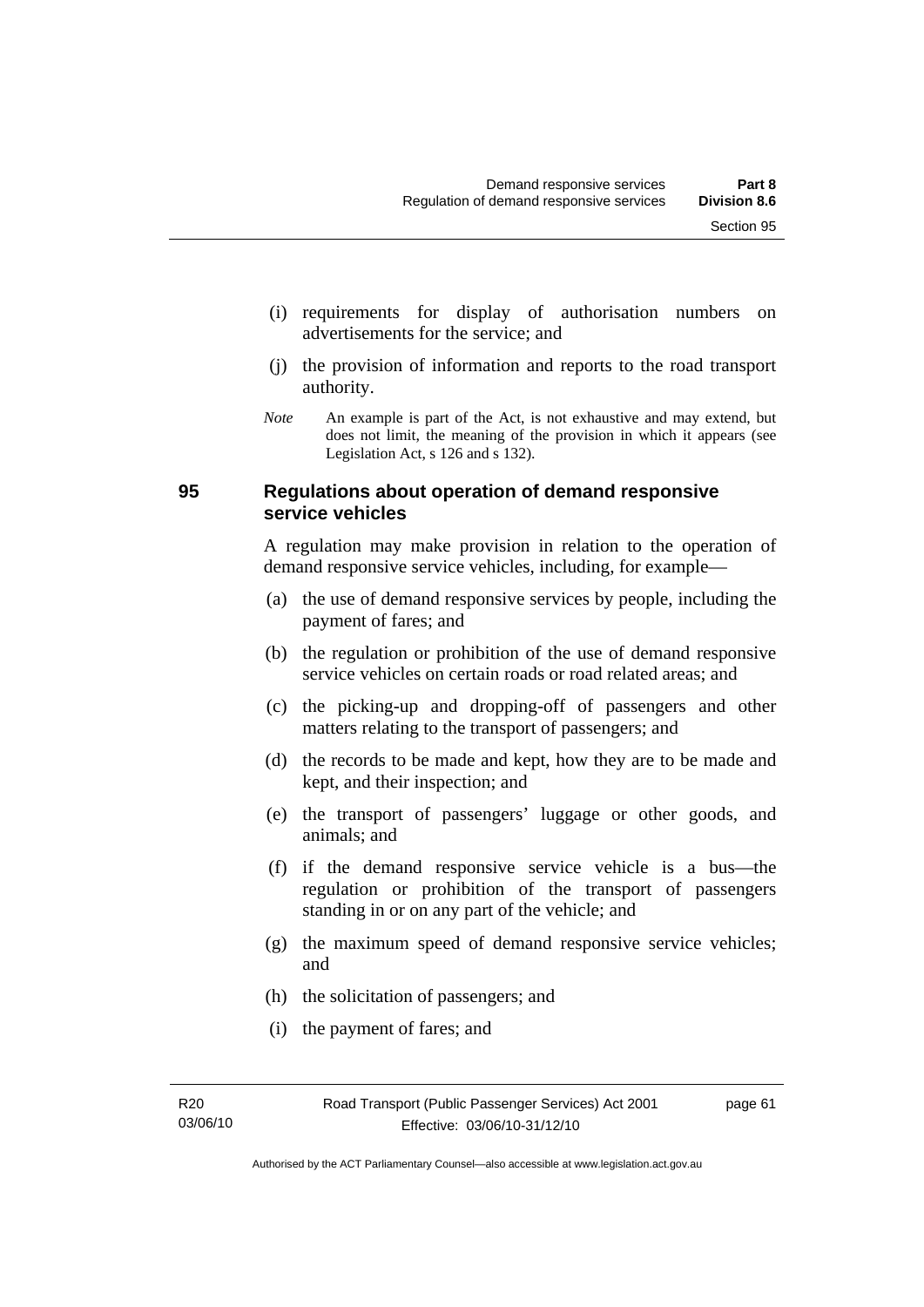- (j) the design, equipment and fittings (internal or external) of demand responsive service vehicles; and
- (k) the use of bus, minibus, loading and taxi zones; and
- (l) the regulation or prohibition of notices, signs, and advertisements inside or on the outside of demand responsive service vehicles; and
- (m) the use of decal signs and livery for demand responsive service vehicles; and
- (n) approval of uniforms or industry codes of practice for dress standards.
- *Note* An example is part of the Act, is not exhaustive and may extend, but does not limit, the meaning of the provision in which it appears (see Legislation Act, s 126 and s 132).

#### **96 Regulations about demand responsive service vehicle drivers**

A regulation may make provision in relation to drivers of demand responsive service vehicles, including, for example—

- (a) the powers, duties and conduct of drivers; and
- (b) the training of drivers; and
- (c) how drivers must dress.
- *Note* An example is part of the Act, is not exhaustive and may extend, but does not limit, the meaning of the provision in which it appears (see Legislation Act, s 126 and s 132).

#### **97 Regulations about conduct of demand responsive vehicle passengers**

A regulation may make provision in relation to the conduct of passengers being carried by demand responsive service vehicles, including, for example—

R20 03/06/10

Authorised by the ACT Parliamentary Counsel—also accessible at www.legislation.act.gov.au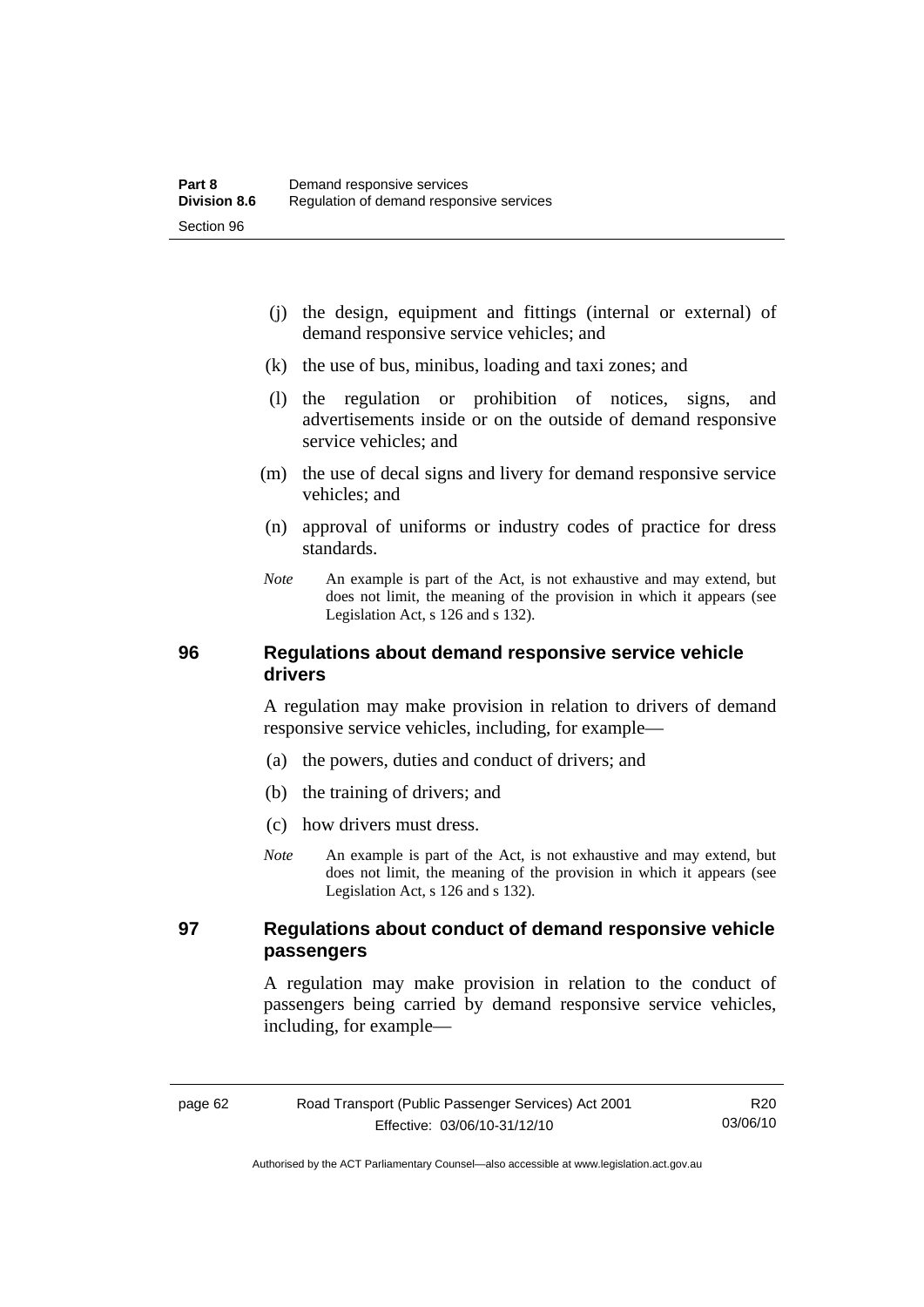- (a) the regulation or prohibition of eating and drinking; and
- (b) the authority of demand responsive service vehicle drivers, police officers and authorised people to direct people contravening a regulation to leave a demand responsive service vehicle and to remove them if they fail to leave.
- *Note* An example is part of the Act, is not exhaustive and may extend, but does not limit, the meaning of the provision in which it appears (see Legislation Act, s 126 and s 132).

R20 03/06/10 page 63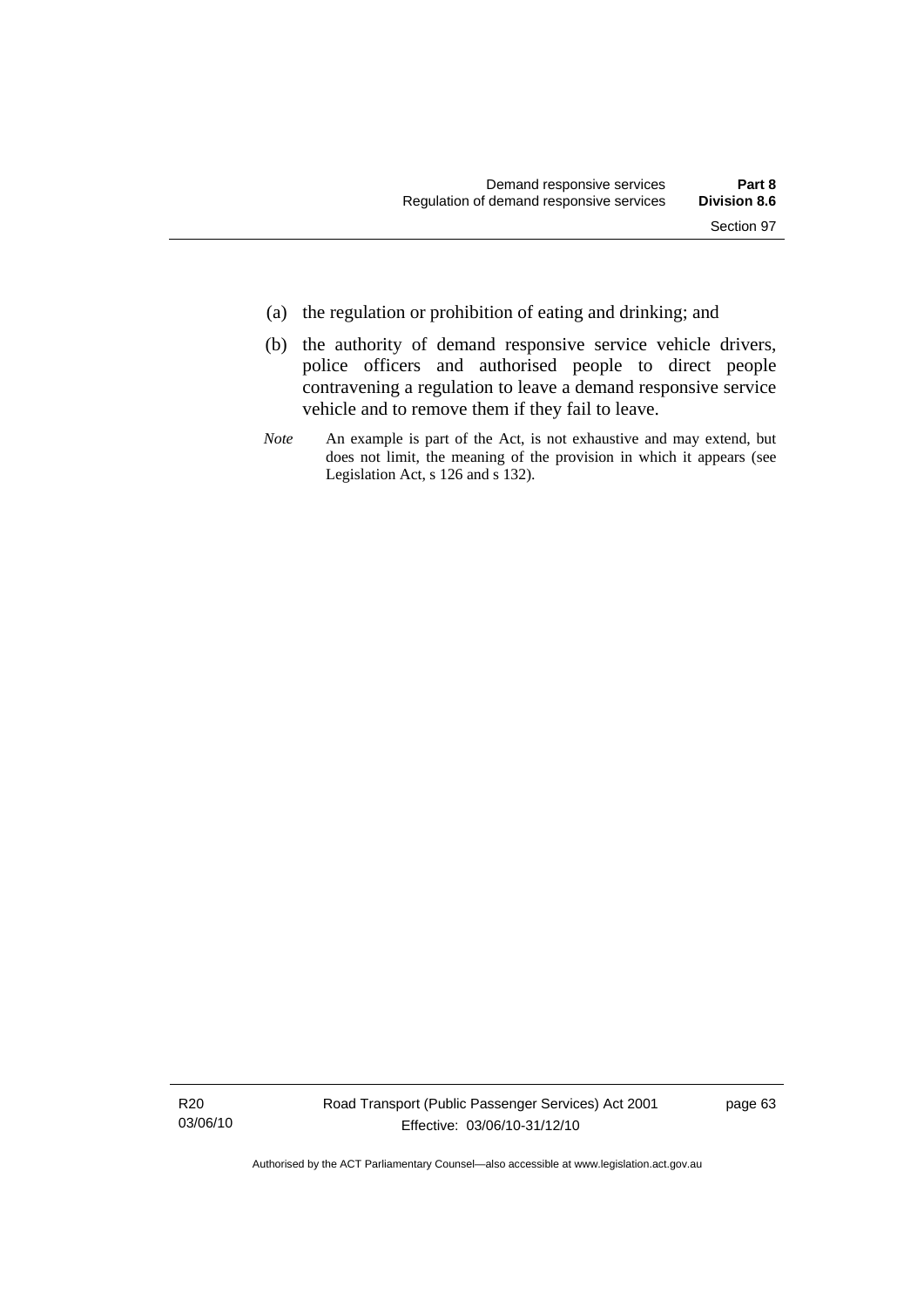Section 110

## **Part 8A Additional public passenger vehicle insurance**

## **110 Definitions—pt 8A**

In this part:

*accredited operator*, of a public passenger vehicle, means a person who is accredited to operate the public passenger service for which the vehicle is operated.

*public passenger vehicle policy* means a policy that—

- (a) is issued (or renewed) by a corporation authorised under the *Insurance Act 1973* (Cwlth); and
- (b) insures the accredited operator of the public passenger vehicle to which the policy applies against liability in relation to damage to property caused by, or arising out of the use of, the vehicle anywhere in Australia (whether or not on a road or road related area).

## **111 Public passenger vehicle insurance compulsory**

- (1) The accredited operator of a public passenger vehicle commits an offence if—
	- (a) the accredited operator operates the public passenger vehicle; and
	- (b) there is no public passenger vehicle policy for at least \$5 000 000 for the vehicle.

Maximum penalty: 50 penalty units.

 (2) To remove any doubt, it is irrelevant that a public passenger vehicle policy also insures the accredited operator against other risks.

R20 03/06/10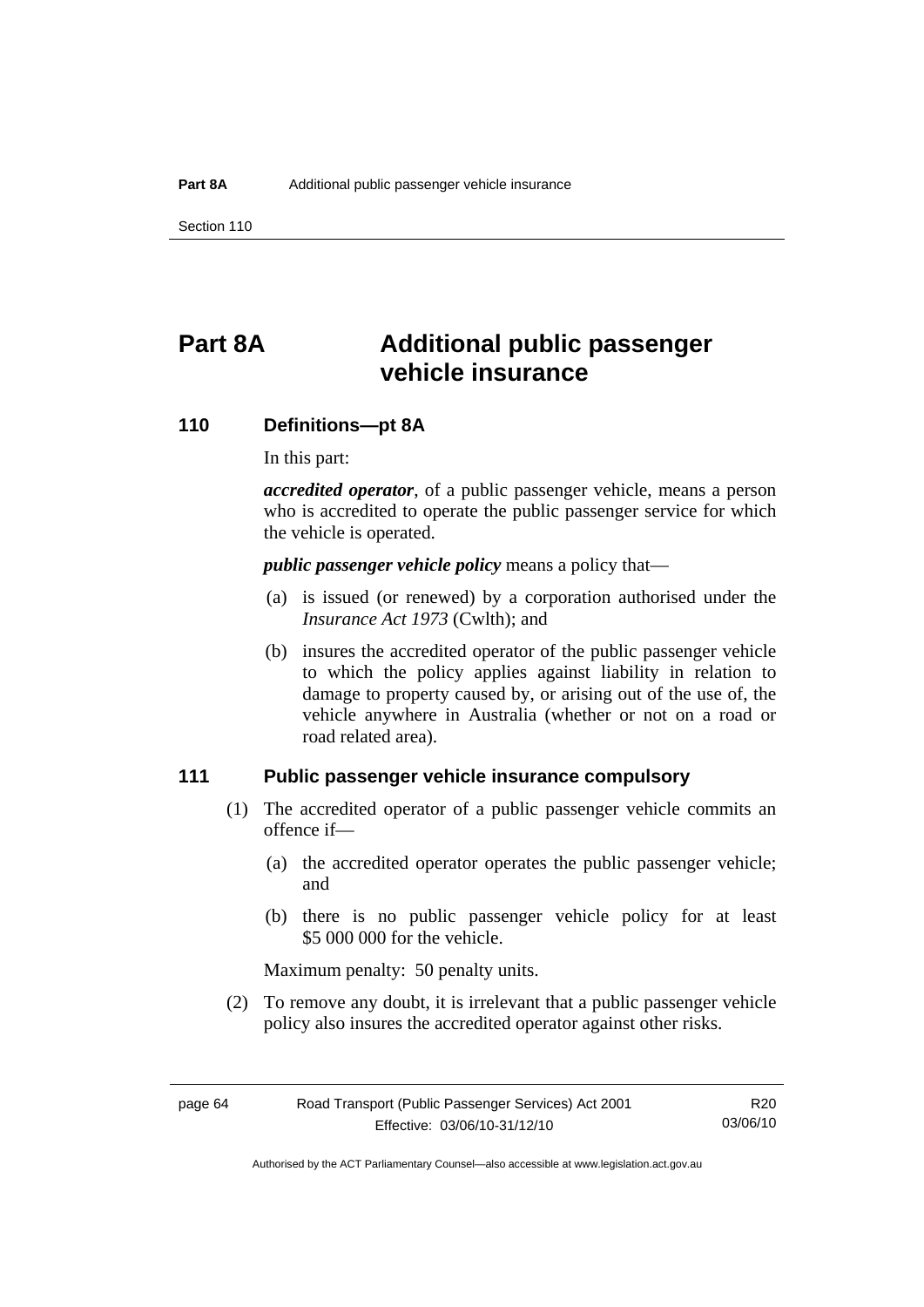## **112 Police officer or authorised person may require evidence of public passenger vehicle insurance**

- (1) A police officer or authorised person may require the accredited operator of a public passenger vehicle to produce evidence that a public passenger vehicle policy is in force for the vehicle.
- (2) The accredited operator must not fail to produce the evidence when required to do so.

Maximum penalty: 20 penalty units.

- (3) It is a defence to an offence against subsection (2) if—
	- (a) the accredited operator has a reasonable excuse for failing to produce the evidence when required to do so; and
	- (b) within 3 days after being required to produce the evidence, produces the evidence at a place prescribed by regulation or as directed by the police officer or authorised person.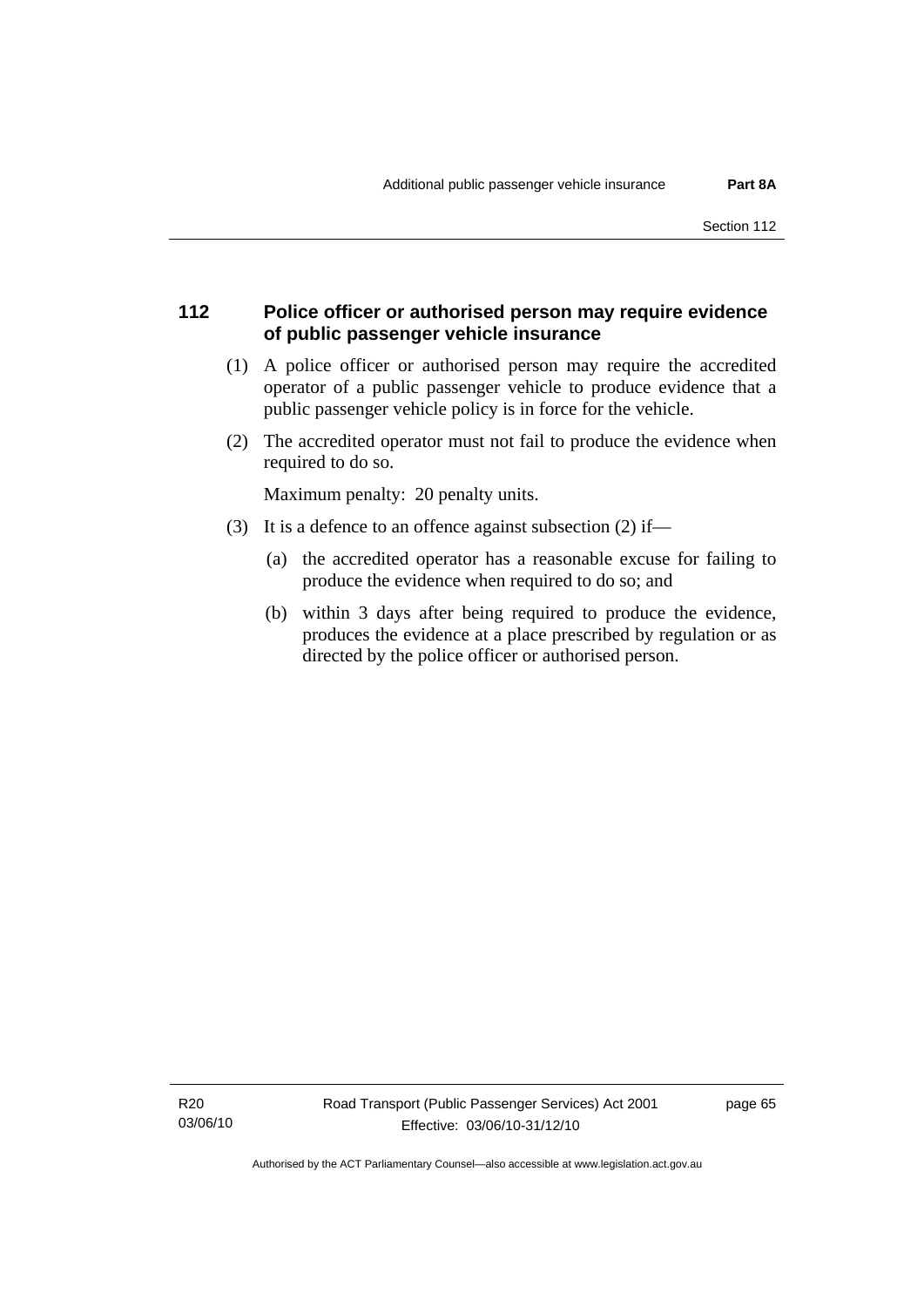#### **Part 9** Enforcement

## **Part 9 Enforcement**

## **115 Purpose of powers under pt 9**

The powers under this part may be exercised by the road transport authority, a police officer or an authorised person to decide whether—

- (a) there has been compliance with, or a contravention of, this Act (including, for example, the conditions of an accreditation, taxi licence or hire car licence); or
- (b) a public passenger vehicle complies with the *Road Transport (Vehicle Registration) Act 1999*.
- *Note 1* A reference to an Act includes a reference to the statutory instruments made or in force under the Act, including any regulation (see Legislation Act, s 104).
- *Note 2* An example is part of the regulation, is not exhaustive and may extend, but does not limit, the meaning of the provision in which it appears (see Legislation Act, s 126 and s 132).

## **116 Power to require records or information**

- (1) The road transport authority, a police officer or an authorised person may, by written notice, require a person to provide records or information within the reasonable time stated in the notice.
- (2) The notice may only require a person to provide records that are in the person's possession or control.
- (3) The road transport authority, police officer or authorised person may take copies of any record provided in response to the notice.
- (4) A record required by a notice must be provided in written form except as provided by the notice.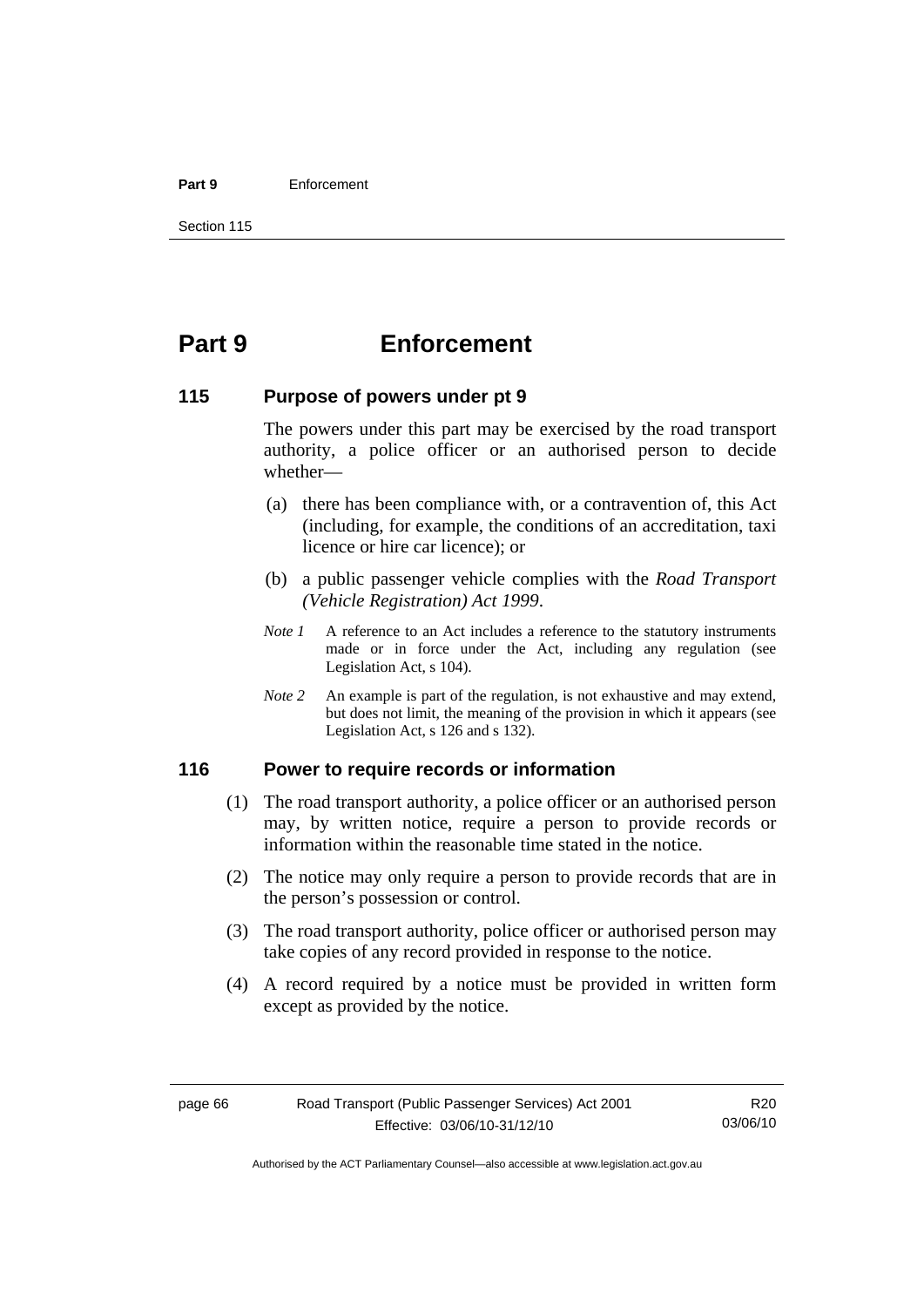(5) A person commits an offence if the person fails to comply with a notice given to the person under this section.

Maximum penalty: 20 penalty units.

(6) An offence against this section is a strict liability offence.

## **117 Power to inspect maintenance facilities**

- (1) For this part, a police officer or authorised person may, at any reasonable time, enter any premises used for or in relation to the maintenance of a public passenger vehicle (other than any part of premises being used solely for residential purposes).
- (2) The police officer or authorised person may—
	- (a) inspect records in the premises relating to the maintenance of public passenger vehicles carried out at the premises; and
	- (b) inspect the premises; and
	- (c) inspect or test any equipment in the premises used or proposed to be used for or in relation to the maintenance of a public passenger vehicle.
	- *Note* The dictionary definition of *inspect* a vehicle includes observe the performance of the vehicle or any of its equipment, with or without the use of instruments.
- (3) For subsection (2) (a), the police officer or authorised person may—
	- (a) require the person apparently in charge of the premises, or anyone else who has the custody or control of the records, to produce them to the police officer or authorised person for inspection; and
	- (b) make copies of, or take extracts from, a record and, for that purpose, may take possession of the record and, if necessary, keep it for not longer than 7 days.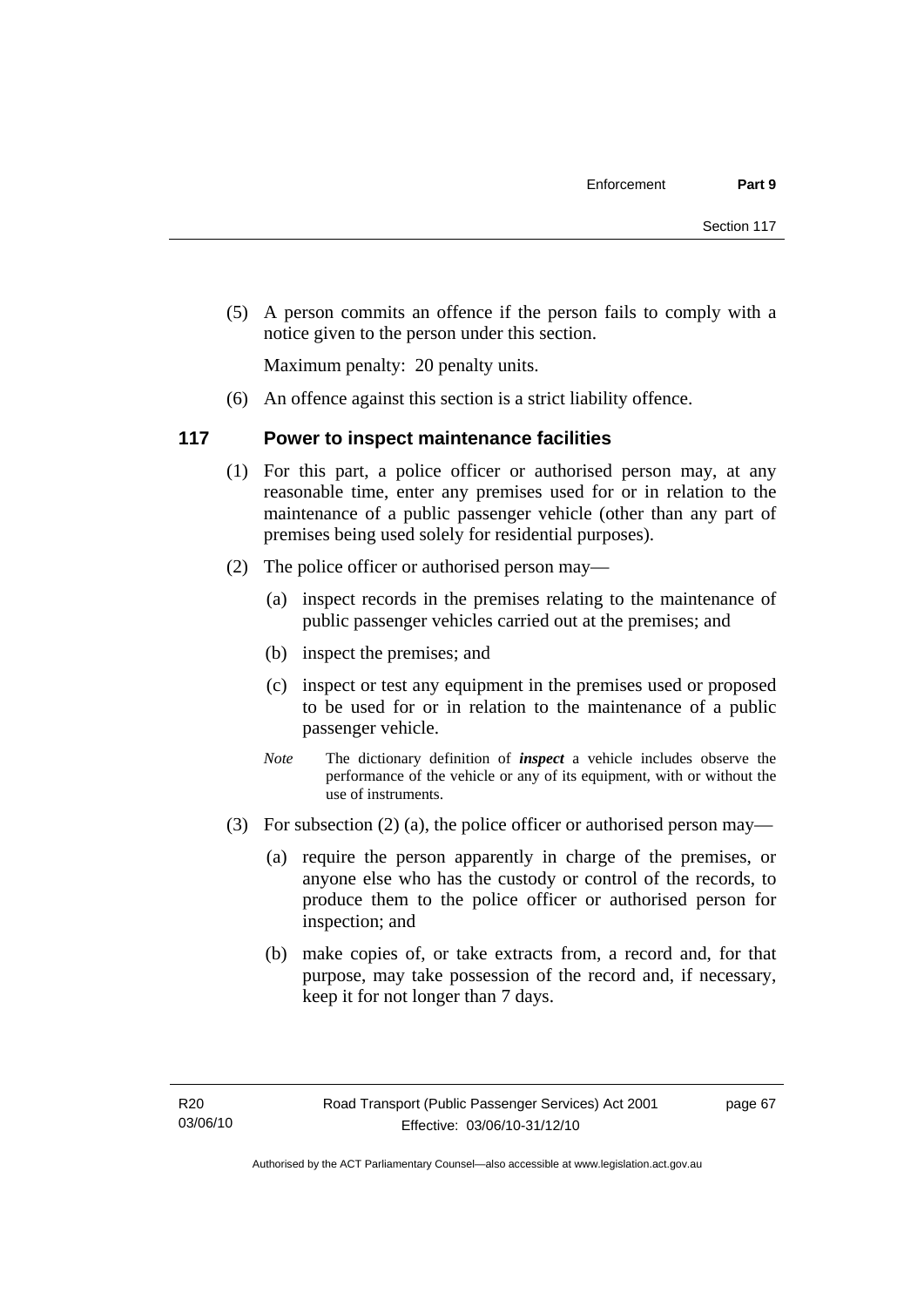Section 118

- (4) For subsection (2) (c), the police officer or authorised person may do any 1 or more of the following:
	- (a) operate any equipment in the premises;
	- (b) require the person apparently in charge of the premises to give the police officer or authorised person any information the police officer or authorised person reasonably needs to inspect or test any equipment in the premises;
	- (c) require the person apparently in charge of the premises to do anything else the police officer or authorised person reasonably needs to inspect or test any equipment in the premises.
- (5) A person commits an offence if the person fails to comply with a requirement made by a police officer or authorised person under this section.

Maximum penalty: 20 penalty units.

- (6) An offence against this section is a strict liability offence.
- (7) An authorised person who enters premises under this section is not authorised to remain in the premises if, when asked by the person in charge of the premises, the authorised person does not produce his or her identity card for inspection.

## **118 Power to inspect and test vehicles**

- (1) A police officer or authorised person may inspect a public passenger vehicle, or any other vehicle that the police officer or authorised person believes, on reasonable grounds, is operating, or has operated, as a public passenger vehicle, and may inspect and test its equipment and fittings.
	- *Note* The dictionary definition of *inspect* a vehicle includes observe the performance of the vehicle or any of its equipment, with or without the use of instruments.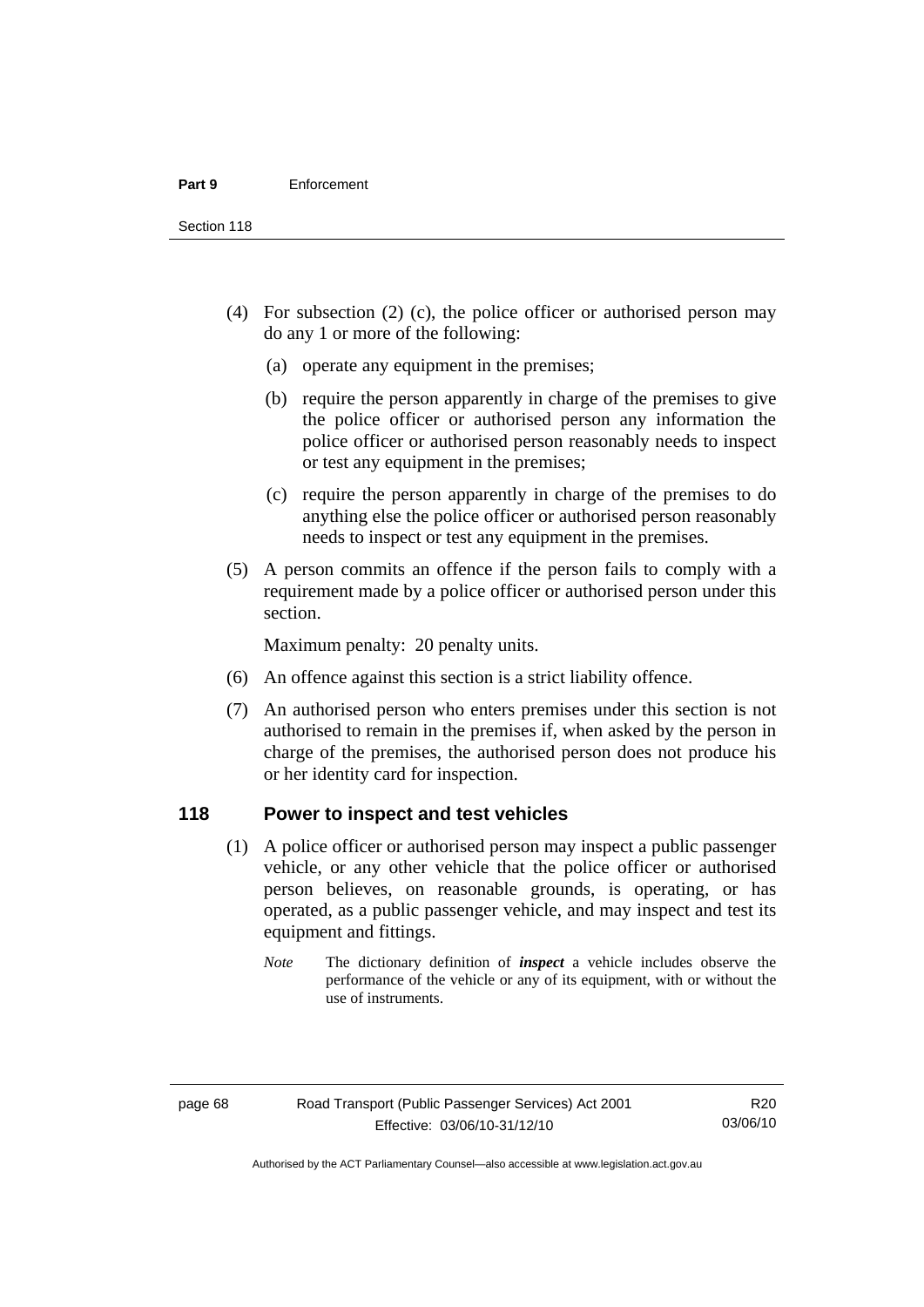- (2) Without limiting subsection (1), the police officer or authorised person may, for that subsection, do any 1 or more of the following:
	- (a) if the vehicle is being driven—ask or signal the driver of the vehicle to stop the vehicle;
	- (b) get into or onto the vehicle and remain in or on the vehicle;
	- (c) operate the vehicle and any of its equipment;
	- (d) ask the driver or anyone else apparently in charge of the vehicle to—
		- (i) give the police officer or authorised person any information the police officer or authorised person reasonably requires to inspect or test the vehicle; or
		- (ii) do anything else the police officer or authorised person reasonably requires to inspect or test the vehicle.
- (3) If a vehicle is stopped because of a request or signal under subsection (2) (a), any inspection or testing of the vehicle must be carried out—
	- (a) at, or as near as practicable to, the place where the request or signal is made or given; and
	- (b) as soon as practicable, and in any case within 1 hour, after the vehicle is stopped.
- (4) A person commits an offence if the person fails to comply with a request or signal made or given by a police officer or authorised person under this section.

Maximum penalty: 20 penalty units.

(5) An offence against this section is a strict liability offence.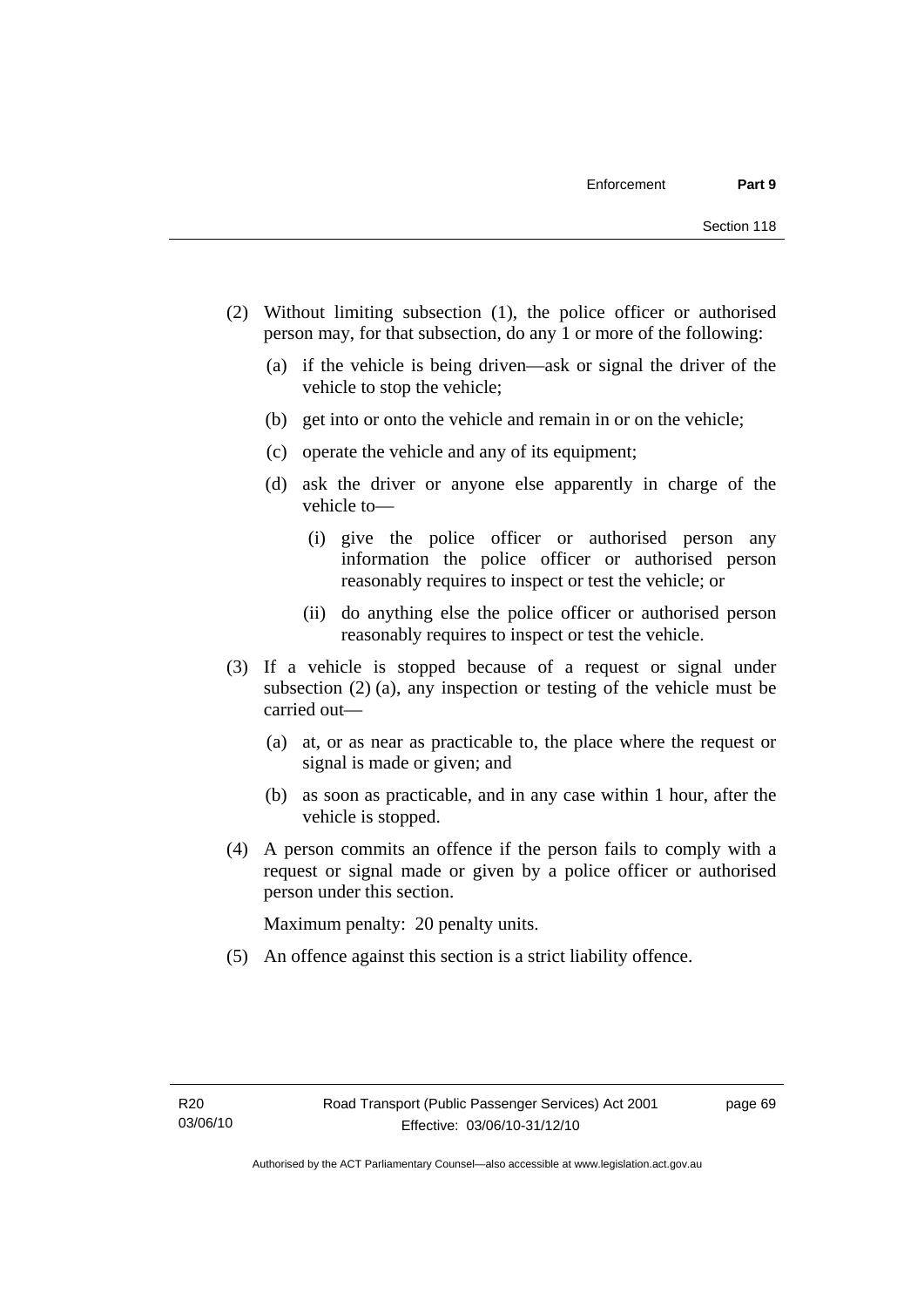#### **Part 9** Enforcement

## **119 Power to require vehicles or equipment to be inspected and tested**

- (1) A police officer or authorised person may, by written notice given to the operator of a public passenger vehicle, or any other vehicle that the police officer or authorised person believes, on reasonable grounds, is operating, or has operated, as a public passenger vehicle, require the person to have the vehicle and its equipment and fittings (or stated equipment) inspected or tested.
- (2) The notice may require any of the following:
	- (a) the inspection and testing to be carried out within or at a stated reasonable time;
	- (b) the inspection and testing to be carried out by or in the presence of a police officer, an authorised person or anyone else;
	- (c) the inspection and testing to be carried out at a stated reasonable place;
	- (d) a report of the inspection and testing to be given to a police officer, an authorised person or the road transport authority within a stated reasonable time;
	- (e) anything else reasonably necessary or convenient for the inspection and testing.
- (3) A person commits an offence if the person fails to comply with a notice given to the person under subsection (1).

Maximum penalty: 20 penalty units.

- (4) An offence against this section is a strict liability offence.
- (5) In subsection (1):

*operator*, of a vehicle, includes the responsible person for the vehicle within the meaning of the *Road Transport (General) Act 1999*, section 10 and section 11.

Authorised by the ACT Parliamentary Counsel—also accessible at www.legislation.act.gov.au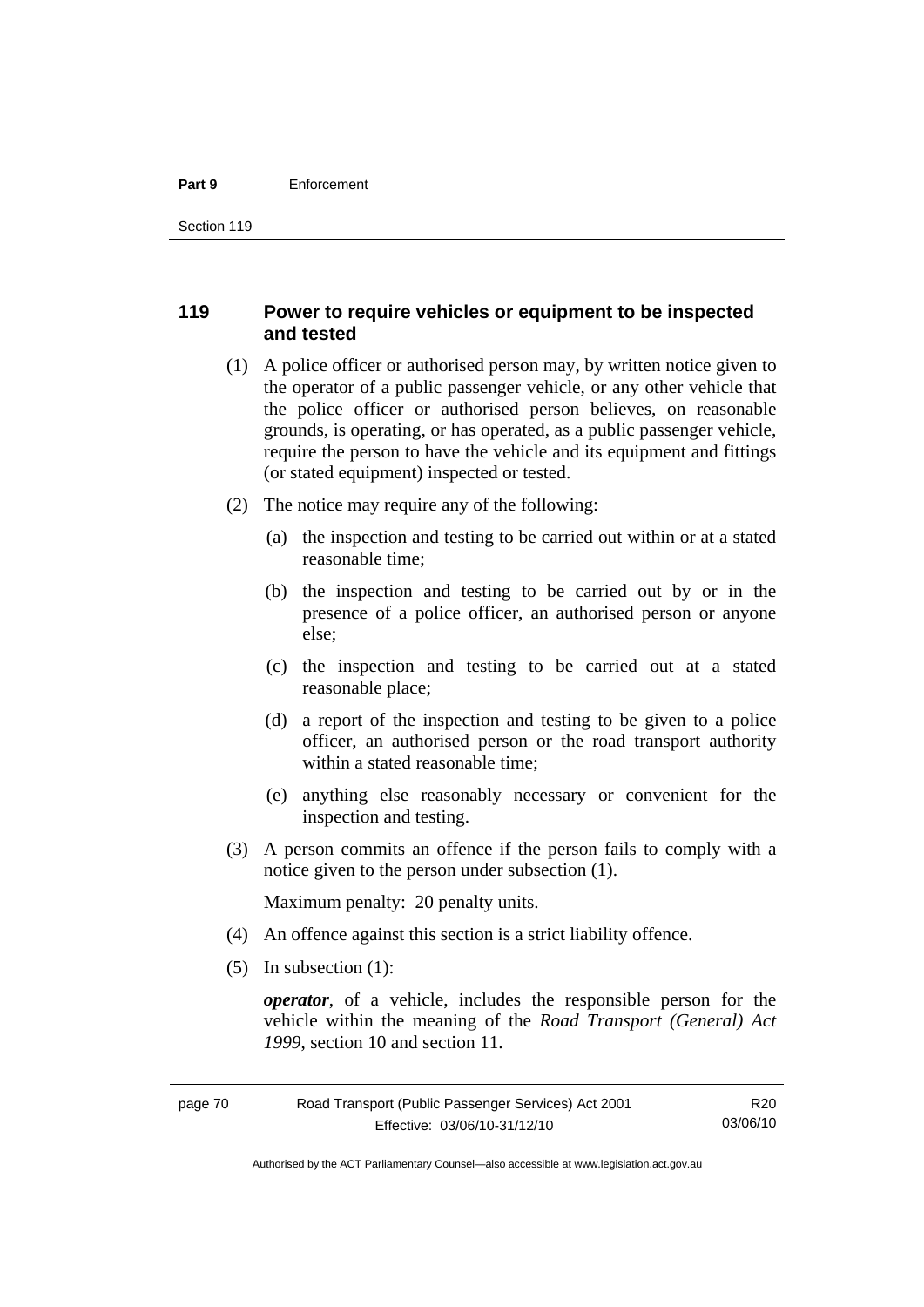## **120 Attachment and removal of noncompliance notices**

- (1) A police officer or authorised person, or a person inspecting a vehicle under this part, may attach a notice (a *noncompliance notice*) to the vehicle if the officer or person suspects, on reasonable grounds, that—
	- (a) the vehicle or its equipment or fittings, or its servicing or maintenance, do not comply with this Act; or
	- (b) the vehicle (including its equipment and fittings) does not comply with the *Road Transport (Vehicle Registration) Act 1999*.
	- *Note* A reference to an Act includes a reference to the statutory instruments made or in force under the Act, including any regulation (see Legislation Act, s 104).
- (2) The notice must state—
	- (a) the action necessary for the vehicle, equipment or fittings, or its servicing or maintenance, to comply with this Act or the *Road Transport (Vehicle Registration) Act 1999*; and
	- (b) a date and time (the *time of effect*) after which the vehicle must not be operated as a public passenger vehicle if the notice has not been removed by a police officer or authorised person.
- (3) A police officer or authorised person may remove the noncompliance notice from the vehicle, or direct in writing that it be taken to have been removed, if satisfied on inspection or testing of the vehicle or its equipment or fittings that the necessary action mentioned in the notice has been taken.
- (4) A person other than a police officer or authorised person commits an offence if the person removes a noncompliance notice from a public passenger vehicle.

Maximum penalty: 20 penalty units.

(5) An offence against this section is a strict liability offence.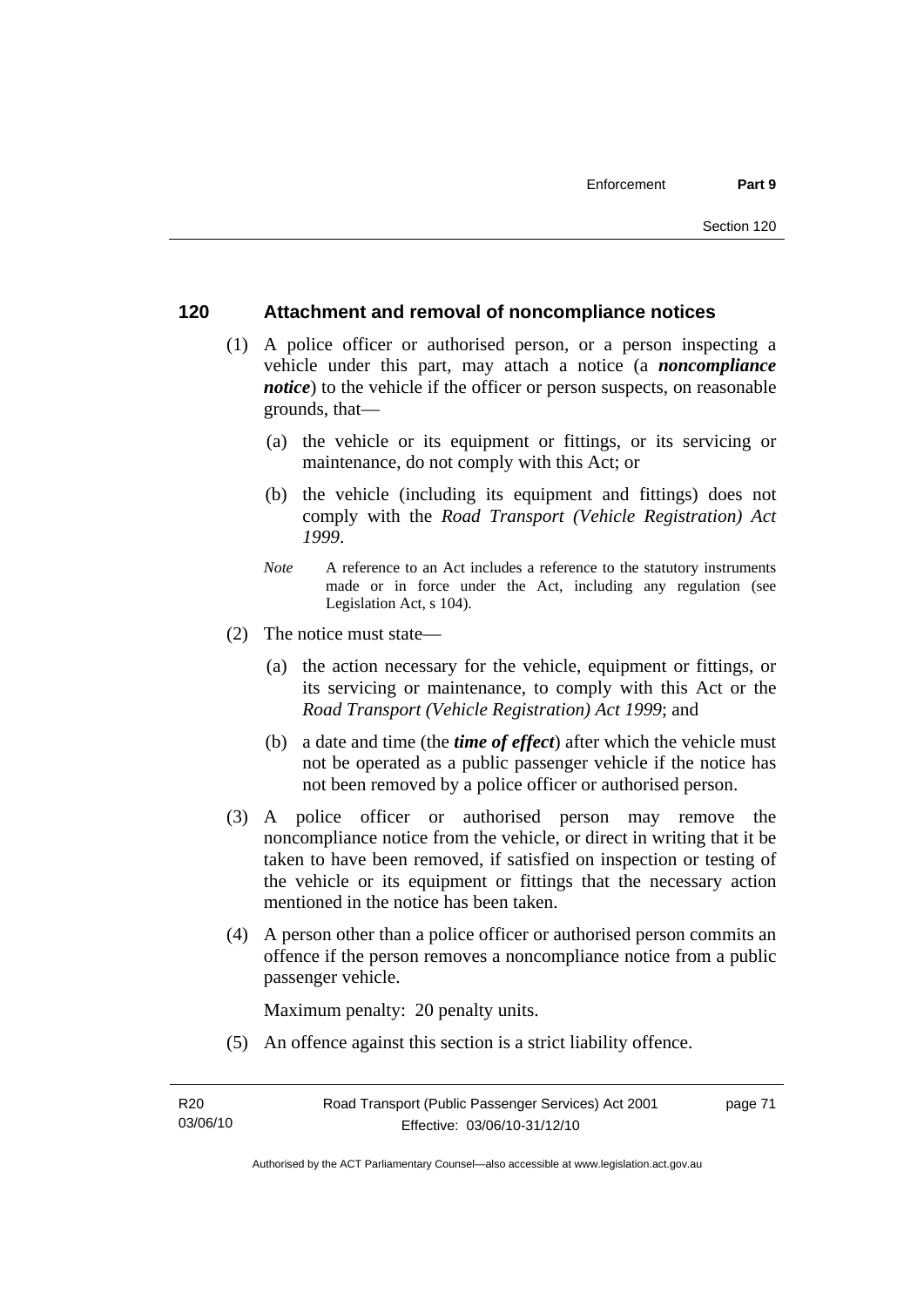#### **Part 9** Enforcement

Section 121

 (6) A police officer's or authorised person's power to issue a noncompliance notice for a public passenger vehicle under this section is additional to the power of the police officer or authorised person to issue a defect notice under the *Road Transport (Vehicle Registration) Regulation 2000* for a public passenger vehicle.

## **121 Police officer or authorised person—power to require name and address etc**

- (1) A police officer or authorised person may require a person to state the person's name and home address if the police officer or authorised person believes, on reasonable grounds, that the person is committing or has committed an offence against this Act.
	- *Note* A reference to an Act includes a reference to the statutory instruments made or in force under the Act, including any regulation (see Legislation Act, s 104).
- (2) The police officer or authorised person must tell the person the reason for the requirement and, as soon as practicable, record the reason.
- (3) The person may ask the police officer or authorised person to produce his or her identity card for inspection by the person.
- (4) A person must comply with a requirement made of the person under subsection (1) if—
	- (a) the police officer or authorised person tells the person the reason for the requirement; and
	- (b) for a request made by an authorised person—the authorised person has complied with the *Road Transport (General) Act 1999*, section 21 (Power not to be exercised before identity card shown).

Maximum penalty: 10 penalty units.

(5) An offence against this section is a strict liability offence.

R20 03/06/10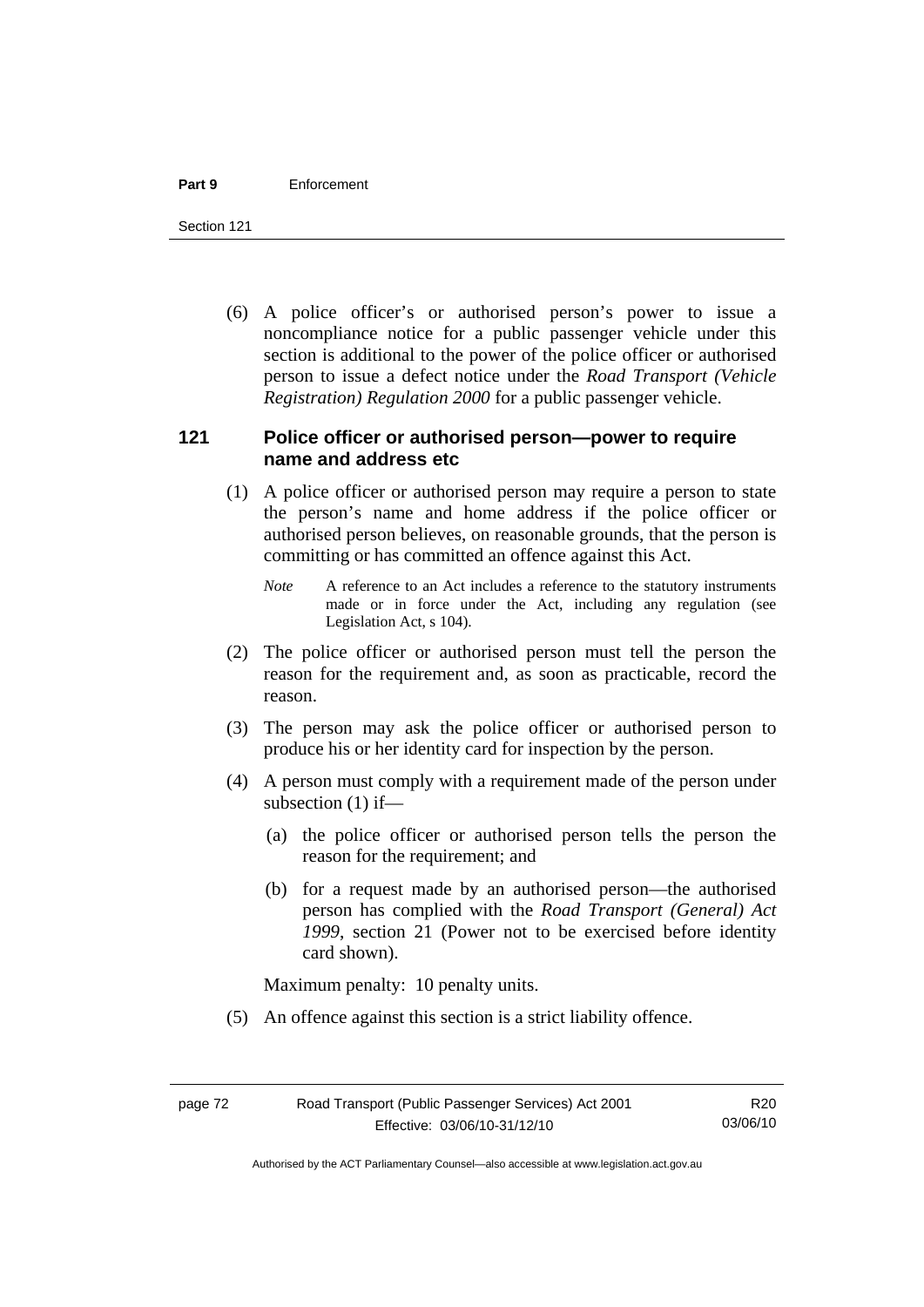## **Part 10 Miscellaneous**

## **125 Unauthorised public passenger services**

 (1) A person must not use a vehicle for the transport of passengers for a fare or other consideration along a road or road related area.

Maximum penalty: 50 penalty units.

- (2) This section does not apply to the person if—
	- (a) the monetary or other consideration receivable by the person is not more than the cost of operating the vehicle to transport the passengers; or
	- (b) the person is entitled under this Act to operate the public passenger service being operated by the person.

#### **Examples for par (a)**

- 1 A car pool in which participants share the costs of operating the vehicle for the car pool.
- 2 Helen is a member of Bush Hikers Anonymous. She carries 2 other members in her car to a club walk. The 2 other members pay Helen part of the costs of operating her car for the club walk.
- *Note 1* For the entitlement of a person to operate a public passenger service, see the following provisions:
	- s 18 and s 19 (bus services)
	- $s$  51 (taxi services)
	- s 73 (hire car services)
	- s 90 (demand responsive services).
- *Note* 2 This section also does not apply if the person is exempted from the operation of this section under s 127 or s 128.
- *Note 3* An example is part of the Act, is not exhaustive and may extend, but does not limit, the meaning of the provision in which it appears (see Legislation Act, s 126 and s 132).
- (3) An offence against this section is a strict liability offence.

| R20      | Road Transport (Public Passenger Services) Act 2001 | page 73 |
|----------|-----------------------------------------------------|---------|
| 03/06/10 | Effective: 03/06/10-31/12/10                        |         |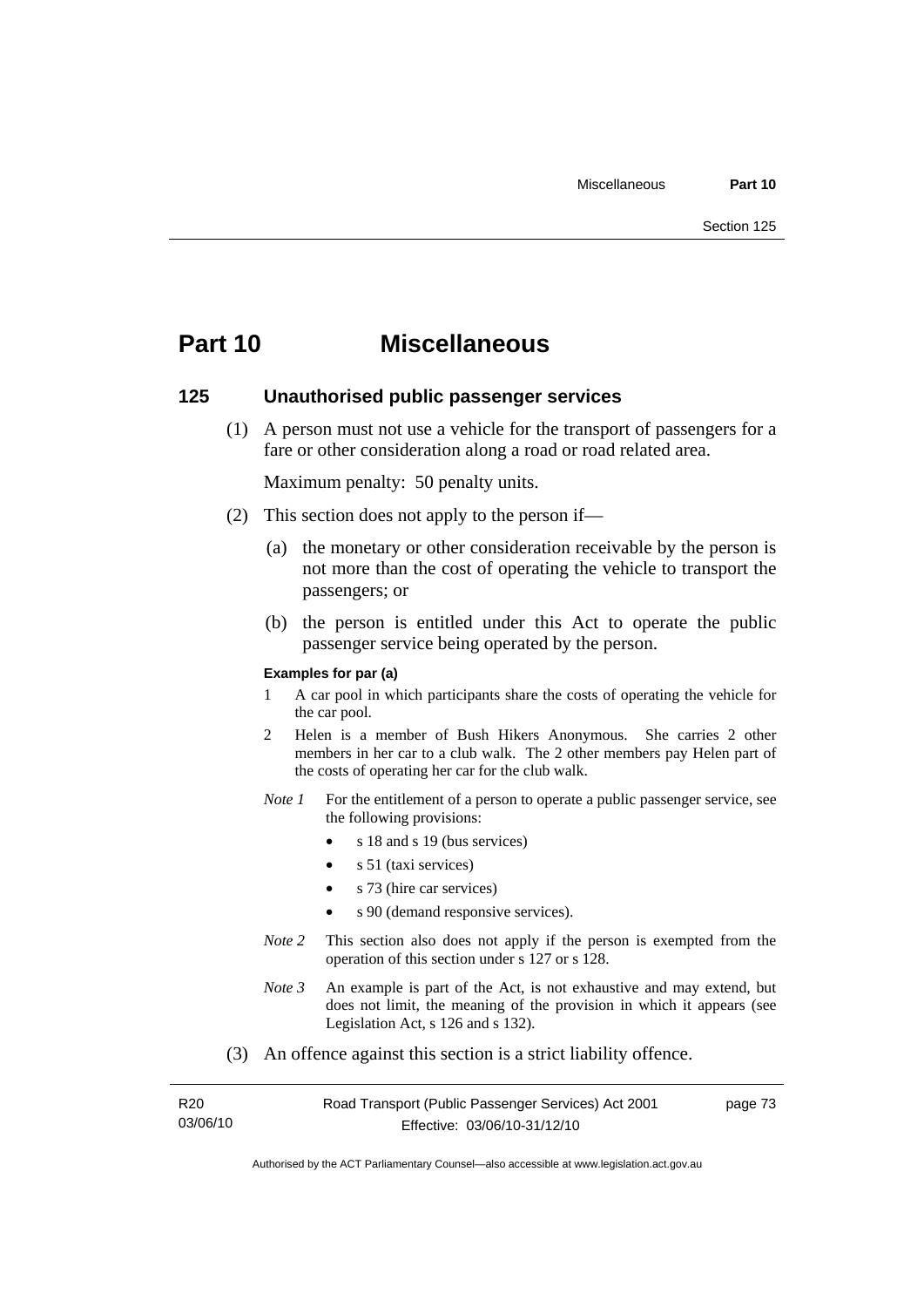#### **Part 10** Miscellaneous

Section 126

## **126 Regulation-making power**

- (1) The Executive may make regulations for this Act.
	- *Note* Regulations must be notified and presented to the Legislative Assembly, under the Legislation Act.
- (2) A regulation may apply, adopt or incorporate a law of another jurisdiction or an instrument, or a provision of a law of another jurisdiction or instrument, as in force from time to time.
	- *Note 1* The text of an applied, adopted or incorporated law or instrument, whether applied as in force from time to time or as at a particular time, is taken to be a notifiable instrument if the operation of the Legislation Act, s 47 (5) or (6) is not disapplied (see s 47 (7)).
	- *Note 2* A notifiable instrument must be notified under the Legislation Act.
- (3) A regulation may make provision in relation to the powers and duties of police officers and authorised people in relation to public passenger services, including, for example, in relation to public passenger vehicles, drivers of public passenger vehicles and passengers.
	- *Note* An example is part of the Act, is not exhaustive and may extend, but does not limit, the meaning of the provision in which it appears (see Legislation Act, s 126 and s 132).
- (4) A regulation may make provision in relation to insurance against liability for damage to property caused by, or arising out of the use of, a public passenger vehicle.
- (5) A regulation may create offences and fix maximum penalties of not more than 20 penalty units for the offences.
- (6) In this section:

*law of another jurisdiction*—see the Legislation Act, section 47 (10).

Authorised by the ACT Parliamentary Counsel—also accessible at www.legislation.act.gov.au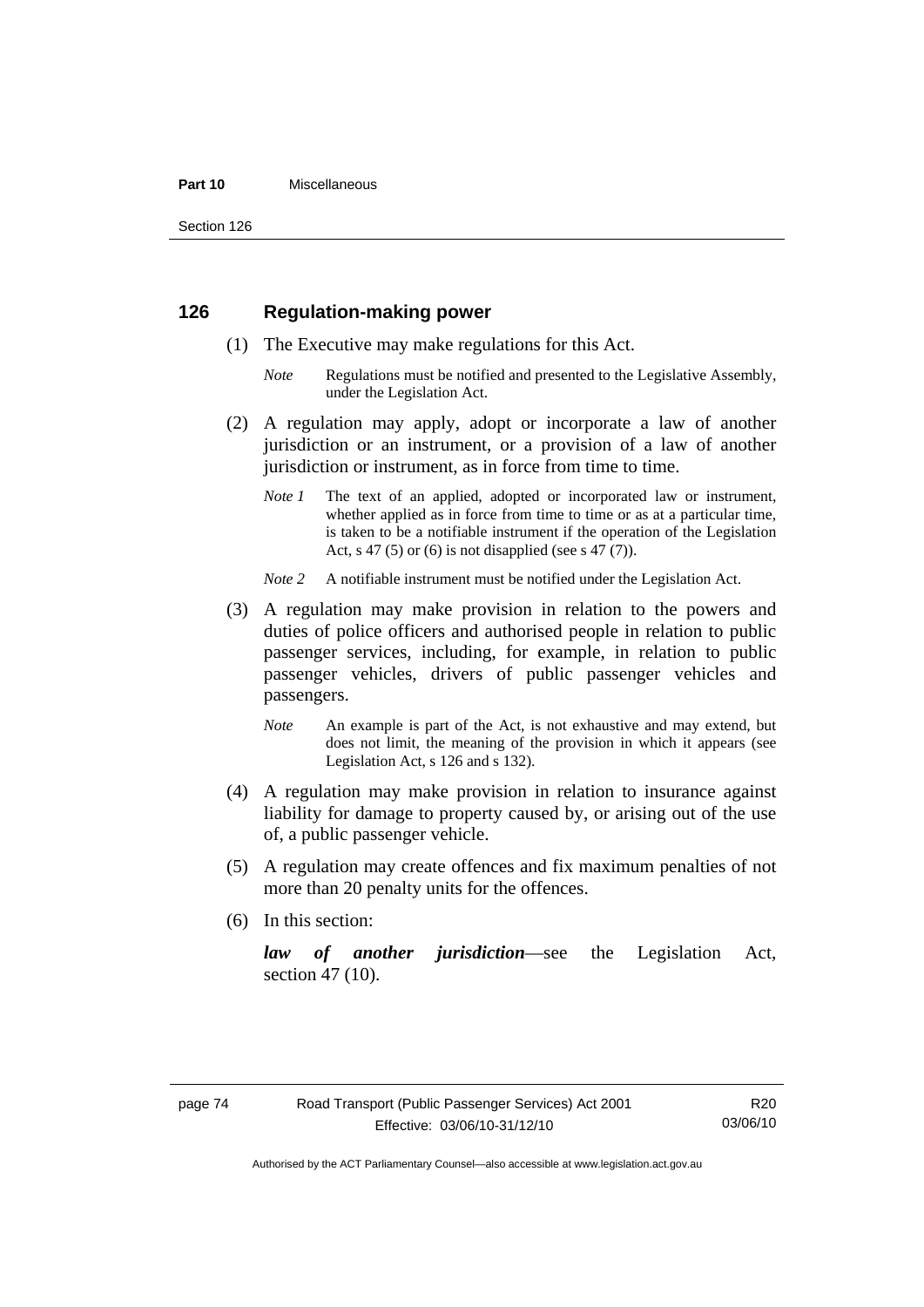## **127 Minister may exempt vehicles and people from Act**

- (1) The Minister may exempt a vehicle or person from this Act (or a stated provision of this Act).
- (2) An exemption is a disallowable instrument.
	- *Note* A disallowable instrument must be notified, and presented to the Legislative Assembly, under the Legislation Act.

## **128 Regulations may exempt vehicles and people from Act**

- (1) A regulation may—
	- (a) exempt a vehicle or person, or a kind of vehicle or person, prescribed by regulation from this Act (or a stated provision of this Act); or
	- (b) authorise the road transport authority to exempt a vehicle or person, or a kind of vehicle or person, by regulation from this Act (or a stated provision of this Act).
- (2) An exemption given under a regulation mentioned in subsection (1) may be conditional.
- (3) A regulation may provide for the road transport authority to—
	- (a) suspend the operation of a regulation mentioned in subsection (1) (a) in the way and circumstances prescribed by regulation; or
	- (b) suspend the operation of an exemption given by the authority to a vehicle or person in the way and circumstances prescribed by regulation.

## **129 References to Motor Traffic Act, Traffic Act etc**

 (1) In any Act, instrument made under an Act or document, a reference to an earlier law is, in relation to anything to which this Act applies, a reference to this Act.

page 75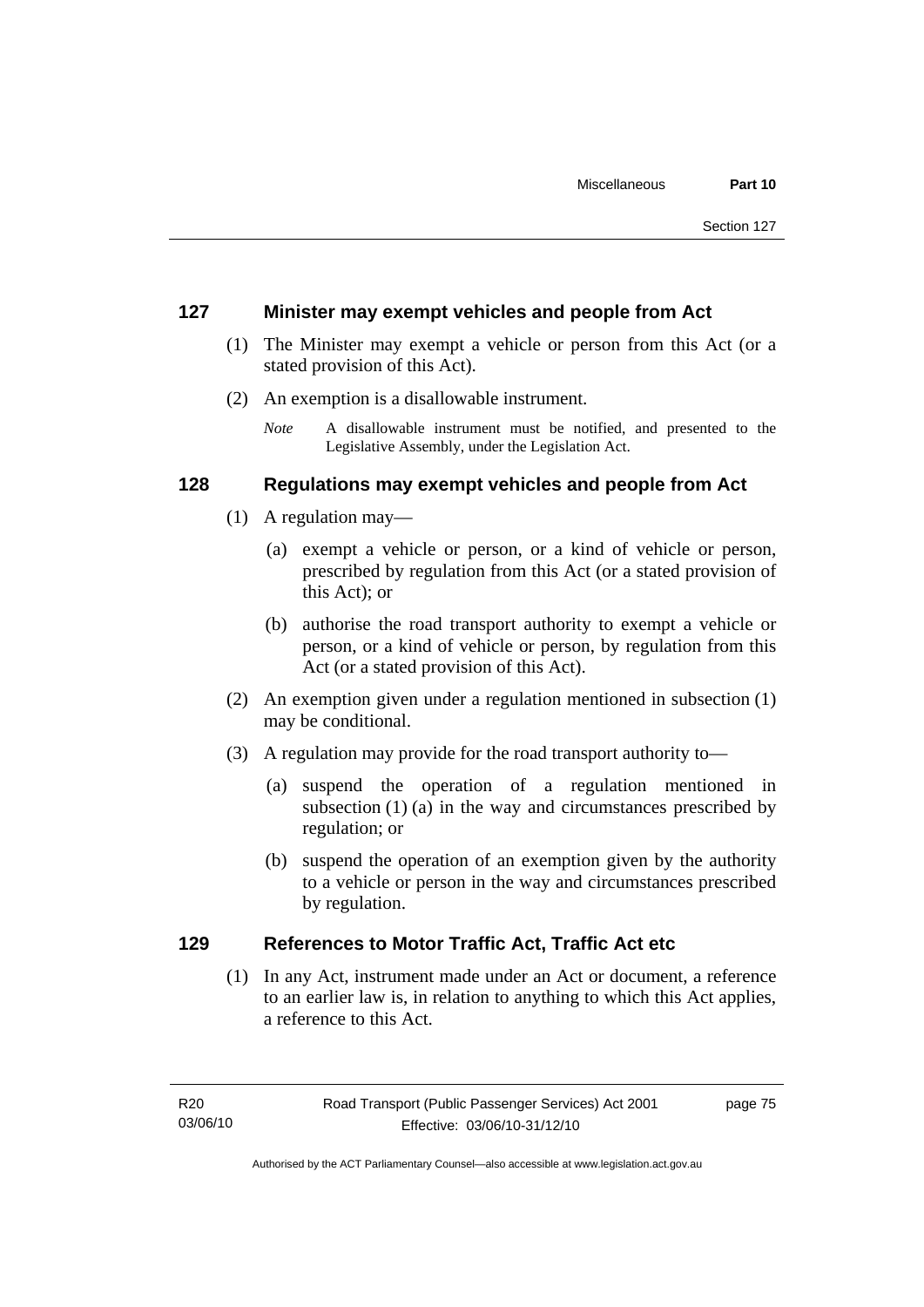#### **Part 10** Miscellaneous

(2) In this section:

*earlier law* means any of the following:

- (a) *Motor Traffic Act 1936*;
- (b) *Motor Traffic Regulations 1934*;
- (c) *Road Transport (Bus Services) Regulations 2000*;
- (d) *Road Transport (General) Act 1999*;
- (e) *Road Transport (Hire Vehicle Services) Regulations 2000*;
- (f) *Road Transport (Taxi Services) Regulations 2000*.

page 76 Road Transport (Public Passenger Services) Act 2001 Effective: 03/06/10-31/12/10

R20 03/06/10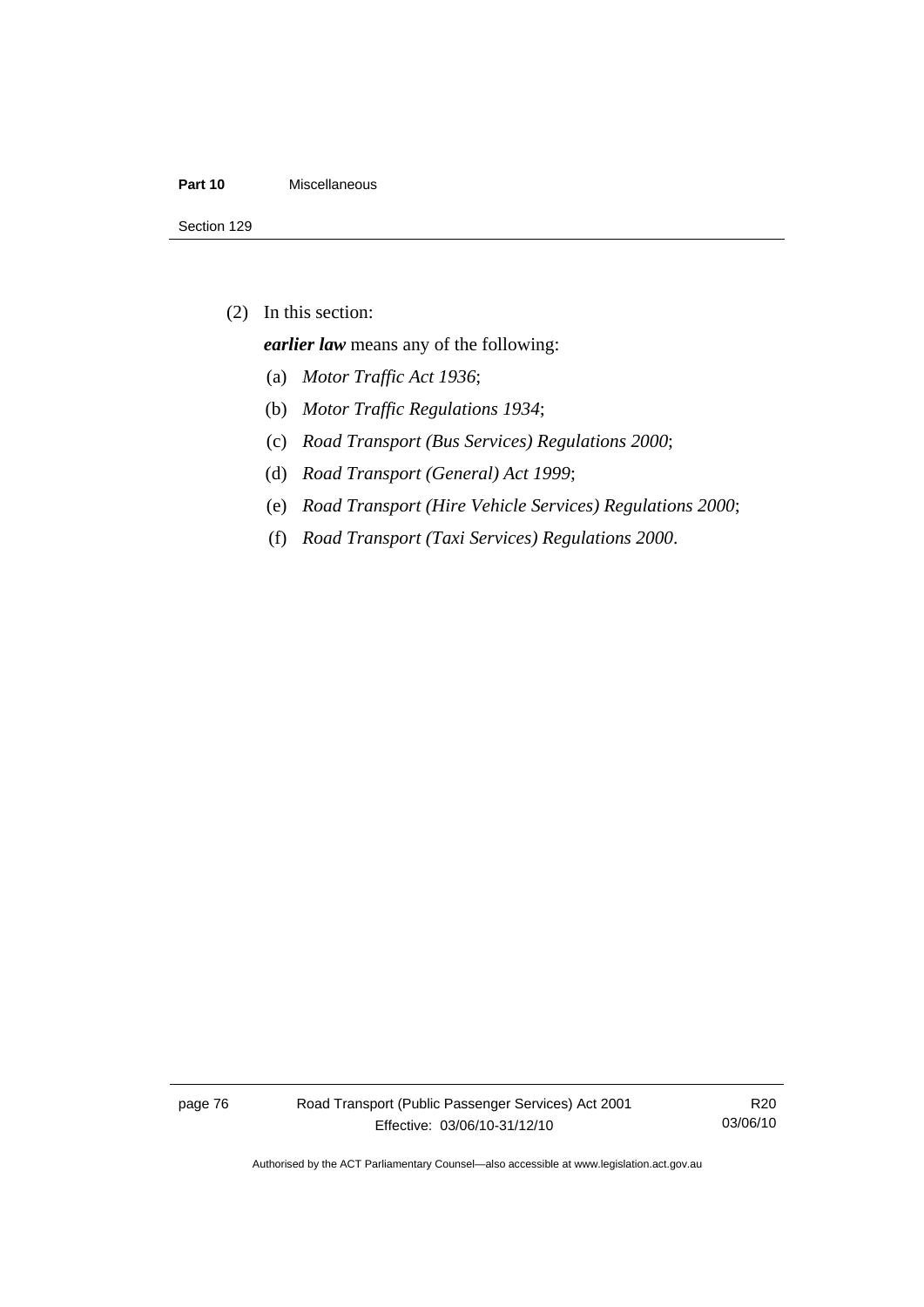## **Dictionary**

(see  $s$  4)

Note 1 The Legislation Act contains definitions and other provisions relevant to this Act.

*Note 2* In particular, the Legislation Act, dict, pt 1, defines the following terms:

- ACT
- exercise
- function
- home address
- the Territory.
- *Note 3* The *Road Transport (General) Act 1999* contains definitions relevant to this Act. For example, the following terms are defined in the *Road Transport (General) Act 1999*, dictionary:
	- another jurisdiction
	- Australian Road Rules
	- driver
	- *jurisdiction*
	- motor vehicle
	- road transport authority (or authority) (see s 16)
	- road transport legislation (see s 6)
	- use (in relation to a vehicle).
- *Note 4* If a word or expression is defined in an Act (but not a regulation or another publication) included in the road transport legislation, the definition applies to each use of the word or expression in other road transport legislation unless the contrary intention appears (see *Road Transport (General) Act 1999*, s 8).

*accredited*, in relation to a kind of public passenger service, means accredited under the regulations to operate that kind of public passenger service.

*accredited demand responsive service operator* means accredited under a regulation to operate a demand responsive service.

R20 03/06/10 page 77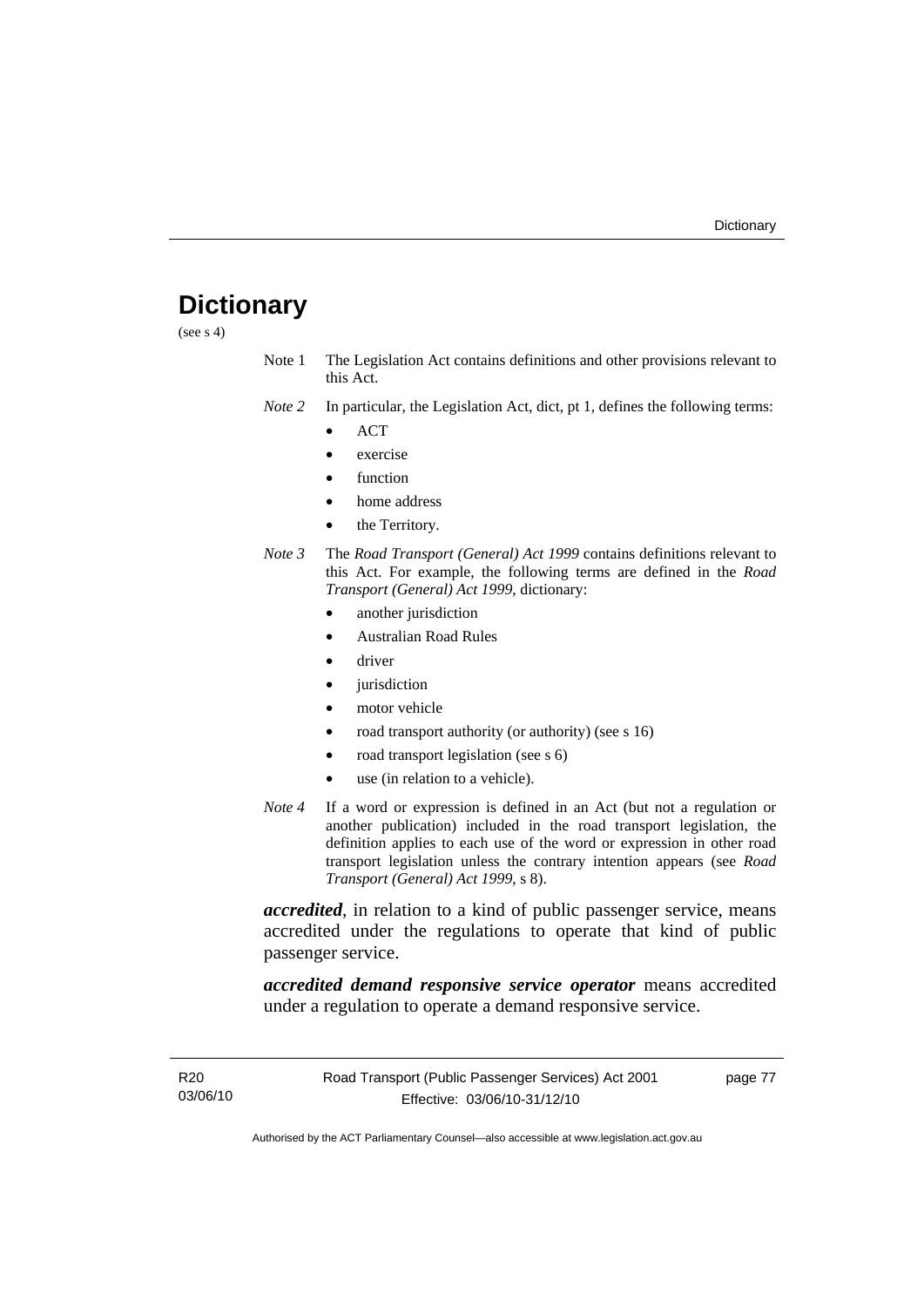*accredited hire car service operator* means accredited under the regulations to operate a hire car service.

*accredited taxi network provider* means accredited under the regulations to operate a taxi network.

*accredited taxi service operator* means accredited under the regulations to operate a taxi service.

*affiliated*, in relation to an accredited taxi service operator, means affiliated with an accredited taxi network provider.

*authorisation*, in relation to a demand responsive service, means an authorisation under this Act to operate a demand responsive service.

*authorised demand responsive service operator* means a person who is authorised under this Act to operate a demand responsive service.

*bus*—see section 10A.

*bus service*—see section 11.

*demand responsive service—*see section 80.

*demand responsive service vehicle—*see section 81.

*fare* means the amount payable by passengers for transport, or for the transport of passengers' luggage or other goods, on public passenger vehicles.

*fittings*, of a vehicle, includes the seats, seat covers and floor coverings of the vehicle.

*hire car*—see section 67.

*hire car licence*—see section 61.

*hire car service*—see section 69.

*inspect* a vehicle includes observe the performance of the vehicle or any of its equipment, with or without the use of instruments.

*long-distance service*—see section 14.

| page 78 | Road Transport (Public Passenger Services) Act 2001 | R20      |
|---------|-----------------------------------------------------|----------|
|         | Effective: 03/06/10-31/12/10                        | 03/06/10 |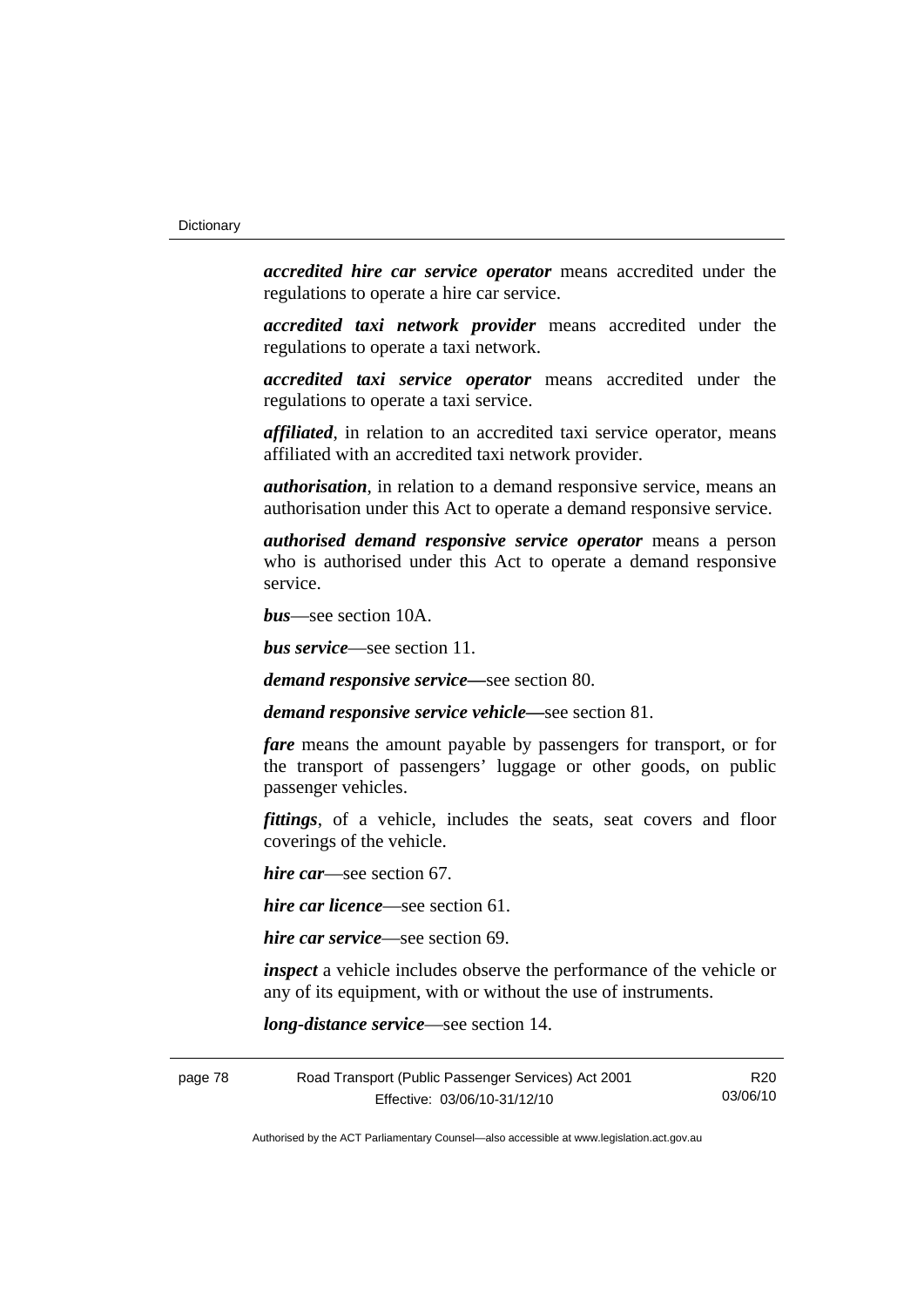*noncompliance notice*—see section 120 (1).

*public bus*—see section 10A.

*public passenger service*—see section 10.

*public passenger vehicle* means a public bus, taxi, hire car or demand responsive service vehicle.

*public vehicle licence*—see the *Road Transport (Driver Licensing) Act 1999*, dictionary.

*regular route service*—see section 12.

*restricted hire car*—see section 68.

*restricted hire car licence*—see section 62.

*restricted hire car service*—see section 70.

*restricted taxi*—see section 46.

*restricted taxi licence*—see section 38.

*restricted taxi service*—see section 48.

*road* means an area that is open to or used by the public and is developed for, or has as 1 of its main uses, the driving or riding of motor vehicles, but does not include an area that would otherwise be a road so far as a declaration under the *Road Transport (General) Act 1999*, section 12 (Power to include or exclude areas in road transport legislation) declares that this Act does not apply to the area.

*road related area* means—

- (a) an area that divides a road; or
- (b) a footpath or nature strip adjacent to a road; or
- (c) an area that is open to the public and is designated for use by cyclists or animals; or

page 79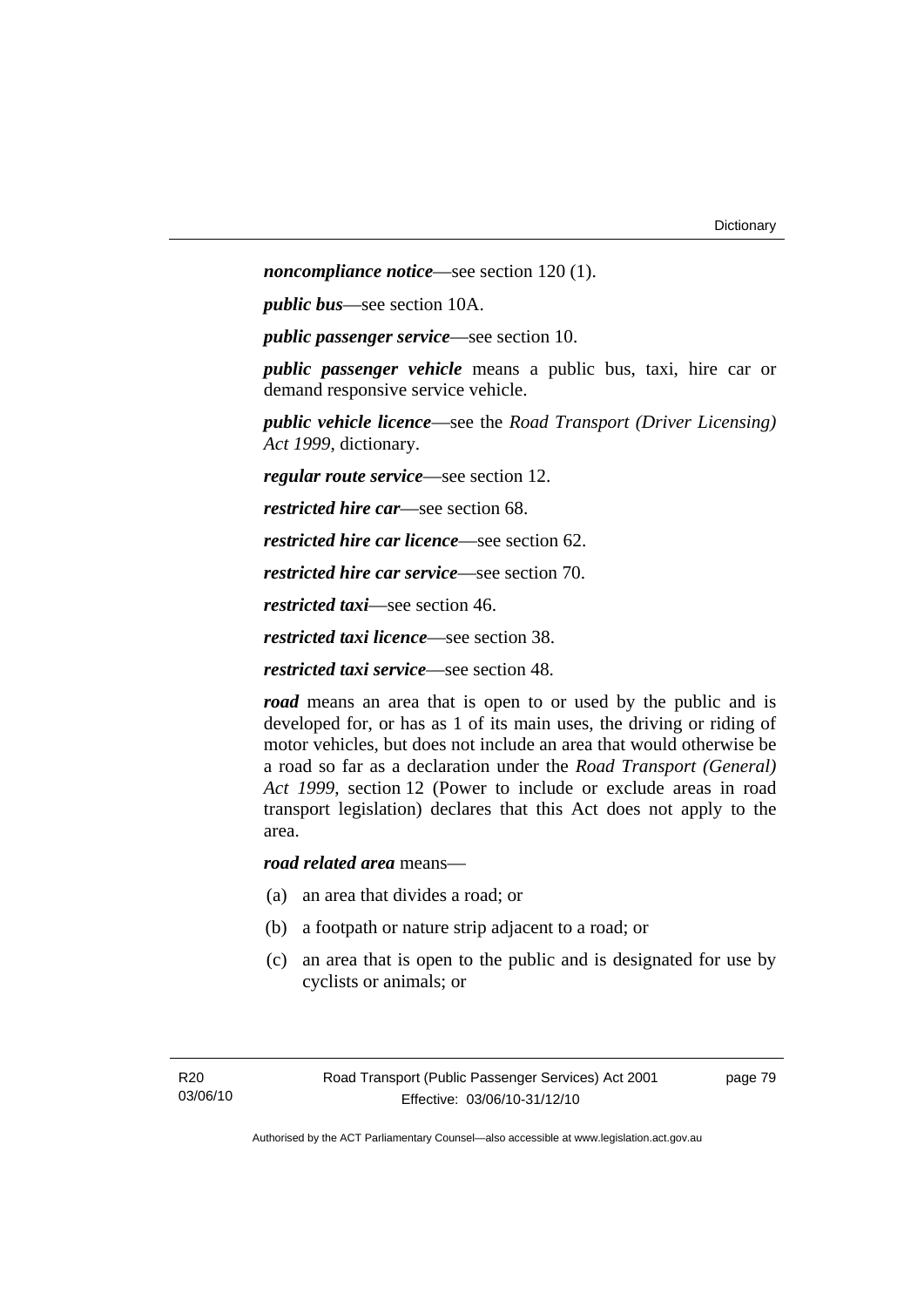- (d) an area that is not a road and that is open to or used by the public for driving, riding or parking vehicles; or
- (e) a shoulder of a road; or
- (f) any other area that is open to or used by the public so far as a declaration under the *Road Transport (General) Act 1999*, section 12 (Power to include or exclude areas in road transport legislation) declares that this Act applies to the area;

but does not include an area that would otherwise be a road related area so far as a declaration under that section declares that this Act does not apply to the area.

### *service contract—*

- (a) for part 2 (Bus services)—see section 17; and
- (b) for part 8 (Demand responsive services)—see section 89.

*taxi*—see section 45.

*taxi booking service*—see section 29.

*taxi driver* means the person driving a taxi if the person holds a public vehicle licence authorising the person to drive the taxi for hire or reward.

*taxi licence*—see section 37.

*taxi network*—see section 28.

*taxi service*—see section 47.

*taxi zone*—see the Australian Road Rules, rule 182.

*time of effect*, for a noncompliance notice—see section 120 (2) (b).

*tour and charter service*—see section 13.

R20 03/06/10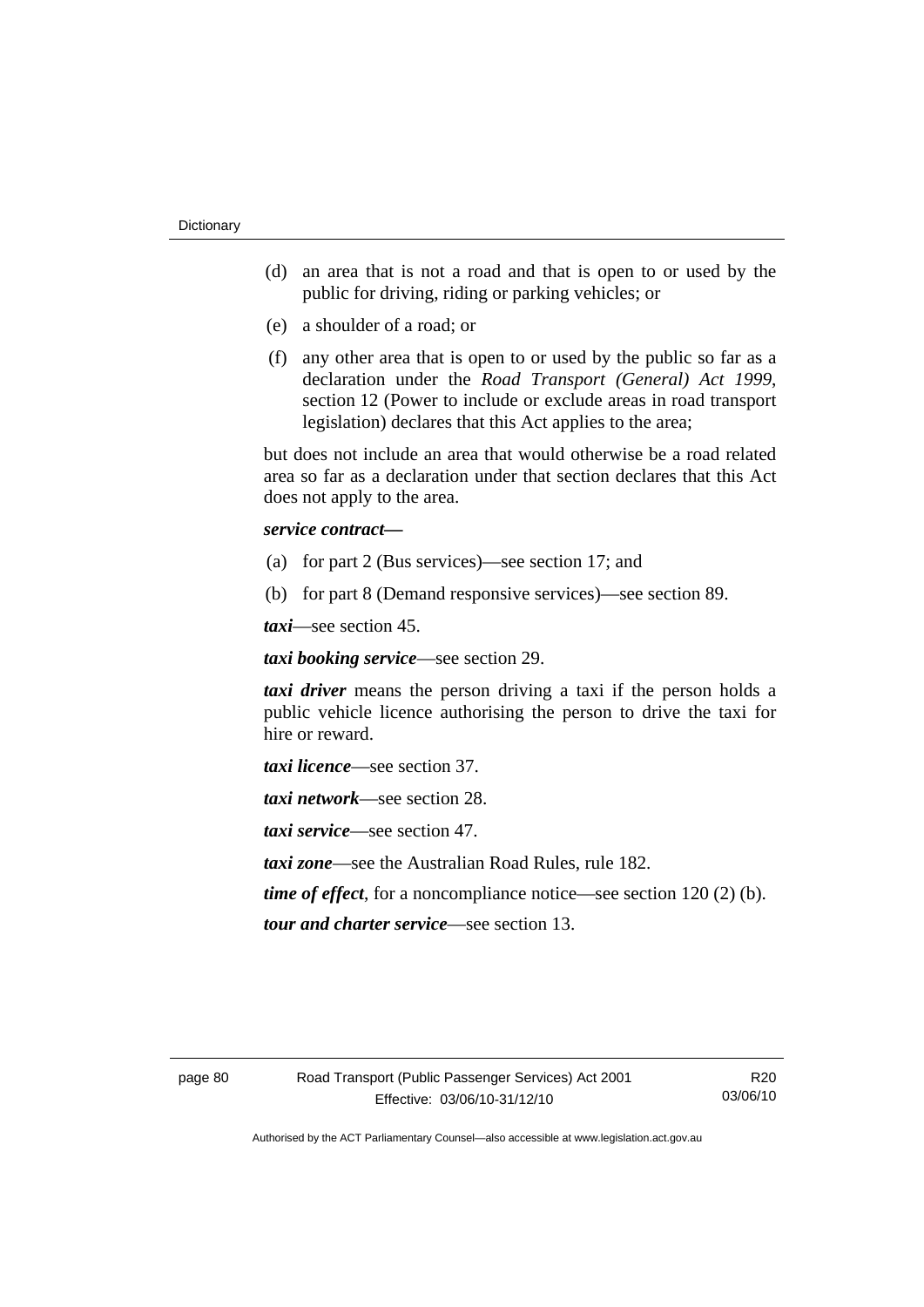*vehicle* means—

- (a) any description of vehicle on wheels, other than a vehicle used on railways or tramways; or
- (b) any other vehicle prescribed by regulation;

and includes anything else that, under the regulations, is to be treated as a vehicle.

R20 03/06/10 page 81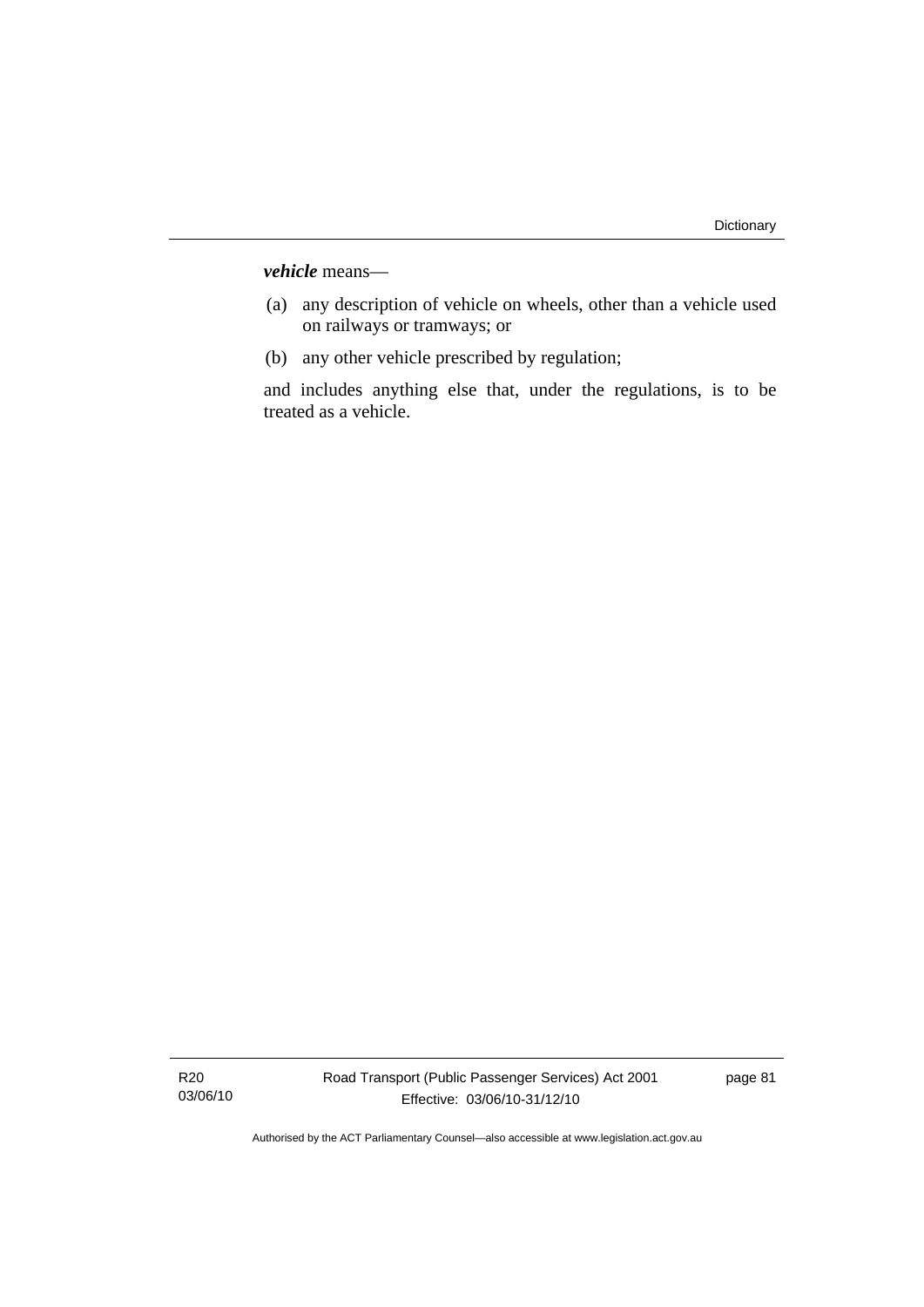1 About the endnotes

## **Endnotes**

## **1 About the endnotes**

Amending and modifying laws are annotated in the legislation history and the amendment history. Current modifications are not included in the republished law but are set out in the endnotes.

Not all editorial amendments made under the *Legislation Act 2001*, part 11.3 are annotated in the amendment history. Full details of any amendments can be obtained from the Parliamentary Counsel's Office.

Uncommenced amending laws and expiries are listed in the legislation history and the amendment history. These details are underlined. Uncommenced provisions and amendments are not included in the republished law but are set out in the last endnote.

If all the provisions of the law have been renumbered, a table of renumbered provisions gives details of previous and current numbering.

The endnotes also include a table of earlier republications.

| $am = amended$                               | $ord = ordinance$                         |
|----------------------------------------------|-------------------------------------------|
| $amdt = amendment$                           | $orig = original$                         |
| $ch = chapter$                               | par = paragraph/subparagraph              |
| $def = definition$                           | $pres = present$                          |
| $dict = dictionary$                          | $prev = previous$                         |
| disallowed = disallowed by the Legislative   | $(\text{prev}) = \text{previously}$       |
| Assembly                                     | $pt = part$                               |
| $div = division$                             | $r = rule/subrule$                        |
| $exp = expires/expired$                      | $renum = renumbered$                      |
| $Gaz = gazette$                              | $reloc = relocated$                       |
| $hdg =$ heading                              | $R[X]$ = Republication No                 |
| $IA = Interpretation Act 1967$               | $RI = reissue$                            |
| $ins = inserted/added$                       | $s = section/subsection$                  |
| $LA =$ Legislation Act 2001                  | $sch = schedule$                          |
| $LR =$ legislation register                  | $sdiv = subdivision$                      |
| $LRA =$ Legislation (Republication) Act 1996 | $sub =$ substituted                       |
| $mod = modified/modification$                | $SL = Subordinate$ Law                    |
| $o = order$                                  | underlining = whole or part not commenced |
| $om = omitted/repealed$                      | or to be expired                          |
|                                              |                                           |

## **2 Abbreviation key**

page 82 Road Transport (Public Passenger Services) Act 2001 Effective: 03/06/10-31/12/10

R20 03/06/10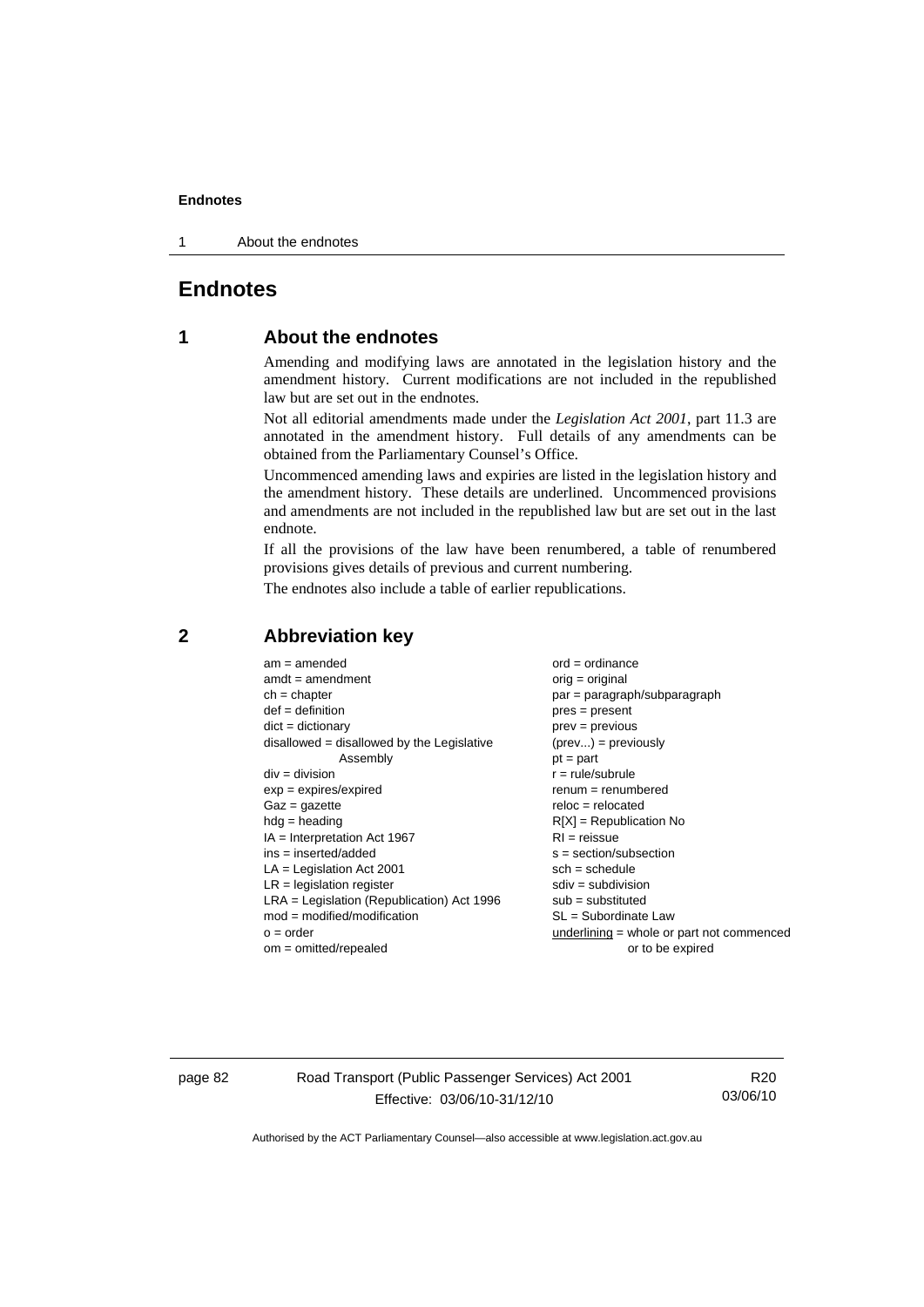## **3 Legislation history**

#### **Road Transport (Public Passenger Services) Act 2001 No 62**

notified 10 September 2001 (Gaz 2001 No S66)

s 1, s 2 commenced 10 September 2001 (IA s 10B)

remainder commenced 1 December 2001 (s 2 and CN 2001 No 2)

as amended by

#### **Road Transport (Public Passenger Services) Amendment Act 2001 No 94**

notified LR 27 September 2001

s 1, s 2 commenced 27 September 2001 (LA s 75) remainder commenced 1 March 2002 (s 2 and CN 2002 No 2)

#### **Statute Law Amendment Act 2002 No 30 pt 3.70**

notified LR 16 September 2002 s 1, s 2 taken to have commenced 19 May 1997 (LA s 75 (2)) pt 3.70 commenced 17 September 2002 (s 2 (1))

### **Statute Law Amendment Act 2002 (No 2) No 49 pt 3.23**

notified LR 20 December 2002

s 1, s 2 taken to have commenced 7 October 1994 (LA s 75 (2)) pt 3.23 commenced 17 January 2003 (s 2 (1))

#### **Road Transport (Public Passenger Services) (Hire Cars) Amendment Act 2004 A2004-69 pt 2**

notified LR 9 September 2004

s 1, s 2 commenced 9 September 2004 (LA s 75 (1))

pt 2 commenced 9 March 2005 (s 2 and LA s 79)

as modified by

## **Road Transport (Public Passenger Services) Regulation 2002 SL2002-3 (as am by SL2005-4 s 12)**

notified LR 27 February 2002 s 1, s 2 commenced 27 February 2002 (LA s 75 (1)) s 132 (4) commenced 1 March 2003 (s 2 (2))

remainder commenced 1 March 2002 (s 2 (1) and see CN2002-2)

R20 03/06/10 page 83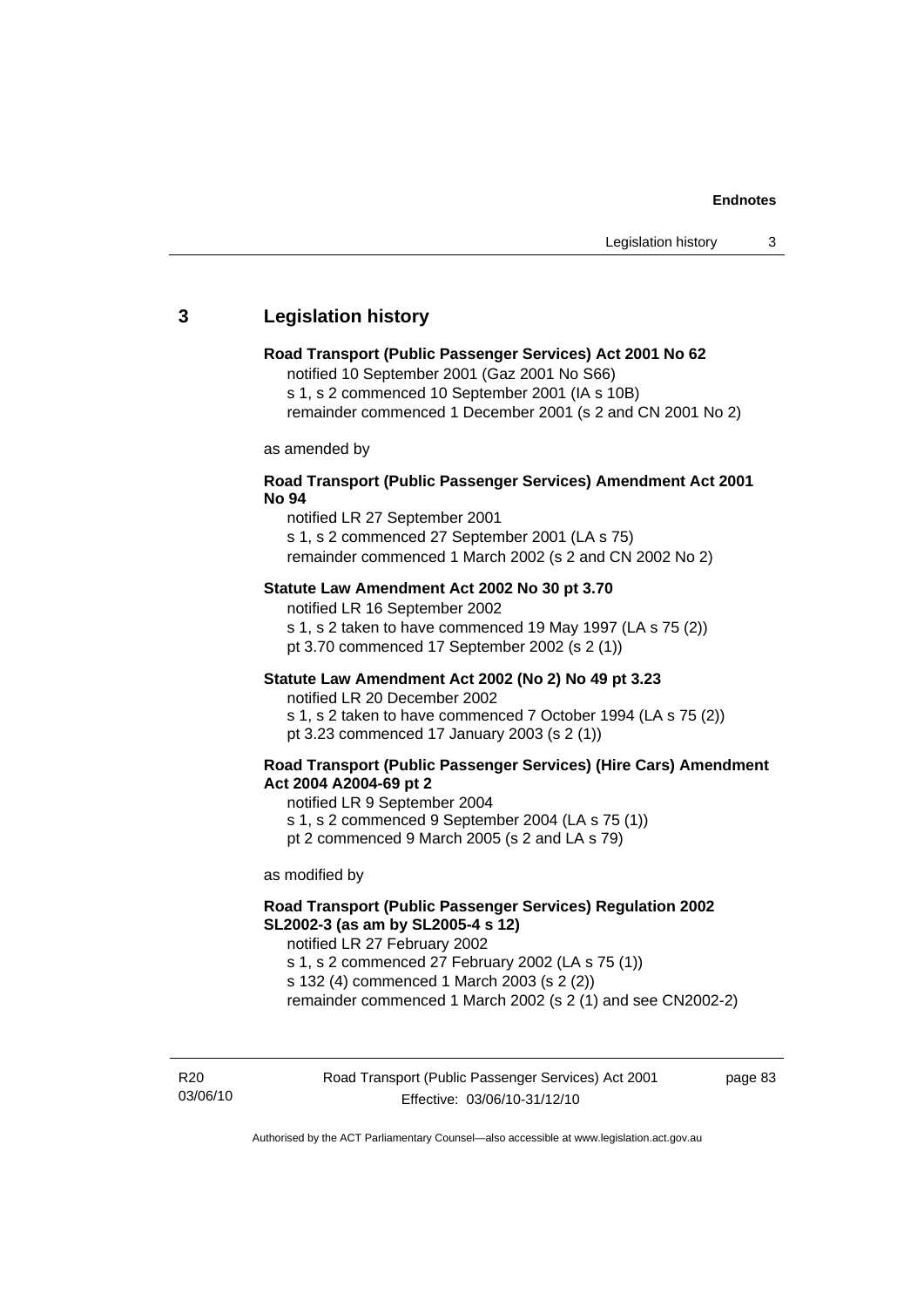3 Legislation history

## **Road Transport Legislation (Hire Cars) Amendment Regulation 2005 (No 1) SL2005-4 s 12**

notified LR 7 March 2005

s 1, s 2 commenced 7 March 2005 (LA s 75 (1))

s 12 commenced 9 March 2005 (s 2 and see Road Transport (Public Passenger Services) (Hire Cars) Amendment Act 2004 A2004-69, s 2 and LA s 79)

*Note* This regulation only amends the Road Transport (Public Passenger Services) Regulation 2002 SL2002-3.

as amended by

#### **Statute Law Amendment Act 2005 A2005-20 sch 3 pt 3.57**  notified LR 12 May 2005

s 1, s 2 taken to have commenced 8 March 2005 (LA s 75 (2)) amdt 3.372, amdt 3.374 commenced 2 June 2005 (s 2 (2)) sch 3 pt 3.57 remainder commenced 2 June 2005 (s 2 (1))

#### **Road Transport (Public Passenger Services) Amendment Act 2006 A2006-9**

notified LR 15 March 2006 s 1, s 2 commenced 15 March 2006 (LA s 75 (1)) remainder commenced 1 July 2006 (s 2 and CN2006-13)

### **Road Transport Legislation Amendment Act 2006 A2006-26 pt 2, s 31**

notified LR 14 June 2006 s 1, s 2 commenced 14 June 2006 (LA s 75 (1)) pt 2, s 31 commenced 2 July 2006 (s 2 and CN2006-12)

#### **Administrative (Miscellaneous Amendments) Act 2006 A2006-30 sch 1 pt 1.10**

notified LR 16 June 2006 s 1, s 2 commenced 16 June 2006 (LA s 75 (1)) amdt 1.84 commenced 3 July 2006 (s 2 (2)) sch 1 pt 1.10 remainder commenced 1 July 2006 (s 2 (1))

### **Road Transport (Third-Party Insurance) Act 2008 A2008-1 sch 1 pt 1.9 (as am by A2008-39 s 4)**

notified LR 26 February 2008

s 1, s 2 commenced 26 February 2008 (LA s 75 (1))

sch 1 pt 1.9 commenced 1 October 2008 (s 2 as am by A2008-39 s 4)

| page 84 | Road Transport (Public Passenger Services) Act 2001 | R20      |
|---------|-----------------------------------------------------|----------|
|         | Effective: 03/06/10-31/12/10                        | 03/06/10 |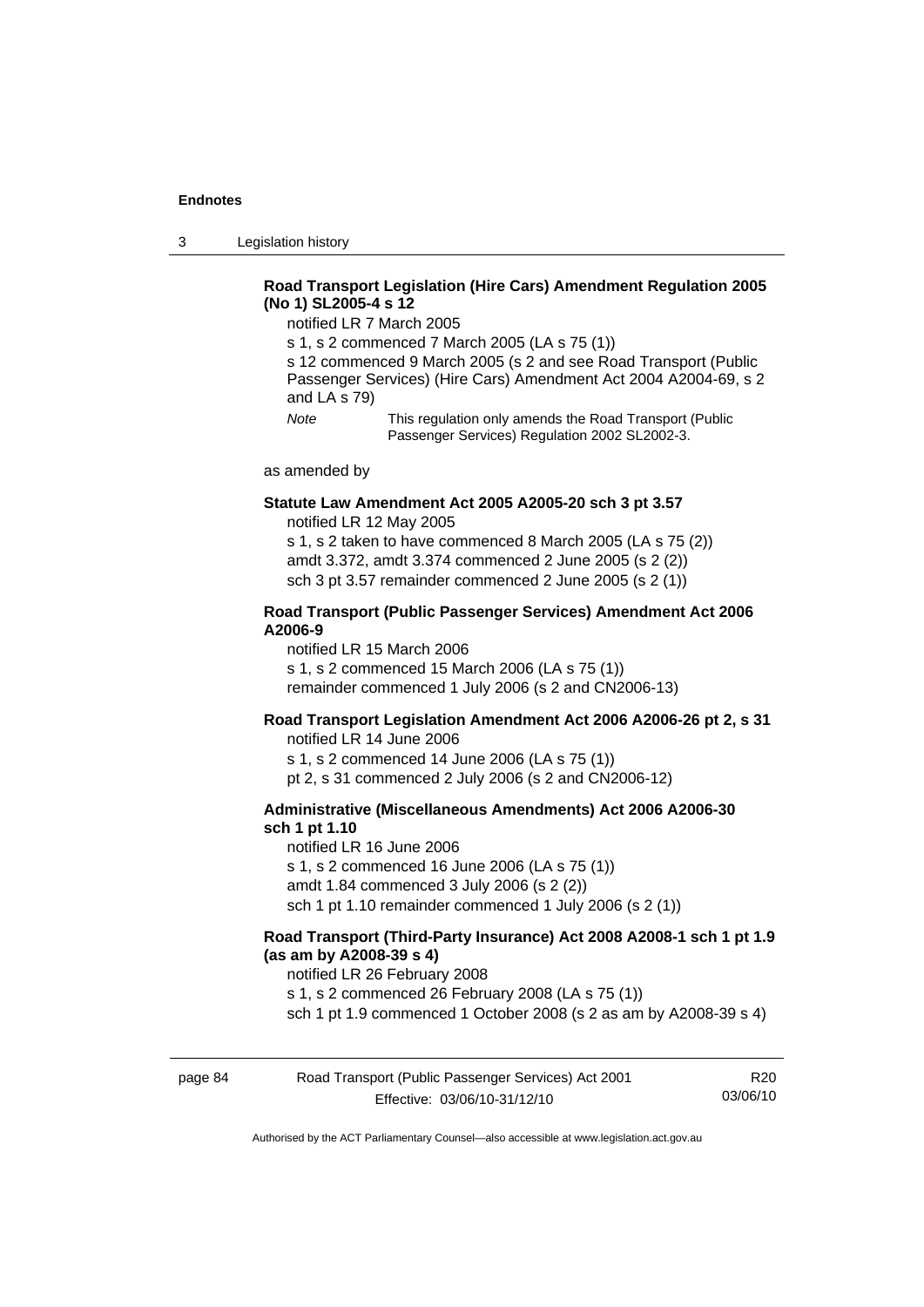## **Road Transport (Third-Party Insurance) Amendment Act 2008 A2008-39**

notified LR 22 August 2008

s 1, s 2 commenced 22 August 2008 (LA s 75 (1))

remainder commenced 23 August 2008 (s 2)

*Note* This Act only amends the Road Transport (Third-Party Insurance) Act 2008 A2008-1.

as modified by

## **Road Transport (Third-Party Insurance) Regulation 2008 SL2008-37 s 103 and sch 20 mod 20.1**

notified LR 25 August 2008

s 1, s 2 commenced 25 August 2008 (LA s 75 (1)) s 103 and sch 20 mod 20.1 commenced 1 October 2008 (s 2 and see Road Transport (Third-Party Insurance) Act 2008 A2008-1 s 2 (as am by A2008-39 s 4))

as amended by

#### **Road Transport (Third-Party Insurance) Amendment Act 2009 A2009-16 sch 3 pt 3.3**

notified LR 30 June 2009 s 1, s 2 commenced 30 June 2009 (LA s 75 (1)) sch 3 pt 3.3 commenced 5 July 2009 (s 2)

#### **Road Transport (Mass, Dimensions and Loading) Act 2009 A2009-22 sch 1 pt 1.8**

notified LR 3 September 2009

s 1, s 2 commenced 3 September 2009 (LA s 75 (1))

sch 1 pt 1.8 commenced 3 March 2010 (s 2 and LA s 79)

## **Statute Law Amendment Act 2009 (No 2) A2009-49 sch 3 pt 3.63**

notified LR 26 November 2009 s 1, s 2 commenced 26 November 2009 (LA s 75 (1))

sch 3 pt 3.63 commenced 17 December 2009 (s 2)

#### **Statute Law Amendment Act 2010 A2010-18 sch 3 pt 3.18**

notified LR 13 May 2010

s 1, s 2 commenced 13 May 2010 (LA s 75 (1))

sch 3 pt 3.18 commenced 3 June 2010 (s 2)

R20 03/06/10 Road Transport (Public Passenger Services) Act 2001 Effective: 03/06/10-31/12/10

page 85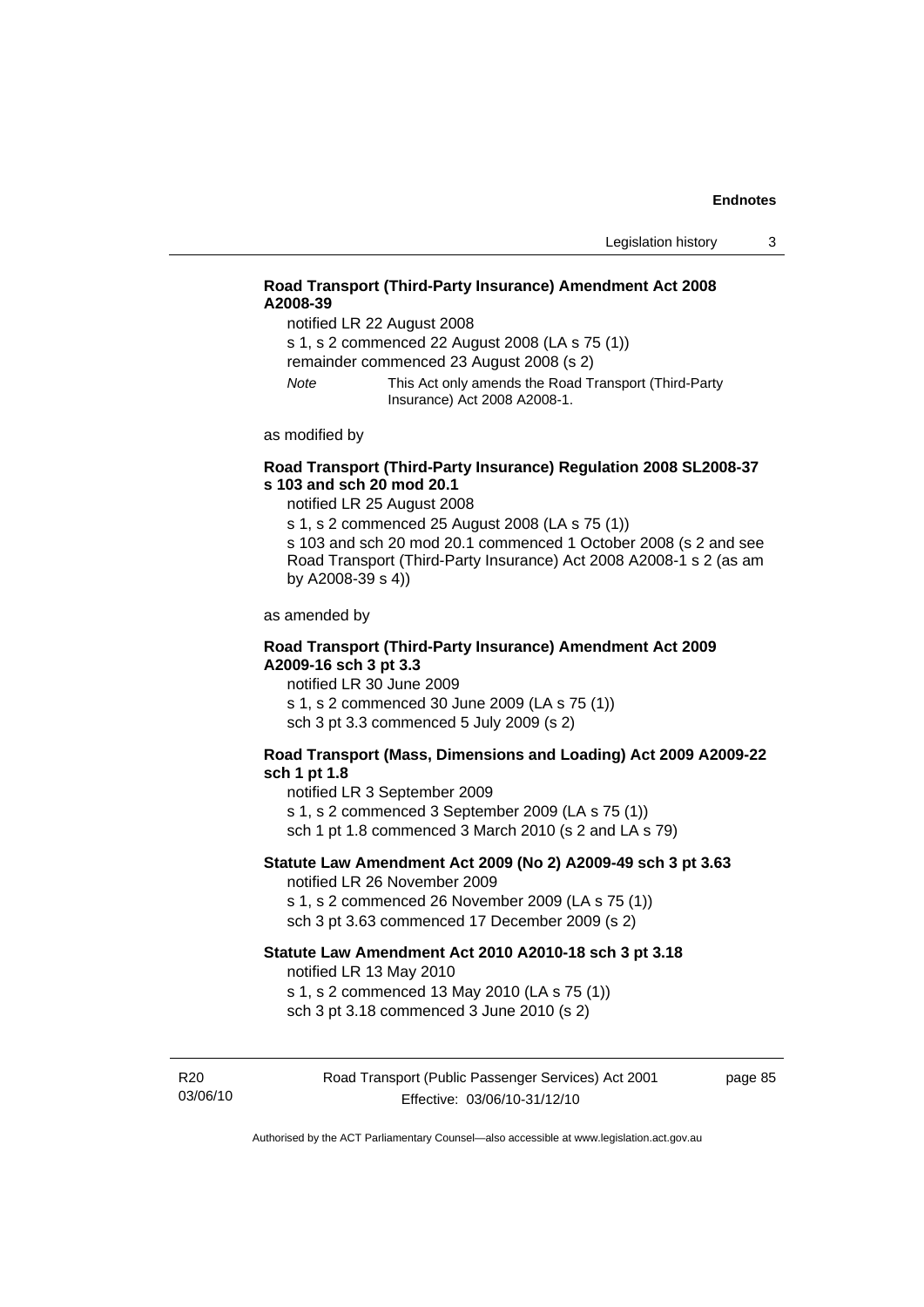| 4 | Amendment history |
|---|-------------------|
|---|-------------------|

## **4 Amendment history**

| <b>Preliminary</b><br>pt 1 hdg note             | om A2005-20 amdt 3.369                                                                                                                                                           |
|-------------------------------------------------|----------------------------------------------------------------------------------------------------------------------------------------------------------------------------------|
| <b>Name of Act</b><br>s 1                       | am A2005-20 amdt 3.370; A2009-22 amdt 1.23                                                                                                                                       |
| <b>Objects</b><br>s 2 hdg<br>s <sub>2</sub>     | bracketed note $exp 30$ June 2002 (s 4 (3))<br>orig s 2 om R1 LA (s 89 (4))<br>(prev s 3) sub 2001 No 94 s 4<br>renum as s 2 R1 LA (see 2001 No 94 s 17)<br>am A2004-69 s 4      |
| <b>Dictionary</b><br>s <sub>3</sub>             | (prev s 4) renum as s 3 R1 LA (see 2001 No 94 s 17)                                                                                                                              |
| <b>Notes</b><br>s 4                             | (prev s 5) sub 2001 No 94 s 5<br>renum as s 4 R1 LA (see 2001 No 94 s 17)<br>ss (2), (3) exp 30 June 2002 (s 4 (3))                                                              |
| s 4A                                            | Offences against Act-application of Criminal Code etc<br>ins A2004-69 s 5<br>am A2006-9 s 4; A2006-26 s 4                                                                        |
| s <sub>5</sub>                                  | <b>Functions of road transport authority</b><br>(prev s 6) sub 2001 No 94 s 5<br>renum as s 5 R1 LA (see 2001 No 94 s 17)<br>am A2004-69 s 6; A2006-9 ss 5-7                     |
| and licences                                    | Registers of accredited people, demand responsive service authorisations                                                                                                         |
| s 6 hdg<br>s 6                                  | sub A2006-9 s 8<br>(prev s 7) sub 2001 No 94 s 5<br>renum as s 6 R1 LA (see 2001 No 94 s 17)<br>am A2004-69 s 7; A2006-9 s 9                                                     |
| s 7                                             | Security and disclosure of information in registers<br>(prev s 8) sub 2001 No 94 s 5<br>renum as s 7 R1 LA (see 2001 No 94 s 17)<br>sub 2002 No 49 amdt 3.229<br>am A2006-9 s 10 |
| <b>Trade Practices Act authorisation</b><br>s 8 | (prev s 9) renum as s 8 R1 LA (see 2001 No 94 s 17)                                                                                                                              |
|                                                 |                                                                                                                                                                                  |

| page | ×ь. |  |
|------|-----|--|
|      |     |  |

Road Transport (Public Passenger Services) Act 2001 Effective: 03/06/10-31/12/10

R20 03/06/10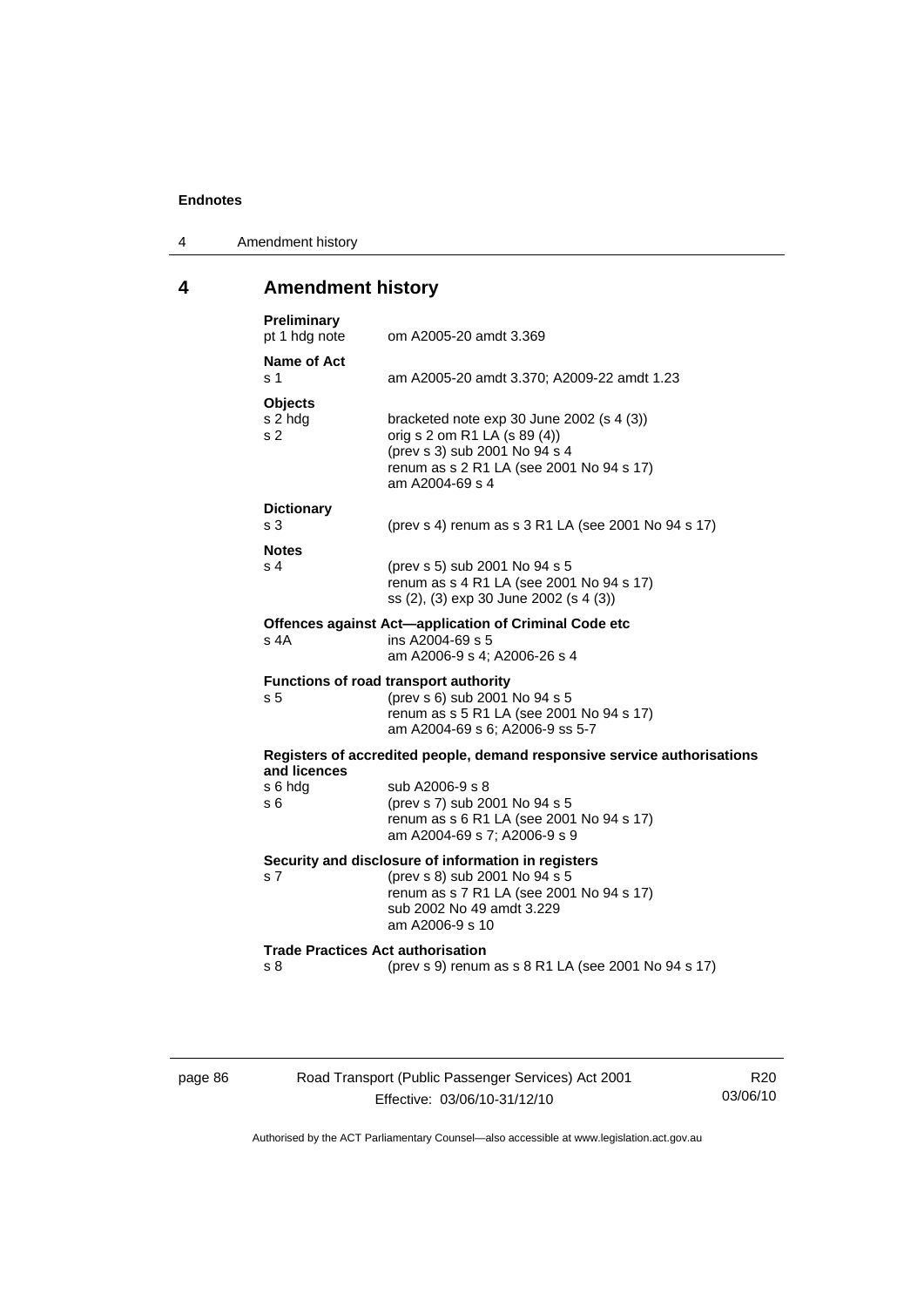| s 9                                               | (prev s 9A) ins 2001 No 94 s 6<br>renum as s 9 R1 LA (see 2001 No 94 s 17)<br>sub A2006-9 s 11                                                               |
|---------------------------------------------------|--------------------------------------------------------------------------------------------------------------------------------------------------------------|
| s 9A                                              | <b>Combinations of accreditations and licences</b><br>renum as s 9                                                                                           |
| Meaning of bus and public bus<br>s 10A            | ins A2005-20 amdt 3.371                                                                                                                                      |
| <b>Meaning of bus service</b><br>s 11 hdg<br>s 11 | bracketed note $exp 30$ June 2002 (s 4 (3))<br>sub A2006-9 s 12                                                                                              |
| s 12 hdg                                          | What is a regular route service?<br>bracketed note $exp 30$ June 2002 (s 4 (3))                                                                              |
| s 14 hdg                                          | What is a long-distance service?<br>bracketed note exp 30 June 2002 (s 4 (3))                                                                                |
| s 15 hdg                                          | Bus operators--purposes of accreditation<br>bracketed note $exp 30$ June 2002 (s 4 (3))                                                                      |
| s 16                                              | <b>Regulations about accreditation system</b><br>am 2002 No 30 amdt 3.748; A2006-9 amdt 1.9                                                                  |
| s 17 hdg<br>s 17                                  | Service contracts-regular route services<br>bracketed note $exp 30$ June 2002 (s 4 (3))<br>sub A2006-9 s 13<br>am 2002 No 49 amdt 3.230; A2005-20 amdt 3.372 |
| s 18                                              | Entitlement to operate regular route services<br>am A2006-30 amdt 1.78                                                                                       |
| s 19                                              | Entitlement to operate tour and charter services<br>am A2006-30 amdt 1.79                                                                                    |
| s 19A                                             | Territory's entitlement to operate bus service<br>ins A2006-30 amdt 1.80                                                                                     |
| s 20 hdg<br>s 20                                  | Unaccredited operators not to operate certain bus services<br>bracketed note exp 30 June 2002 (s 4 (3))<br>am A2006-30 amdt 1.81                             |
| s 21                                              | Pretending to be an accredited bus service operator<br>sub 2002 No 30 amdt 3.749                                                                             |
| s 22 hdg<br>s 22                                  | Operators of regular route services to hold service contracts<br>bracketed note exp 30 June 2002 (s 4 (3))<br>am A2006-30 amdt 1.82                          |
| s 24                                              | Regulations about operation of bus services by accredited people<br>am A2004-69 s 8; A2006-9 amdt 1.1                                                        |

page 87

Authorised by the ACT Parliamentary Counsel—also accessible at www.legislation.act.gov.au

Effective: 03/06/10-31/12/10

R20 03/06/10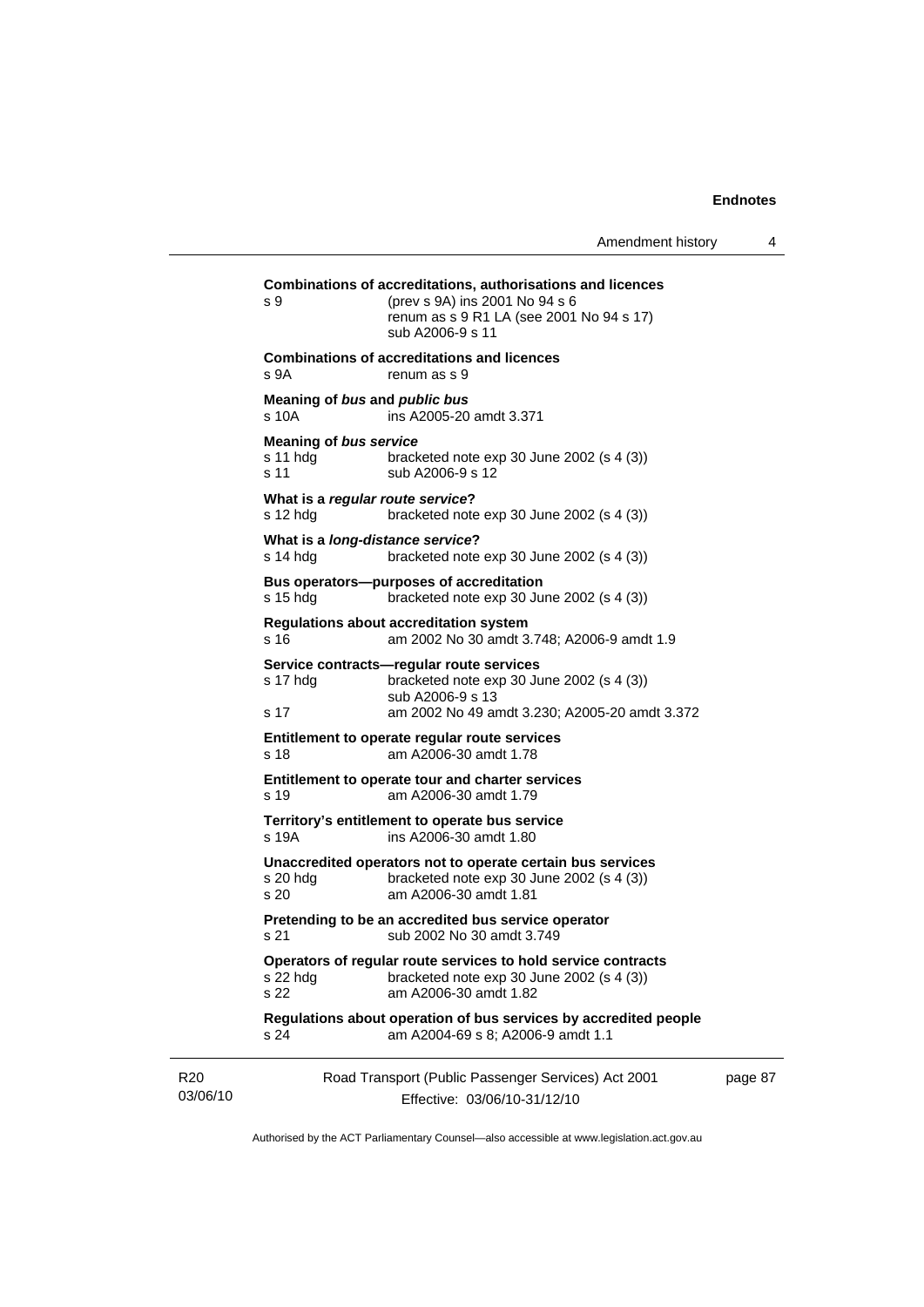4 Amendment history

| s 25                                                | am A2006-9 amdt 1.2, amdt 1.3                                                                                                                             |
|-----------------------------------------------------|-----------------------------------------------------------------------------------------------------------------------------------------------------------|
| <b>Regulations about bus drivers</b><br>s 26        | am 2002 No 49 amdt 3.230                                                                                                                                  |
| s <sub>27</sub>                                     | Regulations about conduct of passengers<br>am 2002 No 49 amdt 3.230                                                                                       |
| <b>Taxi networks</b><br>pt 3 hdg                    | sub 2001 No 94 s 8                                                                                                                                        |
| <b>Basic concepts</b><br>div 3.1 h dg               | ins 2001 No 94 s 8                                                                                                                                        |
| Meaning of taxi network<br>s 28 hda<br>s 28         | bracketed note $exp 30$ June 2002 (s 4 (3))<br>orig s 28 om 2001 No 94 s 7<br>(prev s 29) sub 2001 No 94 s 8<br>renum as s 28 R1 LA (see 2001 No 94 s 17) |
| Meaning of taxi booking service<br>s 29 hdg<br>s 29 | bracketed note exp 30 June 2002 (s 4 (3))<br>(prev s 29A) ins 2001 No 94 s 8<br>renum as s 29 R1 LA (see 2001 No 94 s 17)                                 |
| Meaning of taxi booking service<br>s 29A            | renum as s 29                                                                                                                                             |
| s 29B                                               | Taxi network providers—purposes of accreditation<br>renum as s 30                                                                                         |
| s 29C                                               | Taxi network providers-regulations about accreditation system<br>renum as s 31                                                                            |
| s 29D                                               | Entitlement to operate taxi networks<br>renum as s 32                                                                                                     |
| s 29E                                               | Unaccredited persons not to operate taxi network<br>renum as s 33                                                                                         |
| s 29F                                               | Pretending to be an accredited taxi network provider<br>renum as s 34                                                                                     |
| s 29G                                               | Regulations about operation of taxi networks by accredited people<br>renum as s 35                                                                        |
| s 29H                                               | Regulations about operation of taxi networks<br>renum as s 36                                                                                             |
| div 3.2 hdg                                         | Accreditation of taxi network providers<br>ins 2001 No 94 s 8                                                                                             |

page 88 Road Transport (Public Passenger Services) Act 2001 Effective: 03/06/10-31/12/10

R20 03/06/10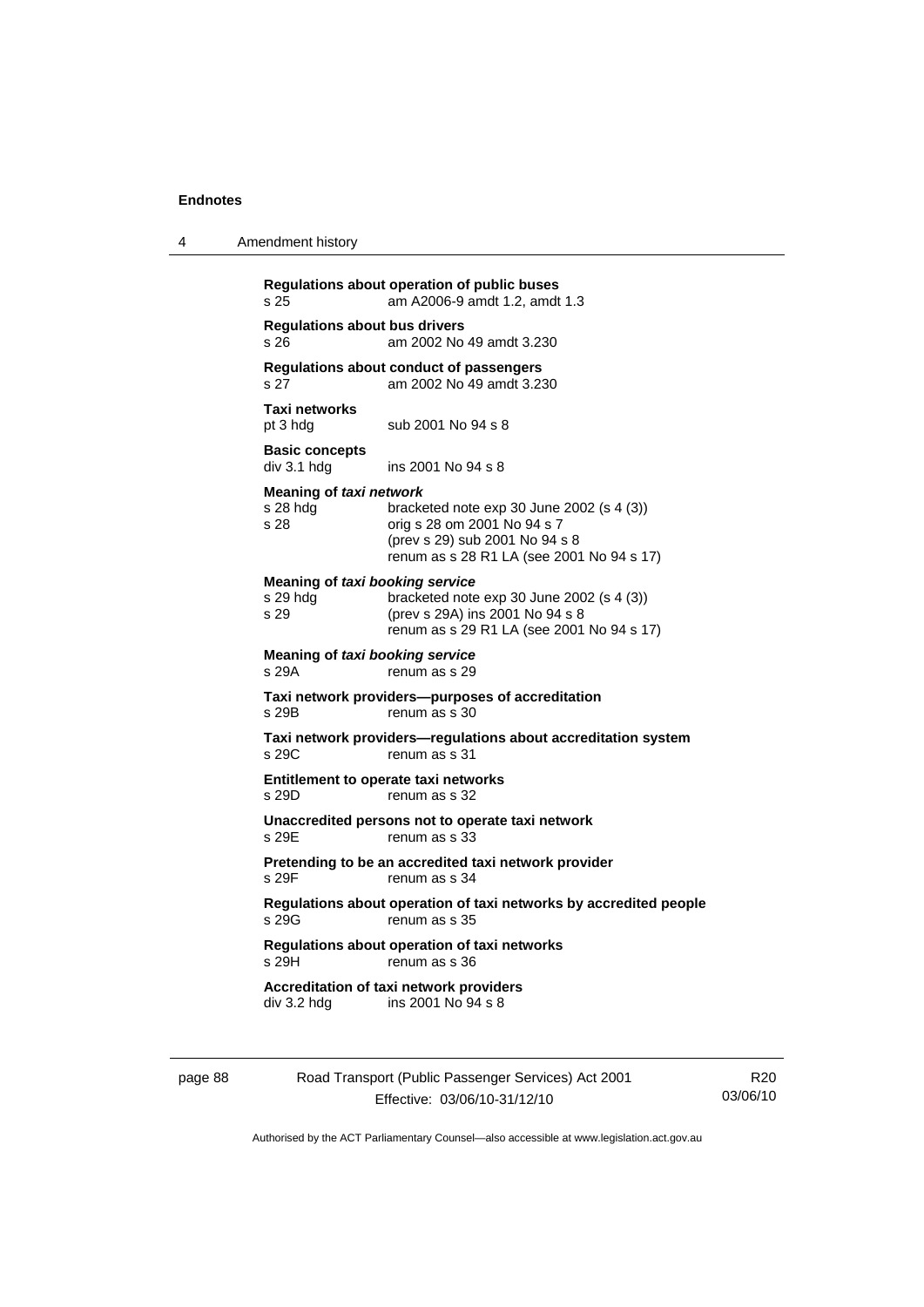| s 30 hdg<br>s 30                                 | Taxi network providers--purposes of accreditation<br>bracketed note exp 30 June 2002 (s 4 (3))<br>(prev s 29B) ins 2001 No 94 s 8<br>renum as s 30 R1 LA (see 2001 No 94 s 17)                                                                                |
|--------------------------------------------------|---------------------------------------------------------------------------------------------------------------------------------------------------------------------------------------------------------------------------------------------------------------|
| Meaning of restricted taxi licence<br>s 30A      | renum as s 38                                                                                                                                                                                                                                                 |
| <b>Maximum numbers of taxi licences</b><br>s 30B | renum as s 39                                                                                                                                                                                                                                                 |
| <b>Issue of taxi licences</b><br>s 30C           | renum as s 40                                                                                                                                                                                                                                                 |
| <b>Transferability of taxi licences</b><br>s 30D | renum as s 41                                                                                                                                                                                                                                                 |
| Use of vehicles as taxis<br>s 30E                | renum as s 42                                                                                                                                                                                                                                                 |
| s 30F                                            | Pretending vehicles are licensed taxis<br>renum as s 43                                                                                                                                                                                                       |
| <b>Regulations about taxi licences</b><br>s 30G  | renum as s 44                                                                                                                                                                                                                                                 |
| s 31 hdg<br>s 31                                 | Taxi network providers-regulations about accreditation system<br>bracketed note $exp 30$ June 2002 (s 4 (3))<br>(prev s 29C) ins 2001 No 94 s 8<br>renum as s 31 R1 LA (see 2001 No 94 s 17)<br>am A2006-9 amdt 1.9; A2006-26 s 5; pars renum A2006-26<br>s 6 |
| Meaning of restricted taxi<br>s 31A              | renum as s 46                                                                                                                                                                                                                                                 |
| <b>Meaning of taxi service</b><br>s 31B          | renum as s 47                                                                                                                                                                                                                                                 |
| Meaning of restricted taxi service<br>s 31C      | renum as s 48                                                                                                                                                                                                                                                 |
| s 31D                                            | Taxi service operators—purposes of accreditation<br>renum as s 49                                                                                                                                                                                             |
| s 31E                                            | Taxi service operators—regulations about accreditation system<br>renum as s 50                                                                                                                                                                                |
| Entitlement to operate taxi services<br>s 31F    | renum as s 51                                                                                                                                                                                                                                                 |
| s 31G                                            | Unaccredited operators not to operate taxi services<br>renum as s 52                                                                                                                                                                                          |
|                                                  |                                                                                                                                                                                                                                                               |

R20 03/06/10 Road Transport (Public Passenger Services) Act 2001 Effective: 03/06/10-31/12/10

page 89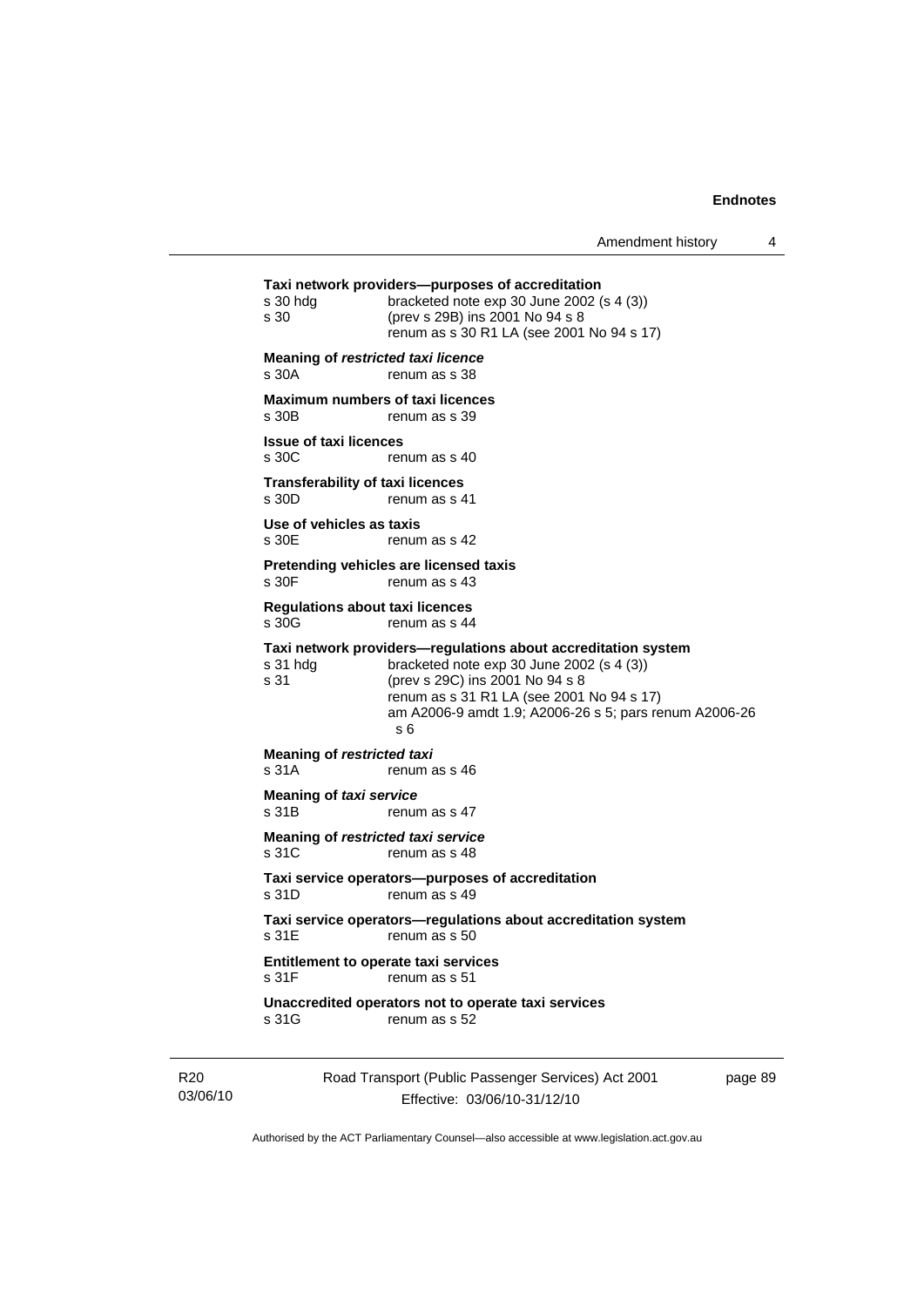| 4 | Amendment history                                                                                                                                                                                                                                        |
|---|----------------------------------------------------------------------------------------------------------------------------------------------------------------------------------------------------------------------------------------------------------|
|   | Pretending to be an accredited taxi service operator<br>s 31H<br>renum as s 53                                                                                                                                                                           |
|   | Taxi service operators to be affiliated with taxi network<br>s 311<br>renum as s 54                                                                                                                                                                      |
|   | Pretending to be affiliated with taxi network<br>s 31J<br>renum as s 55                                                                                                                                                                                  |
|   | Regulations about operation of taxi services by accredited people<br>s 31K<br>renum as s 56                                                                                                                                                              |
|   | Regulations about operation of taxis<br>s 31L<br>renum as s 57                                                                                                                                                                                           |
|   | <b>Regulations about taxi drivers</b><br>s 31M<br>renum as s 58                                                                                                                                                                                          |
|   | Regulations about conduct of taxi passengers<br>renum as s 59<br>s 31N                                                                                                                                                                                   |
|   | Power to determine maximum taxi fares<br>s 31O<br>renum as s 60                                                                                                                                                                                          |
|   | Entitlement to operate taxi networks<br>div 3.3 hdg<br>ins 2001 No 94 s 8                                                                                                                                                                                |
|   | Entitlement to operate taxi networks<br>(prev s 29D) ins 2001 No 94 s 8<br>s 32<br>renum as s 32 R1 LA (see 2001 No 94 s 17)<br>sub A2006-26 s 7                                                                                                         |
|   | Regulations may apply certain laws and instruments<br>s 32A<br>renum as s 62 and then s 82                                                                                                                                                               |
|   | <b>Requlations about enforcement</b><br>s 32B<br>renum as s 63 and then s 83                                                                                                                                                                             |
|   | Minister may exempt vehicles and people from Act<br>s 32C<br>renum as s 64 and then s 84                                                                                                                                                                 |
|   | Regulations may exempt vehicles and people from Act<br>renum as s 65 and then s 85<br>s 32D                                                                                                                                                              |
|   | Operating taxi network without entitlement<br>s 33 hdg<br>bracketed note exp 30 June 2002 (s 4 (3))<br>s 33<br>orig s 33 renum as s 66 and then s 87<br>(prev s 29E) ins 2001 No 94 s 8<br>renum as s 33 R1 LA (see 2001 No 94 s 17)<br>sub A2006-26 s 7 |
|   |                                                                                                                                                                                                                                                          |

page 90 Road Transport (Public Passenger Services) Act 2001 Effective: 03/06/10-31/12/10

R20 03/06/10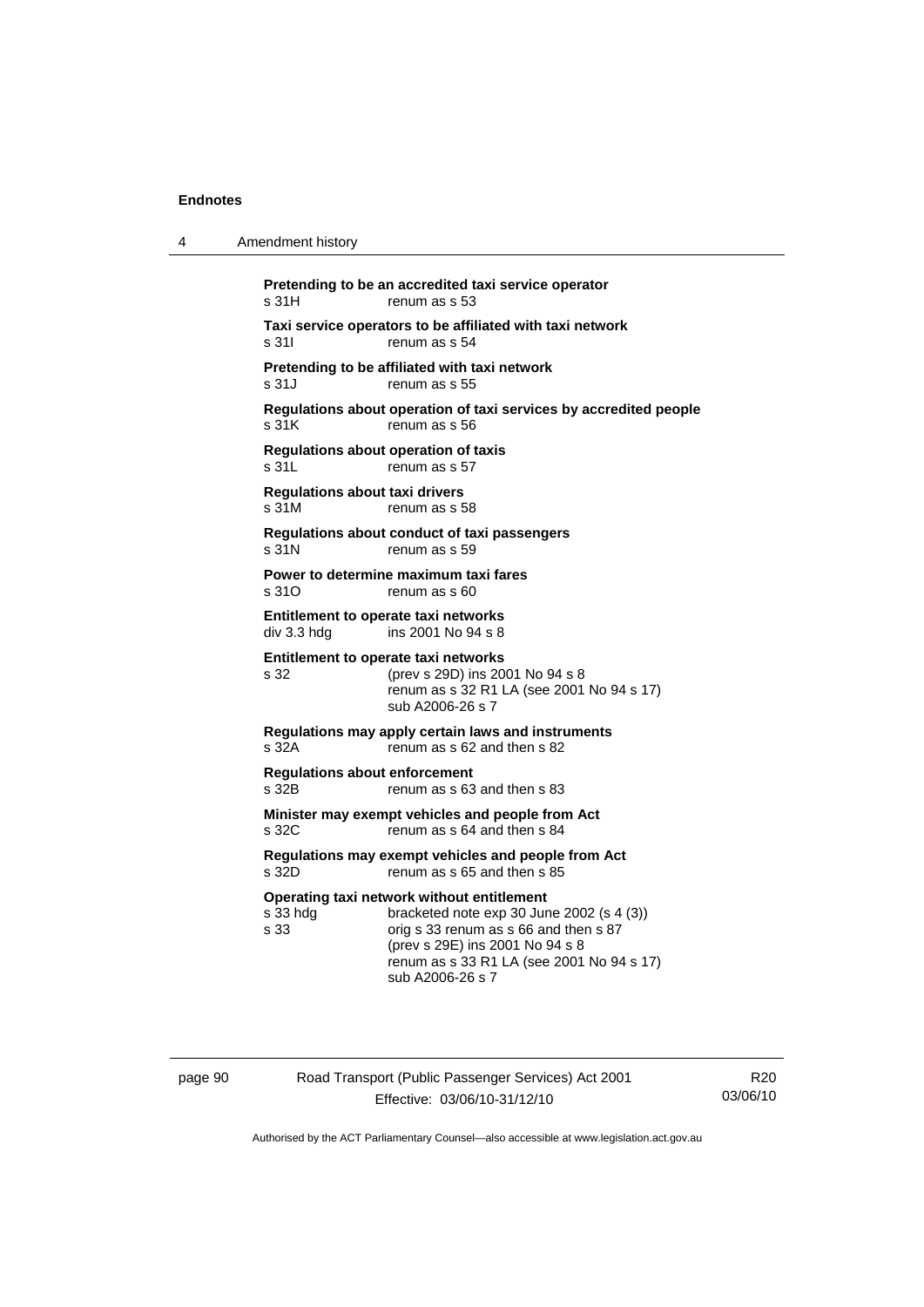| s 34                                               | orig s 34 renum as s 67 and then s 88<br>(prev s 29F) ins 2001 No 94 s 8<br>renum as s 34 R1 LA (see 2001 No 94 s 17)<br>am A2006-26 s 8                                                                                                |
|----------------------------------------------------|-----------------------------------------------------------------------------------------------------------------------------------------------------------------------------------------------------------------------------------------|
| <b>Regulation of taxi networks</b><br>div 3.4 hdg  | ins 2001 No 94 s 8                                                                                                                                                                                                                      |
| s 35 hdg<br>s 35                                   | Regulations about operation of taxi networks by accredited people<br>bracketed note exp 30 June 2002 (s 4 (3))<br>orig s 35 renum as s 68 and then s 89<br>(prev s 29G) ins 2001 No 94 s 8<br>renum as s 35 R1 LA (see 2001 No 94 s 17) |
| s 36                                               | Regulations about operation of taxi networks<br>orig s 36 renum as s 69 and then s 90<br>(prev s 29H) ins 2001 No 94 s 8<br>renum as s 36 R1 LA (see 2001 No 94 s 17)                                                                   |
| Licensing of taxi vehicles<br>pt 4 hdg             | orig pt 4 hdg renum as pt 7 hdg (see 2001 No 94 s 9)<br>ins 2001 No 94 s 8                                                                                                                                                              |
| <b>Basic concepts</b><br>div 4.1 hdg               | orig div 4.1 hdg renum as div 7.1 hdg<br>ins 2001 No 94 s 8                                                                                                                                                                             |
| <b>Meaning of taxi licence</b><br>s 37 hda<br>s 37 | bracketed note exp 30 June 2002 (s 4 (3))<br>orig s 37 renum as s 70 and then s 91<br>(prev s 30) sub 2001 No 94 s 8<br>renum as s 37 R1 LA (see 2001 No 94 s 17)<br>sub A2004-69 s 37                                                  |
|                                                    | Meaning of restricted taxi licence                                                                                                                                                                                                      |
| s 38 hda<br>s 38                                   | bracketed note exp 30 June 2002 (s 4 (3))<br>orig s 38 renum as s 71 and then s 92<br>(prev s 30A) ins 2001 No 94 s 8<br>renum as s 38 R1 LA (see 2001 No 94 s 17)                                                                      |
| <b>Taxi licences</b>                               |                                                                                                                                                                                                                                         |
| div 4.2 hdg                                        | orig div 4.2 hdg renum as div 7.2 hdg<br>ins 2001 No 94 s 8                                                                                                                                                                             |
| s 39 hdg<br>s 39                                   | <b>Maximum numbers of taxi licences</b><br>bracketed note exp 30 June 2002 (s 4 (3))<br>orig s 39 renum as s 72 and then s 93<br>(prev s 30B) ins 2001 No 94 s 8<br>renum as s 39 R1 LA (see 2001 No 94 s 17)                           |

R20 03/06/10 Road Transport (Public Passenger Services) Act 2001 Effective: 03/06/10-31/12/10

page 91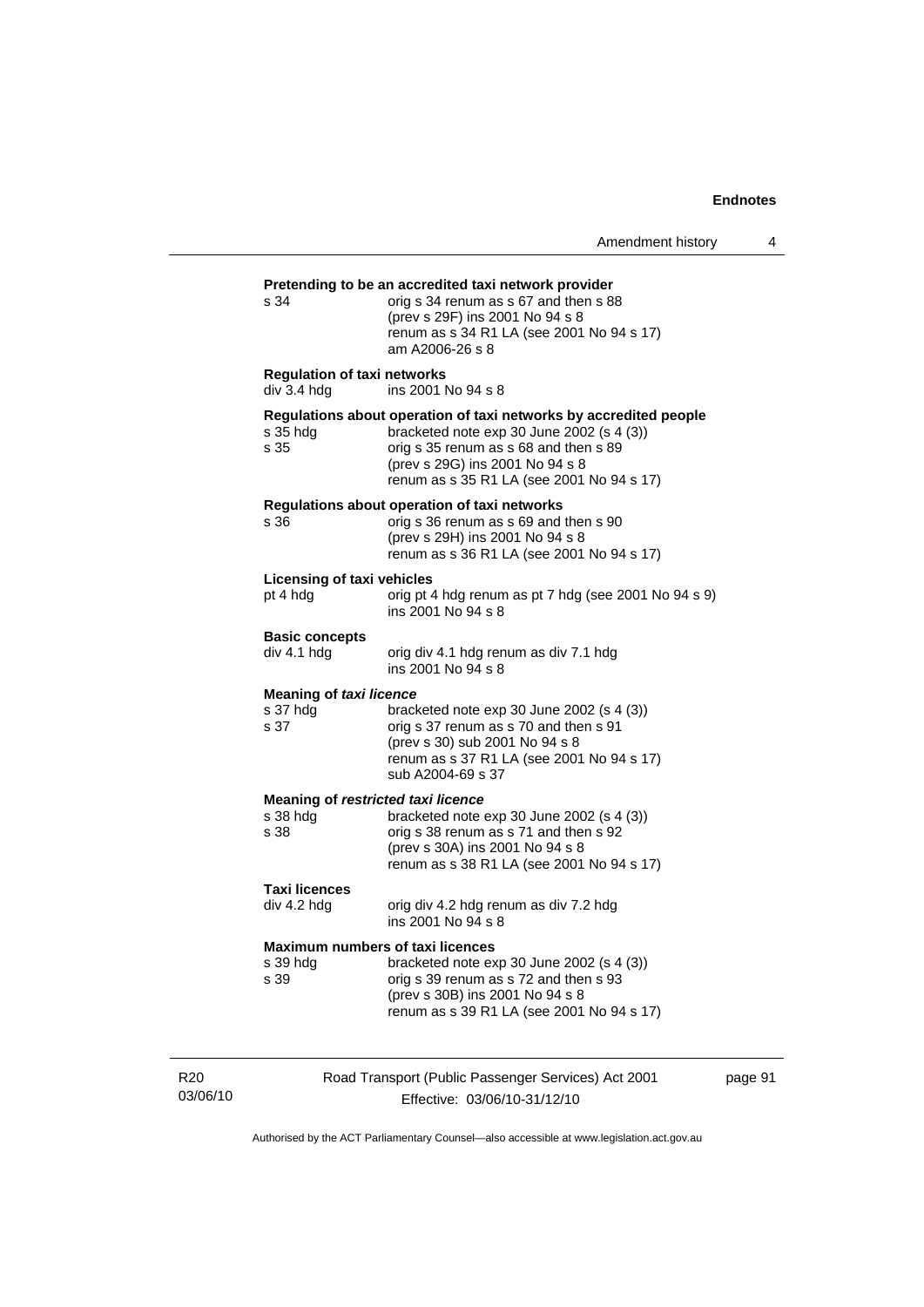| $\boldsymbol{\Lambda}$ | Amendment history |
|------------------------|-------------------|
|------------------------|-------------------|

| <b>Issue of taxi licences</b><br>s 40 hda<br>s 40                       | bracketed note exp 30 June 2002 (s 4 (3))<br>orig s 40 renum as s 73<br>(prev s 30C) ins 2001 No 94 s 8<br>renum as s 40 R1 LA (see 2001 No 94 s 17)                                         |
|-------------------------------------------------------------------------|----------------------------------------------------------------------------------------------------------------------------------------------------------------------------------------------|
| <b>Transferability of taxi licences</b><br>s 41 hdg<br>s 41             | bracketed note exp 30 June 2002 (s 4 (3))<br>orig s 41 renum as s 74<br>(prev s 30D) ins 2001 No 94 s 8<br>renum as s 41 R1 LA (see 2001 No 94 s 17)<br>sub A2006-26 s 9                     |
| Use of vehicles as taxis<br>s 42 hdg<br>s 42                            | bracketed note $exp 30$ June 2002 (s 4 (3))<br>orig s 42 renum as s 75<br>(prev s 30E) ins 2001 No 94 s 8<br>renum as s 42 R1 LA (see 2001 No 94 s 17)<br>am A2004-69 s 10                   |
| s 43                                                                    | Pretending vehicles are licensed taxis<br>orig s 43 renum as s 76<br>(prev s 30F) ins 2001 No 94 s 8<br>renum as s 43 R1 LA (see 2001 No 94 s 17)                                            |
| <b>Regulations about taxi licences</b><br>$s$ 44 hdg<br>s <sub>44</sub> | bracketed note $exp 30$ June 2002 (s 4 (3))<br>orig s 44 renum as s 77<br>(prev s 30G) ins 2001 No 94 s 8<br>renum as s 44 R1 LA (see 2001 No 94 s 17)<br>am A2006-9 amdt 1.9; A2006-26 s 10 |
| <b>Taxi services</b><br>pt 5 hdg                                        | orig pt 5 hdg om R1 LA $(s 89 (3))$ but see s 54)<br>prev pt 5 hdg exp 31 December 2001 (s 54)<br>ins 2001 No 94 s 8                                                                         |
| <b>Basic concepts</b><br>div 5.1 hdg                                    | ins 2001 No 94 s 8                                                                                                                                                                           |
| <b>Meaning of taxi</b><br>s 45 hdg<br>s <sub>45</sub>                   | bracketed note $exp 30$ June 2002 (s 4 (3))<br>orig s 45 renum as s 78<br>(prev s 31) sub 2001 No 94 s 8<br>renum as s 45 R1 LA (see 2001 No 94 s 17)<br>sub A2004-69 s 11                   |

page 92 Road Transport (Public Passenger Services) Act 2001 Effective: 03/06/10-31/12/10

R20 03/06/10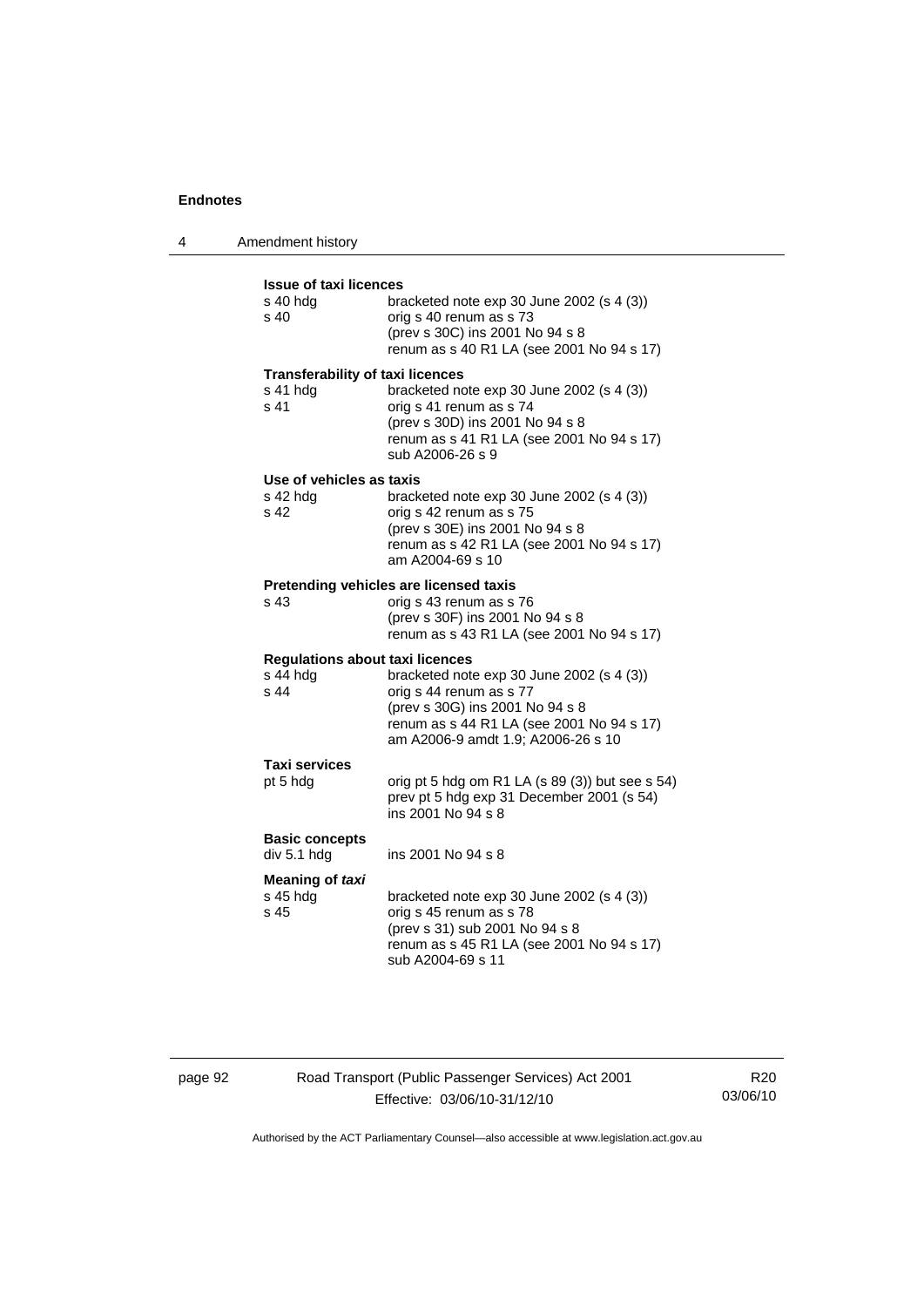#### **Meaning of** *restricted taxi*

| s 46 hda<br>s 46 | bracketed note $exp 30$ June 2002 (s 4 (3))<br>orig s 46 renum as s 79                          |
|------------------|-------------------------------------------------------------------------------------------------|
|                  | (prev s 31A) ins 2001 No 94 s 8<br>renum as s 46 R1 LA (see 2001 No 94 s 17)<br>am A2006-9 s 15 |
|                  |                                                                                                 |

#### **Meaning of** *taxi service*

| s 47 hdg | bracketed note exp 30 June 2002 (s 4 (3)) |
|----------|-------------------------------------------|
| s 47     | orig s 47 renum as s 80                   |
|          | (prev s 31B) ins 2001 No 94 s 8           |
|          | renum as s 47 R1 LA (see 2001 No 94 s 17) |

#### **Meaning of** *restricted taxi service*

| s 48 | orig s 48 renum as s 81                   |
|------|-------------------------------------------|
|      | (prev s 31C) ins 2001 No 94 s 8           |
|      | renum as s 48 R1 LA (see 2001 No 94 s 17) |

# **Accreditation of taxi service operators**<br>div 5.2 hdg ins 2001 No 94 s 8

ins 2001 No  $94 s 8$ 

#### **Taxi service operators—purposes of accreditation**

| s 49 hda | bracketed note $exp 30$ June 2002 (s 4 (3)) |
|----------|---------------------------------------------|
| s 49     | orig s 49 renum as s 82                     |
|          | (prev s 31D) ins 2001 No 94 s 8             |
|          | renum as s 49 R1 LA (see 2001 No 94 s 17)   |

#### **Taxi service operators—regulations about accreditation system**

| bracketed note $exp 30$ June 2002 (s 4 (3))<br>s 50 hdg |                                                                  |  |  |
|---------------------------------------------------------|------------------------------------------------------------------|--|--|
| s 50                                                    | orig s 50 renum as s 83                                          |  |  |
|                                                         | (prev s 31E) ins 2001 No 94 s 8                                  |  |  |
|                                                         | renum as s 50 R1 LA (see 2001 No 94 s 17)<br>am A2006-9 amdt 1.9 |  |  |
|                                                         |                                                                  |  |  |

# **Entitlement to operate taxi services**<br>div 5.3 hdg ins 2001 No 94 s 8

ins 2001 No 94 s 8

#### **Entitlement to operate taxi services**

| s 51 hda<br>s 51 | bracketed note $exp 30$ June 2002 (s 4 (3))<br>orig s 51 renum as s 84<br>(prev s 31F) ins 2001 No 94 s 8<br>renum as s 51 R1 LA (see 2001 No 94 s 17) |
|------------------|--------------------------------------------------------------------------------------------------------------------------------------------------------|
|                  | am A2006-26 s 11                                                                                                                                       |

### **Existing approved taxi networks**

s 51A renum as s 85

#### **Existing taxi licences and restricted taxi licences**  renum as s 86

R20 03/06/10 Road Transport (Public Passenger Services) Act 2001 Effective: 03/06/10-31/12/10

page 93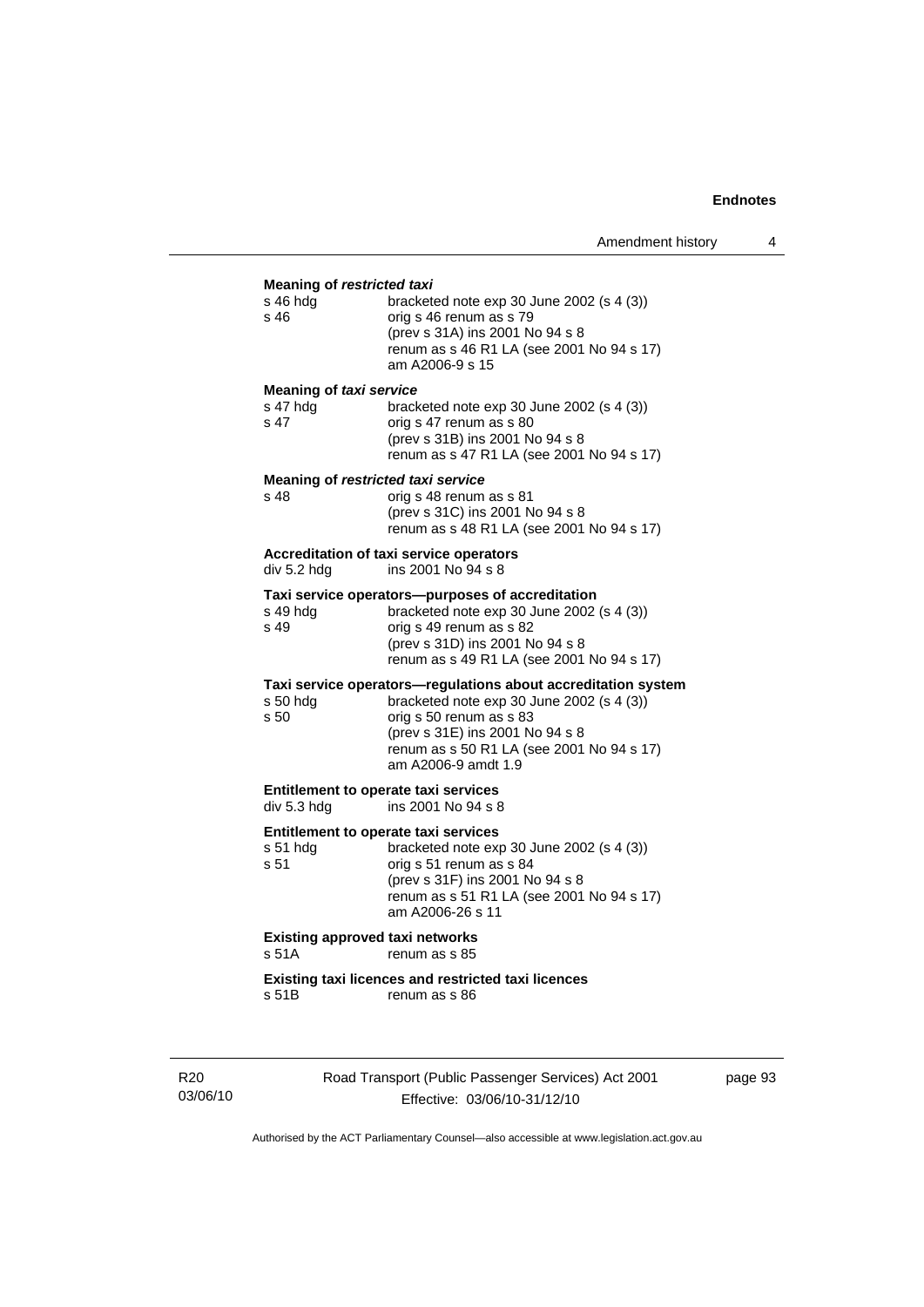| 4       | Amendment history                                                |                                                                                                                                                                                                                                                       |                 |
|---------|------------------------------------------------------------------|-------------------------------------------------------------------------------------------------------------------------------------------------------------------------------------------------------------------------------------------------------|-----------------|
|         | s 51C                                                            | Interim accreditation of existing taxi operators<br>renum as s 87                                                                                                                                                                                     |                 |
|         | s 51D                                                            | Determination about maximum number of taxi licences<br>renum as s 88                                                                                                                                                                                  |                 |
|         | s 51E                                                            | Determination about maximum number of restricted taxi licences<br>renum as s 89                                                                                                                                                                       |                 |
|         | Application to transfer taxi licence<br>s 51F                    | renum as s 90                                                                                                                                                                                                                                         |                 |
|         | Determination about maximum taxi fares<br>s 51G<br>renum as s 91 |                                                                                                                                                                                                                                                       |                 |
|         | <b>Expiry of div 7.7</b><br>s 51H                                | renum as s 92                                                                                                                                                                                                                                         |                 |
|         | s 52 hdg<br>s 52                                                 | Unaccredited operators not to operate taxi services<br>bracketed note $exp 30$ June 2002 (s 4 (3))<br>orig s 52 exp 31 December 2001 (s 54)<br>(prev s 31G) ins 2001 No 94 s 8<br>renum as s 52 R1 LA (see 2001 No 94 s 17)<br>am A2004-69 s 12       |                 |
|         | s 53                                                             | Pretending to be an accredited taxi service operator<br>orig s 53 exp 31 December 2001 (s 54)<br>(prev s 31H) ins 2001 No 94 s 8<br>renum as s 53 R1 LA (see 2001 No 94 s 17)                                                                         |                 |
|         | s 54                                                             | Taxi service operators to be affiliated with taxi network<br>orig s 54 exp 31 December 2001 (s 54)<br>(prev s 31l) ins 2001 No 94 s 8<br>renum as s 54 R1 LA (see 2001 No 94 s 17)<br>sub A2006-26 s 12                                               |                 |
|         | s 55                                                             | Pretending to be affiliated with taxi network<br>(prev s 31J) ins 2001 No 94 s 8<br>renum as s 55 R1 LA (see 2001 No 94 s 17)                                                                                                                         |                 |
|         | <b>Regulation of taxi services</b><br>div 5.4 hdg                | ins 2001 No 94 s 8                                                                                                                                                                                                                                    |                 |
|         | s 56 hdg<br>s 56                                                 | Regulations about operation of taxi services by accredited people<br>bracketed note $exp 30$ June 2002 (s 4 (3))<br>(prev s 31K) ins 2001 No 94 s 8<br>renum as s 56 R1 LA (see 2001 No 94 s 17)<br>am A2006-9 amdt 1.4, amdt 1.5; A2010-18 amdt 3.77 |                 |
|         | s 57                                                             | Regulations about operation of taxis<br>(prev s 31L) ins 2001 No 94 s 8<br>renum as s 57 R1 LA (see 2001 No 94 s 17)                                                                                                                                  |                 |
| page 94 |                                                                  | Road Transport (Public Passenger Services) Act 2001<br>Effective: 03/06/10-31/12/10                                                                                                                                                                   | R20<br>03/06/10 |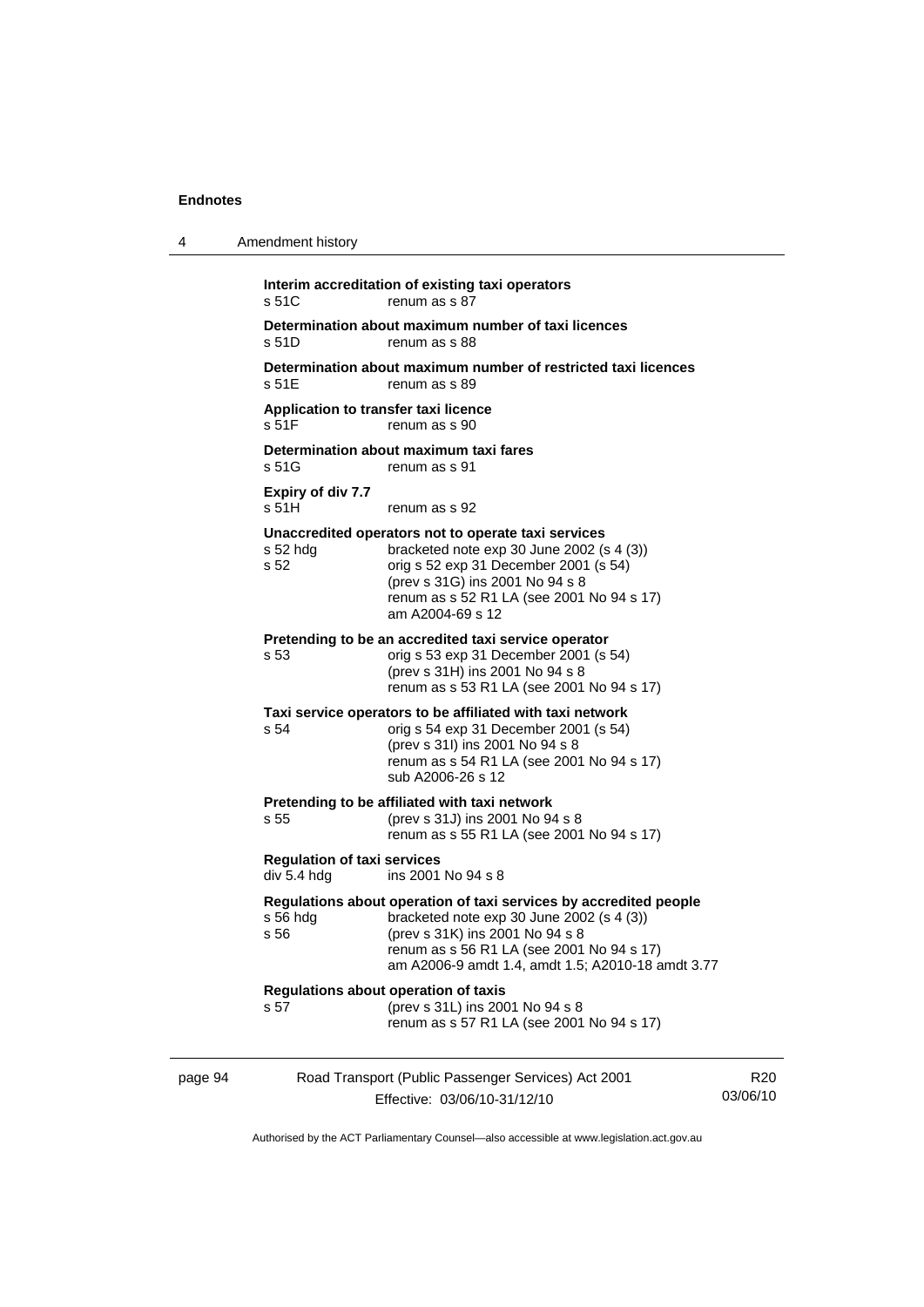page 95

| Amendment history |  |
|-------------------|--|
|-------------------|--|

|                             | <b>Regulations about taxi drivers</b><br>s 58          | (prev s 31M) ins 2001 No 94 s 8<br>renum as s 58 R1 LA (see 2001 No 94 s 17)                                                                                         |  |  |
|-----------------------------|--------------------------------------------------------|----------------------------------------------------------------------------------------------------------------------------------------------------------------------|--|--|
|                             | s 59                                                   | Regulations about conduct of taxi passengers<br>(prev s 31N) ins 2001 No 94 s 8<br>renum as s 59 R1 LA (see 2001 No 94 s 17)                                         |  |  |
|                             | s 60 hdg<br>s 60                                       | Power to determine maximum taxi fares<br>bracketed note $exp 30$ June 2002 (s 4 (3))<br>(prev s 310) ins 2001 No 94 s 8<br>renum as s 60 R1 LA (see 2001 No 94 s 17) |  |  |
|                             | <b>Licensing of hire cars</b><br>pt 5A hdg             | renum as pt 6 hdg                                                                                                                                                    |  |  |
|                             | <b>Basic concepts</b><br>div 5A.1 hdg                  | renum as div 6.1 hdg                                                                                                                                                 |  |  |
|                             | <b>Hire car licences</b><br>div 5A.2 hdg               | renum as div 6.2 hdg                                                                                                                                                 |  |  |
|                             | Hire car services<br>pt 5B hdg                         | renum as pt 7 hdg                                                                                                                                                    |  |  |
|                             | <b>Basic concepts</b><br>div 5B.1 hdg                  | renum as div 7.1 hdg                                                                                                                                                 |  |  |
|                             | div 5B.2 hdg                                           | Accreditation of hire car service operators<br>renum as div 7.2 hdg                                                                                                  |  |  |
|                             | div 5B.3 hdg                                           | Entitlement to operate hire car services<br>renum as div 7.3 hdg                                                                                                     |  |  |
|                             | <b>Regulation of hire car services</b><br>div 5B.4 hdg | renum as div 7.4 hdg                                                                                                                                                 |  |  |
|                             | <b>Licensing of hire cars</b><br>pt 6 hdg              | orig pt 6 hdg renum as pt 8 hdg<br>(prev pt 5A hdg) ins A2004-69 s 13<br>renum as pt 6 hdg R10 LA (see A2004-69 s 17)                                                |  |  |
|                             | <b>Basic concepts</b><br>div 6.1 hdg                   | (prev div 5A.1 hdg) ins A2004-69 s 13<br>renum as div 6.1 hdg R10 LA (see A2004-69 s 17)                                                                             |  |  |
|                             | <b>Meaning of hire car licence</b><br>s 60A            | renum as s 61                                                                                                                                                        |  |  |
|                             | s 60B                                                  | Meaning of restricted hire car licence<br>renum as s 62                                                                                                              |  |  |
|                             | <b>Transferability of hire car licences</b><br>s 60C   | renum as s 63                                                                                                                                                        |  |  |
| R <sub>20</sub><br>03/06/10 |                                                        | Road Transport (Public Passenger Services) Act 2001<br>Effective: 03/06/10-31/12/10                                                                                  |  |  |

Authorised by the ACT Parliamentary Counsel—also accessible at www.legislation.act.gov.au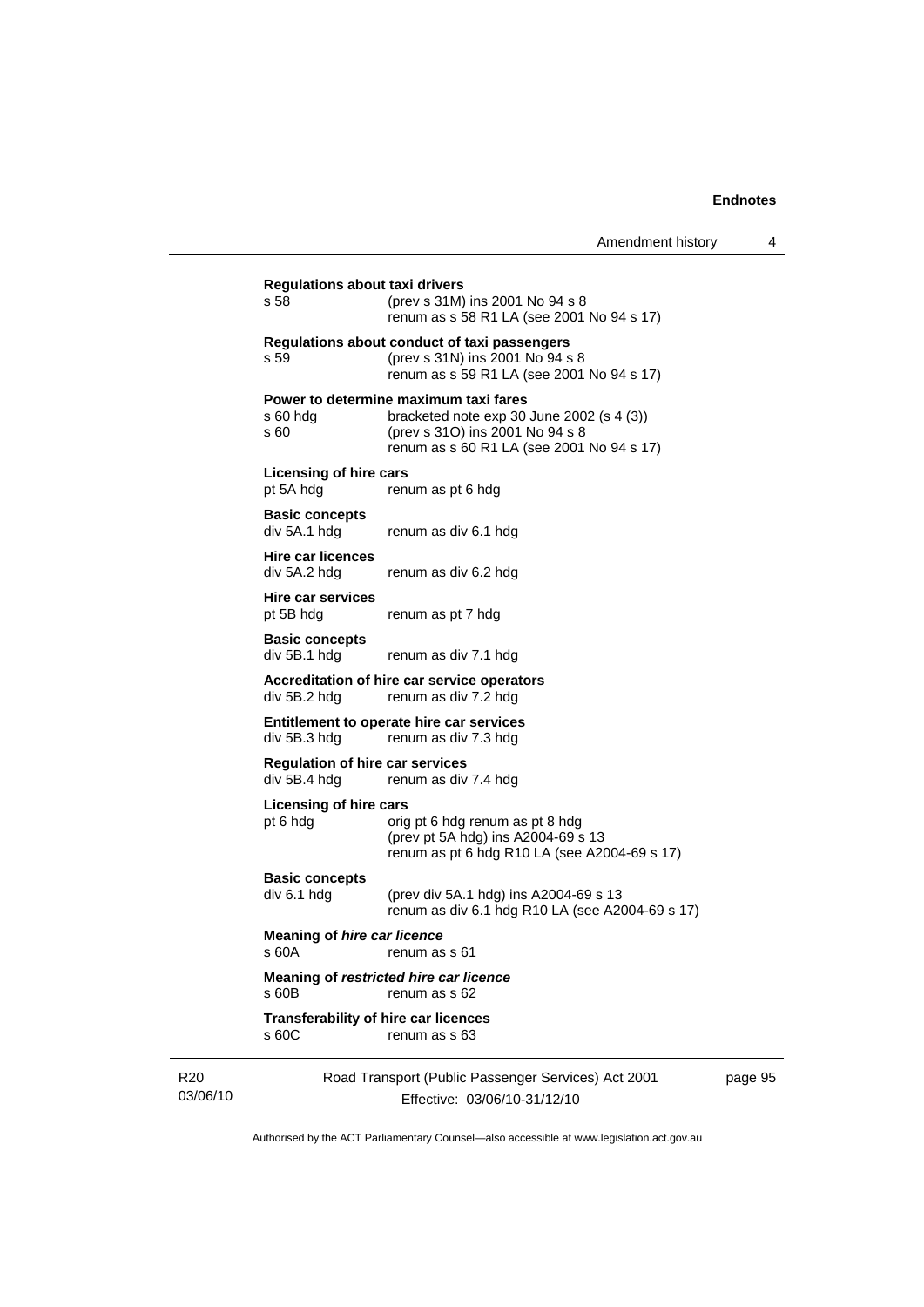4 Amendment history

**Use of vehicles as hire cars**  renum as s 64 **Pretending vehicles are licensed hire cars**  s 60E renum as s 65 **Regulations about hire car licences**  renum as s 66 **Meaning of** *hire car*  s 60G renum as s 67 **Meaning of** *restricted hire car*  s 60H renum as s 68 **Meaning of** *hire car service*  s 60I renum as s 69 **Meaning of** *restricted hire car service*  s 60J renum as s 70 **Hire car service operators—purposes of accreditation**  s 60K renum as s 71 **Hire car service operators—regulations about accreditation system**  s 60L renum as s 72 **Entitlement to operate hire car services**  s 60M renum as s 73 **Unaccredited operators not to operate hire car services**  s 60N renum as s 74 **Pretending to be an accredited hire car service operator**  s 600 renum as s 75 **Regulations about operation of hire car services by accredited people**  s 60P renum as s 76 **Regulations about operation of hire cars**  s 60Q renum as s 77 **Regulations about hire car drivers**  s 60R renum as s 78 **Regulations about conduct of hire car passengers**  s 60S renum as s 79 **Unauthorised public passenger services**  s 60T renum as s 80

page 96 Road Transport (Public Passenger Services) Act 2001 Effective: 03/06/10-31/12/10

R20 03/06/10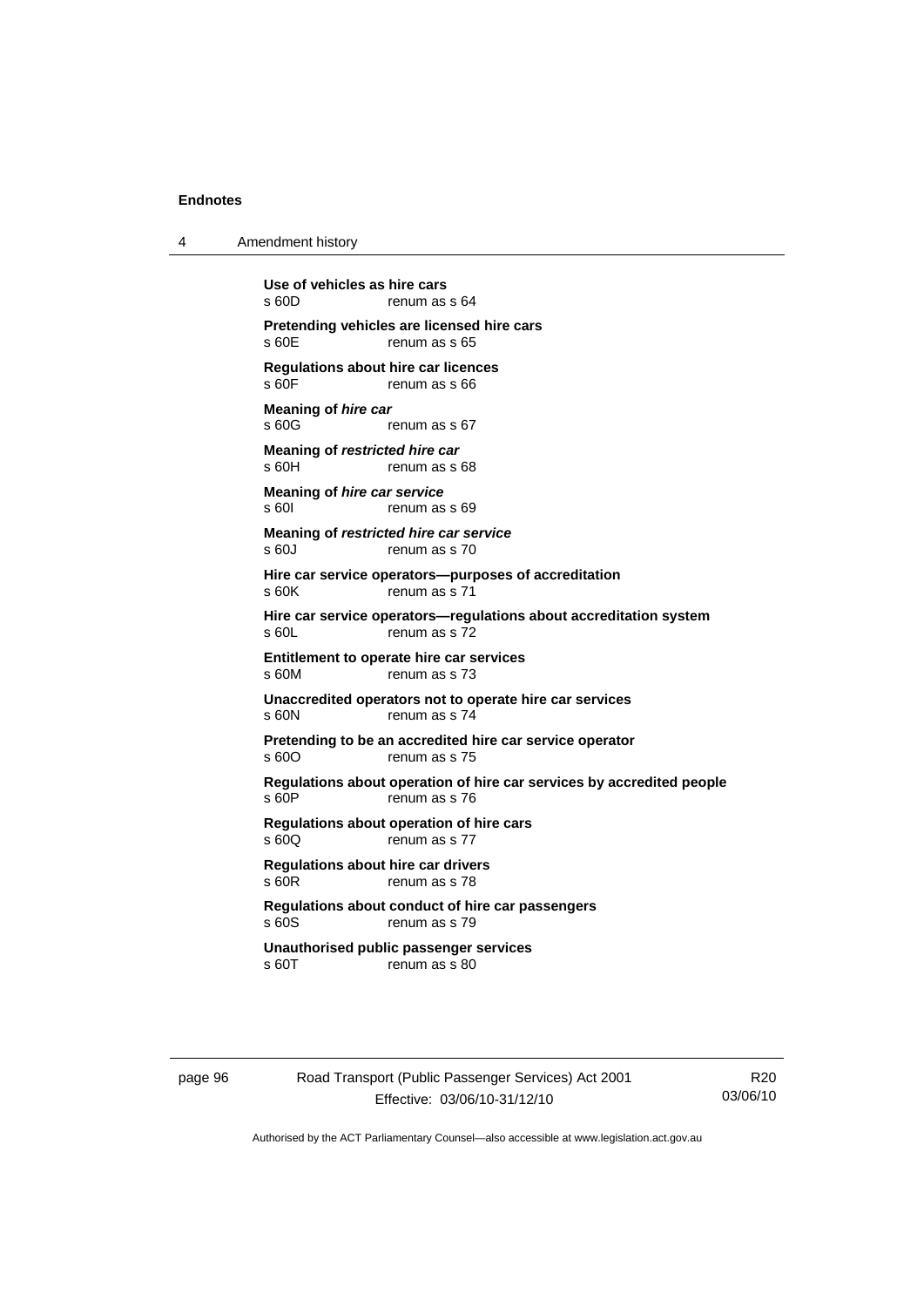|                                                                            | Amendment history                                                                                                                                                                                                                                                                                                                                       |  | 4 |
|----------------------------------------------------------------------------|---------------------------------------------------------------------------------------------------------------------------------------------------------------------------------------------------------------------------------------------------------------------------------------------------------------------------------------------------------|--|---|
| <b>Meaning of hire car licence</b><br>s 61                                 | (prev s 32) renum as s 61 and then s 81<br>(prev s 60A) ins A2004-69 s 13<br>renum as s 61 R10 LA (see A2004-69 s 17)                                                                                                                                                                                                                                   |  |   |
| s 62                                                                       | Meaning of restricted hire car licence<br>(prev s 32A) renum as s 62 and then s 82<br>(prev s 60B) ins A2004-69 s 13<br>renum as s 62 R10 LA (see A2004-69 s 17)                                                                                                                                                                                        |  |   |
| <b>Hire car licences</b><br>div 6.2 hdg                                    | (prev div 5A.2 hdg) ins A2004-69 s 13<br>renum as div 6.2 hdg R10 LA (see A2004-69 s 17)                                                                                                                                                                                                                                                                |  |   |
| <b>Transferability of hire car licences</b><br>s 63                        | (prev s 32B) renum as s 63 and then s 83<br>(prev s 60C) ins A2004-69 s 13<br>renum as s 63 R10 LA (see A2004-69 s 17)                                                                                                                                                                                                                                  |  |   |
| Use of vehicles as hire cars<br>s 64                                       | (prev s $32C$ ) renum as s 64 and then s 84<br>(prev s 60D) ins A2004-69 s 13<br>renum as s 64 R10 LA (see A2004-69 s 17)                                                                                                                                                                                                                               |  |   |
| s 65                                                                       | Pretending vehicles are licensed hire cars<br>(prev s $32D$ ) renum as s 65 and then s 85<br>(prev s 60E) ins A2004-69 s 13<br>renum as s 65 R10 LA (see A2004-69 s 17)                                                                                                                                                                                 |  |   |
| References to Motor Traffic Act, Traffic Act etc<br>s 65A<br>renum as s 86 |                                                                                                                                                                                                                                                                                                                                                         |  |   |
| Regulations about hire car licences<br>s 66                                | orig s 66 (prev s 33) def restricted taxi operator's licence ins<br>2001 No 94 s 10<br>def taxi operator's licence ins 2001 No 94 s 10<br>renum as s 66 R1 LA (see 2001 No 94 s 17)<br>exp 1 June 2003 (s 69)<br>prev s 66 renum as s 87<br>pres s 66 (prev s 60F) ins A2004-69 s 13<br>renum as s 66 R10 LA (see A2004-69 s 17)<br>am A2006-9 amdt 1.9 |  |   |
| Hire car services<br>pt 7 hdg                                              | orig pt 7 hdg<br>(prev pt 4 hdg) renum as pt 7 hdg 2001 No 94 s 9                                                                                                                                                                                                                                                                                       |  |   |

R20 03/06/10 Road Transport (Public Passenger Services) Act 2001 Effective: 03/06/10-31/12/10

page 97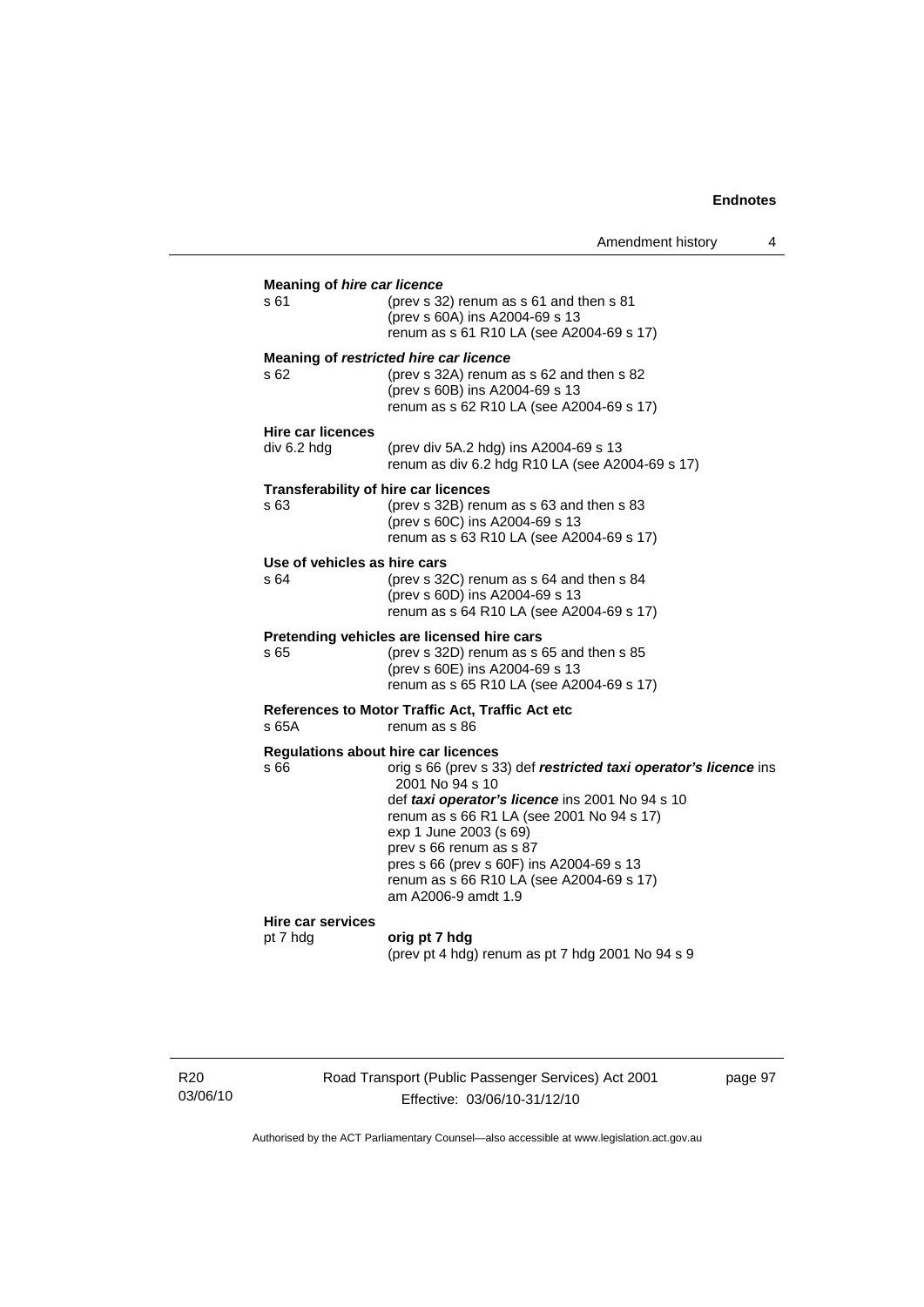4 Amendment history

|                                        | om R9 LA<br>prev pt 7 hdg<br>renum as pt 9 hdg<br>pres pt 7 hdg<br>(prev pt 5B hdg) ins A2004-69 s 13<br>renum as pt 7 hdg R10 LA (see A2004-69 s 17)                                                                                                          |
|----------------------------------------|----------------------------------------------------------------------------------------------------------------------------------------------------------------------------------------------------------------------------------------------------------------|
| <b>Basic concepts</b><br>div 7.1 hdg   | (prev div 4.1 hdg) renum 2001 No 94 s 9<br>exp 1 June 2003 (s 69)<br>(prev div 5B.1 hdg) ins A2004-69 s 13<br>renum as div 7.1 hdg R10 LA (see A2004-69 s 17)                                                                                                  |
| <b>Meaning of hire car</b>             |                                                                                                                                                                                                                                                                |
| s 67                                   | orig s 67 (prev s 34) renum as s 67 R1 LA (see 2001 No 94<br>s 17)                                                                                                                                                                                             |
|                                        | exp 1 June 2003 (s 69)<br>prev s 67 renum as s 88<br>pres s 67 (prev s 60G) ins A2004-69 s 13<br>renum as s 67 R10 LA (see A2004-69 s 17)<br>am A2006-9 s 16                                                                                                   |
| Meaning of restricted hire car         |                                                                                                                                                                                                                                                                |
| s 68                                   | orig s 68 (prev s 35) renum as s 68 R1 LA (see 2001 No 94<br>s 17)<br>am 2002 No 49 amdt 3.231<br>exp 1 June 2003 (s 69)<br>prev s 68 renum as s 89<br>pres s 68 (prev s 60H) ins A2004-69 s 13<br>renum as s 68 R10 LA (see A2004-69 s 17)<br>am A2006-9 s 17 |
| Meaning of <i>hire car service</i>     |                                                                                                                                                                                                                                                                |
| s 69                                   | orig s 69 (prev s 36) renum as s 69 R1 LA (see 2001 No 94<br>s 17)<br>sub 2002 No 30 amdt 3.751<br>exp 1 June 2003 (s 69)<br>prev s 69 renum as s 90<br>pres s 69 (prev s 60l) ins A2004-69 s 13<br>renum as s 69 R10 LA (see A2004-69 s 17)                   |
| Meaning of restricted hire car service |                                                                                                                                                                                                                                                                |
| s 70                                   | orig s 70 (prev s 37) renum as s 70 R1 LA (see 2001 No 94<br>s 17)<br>exp 1 December 2002 (s 72)<br>prev s 70 renum as s 91<br>pres s 70 (prev s 60J) ins A2004-69 s 13<br>renum as s 70 R10 LA (see A2004-69 s 17)                                            |
|                                        |                                                                                                                                                                                                                                                                |

page 98 Road Transport (Public Passenger Services) Act 2001 Effective: 03/06/10-31/12/10

R20 03/06/10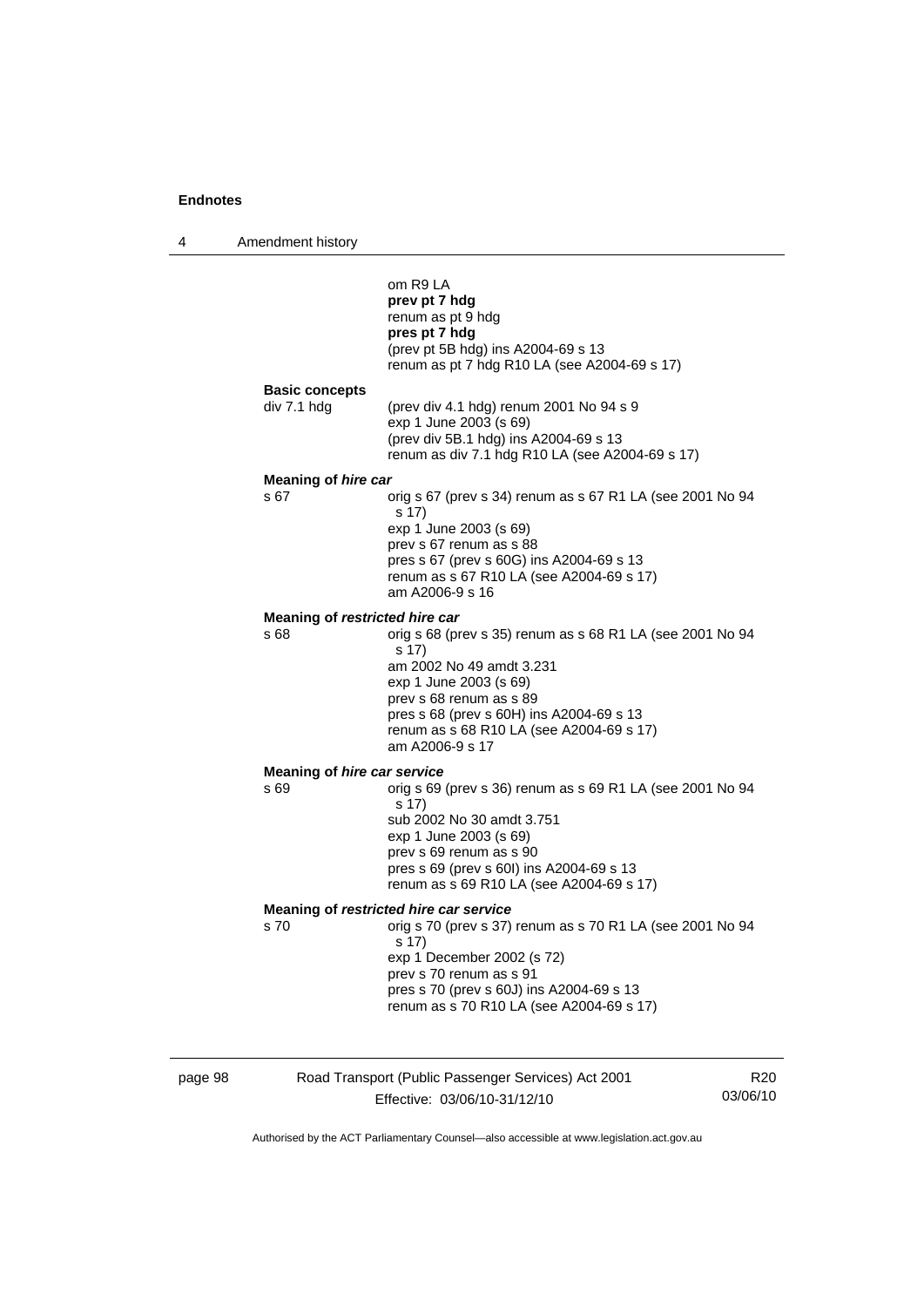#### **Accreditation of hire car service operators**

|             | Accreditation of hire car service operators                                                                                                                                                                                                                                                                     |
|-------------|-----------------------------------------------------------------------------------------------------------------------------------------------------------------------------------------------------------------------------------------------------------------------------------------------------------------|
| div 7.2 hdg | (prev div 4.2 hdg) renum 2001 No 94 s 9<br>exp 1 December 2002 (s 72)<br>(prev div 5B.2 hdg) ins A2004-69 s 13<br>renum as div 7.2 hdg R10 LA (see A2004-69 s 17)                                                                                                                                               |
| s 71        | Hire car service operators--purposes of accreditation<br>orig s 71 (prev s 38) renum as s 71 R1 LA (see 2001 No 94<br>s 17)<br>exp 1 December 2002 (s 72)<br>prev s 71 renum as s 92<br>pres s 71 (prev s 60K) ins A2004-69 s 13<br>renum as s 71 R10 LA (see A2004-69 s 17)                                    |
| s 72        | Hire car service operators-regulations about accreditation system<br>orig s 72 (prev s 39) renum as s 72 R1 LA (see 2001 No 94<br>s 17)<br>exp 1 December 2002 (s 72)<br>prev s 72 renum as s 93<br>pres s 72 (prev s 60L) ins A2004-69 s 13<br>renum as s 72 R10 LA (see A2004-69 s 17)<br>am A2006-9 amdt 1.9 |
| div 7.3 hdg | Entitlement to operate hire car services<br>(prev div 4.3 hdg) renum 2001 No 94 s 9<br>exp 1 June 2002 (s 78)<br>(prev div 5B.3 hdg) ins A2004-69 s 13<br>renum as div 7.3 hdg R10 LA (see A2004-69 s 17)                                                                                                       |
| s 73        | Entitlement to operate hire car services<br>(prev s 40) renum R1 LA (see 2001 No 94 s 17)<br>exp 1 June 2002 (s 78)<br>(prev s 60M) ins A2004-69 s 13<br>renum as s 73 R10 LA (see A2004-69 s 17)                                                                                                               |
| s 74        | Unaccredited operators not to operate hire car services<br>(prev s 41) renum R1 LA (see 2001 No 94 s 17)<br>exp 1 June 2002 (s 78)<br>(prev s 60N) ins A2004-69 s 13<br>renum as s 74 R10 LA (see A2004-69 s 17)                                                                                                |
|             | Pretending to be an accredited hire car service operator<br>$575$ (prev s 42) renum R1   A (see 2001 No 94 s 17)                                                                                                                                                                                                |

s 75 (prev s 42) renum R1 LA (see 2001 No 94 s 17) exp 1 June 2002 (s 78) (prev s 60O) ins A2004-69 s 13 renum as s 75 R10 LA (see A2004-69 s 17)

R20 03/06/10 Road Transport (Public Passenger Services) Act 2001 Effective: 03/06/10-31/12/10

page 99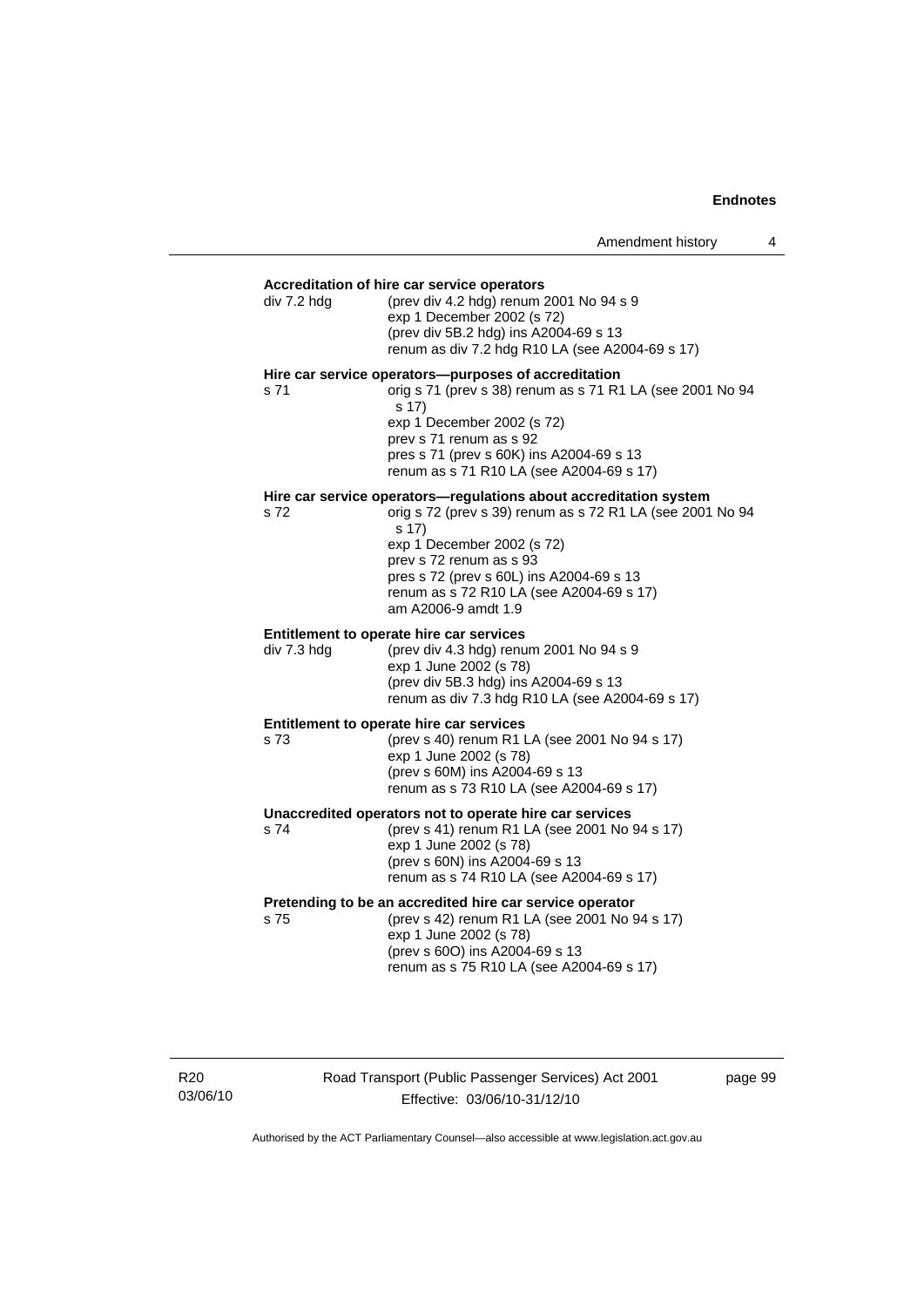| 4        | Amendment history                                     |                                                                                                                                                                                                                                                                 |                 |
|----------|-------------------------------------------------------|-----------------------------------------------------------------------------------------------------------------------------------------------------------------------------------------------------------------------------------------------------------------|-----------------|
|          | <b>Regulation of hire car services</b><br>div 7.4 hdg | (prev div 4.4 hdg) renum 2001 No 94 s 9<br>exp 1 December 2002 (s 80)<br>(prev div 5B.4 hdg) ins A2004-69 s 13<br>renum as div 7.4 hdg R10 LA (see A2004-69 s 17)                                                                                               |                 |
|          | s 76                                                  | Regulations about operation of hire car services by accredited people<br>(prev s 43) renum R1 LA (see 2001 No 94 s 17)<br>exp 1 June 2002 (s 78)<br>(prev s 60P) ins A2004-69 s 13<br>renum as s 76 R10 LA (see A2004-69 s 17)<br>am A2006-9 amdt 1.6, amdt 1.7 |                 |
|          | s 77                                                  | Regulations about operation of hire cars<br>(prev s 44) renum R1 LA (see 2001 No 94 s 17)<br>exp 1 June 2002 (s 78)<br>(prev s 60Q) ins A2004-69 s 13<br>renum as s 77 R10 LA (see A2004-69 s 17)<br>am A2006-9 amdt 1.8                                        |                 |
|          | Regulations about hire car drivers<br>s 78            | (prev s 45) renum R1 LA (see 2001 No 94 s 17)<br>exp 1 June 2002 (s 78)<br>(prev s 60R) ins A2004-69 s 13<br>renum as s 78 R10 LA (see A2004-69 s 17)                                                                                                           |                 |
|          | s 79                                                  | Regulations about conduct of hire car passengers<br>(prev s 46) renum R1 LA (see 2001 No 94 s 17)<br>exp 1 December 2002 (s 80)<br>(prev s 60S) ins A2004-69 s 13<br>renum as s 79 R10 LA (see A2004-69 s 17)                                                   |                 |
|          | <b>Bus service licences</b><br>div 7.5 hdg            | (prev div 4.5 hdg) renum R1 LA (see 2001 No 94 s 17)<br>exp 1 December 2002 (s 82)                                                                                                                                                                              |                 |
|          | <b>Small buses</b><br>div 7.6 hdg                     | (prev div 4.6 hdg) renum R1 LA (see 2001 No 94 s 17)<br>exp 1 June 2003 (s 84)                                                                                                                                                                                  |                 |
|          | Taxis<br>div 7.7 hdg                                  | ins 2001 No 94 s 11<br>exp 2 March 2003 (s 92)                                                                                                                                                                                                                  |                 |
|          | <b>Demand responsive services</b><br>pt 8 hdg         | (prev pt 6 hdg) ins 2001 No 94 s 8<br>renum as pt 8 hdg R10 LA (see A2004-69 s 17)<br>sub A2006-9 s 18                                                                                                                                                          |                 |
|          | <b>Basic concepts</b><br>div 8.1 hdg                  | ins A2006-9 s 18                                                                                                                                                                                                                                                |                 |
| page 100 |                                                       | Road Transport (Public Passenger Services) Act 2001<br>Effective: 03/06/10-31/12/10                                                                                                                                                                             | R20<br>03/06/10 |

Authorised by the ACT Parliamentary Counsel—also accessible at www.legislation.act.gov.au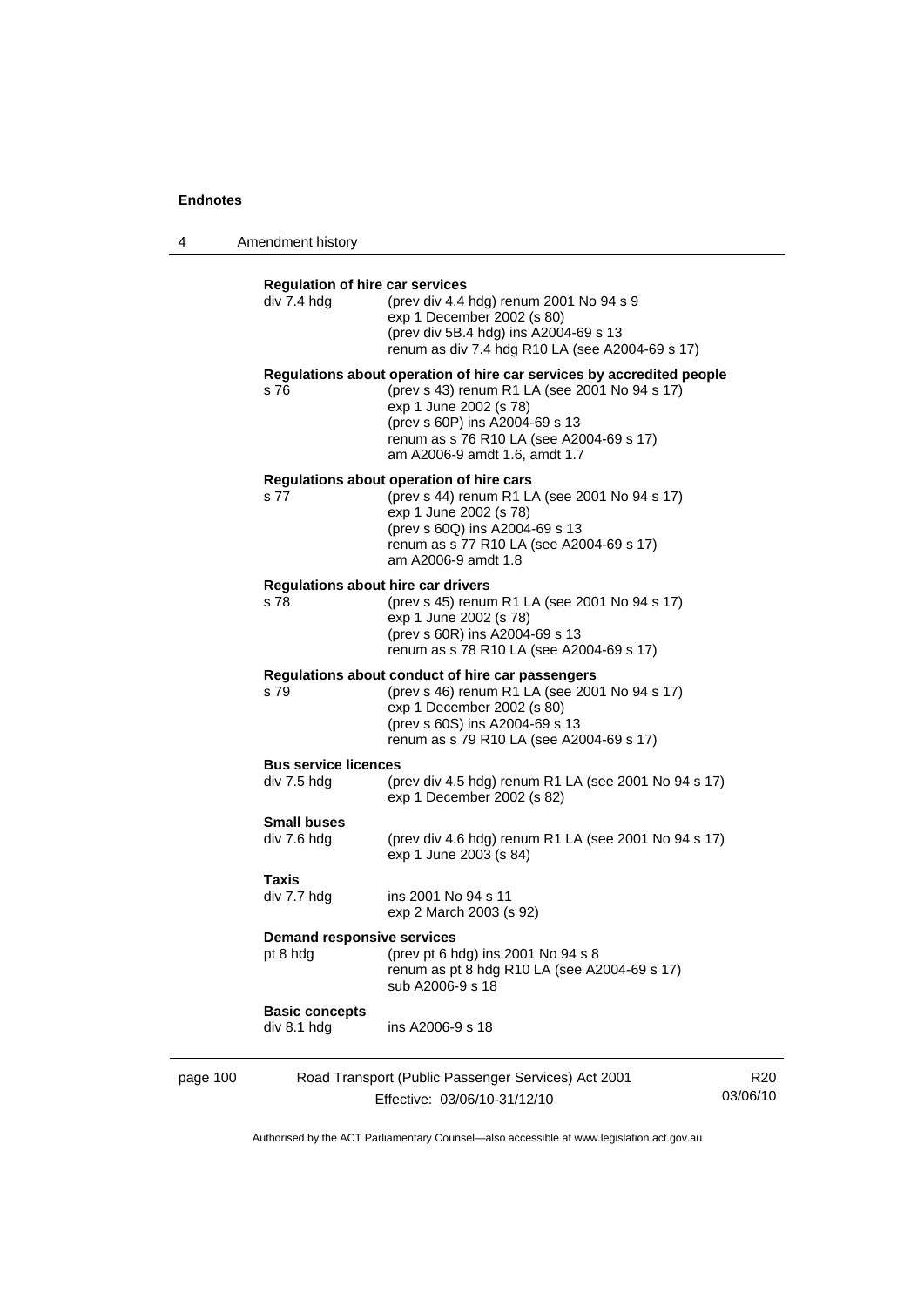| s 80             | Meaning of demand responsive service<br>(prev s 47) renum R1 LA (see 2001 No 94 s 17)<br>sub 2002 No 30 amdt 3.753<br>exp 1 December 2002 (s 80)<br>(prev s 60T) ins A2004-69 s 14<br>renum as s 80 R10 LA (see A2004-69 s 17)<br>sub A2006-9 s 18                                                                      |
|------------------|-------------------------------------------------------------------------------------------------------------------------------------------------------------------------------------------------------------------------------------------------------------------------------------------------------------------------|
| s 81 hdg<br>s 81 | Meaning of demand responsive service vehicle<br>bracketed note exp 30 June 2002 (s 4 (3))<br>(prev s 48) renum R1 LA (see 2001 No 94 s 17)<br>exp 1 December 2002 (s 82)<br>(prev s 32) sub 2001 No 94 s 8<br>renum as s 61 R1 LA (see 2001 No 94 s 17)<br>renum as s 81 R10 LA (see A2004-69 s 17)<br>sub A2006-9 s 18 |
| div 8.2 hdg      | Authorisations to operate demand responsive services<br>ins A2006-9 s 18                                                                                                                                                                                                                                                |
| s 82             | Demand responsive service authorisations<br>(prev s 32A) ins 2001 No 94 s 8<br>renum as s 62 R1 LA (see 2001 No 94 s 17)<br>sub 2002 No 30 amdt 3.750<br>renum as s 82 R10 LA (see A2004-69 s 17)<br>sub A2006-9 s 18                                                                                                   |
| s 82A            | Territory's entitlement to operate demand responsive service<br>ins A2006-30 amdt 1.83<br>om A2006-9 s 18                                                                                                                                                                                                               |
| s 83             | Demand responsive services-guidelines for giving authorisations<br>(prev s 50) renum R1 LA (see 2001 No 94 s 17)<br>exp 1 June 2003 (s 84)<br>(prev s 32B) ins 2001 No 94 s 8<br>renum as s 63 R1 LA (see 2001 No 94 s 17)<br>renum as s 83 R10 LA (see A2004-69 s 17)<br>sub A2006-9 s 18                              |
| s 84             | Demand responsive services-regulations about authorisations<br>(prev s 51) renum R1 LA (see 2001 No 94 s 17)<br>sub 2002 No 30 amdt 3.755<br>exp 1 June 2003 (s 84)<br>(prev s 32C) ins 2001 No 94 s 8<br>renum as s 64 R1 LA (see 2001 No 94 s 17)<br>renum as s 84 R10 LA (see A2004-69 s 17)<br>sub A2006-9 s 18     |

R20 03/06/10 Road Transport (Public Passenger Services) Act 2001 Effective: 03/06/10-31/12/10

page 101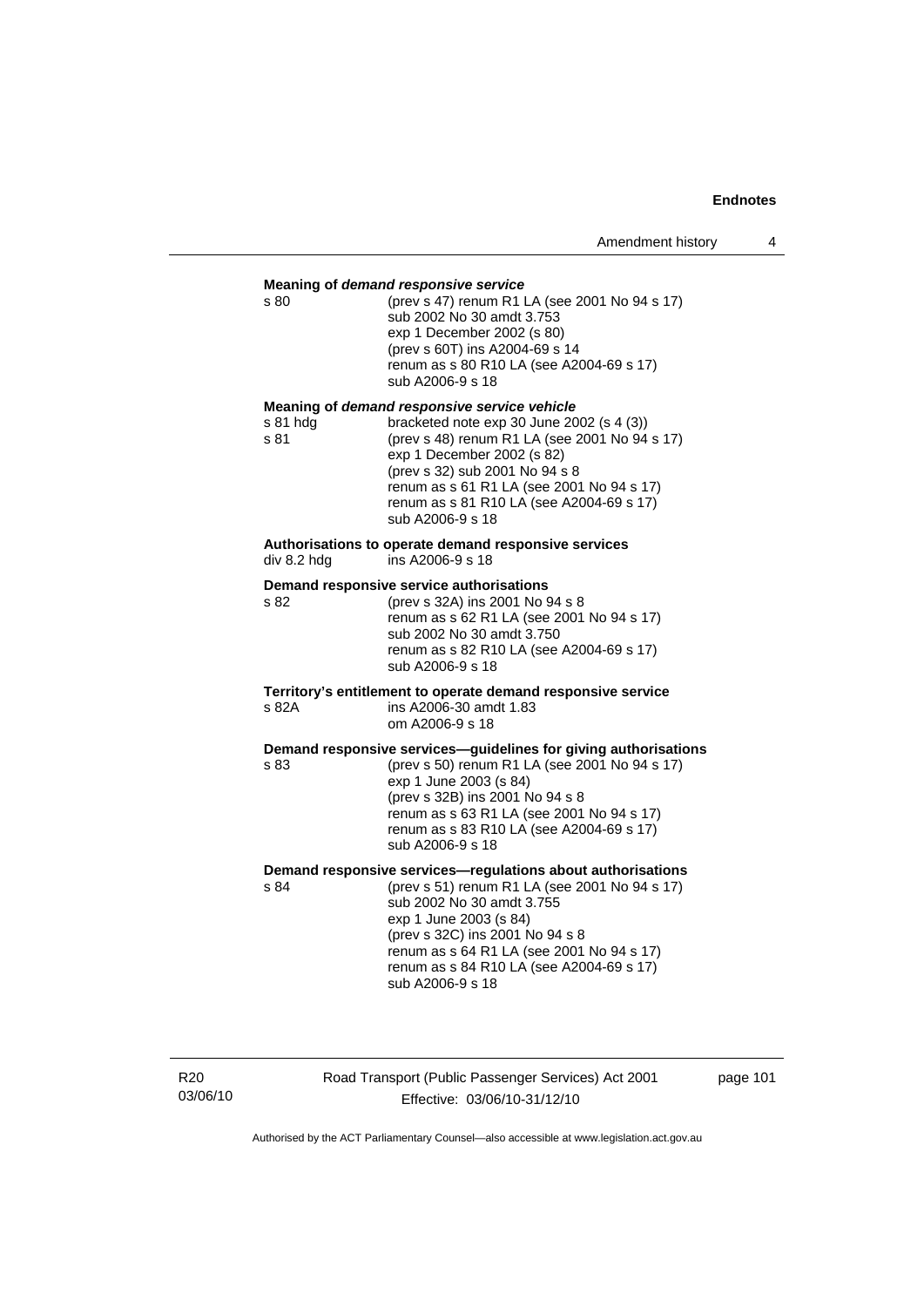| 4 | Amendment history |
|---|-------------------|
|---|-------------------|

| s 85 hdg<br>s 85 | Use of vehicles for demand responsive services<br>bracketed note exp 30 June 2002 (s 4 (3))<br>(prev s 51A) ins 2001 No 94 s 11<br>renum R1 LA (see 2001 No 94 s 17)<br>exp 2 March 2003 (s 92)<br>(prev s 32D) ins 2001 No 94 s 8<br>renum as s 65 R1 LA (see 2001 No 94 s 17)<br>renum as s 85 R10 LA (see A2004-69 s 17)<br>sub A2006-9 s 18                                                                                                  |
|------------------|--------------------------------------------------------------------------------------------------------------------------------------------------------------------------------------------------------------------------------------------------------------------------------------------------------------------------------------------------------------------------------------------------------------------------------------------------|
| s 86             | Representing vehicle as demand responsive service vehicle<br>(prev s 51B) ins 2001 No 94 s 11<br>renum R1 LA (see 2001 No 94 s 17)<br>exp 2 March 2003 (s 92)<br>(prev s 65A) ins A2004-69 s 15<br>renum as s 86 R10 LA (see A2004-69 s 17)<br>sub A2006-9 s 18                                                                                                                                                                                  |
| div 8.3 hdg      | Accreditation of demand responsive service operators<br>ins A2006-9 s 18                                                                                                                                                                                                                                                                                                                                                                         |
| s 87             | Demand responsive service operators--purposes of accreditation<br>(prev s 51C) ins 2001 No 94 s 11<br>renum R1 LA (see 2001 No 94 s 17)<br>exp 2 March 2003 (s 92)<br>(prev s 66) ins A2004-69 s 16<br>def annual weddings and school formals licence ins<br>A2004-69 s 16<br>def commencement ins A2004-69 s 16<br>def General Act ins A2004-69 s 16<br>renum as s 87 R10 LA (see A2004-69 s 17)<br>exp 9 March 2006 (s 93)<br>ins A2006-9 s 18 |
| system           | Demand responsive service operators-regulations about accreditation                                                                                                                                                                                                                                                                                                                                                                              |
| s 88             | (prev s 51D) ins 2001 No 94 s 11<br>renum R1 LA (see 2001 No 94 s 17)<br>exp 2 March 2003 (s 92)<br>(prev s 67) ins A2004-69 s 16<br>renum as s 88 R10 LA (see A2004-69 s 17)<br>exp 9 March 2006 (s 93)                                                                                                                                                                                                                                         |
|                  | ins A2006-9 s 18                                                                                                                                                                                                                                                                                                                                                                                                                                 |

page 102 Road Transport (Public Passenger Services) Act 2001 Effective: 03/06/10-31/12/10

R20 03/06/10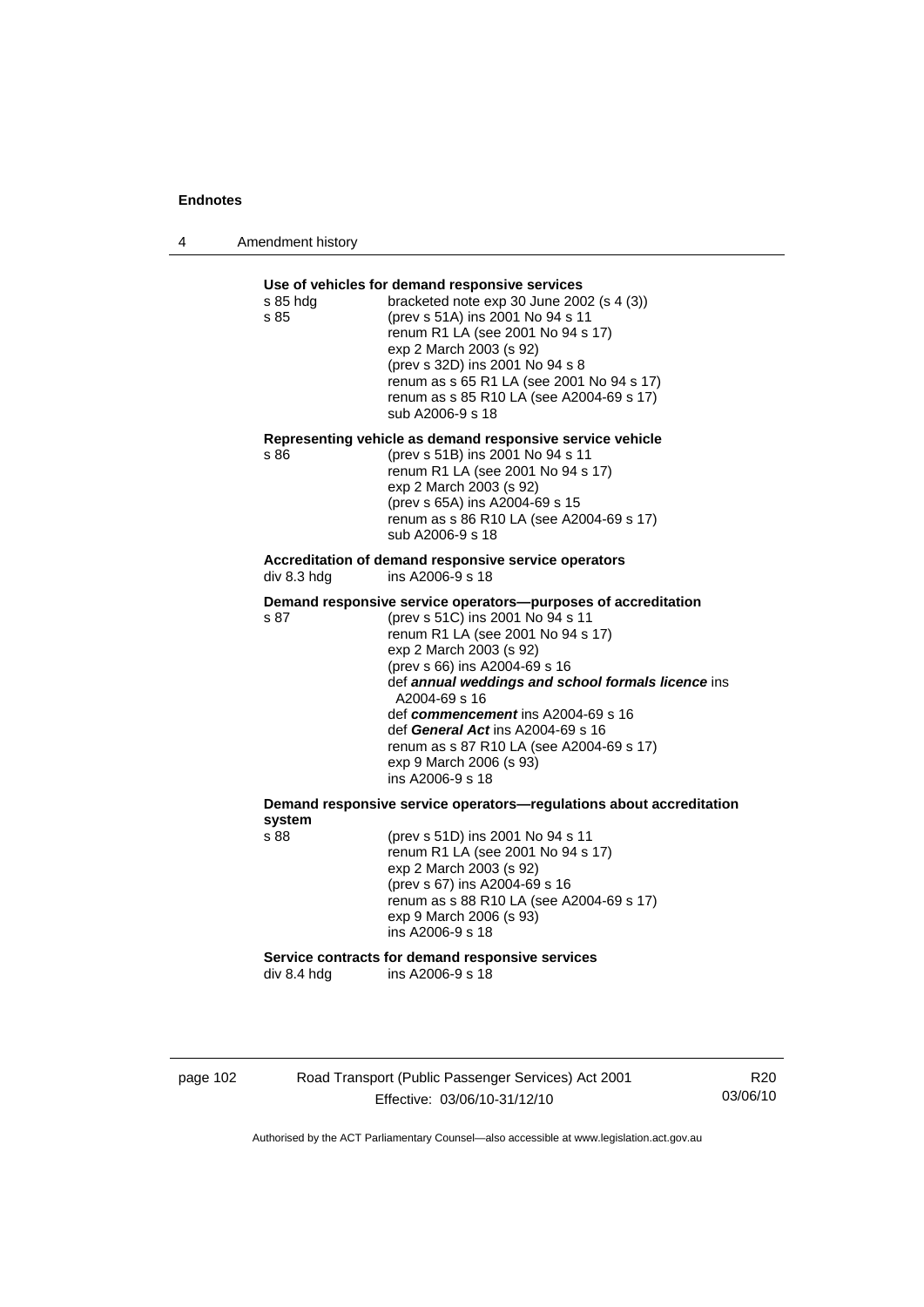#### **Service contracts—demand responsive services**

s 89 (prev s 51E) ins 2001 No 94 s 11 renum R1 LA (see 2001 No 94 s 17) exp 2 March 2003 (s 92) (prev s 68) ins A2004-69 s 16 renum as s 89 R10 LA (see A2004-69 s 17) exp 9 March 2006 (s 93) ins A2006-9 s 18

#### **Entitlement to operate demand responsive services**  div 8.5 hdg ins A2006-9 s 18

#### **Entitlement to operate demand responsive services**

s 90 (prev s 51F) ins 2001 No 94 s 11 renum R1 LA (see 2001 No 94 s 17) exp 2 March 2003 (s 92) (prev s 69) ins A2004-69 s 16 renum as s 90 R10 LA (see A2004-69 s 17) mod SL2002-3 s 246 (as am by SL2005-4 s 12) exp 9 March 2006 (s 93) ins A2006-9 s 18 am A2006-30 amdt 1.84

#### **Operating demand responsive service without entitlement**

s 91 (prev s 51G) ins 2001 No 94 s 11 renum R1 LA (see 2001 No 94 s 17) exp 2 March 2003 (s 92) (prev s 70) ins A2004-69 s 16 renum as s 91 R10 LA (see A2004-69 s 17) exp 9 March 2006 (s 93) ins A2006-9 s 18 am A2006-30 amdt 1.85

## **Representing entitlement to operate demand responsive service**

s 92 (prev s 51H) ins 2001 No 94 s 11 renum R1 LA (see 2001 No 94 s 17) sub 2002 No 30 amdt 3.756 exp 2 March 2003 (s 92) (prev s 71) ins A2004-69 s 16 renum as s 92 R10 LA (see A2004-69 s 17) exp 9 March 2006 (s 93) ins A2006-9 s 18

# **Regulation of demand responsive services**

div 8.6 hdg ins A2006-9 s 18

R20 03/06/10 Road Transport (Public Passenger Services) Act 2001 Effective: 03/06/10-31/12/10

page 103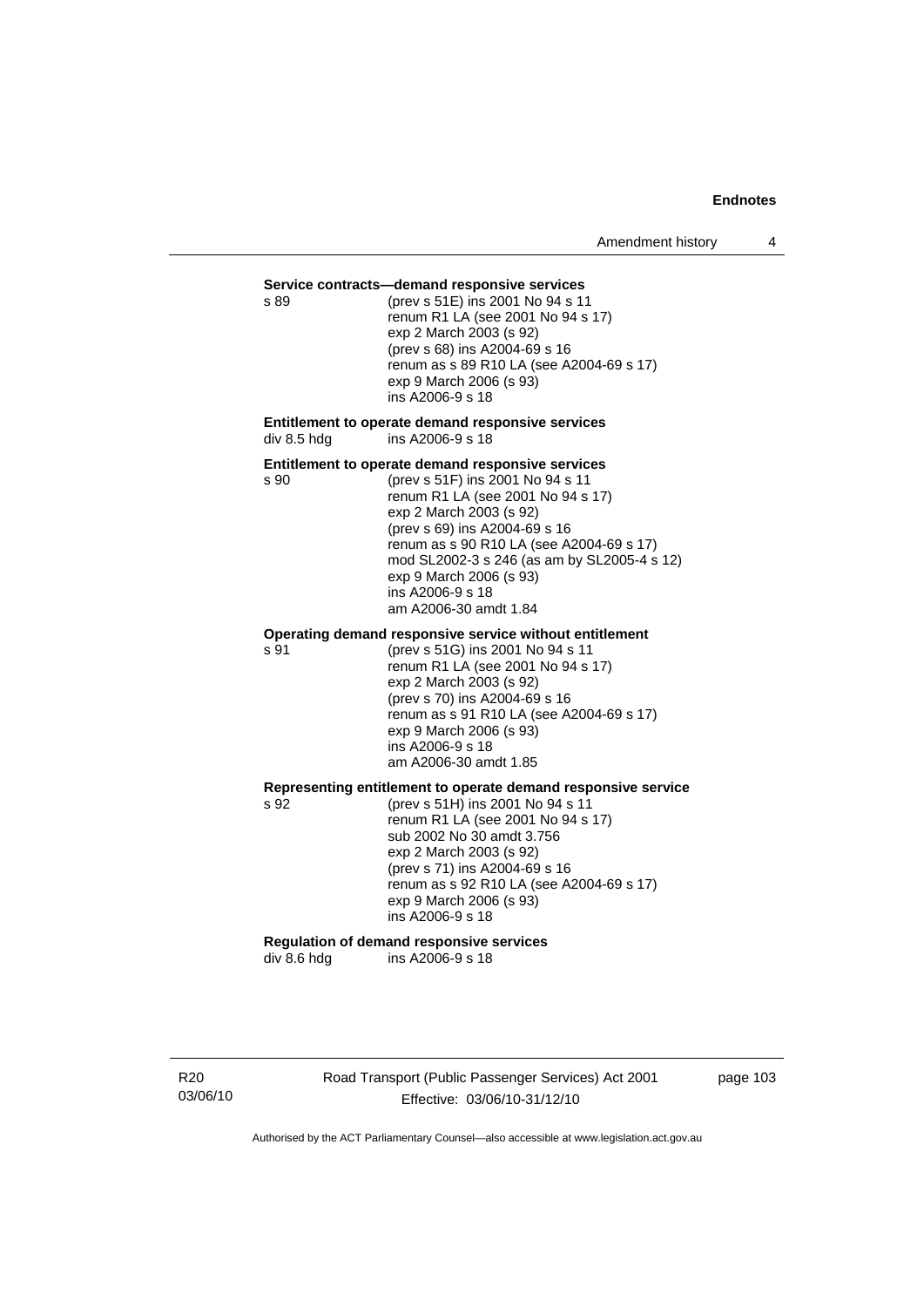| 4        | Amendment history                                                                                                                                                                                                                                                                                                                                                                                                                                                                                           |
|----------|-------------------------------------------------------------------------------------------------------------------------------------------------------------------------------------------------------------------------------------------------------------------------------------------------------------------------------------------------------------------------------------------------------------------------------------------------------------------------------------------------------------|
|          | Demand responsive services-minimum fares<br>s 93<br>(prev s 72) ins A2004-69 s 16<br>renum as s 93 R10 LA (see A2004-69 s 17)<br>exp 9 March 2006 (s 93)<br>ins A2006-9 s 18                                                                                                                                                                                                                                                                                                                                |
|          | Regulations about operation of demand responsive services<br>ins A2006-9 s 18<br>s 94                                                                                                                                                                                                                                                                                                                                                                                                                       |
|          | Regulations about operation of demand responsive service vehicles<br>ins A2006-9 s 18<br>s 95                                                                                                                                                                                                                                                                                                                                                                                                               |
|          | Regulations about demand responsive service vehicle drivers<br>s 96<br>ins A2006-9 s 18                                                                                                                                                                                                                                                                                                                                                                                                                     |
|          | Regulations about conduct of demand responsive vehicle passengers<br>s 97<br>ins A2006-9 s 18                                                                                                                                                                                                                                                                                                                                                                                                               |
|          | Additional public passenger vehicle insurance<br>ins as mod SL2008-37 mod 20.1<br>pt 8A hdg<br>mod lapsed 5 July 2009 when sch 20 SL2008-37 om by<br>A2009-16 amdt 2.21                                                                                                                                                                                                                                                                                                                                     |
|          | Definitions-pt 8A<br>s 110<br>ins as mod SL2008-37 mod 20.1<br>mod lapsed 5 July 2009 when sch 20 SL2008-37 om by<br>A2009-16 amdt 2.21<br>ins A2009-16 amdt 3.4<br>def accredited operator ins as mod SL2008-37 mod 20.1<br>mod lapsed 5 July 2009 when sch 20 SL2008-37 om by<br>A2009-16 amdt 2.21<br>ins A2009-16 amdt 3.4<br>def public passenger vehicle policy ins as mod SL2008-37<br>mod 20.1<br>mod lapsed 5 July 2009 when sch 20 SL2008-37 om by<br>A2009-16 amdt 2.21<br>ins A2009-16 amdt 3.4 |
|          | Public passenger vehicle insurance compulsory<br>s 111<br>ins as mod SL2008-37 mod 20.1<br>mod lapsed 5 July 2009 when sch 20 SL2008-37 om by<br>A2009-16 amdt 2.21<br>ins A2009-16 amdt 3.4                                                                                                                                                                                                                                                                                                                |
|          | Police officer or authorised person may require evidence of public<br>passenger vehicle insurance<br>ins as mod SL2008-37 mod 20.1<br>s 112<br>mod lapsed 5 July 2009 when sch 20 SL2008-37 om by<br>A2009-16 amdt 2.21<br>ins A2009-16 amdt 3.4                                                                                                                                                                                                                                                            |
| page 104 | Road Transport (Public Passenger Services) Act 2001<br>R <sub>20</sub>                                                                                                                                                                                                                                                                                                                                                                                                                                      |

Effective: 03/06/10-31/12/10

03/06/10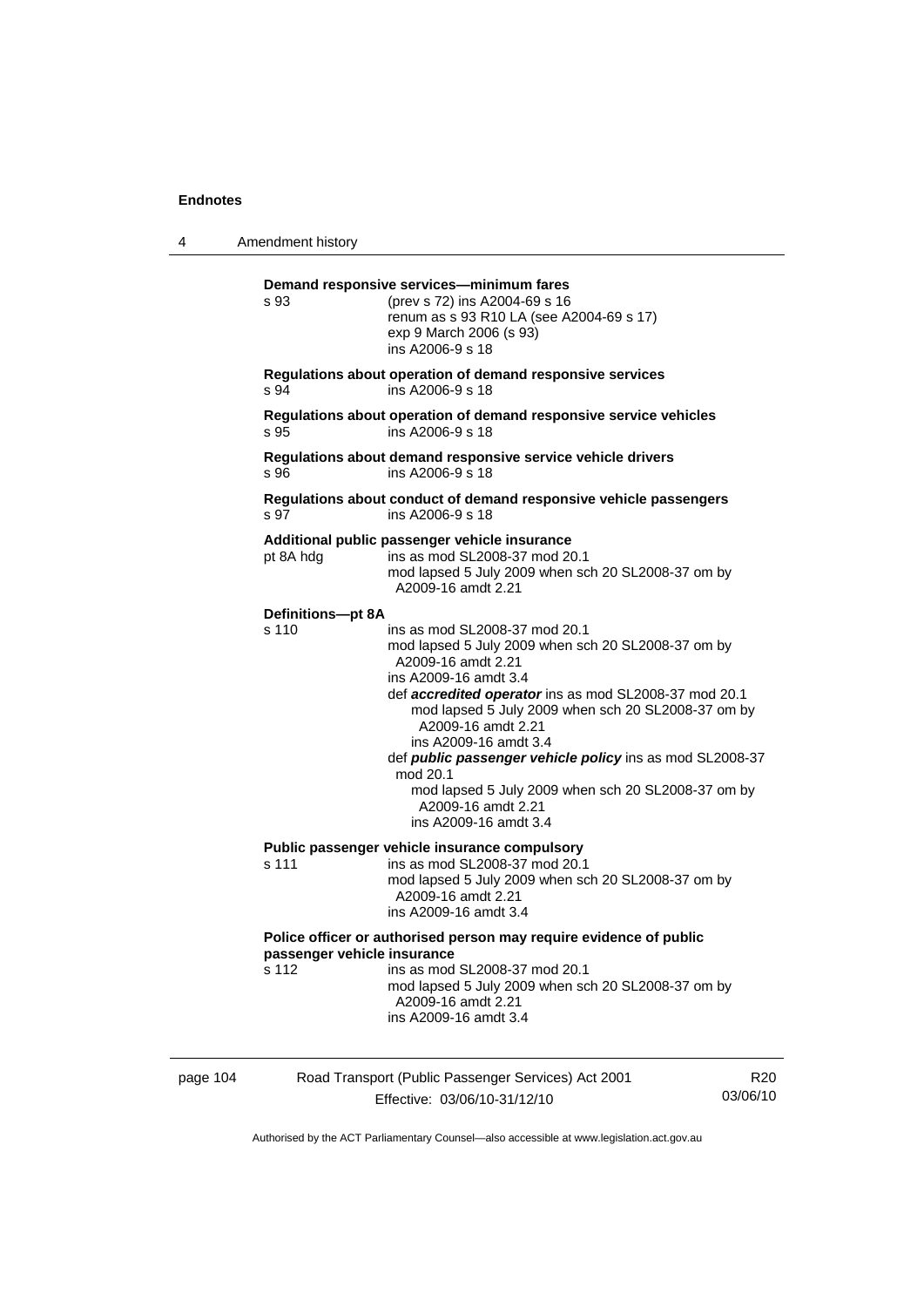| s 113                                 | ins as mod SL2008-37 mod 20.1                                                                                                                                                                                                  |
|---------------------------------------|--------------------------------------------------------------------------------------------------------------------------------------------------------------------------------------------------------------------------------|
|                                       | mod lapsed 5 July 2009 when sch 20 SL2008-37 om by<br>A2009-16 amdt 2.21                                                                                                                                                       |
| <b>Enforcement</b>                    |                                                                                                                                                                                                                                |
| pt 9 hdg                              | orig pt 9 hdg<br>(prev pt 7 hdg) ins A2004-69 s 16<br>renum as pt 9 hdg R10 LA (see A2004-69 s 17)<br>exp 9 March 2006 (s 93)<br>prev pt 9 hdg<br>ins A2006-9 s 18<br>renum as pt 10 hdg<br>pres pt 9 hdg<br>ins A2006-26 s 14 |
| Purpose of powers under pt 9<br>s 115 | reloc from Road Transport (Public Passenger Services)<br>Regulation 2002 s 229 by A2006-26 s 31                                                                                                                                |
| s 116                                 | Power to require records or information<br>reloc from Road Transport (Public Passenger Services)<br>Regulation 2002 s 230 by A2006-26 s 31                                                                                     |
| s 117                                 | Power to inspect maintenance facilities<br>reloc from Road Transport (Public Passenger Services)<br>Regulation 2002 s 231 by A2006-26 s 31                                                                                     |
| s 118                                 | Power to inspect and test vehicles<br>reloc from Road Transport (Public Passenger Services)<br>Regulation 2002 s 232 by A2006-26 s 31                                                                                          |
| s 119                                 | Power to require vehicles or equipment to be inspected and tested<br>reloc from Road Transport (Public Passenger Services)<br>Regulation 2002 s 233 by A2006-26 s 31                                                           |
| s 120                                 | Attachment and removal of noncompliance notices<br>reloc from Road Transport (Public Passenger Services)<br>Regulation 2002 s 234 by A2006-26 s 31                                                                             |
|                                       | Police officer or authorised person-power to require name and address etc                                                                                                                                                      |
| s 121                                 | reloc from Road Transport (Public Passenger Services)<br>Regulation 2002 s 235 by A2006-26 s 31<br>am A2009-49 amdt 3.153                                                                                                      |
| <b>Miscellaneous</b>                  |                                                                                                                                                                                                                                |
| pt 10 hdg                             | (prev pt 9 hdg) ins A2006-9 s 18<br>renum as pt 10 hdg A2006-26 s 13                                                                                                                                                           |

R20 03/06/10 Road Transport (Public Passenger Services) Act 2001 Effective: 03/06/10-31/12/10

page 105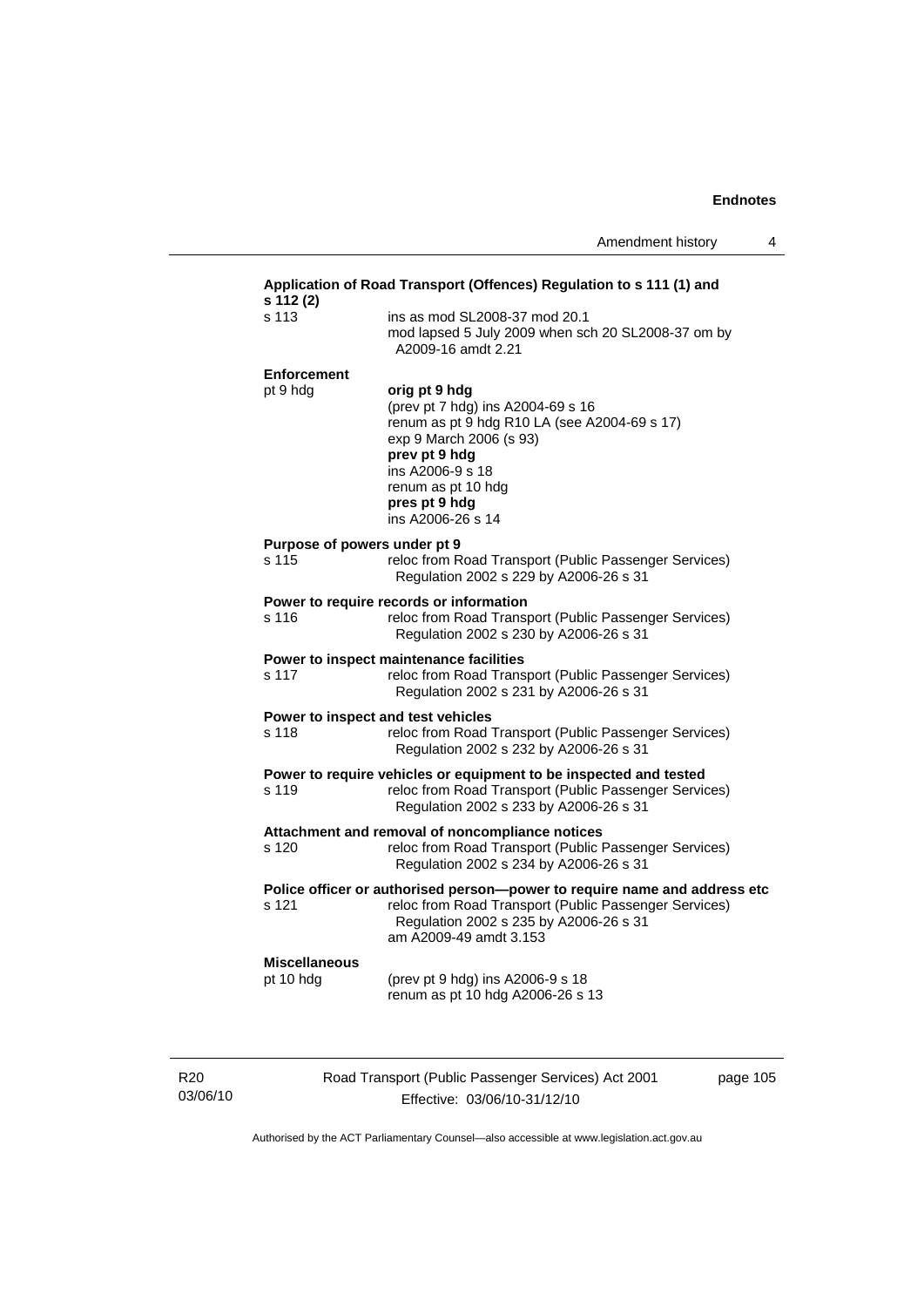4 Amendment history

**Unauthorised public passenger services**  s 125 ins A2006-9 s 18 **Regulation-making power**  s 126 ins A2006-9 s 18 am A2008-1 amdt 1.33; ss renum R16 LA; A2010-18 amdt 3.78 **Minister may exempt vehicles and people from Act**  s 127 ins A2006-9 s 18 **Regulations may exempt vehicles and people from Act**  s 128 ins A2006-9 s 18 **References to Motor Traffic Act, Traffic Act etc**  s 129 ins A2006-9 s 18 **Dictionary**  dict am 2002 No 30 amdt 3.757; A2009-49 amdt 3.154; A2010-18 amdt 3.79 def *accredited* sub 2001 No 94 s 12 def *accredited bus operators register* om 2001 No 94 s 14 def *accredited demand responsive service operator* ins A2006-9 s 19 def *accredited hire car service operator* ins A2004-69 s 18 def *accredited taxi network provider* ins 2001 No 94 s 13 def *accredited taxi service operator* ins 2001 No 94 s 13 def *affiliated* ins 2001 No 94 s 13 def *another jurisdiction* om A2010-18 amdt 3.80 def *authorisation* ins A2006-9 s 19 def *authorised demand responsive service operator* ins A2006-9 s 19 def *authority* om A2010-18 amdt 3.81 def *bus* sub A2005-20 amdt 3.373 def *demand responsive service* ins A2006-9 s 19 def *demand responsive service vehicle* ins A2006-9 s 19 def *fittings* ins A2006-26 s 15 def *function* om 2002 No 30 amdt 3.758 def *hire car* ins A2004-69 s 18 def *hire car licence* ins A2004-69 s 18 def *hire car service* ins A2004-69 s 18 def *holder* sub 2001 No 94 s 12; A2004-69 s 19 om A2005-20 amdt 3.374 def *inspect* ins A2006-26 s 15 def *jurisdiction* om A2010-18 amdt 3.82 def *licence* ins 2001 No 94 s 13 om A2004-69 s 20 def *motor vehicle* om A2010-18 amdt 3.82 def *noncompliance notice* ins A2006-26 s 15

page 106 Road Transport (Public Passenger Services) Act 2001 Effective: 03/06/10-31/12/10

R20 03/06/10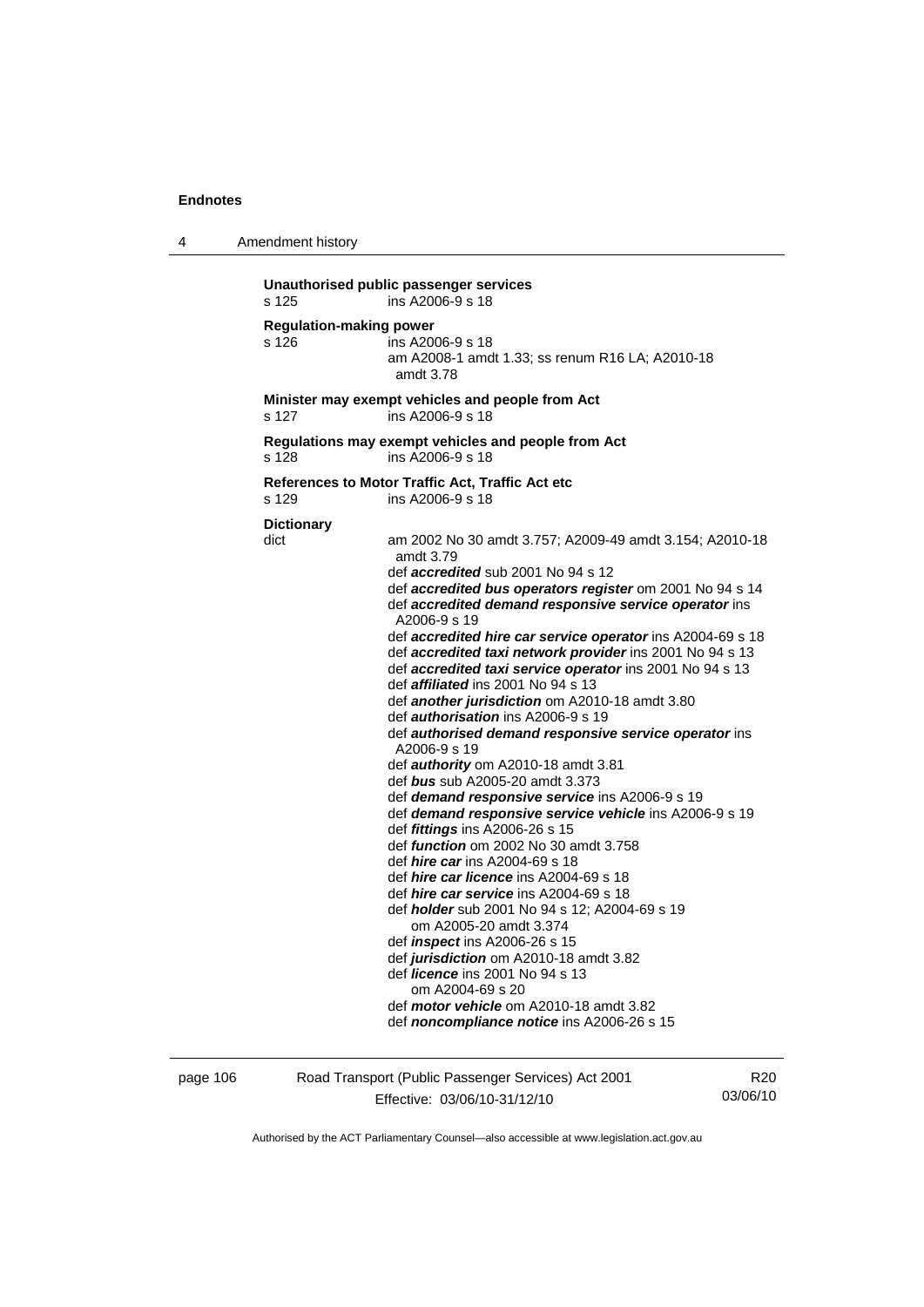def *public bus* sub A2005-20 amdt 3.375 def *public passenger vehicle* sub 2001 No 94 s 12; A2004-69 s 21 am A2006-9 s 20 def *public vehicle licence* ins 2001 No 94 s 13 def *restricted hire car* ins A2004-69 s 22 def *restricted hire car licence* ins A2004-69 s 22 def *restricted hire car service* ins A2004-69 s 22 def *restricted taxi* ins 2001 No 94 s 13 def *restricted taxi licence* ins 2001 No 94 s 13 def *restricted taxi service* ins 2001 No 94 s 13 def *road* am 2002 No 30 amdt 3.759, amdt 3.760 def *road related area* am 2002 No 30 amdt 3.759, amdt 3.760 def *road transport authority* om A2010-18 amdt 3.82 def *service contract* sub A2006-9 s 21 def *taxi* ins 2001 No 94 s 13 def *taxi booking service* ins 2001 No 94 s 13 def *taxi driver* ins 2001 No 94 s 13 def *taxi licence* ins 2001 No 94 s 13 def *taxi network* ins 2001 No 94 s 13 def *taxi service* ins 2001 No 94 s 13 def *taxi zone* ins 2001 No 94 s 13 def *time of effect* ins A2006-26 s 15

#### **Consequential amendments**

sch 1 om R1 LA (s 89 (3)) but see s 54

## **5 Earlier republications**

Some earlier republications were not numbered. The number in column 1 refers to the publication order.

Since 12 September 2001 every authorised republication has been published in electronic pdf format on the ACT legislation register. A selection of authorised republications have also been published in printed format. These republications are marked with an asterisk (\*) in column 1. Electronic and printed versions of an authorised republication are identical.

| <b>Republication</b><br>No and date | <b>Effective</b>           | Last<br>amendment<br>made by | <b>Republication</b><br>for |
|-------------------------------------|----------------------------|------------------------------|-----------------------------|
| R <sub>1</sub><br>5 Dec 2001        | 1 Dec 2001-<br>28 Feb 2002 | A2001-94                     | new Act                     |

| R20      |
|----------|
| 03/06/10 |

Road Transport (Public Passenger Services) Act 2001 Effective: 03/06/10-31/12/10

page 107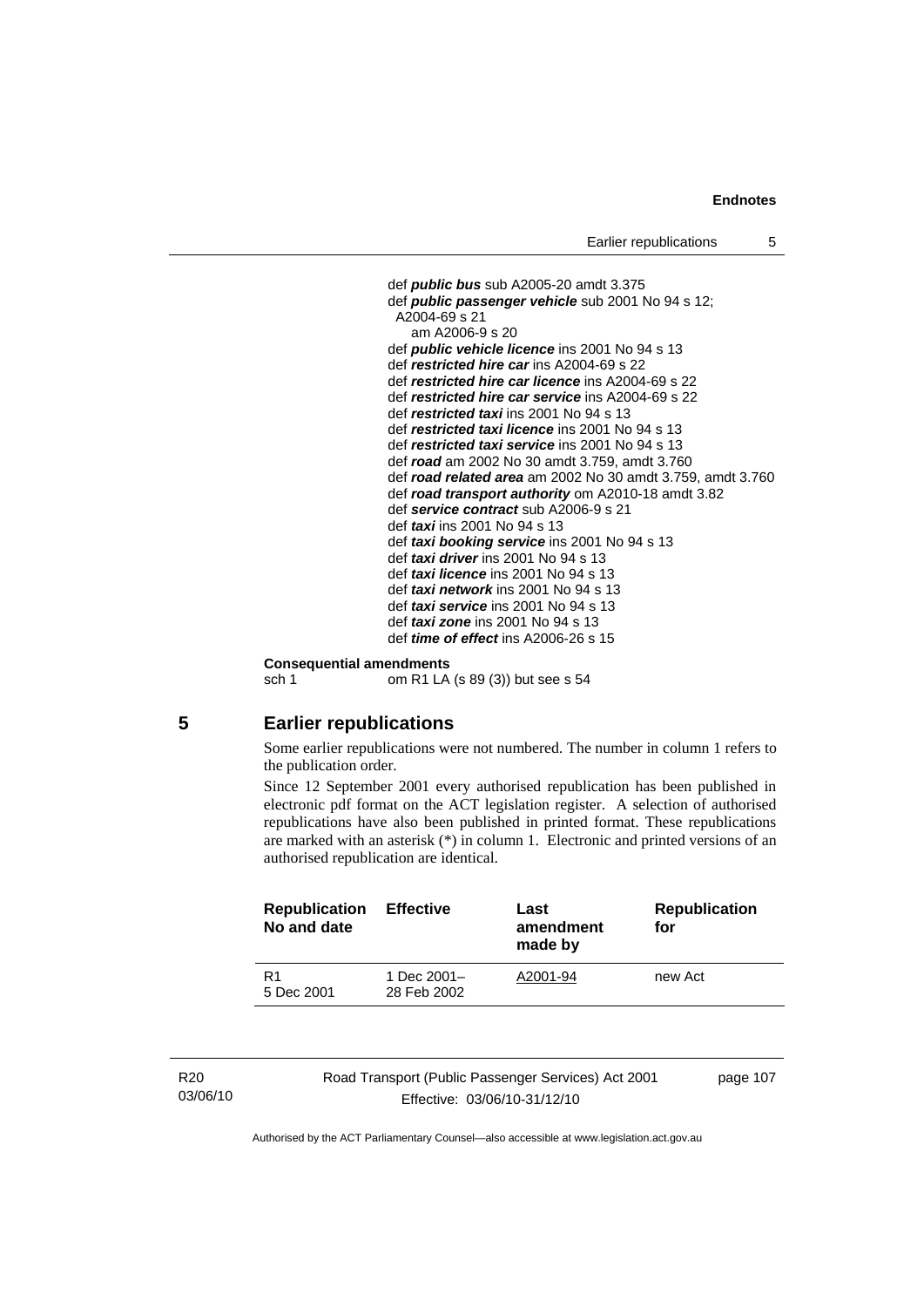| <b>Republication</b><br>No and date | <b>Effective</b>             | Last<br>amendment<br>made by | <b>Republication</b><br>for                                                                |
|-------------------------------------|------------------------------|------------------------------|--------------------------------------------------------------------------------------------|
| R <sub>2</sub><br>1 Mar 2002        | 1 Mar 2002-<br>1 June 2002   | A2001-94                     | amendments by<br>A2001-94                                                                  |
| R <sub>3</sub><br>3 June 2002       | 2 June 2002-<br>30 June 2002 | A2001-94                     | commenced expiry                                                                           |
| R4<br>1 July 2002                   | 1 July 2002-<br>16 Sept 2002 | A2001-94                     | commenced expiry                                                                           |
| R <sub>5</sub><br>3 Oct 2002        | 17 Sept 2002-<br>1 Dec 2002  | A2002-30                     | amendments by<br>A2002-30                                                                  |
| R <sub>6</sub><br>2 Dec 2002        | 2 Dec 2002-<br>16 Jan 2003   | A2002-30                     | commenced expiry                                                                           |
| R7<br>17 Jan 2003                   | 17 Jan 2003-<br>2 Mar 2003   | A2002-49                     | amendments by<br>A2002-49                                                                  |
| R8<br>3 Mar 2003                    | 3 Mar 2003-<br>1 June 2003   | A2002-49                     | commenced expiry                                                                           |
| R <sub>9</sub><br>2 June 2003       | 2 June 2003-<br>8 Mar 2005   | A2002-49                     | commenced expiry                                                                           |
| R <sub>10</sub> *<br>9 Mar 2005     | 9 Mar 2005-<br>1 June 2005   | A2004-69                     | amendments by<br>A2004-69 and<br>modifications by<br>SL2002-3 as<br>amended by<br>SL2005-4 |
| R <sub>11</sub><br>2 June 2005      | 2 June 2005-<br>9 Mar 2006   | A2005-20                     | amendments by<br>A2005-20                                                                  |
| R <sub>12</sub><br>10 Mar 2006      | 10 Mar 2006-<br>30 June 2006 | A2005-20                     | commenced expiry                                                                           |
| R <sub>13</sub><br>1 July 2006      | 1 July 2006-<br>1 July 2006  | A2006-30                     | amendments by<br>A2006-9 and<br>A2006-30                                                   |
| R <sub>14</sub><br>2 July 2006      | 2 July 2006-<br>2 July 2006  | A2006-30                     | amendments by<br>A2006-26                                                                  |
| R <sub>15</sub><br>3 July 2006      | 3 July 2006-<br>30 Sept 2008 | A2006-30                     | amendments by<br>A2006-30                                                                  |

# 5 Earlier republications

page 108 Road Transport (Public Passenger Services) Act 2001 Effective: 03/06/10-31/12/10

R20 03/06/10